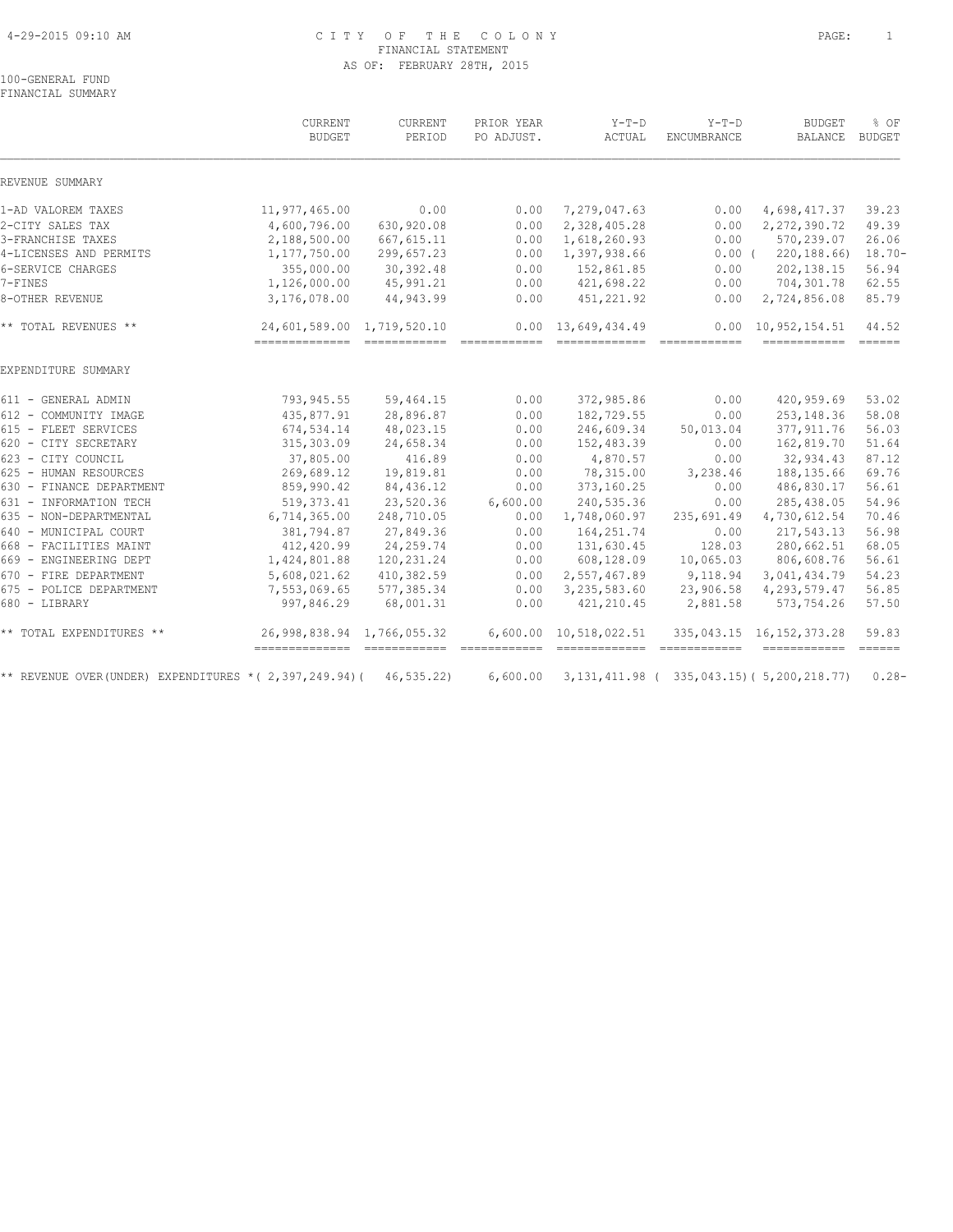#### 4-29-2015 09:10 AM C I T Y O F T H E C O L O N Y PAGE: 2 FINANCIAL STATEMENT AS OF: FEBRUARY 28TH, 2015

100-GENERAL FUND REVENUES

 CURRENT CURRENT PRIOR YEAR Y-T-D Y-T-D BUDGET % OF BUDGET PERIOD PO ADJUST. ACTUAL ENCUMBRANCE BALANCE BUDGET  $\mathcal{L} = \{ \mathcal{L} = \{ \mathcal{L} = \{ \mathcal{L} = \{ \mathcal{L} = \{ \mathcal{L} = \{ \mathcal{L} = \{ \mathcal{L} = \{ \mathcal{L} = \{ \mathcal{L} = \{ \mathcal{L} = \{ \mathcal{L} = \{ \mathcal{L} = \{ \mathcal{L} = \{ \mathcal{L} = \{ \mathcal{L} = \{ \mathcal{L} = \{ \mathcal{L} = \{ \mathcal{L} = \{ \mathcal{L} = \{ \mathcal{L} = \{ \mathcal{L} = \{ \mathcal{L} = \{ \mathcal{L} = \{ \mathcal{$ 1-AD VALOREM TAXES 410000 CURRENT PROPERTY TAXES 11,898,465.00 0.00 0.00 7,233,422.71 0.00 4,665,042.29 39.21 410010 RENDITION PENALTY REVENUE 2,000.00 0.00 0.00 1,375.14 0.00 624.86 31.24 410500 DELINQUENT PROPERTY TAX 25,000.00 0.00 0.00 ( 28,632.30) 0.00 53,632.30 214.53 410600 AG ROLLBACK REVENUE 2,000.00 0.00 0.00 66,213.22 0.00 ( 64,213.22) 210.66- 411000 PENALTY AND INTEREST 50,000.00 0.00 0.00 6,668.86 0.00 43,331.14 86.66 TOTAL 1-AD VALOREM TAXES 11,977,465.00 0.00 0.00 7,279,047.63 0.00 4,698,417.37 39.23 2-CITY SALES TAX 420000 CITY SALES TAX REVENUE 4,600,796.00 630,920.08 0.00 2,328,405.28 0.00 2,272,390.72 49.39 TOTAL 2-CITY SALES TAX 4,600,796.00 630,920.08 0.00 2,328,405.28 0.00 2,272,390.72 49.39 3-FRANCHISE TAXES 430000 ELECTRIC FRANCHISE FEES 1,159,000.00 198,322.51 0.00 667,140.52 0.00 491,859.48 42.44 431000 NATURAL GAS FRANCHISE FEES 125,000.00 100,791.16 0.00 116,745.31 0.00 8,254.69 6.60 432000 TELEPHONE FRANCHISE FEES 175,000.00 42,864.17 0.00 88,307.60 0.00 86,692.40 49.54 433000 PEG FEES 60,000.00 25,926.18 0.00 50,138.37 0.00 9,861.63 16.44 433100 VIDEO SERVICE FRANCHISE FEES 420,000.00 141,279.49 0.00 272,689.74 0.00 147,310.26 35.07 434000 RESIDENTIAL SANITATION REVEN 160,000.00 158,431.60 0.00 359,925.90 0.00 ( 199,925.90) 124.95- 434100 COMMERCIAL SANITATION REVENU 89,500.00 0.00 0.00 63,313.49 0.00 26,186.51 29.26 TOTAL 3-FRANCHISE TAXES 2,188,500.00 667,615.11 0.00 1,618,260.93 0.00 570,239.07 26.06 4-LICENSES AND PERMITS 440100 CODE ENFORCEMENT FEES 26,000.00 20.00 0.00 6,158.51 0.00 19,841.49 76.31 440510 ENGINEERING INSP OVERTIME FE 0.00 1,560.00 0.00 3,960.00 0.00 ( 3,960.00) 0.00 441000 RECREATION PROGRAM REVENUE 0.00 0.00 0.00 ( 20.00) 0.00 20.00 0.00 443000 BUILDING PERMITS - NEW HOMES 490,000.00 65,194.37 0.00 275,872.05 0.00 214,127.95 43.70 443500 COMMERCIAL PERMITS 150,000.00 127,879.06 0.00 405,773.75 0.00 ( 255,773.75) 170.52- 443510 FLOODPLAIN DEVELOPMENT PERMI 800.00 0.00 0.00 1,000.00 0.00 ( 200.00) 25.00- 443520 GRADING PERMIT 1,000.00 689.99 0.00 5,275.28 0.00 ( 4,275.28) 427.53- 443601 INSPECTION - DEVELOPER FEES 100,000.00 16,401.86 0.00 206,850.06 0.00 ( 106,850.06) 106.85- 444000 BUILDING PERMITS - OTHER 250,000.00 68,843.95 0.00 365,320.57 0.00 ( 115,320.57) 46.13- 444500 CERTIFICATE OF OCCUPANCY 5,000.00 675.00 0.00 2,675.00 0.00 2,325.00 46.50 445000 ZONING FEES 6,000.00 4,435.00 0.00 8,985.00 0.00 ( 2,985.00) 49.75- 445500 FIRE FEES 15,000.00 950.00 0.00 9,531.60 0.00 5,468.40 36.46 445600 PLATTING FEES 20,000.00 7,018.00 0.00 22,921.00 0.00 ( 2,921.00) 14.61- 446000 ADOPTION FEES 3,200.00 260.00 0.00 1,660.00 0.00 1,540.00 48.13 446001 SHELTERING FEES 2,000.00 120.00 0.00 615.00 0.00 1,385.00 69.25

446002 IMPOUND FEES 10,000.00 550.00 0.00 2,810.00 0.00 7,190.00 71.90 446003 RELEASE OF OWNERSHIP 3,000.00 340.00 0.00 1,565.00 0.00 1,435.00 47.83 446004 VOLUNTARY REGISTRATION FEES 100.00 0.00 0.00 10.00 0.00 90.00 90.00 446005 EUTHANASIA FEES 1,000.00 80.00 0.00 400.00 0.00 600.00 60.00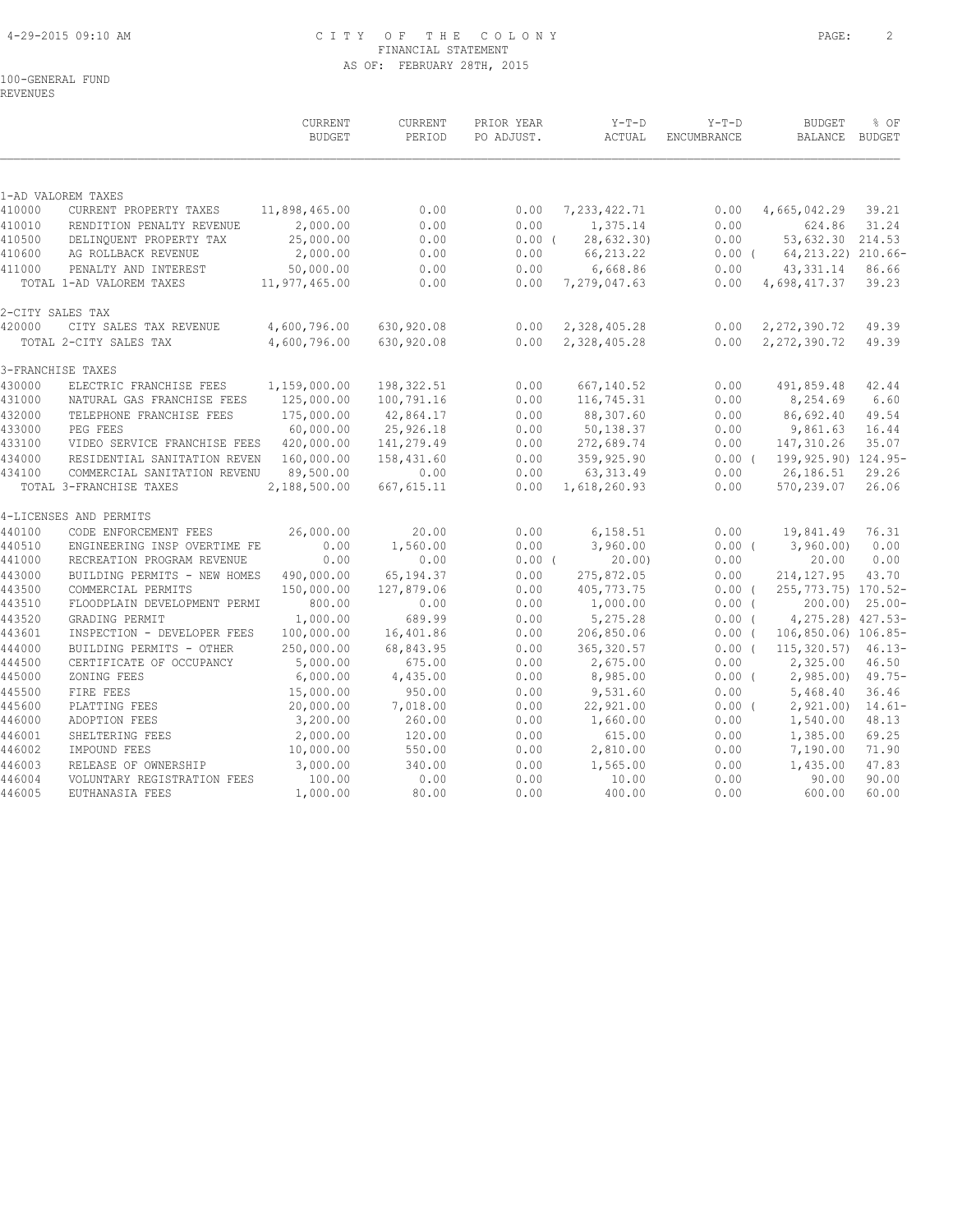#### 4-29-2015 09:10 AM C I T Y O F T H E C O L O N Y PAGE: 3 FINANCIAL STATEMENT AS OF: FEBRUARY 28TH, 2015

100-GENERAL FUND

REVENUES

|                  |                                                    | CURRENT<br><b>BUDGET</b> | CURRENT<br>PERIOD | PRIOR YEAR<br>PO ADJUST. | $Y-T-D$<br>ACTUAL | $Y-T-D$<br>ENCUMBRANCE | <b>BUDGET</b><br><b>BALANCE</b> | % OF<br><b>BUDGET</b> |
|------------------|----------------------------------------------------|--------------------------|-------------------|--------------------------|-------------------|------------------------|---------------------------------|-----------------------|
| 446006           | RABIES TEST FEES                                   | 150.00                   | 0.00              | 0.00                     | 0.00              | 0.00                   | 150.00                          | 100.00                |
| 446007           | PRIVATE CREMATION FEES                             | 200.00                   | 0.00              | 0.00                     | 0.00              | 0.00                   | 200.00                          | 100.00                |
| 446008           | ANIMAL REMAINS REMOVAL FEES                        | 100.00                   | 15.00             | 0.00                     | 15.00             | 0.00                   | 85.00                           | 85.00                 |
| 446010           | SHELTER QUARANTINE FEE                             | 3,000.00                 | 100.00            | 0.00                     | 700.00            | 0.00                   | 2,300.00                        | 76.67                 |
| 446500           | INCINERATOR REVENUE                                | 1,000.00                 | 125.00            | 0.00                     | 600.00            | 0.00                   | 400.00                          | 40.00                 |
| 447000           | SOLICITORS PERMITS                                 | 1,200.00                 | 330.00            | 0.00                     | 440.00            | 0.00                   | 760.00                          | 63.33                 |
| 448000           | HEALTH PERMITS                                     | 82,000.00                | 3,950.00          | 0.00                     | 73,480.84         | 0.00                   | 8,519.16                        | 10.39                 |
| 449000           | ALCOHOL PERMITS                                    | 7,000.00                 | 120.00            | 0.00                     | 1,340.00          | 0.00                   | 5,660.00                        | 80.86                 |
|                  | TOTAL 4-LICENSES AND PERMITS                       | 1,177,750.00             | 299,657.23        | 0.00                     | 1,397,938.66      | $0.00$ (               | 220,188.66)                     | $18.70 -$             |
| 5-AQUATIC PARK   |                                                    |                          |                   |                          |                   |                        |                                 |                       |
|                  | 6-SERVICE CHARGES                                  |                          |                   |                          |                   |                        |                                 |                       |
| 460000           | AMBULANCE CALLS                                    | 325,000.00               | 28,790.80         | 0.00                     | 137,002.56        | 0.00                   | 187,997.44                      | 57.85                 |
| 460100           | AMBULANCE SUBSCRIPTION REVEN                       | 15,000.00                | 1,421.68          | 0.00                     | 7,083.19          | 0.00                   | 7,916.81                        | 52.78                 |
| 461000           | SERVICE LIENS                                      | 15,000.00                | 180.00            | 0.00                     | 8,776.10          | 0.00                   | 6,223.90                        | 41.49                 |
|                  | TOTAL 6-SERVICE CHARGES                            | 355,000.00               | 30, 392.48        | 0.00                     | 152,861.85        | 0.00                   | 202, 138.15                     | 56.94                 |
| 7-FINES          |                                                    |                          |                   |                          |                   |                        |                                 |                       |
| 470000           | MUNICIPAL COURT                                    | 1,120,000.00             | 91,570.12         | 0.00                     | 418,697.94        | 0.00                   | 701,302.06                      | 62.62                 |
| 470050           | CHILD SAFETY FUND                                  | $0.00$ (                 | 46, 326.13        | 0.00                     | 0.00              | 0.00                   | 0.00                            | 0.00                  |
| 471000           | LIBRARY                                            | 6,000.00                 | 747.22            | 0.00                     | 3,000.28          | 0.00                   | 2,999.72                        | 50.00                 |
|                  | TOTAL 7-FINES                                      | 1,126,000.00             | 45,991.21         | 0.00                     | 421,698.22        | 0.00                   | 704,301.78                      | 62.55                 |
| 8-OTHER REVENUE  |                                                    |                          |                   |                          |                   |                        |                                 |                       |
| 480000           | INTEREST INCOME                                    | 10,000.00                | 979.52            | 0.00                     | 3,792.72          | 0.00                   | 6, 207.28                       | 62.07                 |
| 481000           | MIXED BEVERAGE TAX                                 | 70,000.00                | 4,004.70          | 0.00                     | 106, 351.42       | 0.00(                  | 36, 351, 42)                    | $51.93-$              |
| 481500           | <b>AUCTION PROCEEDS</b>                            | 10,000.00                | 0.00              | 0.00                     | 41,612.01         | $0.00$ (               | 31,612.01) 316.12-              |                       |
| 481550           | TOWER RENTAL FEES                                  | 251,557.00               | 14,703.75         | 0.00                     | 123, 421.25       | 0.00                   | 128, 135.75                     | 50.94                 |
| 481552           | NFM RENT - ANNEX BLDG                              | 15,650.00                | 0.00              | 0.00                     | 7,825.00          | 0.00                   | 7,825.00                        | 50.00                 |
| 482000           | MISCELLANEOUS REVENUE                              | 20,000.00                | 3,805.02<br>0.00  | 0.00                     | 39,686.12         | $0.00$ (               | 19,686.12)                      | $98.43-$              |
| 482200<br>482210 | FEDERAL POLICE GRANT REVENUE<br>LISD GRANT REVENUE | 1,000.00<br>75,000.00    | 0.00              | 0.00<br>0.00             | 0.00<br>83,805.50 | 0.00<br>0.00(          | 1,000.00 100.00<br>8,805.50)    | 11.74-                |
| 482400           | INSURANCE REIMBURSEMENT                            | 1,000.00                 | 0.00              | 0.00                     | 0.00              | 0.00                   | 1,000.00 100.00                 |                       |
| 482500           | POLICE REPORT REVENUE                              | 4,000.00                 | 462.00            | 0.00                     | 2,056.40          | 0.00                   | 1,943.60                        | 48.59                 |
| 482515           | ALARM FEES                                         | 32,000.00                | 2,980.00          | 0.00                     | 17,225.00         | 0.00                   | 14,775.00                       | 46.17                 |
| 483000           | COUNTY LIBRARY                                     | 39,750.00                | 7,437.00          | 0.00                     | 14,874.50         | 0.00                   | 24,875.50                       | 62.58                 |
| 483400           | COUNTY AMBULANCE                                   | 21,000.00                | 10,572.00         | 0.00                     | 10,572.00         | 0.00                   | 10,428.00                       | 49.66                 |
| 483600           | COUNTY FIRE                                        | 10,000.00                | 0.00              | 0.00                     | 0.00              | 0.00                   | 10,000.00                       | 100.00                |
| 489001           | TRANSFER IN - UTILITY FUND                         | 2,322,406.00             | 0.00              | 0.00                     | 0.00              | 0.00                   | 2,322,406.00                    | 100.00                |
| 489005           | TRANSFER IN - CHILD SAFETY F                       | 20,000.00                | 0.00              | 0.00                     | 0.00              | 0.00                   | 20,000.00                       | 100.00                |
| 489007           | TRANSFER IN - STORM WTR UTIL                       | 250,000.00               | 0.00              | 0.00                     | 0.00              | 0.00                   | 250,000.00 100.00               |                       |
| 489054           | TRANSFER IN - ECONOMIC DEVEL                       | 22,715.00                | 0.00              | 0.00                     | 0.00              | 0.00                   | 22,715.00 100.00                |                       |
|                  | TOTAL 8-OTHER REVENUE                              | 3,176,078.00             | 44,943.99         | 0.00                     | 451,221.92        | 0.00                   | 2,724,856.08                    | 85.79                 |
|                  |                                                    |                          |                   |                          |                   |                        |                                 |                       |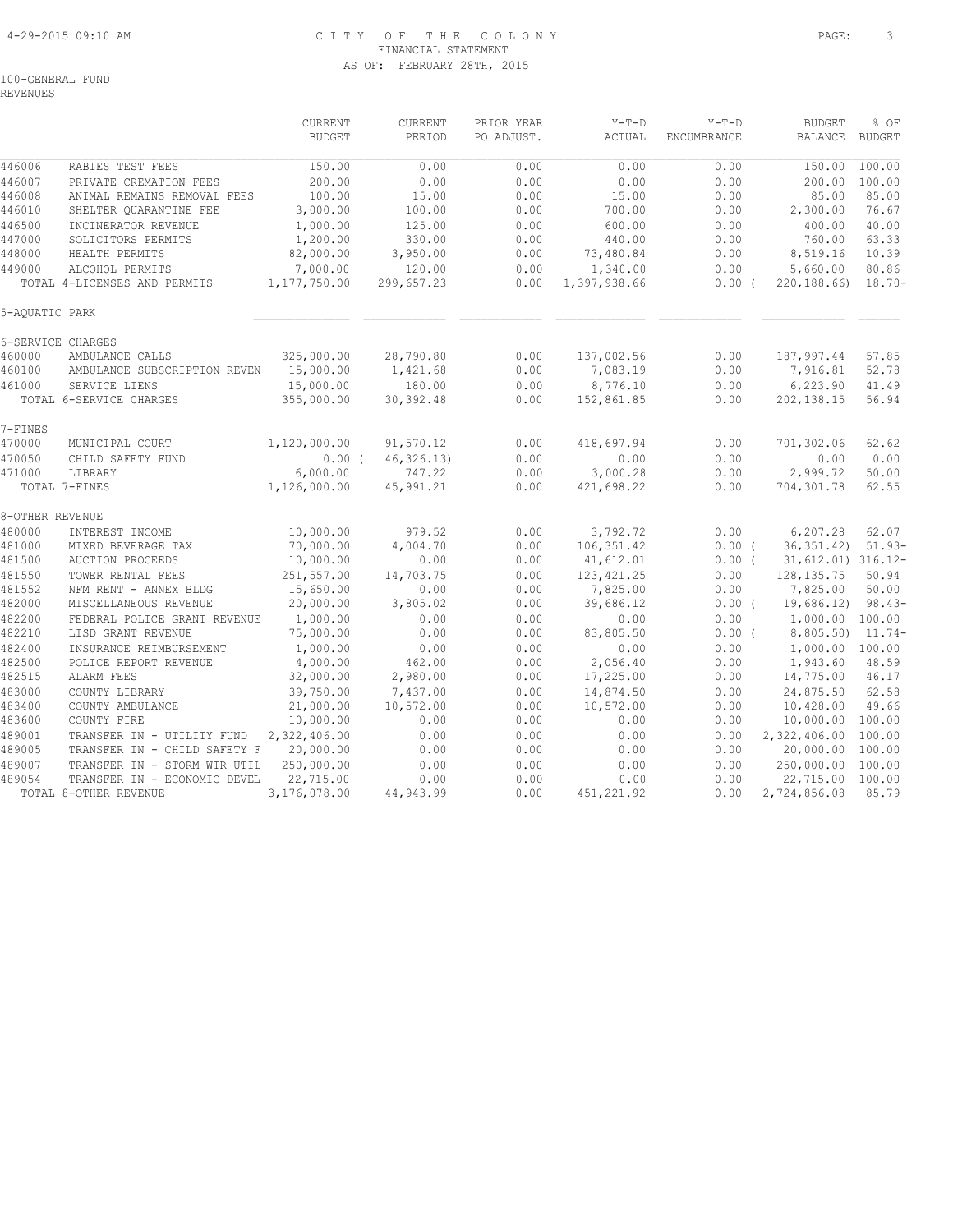#### 4-29-2015 09:10 AM C I T Y O F T H E C O L O N Y PAGE: 4 FINANCIAL STATEMENT AS OF: FEBRUARY 28TH, 2015

| --------             | CURRENT<br>BUDGET          | CURRENT<br>PERIOD | PRIOR YEAR<br>PO ADJUST. | $Y-T-D$<br>ACTUAL          | $Y-T-D$<br>ENCUMBRANCE | BUDGET<br>BALANCE                      | 8 OF<br>BUDGET |
|----------------------|----------------------------|-------------------|--------------------------|----------------------------|------------------------|----------------------------------------|----------------|
|                      |                            |                   |                          |                            |                        |                                        |                |
| ** TOTAL REVENUES ** | 24,601,589.00 1,719,520.10 |                   |                          | $0.00 \quad 13,649,434.49$ |                        | $0.00 \quad 10,952,154.51 \quad 44.52$ |                |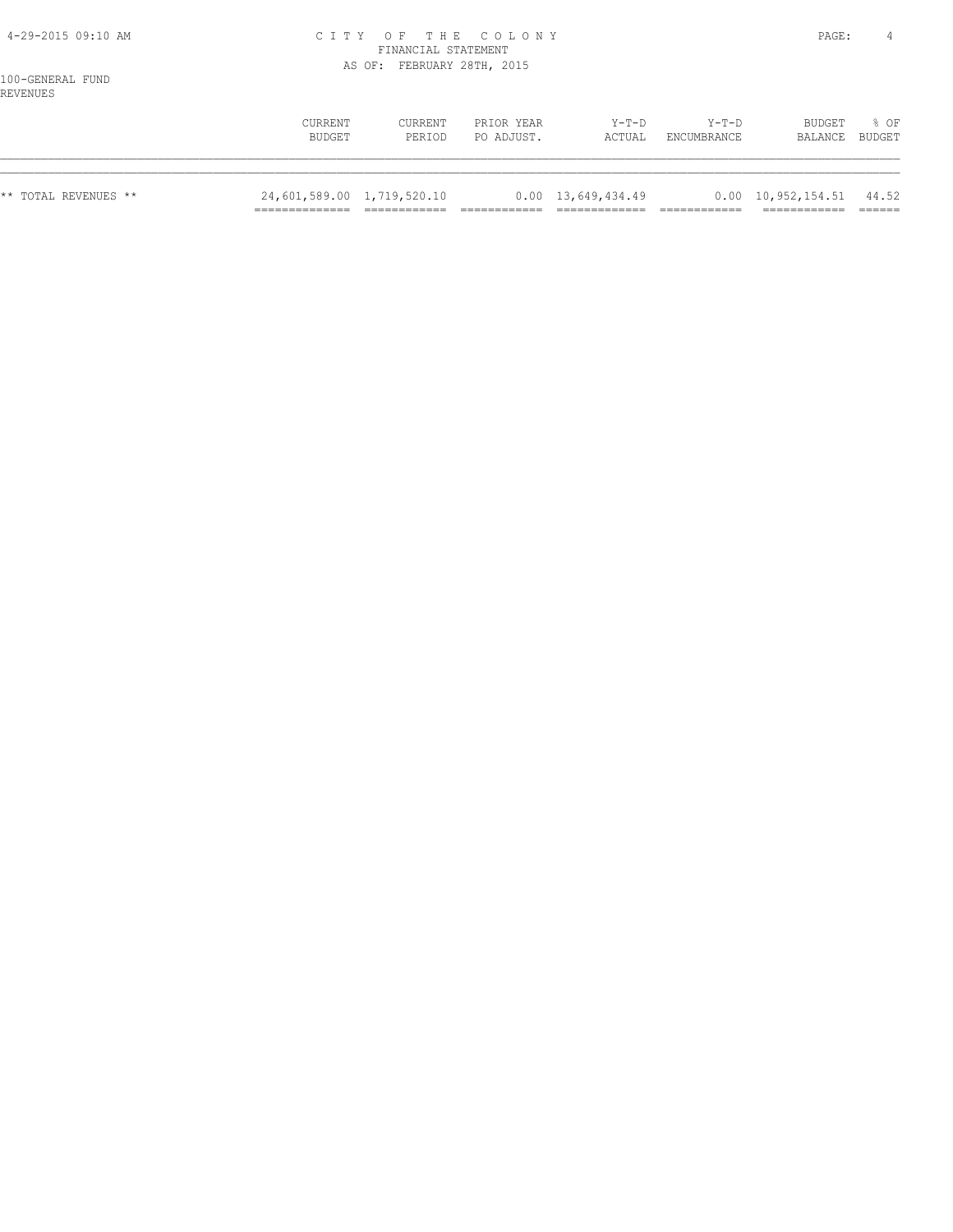#### 4-29-2015 09:10 AM C I T Y O F T H E C O L O N Y PAGE: 5 FINANCIAL STATEMENT AS OF: FEBRUARY 28TH, 2015

100-GENERAL FUND

611 - GENERAL ADMIN

| DEPARTMENTAL EXPENDITURES          |                |             |            |              |                    |               |               |
|------------------------------------|----------------|-------------|------------|--------------|--------------------|---------------|---------------|
|                                    | <b>CURRENT</b> | CURRENT     | PRIOR YEAR | Y-T-D        | $Y-T-D$            | <b>BUDGET</b> | % OF          |
|                                    | <b>BUDGET</b>  | PERIOD      | PO ADJUST. | ACTUAL       | <b>ENCUMBRANCE</b> | BALANCE       | <b>BUDGET</b> |
|                                    |                |             |            |              |                    |               |               |
| 61-PERSONNEL SERVICES              |                |             |            |              |                    |               |               |
| 611-6110 SALARIES                  | 526,109.58     | 32, 167.58  | 0.00       | 228, 273. 70 | 0.00               | 297,835.88    | 56.61         |
| 611-6111 SALARIES, OVERTIME        | 100.00         | 0.00        | 0.00       | 0.00         | 0.00               | 100.00        | 100.00        |
| 611-6112 PART-TIME, TEMPORARY      | 0.00           | 0.00        | 0.00       | 1,305.00     | $0.00$ (           | 1,305.00      | 0.00          |
| 611-6114 HOSPITALIZATION INSURANCE | 40,235.00      | 4,642.03    | 0.00       | 22, 321.34   | 0.00               | 17,913.66     | 44.52         |
| 611-6115 SOCIAL SECURITY TAXES     | 43,079.75      | 4,784.78    | 0.00       | 17,460.67    | 0.00               | 25,619.08     | 59.47         |
| 611-6116 WORKERS' COMPENSATION     | 600.00         | 0.00        | 0.00       | 0.00         | 0.00               | 600.00        | 100.00        |
| 611-6117 RETIREMENT CONTRIBUTIONS  | 65,996.22      | 8,166.70    | 0.00       | 43,689.18    | 0.00               | 22,307.04     | 33.80         |
| 611-6120 PRIVATE AUTO ALLOWANCE    | 12,000.00      | 1,384.62    | 0.00       | 7,615.41     | 0.00               | 4,384.59      | 36.54         |
| 611-6125 EDUCATION & TRAINING      | 2,000.00       | 0.00        | 0.00       | 44.00        | 0.00               | 1,956.00      | 97.80         |
| 611-6126 TRAVEL EXPENSE            | 5,000.00       | 2,088.01    | 0.00       | 4,363.69     | 0.00               | 636.31        | 12.73         |
| 611-6127 DUES AND MEMBERSHIPS      | 20,500.00      | 0.00        | 0.00       | 20,977.52    | $0.00$ (           | 477.52        | $2.33-$       |
| TOTAL 61-PERSONNEL SERVICES        | 715,620.55     | 53, 233. 72 | 0.00       | 346,050.51   | 0.00               | 369,570.04    | 51.64         |
| 62-CONTRACTUAL SERVICES            |                |             |            |              |                    |               |               |
| 611-6210 PROFESSIONAL SERVICES     | 60,000.00      | 5,000.00    | 0.00       | 20,000.00    | 0.00               | 40,000.00     | 66.67         |
| 611-6235 PRINTING SERVICES         | 125.00         | 0.00        | 0.00       | 19.45        | 0.00               | 105.55        | 84.44         |
| 611-6244 TELEPHONE SERVICE         | 4,000.00       | 393.23      | 0.00       | 1,735.38     | 0.00               | 2,264.62      | 56.62         |
| TOTAL 62-CONTRACTUAL SERVICES      | 64,125.00      | 5,393.23    | 0.00       | 21,754.83    | 0.00               | 42,370.17     | 66.07         |
| 63-SUPPLIES                        |                |             |            |              |                    |               |               |
| 611-6310 OFFICE SUPPLIES           | 1,200.00       | 22.95       | 0.00       | 686.33       | 0.00               | 513.67        | 42.81         |
| 611-6311 COPIER SUPPLIES           | 200.00         | 0.00        | 0.00       | 0.00         | 0.00               | 200.00        | 100.00        |
| 611-6312 COMPUTER SUPPLIES         | 500.00         | 0.00        | 0.00       | 0.00         | 0.00               | 500.00        | 100.00        |
| 611-6320 POSTAGE                   | 100.00         | 11.22       | 0.00       | 17.15        | 0.00               | 82.85         | 82.85         |
| 611-6330 BOOKS AND PERIODICALS     | 200.00         | 0.00        | 0.00       | 0.00         | 0.00               | 200.00        | 100.00        |
| 611-6340 FUEL & LUBRICANTS         | 0.00           | 12.05       | 0.00       | 331.90       | 0.00(              | 331.90)       | 0.00          |
| 611-6390 MISCELLANEOUS SUPPLIES    | 12,000.00      | 530.98      | 0.00       | 3,885.14     | 0.00               | 8,114.86      | 67.62         |
| TOTAL 63-SUPPLIES                  | 14,200.00      | 577.20      | 0.00       | 4,920.52     | 0.00               | 9,279.48      | 65.35         |
| 64-MAINTENANCE                     |                |             |            |              |                    |               |               |
| 611-6440 VEHICLE MAINTENANCE       | 0.00           | 260.00      | 0.00       | 260.00       | $0.00$ (           | 260.00        | 0.00          |
| TOTAL 64-MAINTENANCE               | 0.00           | 260.00      | 0.00       | 260.00       | 0.00(              | 260.00        | 0.00          |
| 66-CAPITAL OUTLAY                  |                |             |            |              |                    |               |               |
| 67-OVERHEAD ALLOCATION             |                |             |            |              |                    |               |               |
|                                    |                |             |            |              |                    |               |               |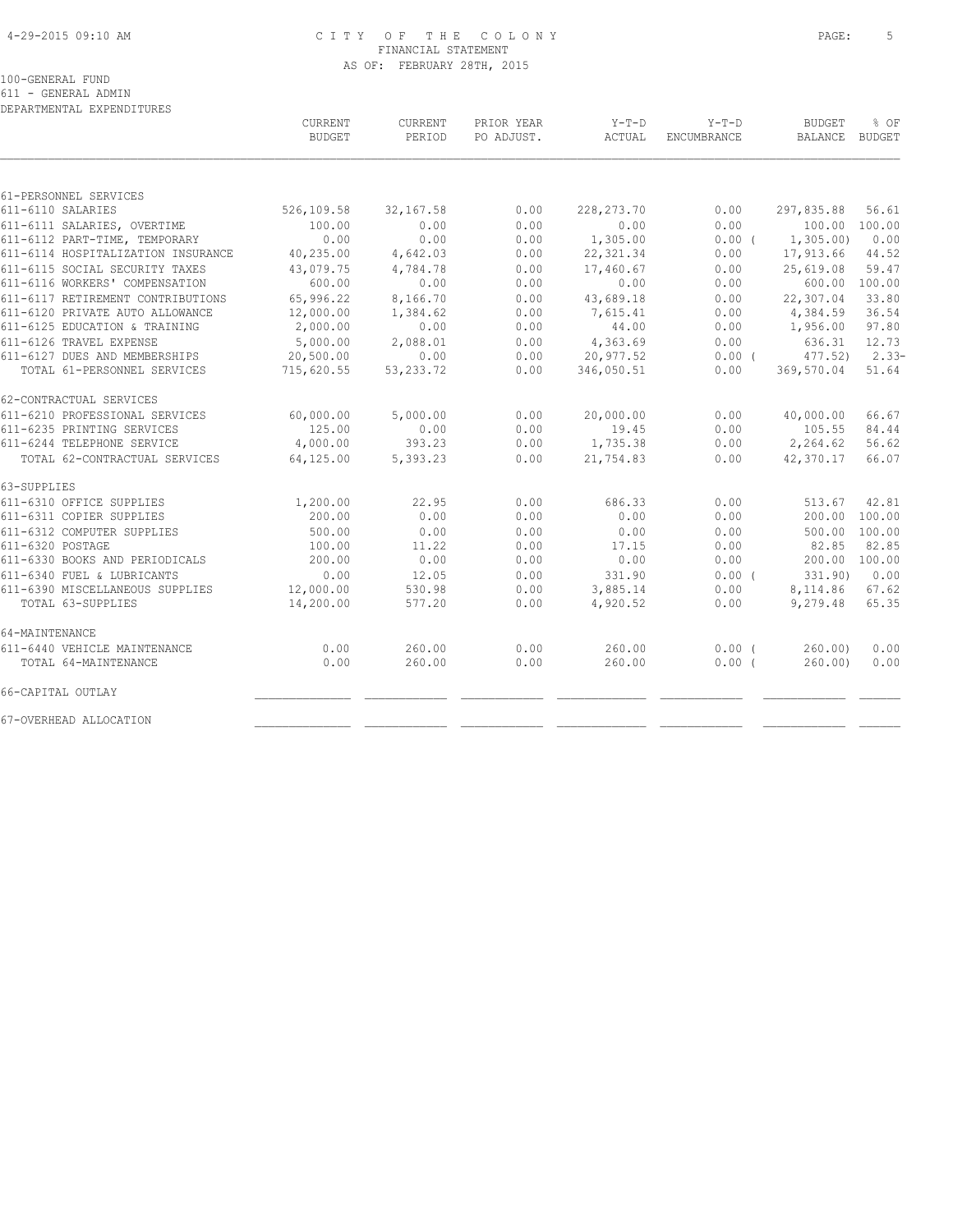#### 4-29-2015 09:10 AM C I T Y O F T H E C O L O N Y PAGE: 6 FINANCIAL STATEMENT AS OF: FEBRUARY 28TH, 2015

|  |  | 100-GENERAL FUND    |  |  |
|--|--|---------------------|--|--|
|  |  | 611 - GENERAL ADMIN |  |  |
|  |  |                     |  |  |

| 011 - GENEKAL ADMIN<br>DEPARTMENTAL EXPENDITURES |                   |                   |                          |                   |                        |                   |                |
|--------------------------------------------------|-------------------|-------------------|--------------------------|-------------------|------------------------|-------------------|----------------|
|                                                  | CURRENT<br>BUDGET | CURRENT<br>PERIOD | PRIOR YEAR<br>PO ADJUST. | $Y-T-D$<br>ACTUAL | $Y-T-D$<br>ENCUMBRANCE | BUDGET<br>BALANCE | % OF<br>BUDGET |
| 68-SUNDRY CHARGES                                |                   |                   |                          |                   |                        |                   |                |
| TOTAL 611 - GENERAL ADMIN                        | 793,945.55        | 59,464.15         | 0.00                     | 372,985.86        | 0.00                   | 420,959.69        | 53.02          |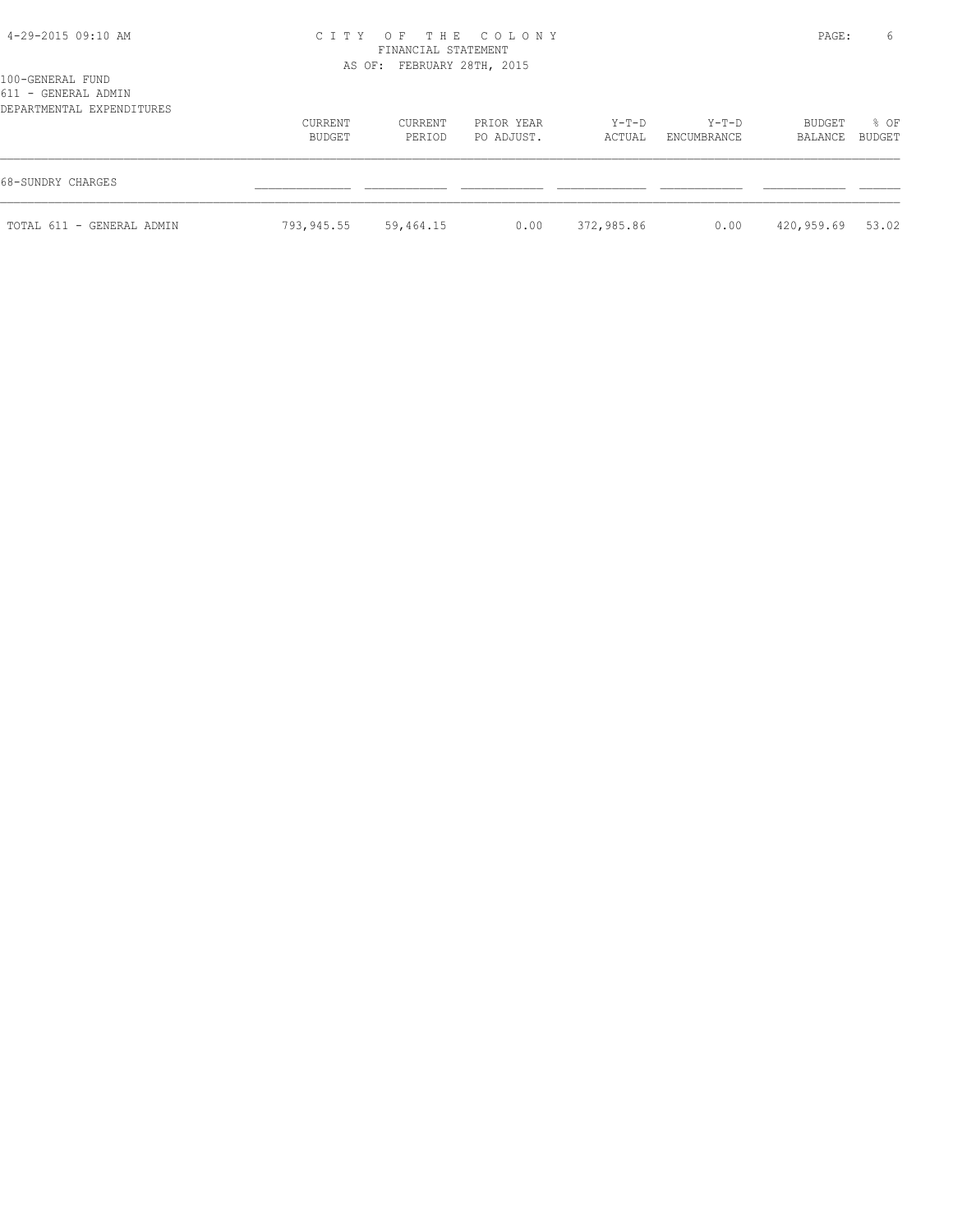#### 4-29-2015 09:10 AM C I T Y O F T H E C O L O N Y PAGE: 7 FINANCIAL STATEMENT AS OF: FEBRUARY 28TH, 2015

100-GENERAL FUND

612 - COMMUNITY IMAGE DEPARTMENTAL EXPENDITURES

 CURRENT CURRENT PRIOR YEAR Y-T-D Y-T-D BUDGET % OF BUDGET PERIOD PO ADJUST. ACTUAL ENCUMBRANCE BALANCE BUDGET  $\mathcal{L} = \{ \mathcal{L} = \{ \mathcal{L} = \{ \mathcal{L} = \{ \mathcal{L} = \{ \mathcal{L} = \{ \mathcal{L} = \{ \mathcal{L} = \{ \mathcal{L} = \{ \mathcal{L} = \{ \mathcal{L} = \{ \mathcal{L} = \{ \mathcal{L} = \{ \mathcal{L} = \{ \mathcal{L} = \{ \mathcal{L} = \{ \mathcal{L} = \{ \mathcal{L} = \{ \mathcal{L} = \{ \mathcal{L} = \{ \mathcal{L} = \{ \mathcal{L} = \{ \mathcal{L} = \{ \mathcal{L} = \{ \mathcal{$ 61-PERSONNEL SERVICES 612-6110 SALARIES 263,141.31 20,173.74 0.00 114,339.29 0.00 148,802.02 56.55 612-6111 SALARIES, OVERTIME 800.00 0.00 0.00 204.08 0.00 595.92 74.49 612-6114 HOSPITALIZATION INSURANCE 40,235.00 3,299.32 0.00 15,835.58 0.00 24,399.42 60.64 612-6115 SOCIAL SECURITY TAXES 21,115.00 1,443.62 0.00 8,179.48 0.00 12,935.52 61.26 612-6116 WORKERS' COMPENSATION 1,250.00 0.00 0.00 0.00 0.00 1,250.00 100.00 612-6117 RETIREMENT CONTRIBUTIONS 33,186.60 2,547.96 0.00 14,285.15 0.00 18,901.45 56.96 612-6118 UNIFORMS 500.00 16.00 0.00 16.00 0.00 484.00 96.80 612-6125 EDUCATION & TRAINING 2,100.00 0.00 0.00 60.00 0.00 2,040.00 97.14 612-6126 TRAVEL EXPENSE 1,400.00 0.00 0.00 610.10 0.00 789.90 56.42 612-6127 DUES & MEMBERSHIPS 1,200.00 0.00 0.00 459.90 0.00 740.10 61.68 TOTAL 61-PERSONNEL SERVICES 364,927.91 27,480.64 0.00 153,989.58 0.00 210,938.33 57.80 62-CONTRACTUAL SERVICES<br>612-6213 CONTRACTUAL SERVICES 612-6213 CONTRACTUAL SERVICES 32,000.00 371.35 0.00 4,572.17 0.00 27,427.83 85.71 612-6235 PRINTING SERVICE 1,000.00 571.33 0.00 1,507.54 0.00 ( 507.54) 50.75- 612-6244 TELEPHONE SERVICE 2,200.00 171.26 0.00 685.04 0.00 1,514.96 68.86 612-6275 EQUIPMENT RENTAL 1,000.00 0.00 0.00 0.00 0.00 1,000.00 100.00 TOTAL 62-CONTRACTUAL SERVICES 36,200.00 1,113.94 0.00 6,764.75 0.00 29,435.25 81.31 63-SUPPLIES 612-6310 OFFICE SUPPLIES 600.00 23.09 0.00 23.09 0.00 576.91 96.15 612-6311 COPIER SUPPLIES 1,200.00 0.00 0.00 0.00 0.00 1,200.00 100.00 612-6312 COMPUTER SUPPLIES 300.00 0.00 0.00 0.00 0.00 300.00 100.00 612-6320 POSTAGE 6,500.00 165.80 0.00 1,236.22 0.00 5,263.78 80.98 612-6322 SMALL TOOLS 200.00 0.00 0.00 0.00 0.00 200.00 100.00 612-6330 BOOKS & PERIODICALS 150.00 0.00 0.00 0.00 0.00 150.00 100.00 612-6340 FUEL AND LUBRICANTS 4,300.00 113.40 0.00 643.84 0.00 3,656.16 85.03 612-6390 MISCELLANEOUS SUPPLIES 500.00 0.00 0.00 72.07 0.00 427.93 85.59 TOTAL 63-SUPPLIES 13,750.00 302.29 0.00 1,975.22 0.00 11,774.78 85.63 64-MAINTENANCE 612-6430 MAINTENANCE - OFC EQUIPMENT 18,500.00 0.00 0.00 17,500.00 0.00 1,000.00 5.41 612-6431 MAINTENANCE - GIS 2,500.00 0.00 0.00 2,500.00 0.00 0.00 0.00 TOTAL 64-MAINTENANCE 21,000.00 0.00 0.00 20,000.00 0.00 1,000.00 4.76 66-CAPITAL OUTLAY \_\_\_\_\_\_\_\_\_\_\_\_\_\_ \_\_\_\_\_\_\_\_\_\_\_\_ \_\_\_\_\_\_\_\_\_\_\_\_ \_\_\_\_\_\_\_\_\_\_\_\_\_ \_\_\_\_\_\_\_\_\_\_\_\_ \_\_\_\_\_\_\_\_\_\_\_\_ \_\_\_\_\_\_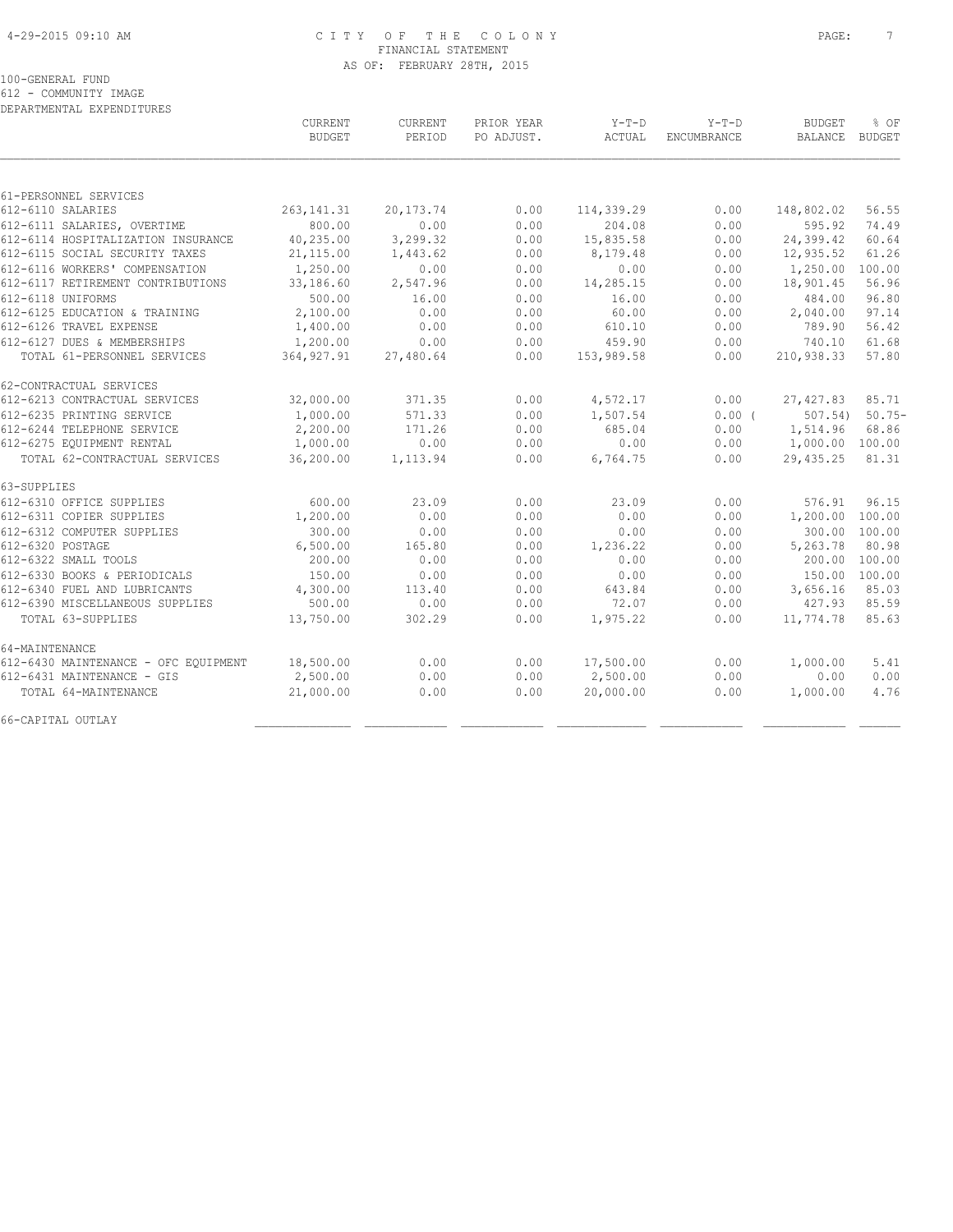| 4-29-2015 09:10 AM |  |  |
|--------------------|--|--|
|--------------------|--|--|

# CITY OF THE COLONY PAGE: 8

| 100-GENERAL FUND                                   |                   | FINANCIAL STATEMENT<br>AS OF: FEBRUARY 28TH, 2015 |                          |                 |                        |                   |                  |
|----------------------------------------------------|-------------------|---------------------------------------------------|--------------------------|-----------------|------------------------|-------------------|------------------|
| 612 - COMMUNITY IMAGE<br>DEPARTMENTAL EXPENDITURES | CURRENT<br>BUDGET | CURRENT<br>PERIOD                                 | PRIOR YEAR<br>PO ADJUST. | Y-T-D<br>ACTUAL | $Y-T-D$<br>ENCUMBRANCE | BUDGET<br>BALANCE | $8$ OF<br>BUDGET |
| 67-OVERHEAD ALLOCATION<br>68-SUNDRY CHARGES        |                   |                                                   |                          |                 |                        |                   |                  |
| TOTAL 612 - COMMUNITY IMAGE                        | 435,877.91        | 28,896.87                                         | 0.00                     | 182,729.55      | 0.00                   | 253,148.36        | 58.08            |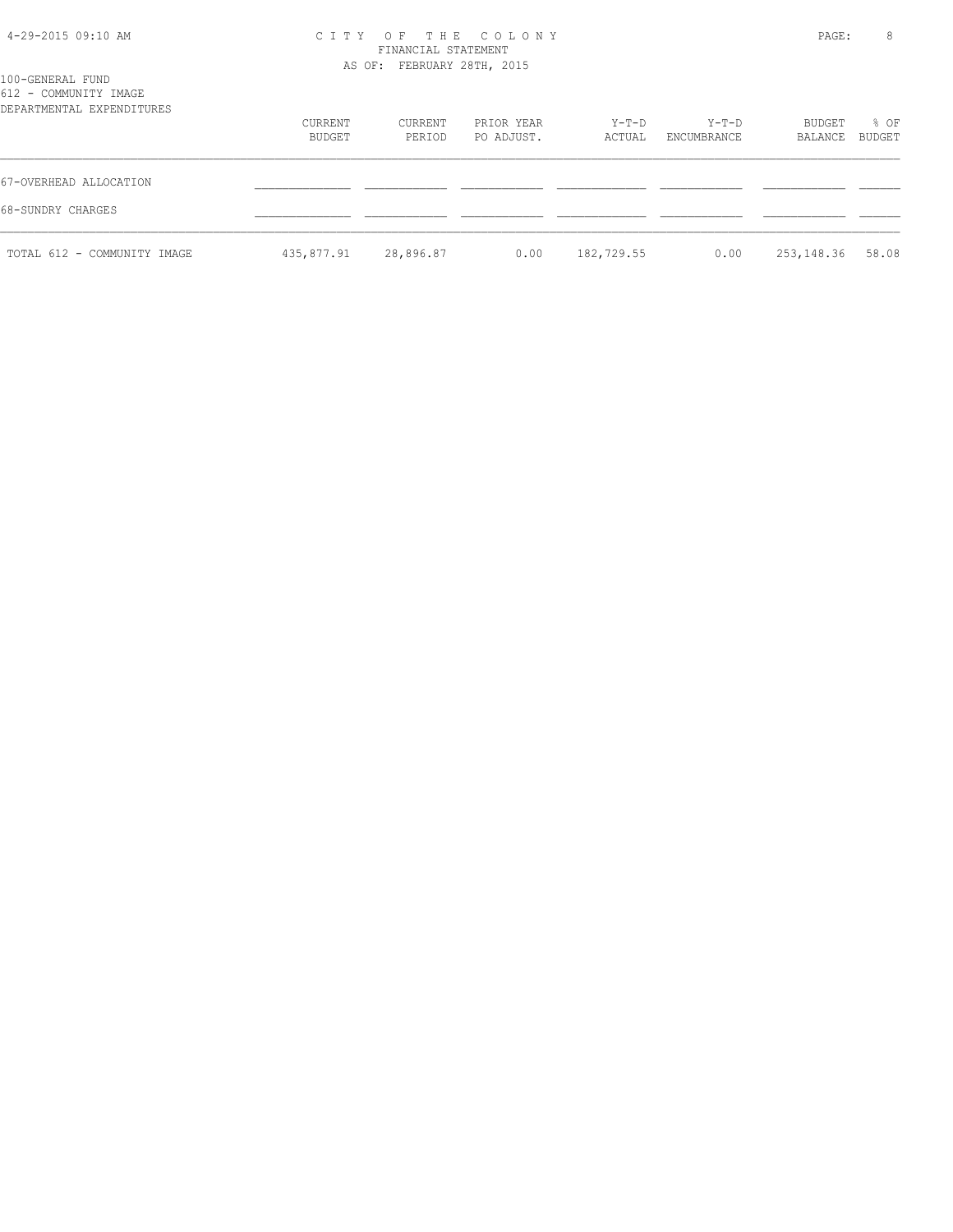#### 4-29-2015 09:10 AM C I T Y O F T H E C O L O N Y PAGE: 9 FINANCIAL STATEMENT AS OF: FEBRUARY 28TH, 2015

100-GENERAL FUND

615 - FLEET SERVICES

| DEPARTMENTAL EXPENDITURES                                          |                          |                          |                          |                       |                               |                                  |                |
|--------------------------------------------------------------------|--------------------------|--------------------------|--------------------------|-----------------------|-------------------------------|----------------------------------|----------------|
|                                                                    | CURRENT<br><b>BUDGET</b> | <b>CURRENT</b><br>PERIOD | PRIOR YEAR<br>PO ADJUST. | $Y-T-D$<br>ACTUAL     | $Y-T-D$<br><b>ENCUMBRANCE</b> | <b>BUDGET</b><br>BALANCE         | % OF<br>BUDGET |
|                                                                    |                          |                          |                          |                       |                               |                                  |                |
| 61-PERSONNEL SERVICES                                              |                          |                          |                          |                       |                               |                                  |                |
| 615-6110 SALARIES                                                  | 244,781.56               | 18,647.31                | 0.00                     | 113,678.81            | 0.00                          | 131, 102. 75                     | 53.56          |
| 615-6111 SALARIES, OVERTIME                                        | 2,000.00                 | 542.30                   | 0.00                     | 3,160.45              | 0.00(                         | $1, 160.45$ 58.02-               |                |
| 615-6111-SALARIES, OVERTIME - FIRE                                 | 400.00<br>2,000.00       | 0.00<br>0.00             | 0.00<br>0.00             | 0.00                  | 0.00                          | 400.00 100.00<br>2,000.00 100.00 |                |
| 615-6112 PART-TIME TEMPORARY<br>615-6114 HOSPITALIZATION INSURANCE | 40,235.00                | 3,288.67                 | 0.00                     | 0.00                  | 0.00<br>0.00                  | 23, 194. 19                      | 57.65          |
| 615-6115 SOCIAL SECURITY TAXES                                     | 19,580.30                | 1,384.44                 | 0.00                     | 17,040.81<br>8,640.25 | 0.00                          | 10,940.05                        | 55.87          |
| 615-6116 WORKERS' COMPENSATION                                     | 5,000.00                 | 0.00                     | 0.00                     | 0.00                  | 0.00                          | 5,000.00                         | 100.00         |
| 615-6117 RETIREMENT CONTRIBUTIONS                                  | 31,287.28                | 2,423.66                 | 0.00                     | 14,574.79             | 0.00                          | 16,712.49                        | 53.42          |
| 615-6118 UNIFORMS                                                  | 500.00                   | 27.28                    | 0.00                     | 239.07                | 0.00                          | 260.93                           | 52.19          |
| 615-6125 EDUCATION & TRAINING                                      | 1,500.00                 | 0.00                     | 0.00                     | 61.00                 | 0.00                          | 1,439.00                         | 95.93          |
| 615-6126 TRAVEL EXPENSE                                            | 500.00                   | 0.00                     | 0.00                     | 0.00                  | 0.00                          | 500.00 100.00                    |                |
| TOTAL 61-PERSONNEL SERVICES                                        | 347,784.14               | 26, 313.66               | 0.00                     | 157,395.18            | 0.00                          | 190,388.96                       | 54.74          |
|                                                                    |                          |                          |                          |                       |                               |                                  |                |
| 62-CONTRACTUAL SERVICES                                            |                          |                          |                          |                       |                               |                                  |                |
| 615-6213 CONTRACTUAL SERVICES                                      | 3,000.00                 | 61.68                    | 0.00                     | 909.78                | 0.00                          | 2,090.22                         | 69.67          |
| 615-6244 TELEPHONE SERVICES                                        | 1,500.00                 | 119.19                   | 0.00                     | 476.39                | 0.00                          | 1,023.61                         | 68.24          |
| 615-6275 EQUIPMENT RENTAL                                          | 600.00                   | 0.00                     | 0.00                     | 0.00                  | 0.00                          | 600.00 100.00                    |                |
| TOTAL 62-CONTRACTUAL SERVICES                                      | 5,100.00                 | 180.87                   | 0.00                     | 1,386.17              | 0.00                          | 3,713.83                         | 72.82          |
| 63-SUPPLIES                                                        |                          |                          |                          |                       |                               |                                  |                |
| 615-6310 OFFICE SUPPLIES                                           | 750.00                   | 0.00                     | 0.00                     | 0.00                  | 0.00                          | 750.00 100.00                    |                |
| 615-6312 COMPUTER SUPPLIES                                         | 300.00                   | 0.00                     | 0.00                     | 0.00                  | 0.00                          | 300.00                           | 100.00         |
| 615-6313 JANITORIAL SUPPLIES                                       | 300.00                   | 0.00                     | 0.00                     | 0.00                  | 0.00                          | 300.00                           | 100.00         |
| 615-6320 POSTAGE                                                   | 100.00                   | 5.85                     | 0.00                     | 24.09                 | 0.00                          | 75.91                            | 75.91          |
| 615-6322 SMALL TOOLS                                               | 4,500.00                 | 31.29                    | 0.00                     | 505.30                | 0.00                          | 3,994.70                         | 88.77          |
| 615-6322-SMALL TOOLS - FIRE                                        | 900.00                   | 0.00                     | 0.00(                    | 177.46)               | 0.00                          | 1,077.46 119.72                  |                |
| 615-6330 BOOKS & PERIODICALS                                       | 1,000.00                 | 0.00                     | 0.00                     | 0.00                  | 0.00                          | 1,000.00 100.00                  |                |
| 615-6340 FUEL AND LUBRICANTS                                       | 38,000.00                | 4,002.18                 | 0.00                     | 9,578.21              | 15,049.71                     | 13,372.08                        | 35.19          |
| 615-6340-FUEL - FIRE                                               | 57,000.00                | 4,618.34                 | 0.00                     | 10,268.87             | 34,963.33                     | 11,767.80                        | 20.65          |
| 615-6345 CHEMICALS                                                 | 600.00                   | 377.97                   | 0.00                     | 723.76                | $0.00$ (                      | 123.76                           | $20.63-$       |
| 615-6346 COMPRESSED GASES                                          | 300.00                   | 0.00                     | 0.00                     | 107.64                | 0.00                          | 192.36                           | 64.12          |
| 615-6360 MEDICAL SUPPLIES                                          | 100.00                   | 0.00                     | 0.00                     | 0.00                  | 0.00                          | 100.00 100.00                    |                |
| 615-6390 MISCELLANEOUS SUPPLIES                                    | 2,000.00                 | 66.73                    | 0.00                     | 399.91                | 0.00                          | 1,600.09                         | 80.00          |
| TOTAL 63-SUPPLIES                                                  | 105,850.00               | 9,102.36                 | 0.00                     | 21,430.32             | 50,013.04                     | 34,406.64                        | 32.51          |
| 64-MAINTENANCE                                                     |                          |                          |                          |                       |                               |                                  |                |
| 615-6410 BUILDING MAINTENANCE                                      | 500.00                   | 0.00                     | 0.00                     | 0.00                  | 0.00                          | 500.00                           | 100.00         |
| 615-6430 OFFICE EQUIPMENT MAINTENANCE                              | 300.00                   | 0.00                     | 0.00                     | 0.00                  | 0.00                          | 300.00 100.00                    |                |
| 615-6440 VEHICLE MAINTENANCE                                       | 100,000.00               | 6,592.57                 | 0.00                     | 31,476.21             | 0.00                          | 68,523.79                        | 68.52          |
| 615-6440-VEHICLE MAINT - FIRE                                      | 75,000.00                | 3,489.48                 | 0.00                     | 25,988.44             | 0.00                          | 49,011.56                        | 65.35          |
| 615-6470 OTHER EQUIPMENT MAINTENANCE                               | 40,000.00                | 2,344.21                 | 0.00                     | 8,933.02              | 0.00                          | 31,066.98                        | 77.67          |
| TOTAL 64-MAINTENANCE                                               | 215,800.00               | 12,426.26                | 0.00                     | 66,397.67             | 0.00                          | 149,402.33                       | 69.23          |
|                                                                    |                          |                          |                          |                       |                               |                                  |                |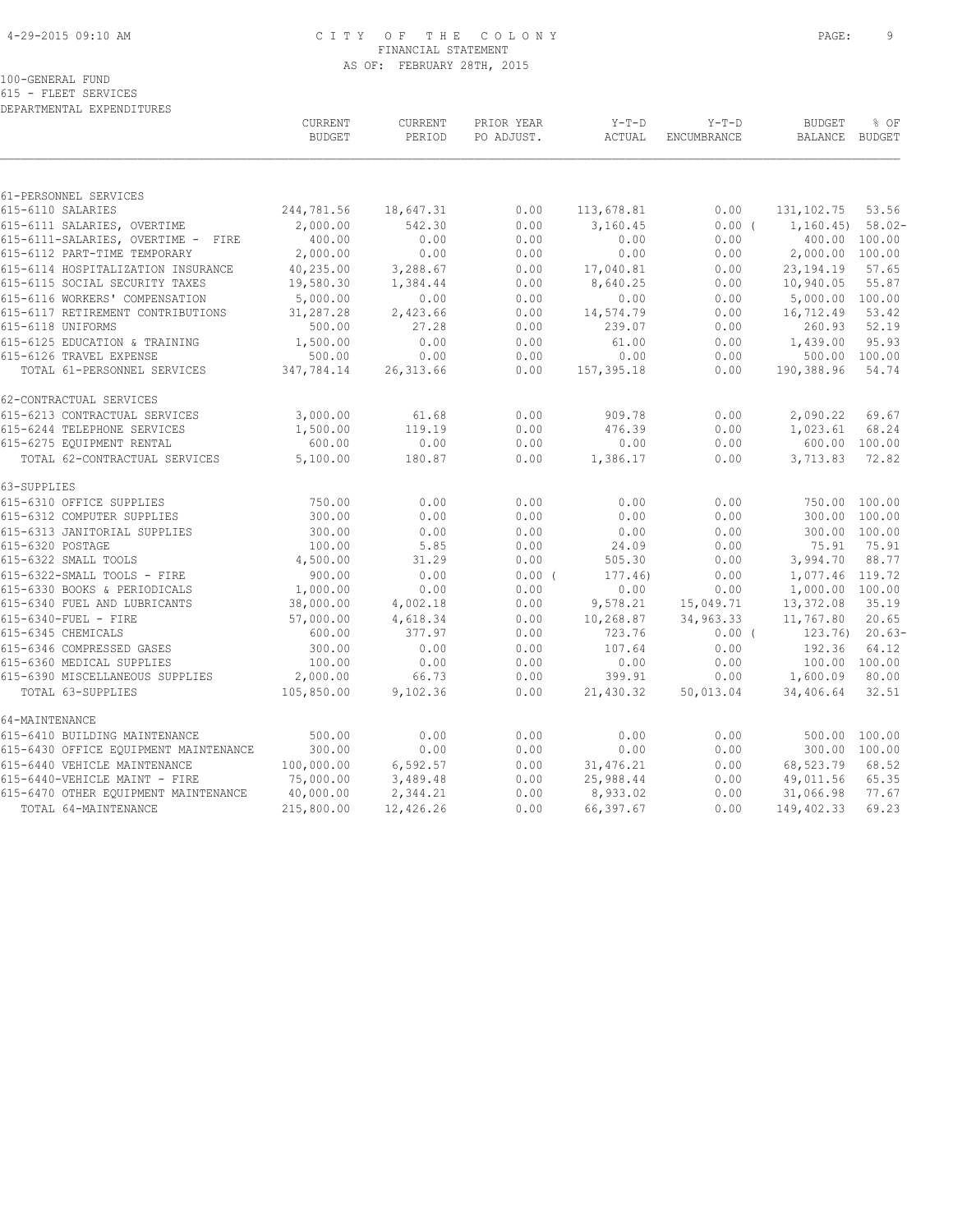#### 4-29-2015 09:10 AM C I T Y O F T H E C O L O N Y PAGE: 10 FINANCIAL STATEMENT AS OF: FEBRUARY 28TH, 2015

| 100-GENERAL FUND<br>615 - FLEET SERVICES<br>DEPARTMENTAL EXPENDITURES |                   |                   |                          |                 |                      |                   |                |
|-----------------------------------------------------------------------|-------------------|-------------------|--------------------------|-----------------|----------------------|-------------------|----------------|
|                                                                       | CURRENT<br>BUDGET | CURRENT<br>PERIOD | PRIOR YEAR<br>PO ADJUST. | Y-T-D<br>ACTUAL | Y-T-D<br>ENCUMBRANCE | BUDGET<br>BALANCE | % OF<br>BUDGET |
| 65-NON-CAPITAL                                                        |                   |                   |                          |                 |                      |                   |                |
| 66-CAPITAL OUTLAY                                                     |                   |                   |                          |                 |                      |                   |                |
| 67-OVERHEAD ALLOCATION                                                |                   |                   |                          |                 |                      |                   |                |
| TOTAL 615 - FLEET SERVICES                                            | 674,534.14        | 48,023.15         | 0.00                     | 246,609.34      | 50,013.04            | 377,911.76        | 56.03          |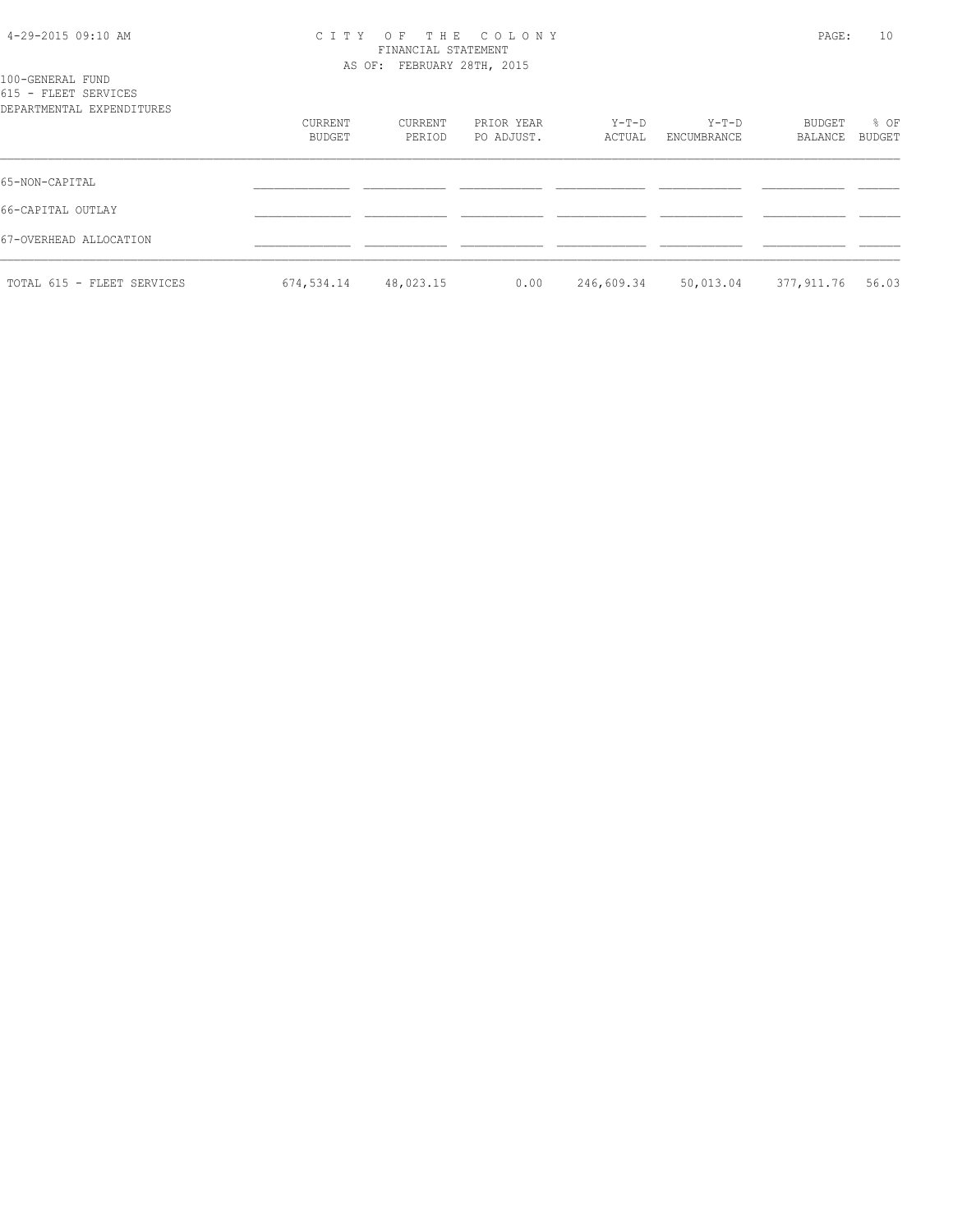#### 4-29-2015 09:10 AM C I T Y O F T H E C O L O N Y PAGE: 11 FINANCIAL STATEMENT AS OF: FEBRUARY 28TH, 2015

100-GENERAL FUND

620 - CITY SECRETARY DEPARTMENTAL EXPENDITURES

|                                    | CURRENT<br><b>BUDGET</b> | CURRENT<br>PERIOD | PRIOR YEAR<br>PO ADJUST. | $Y-T-D$<br><b>ACTUAL</b> | $Y-T-D$<br><b>ENCUMBRANCE</b> | <b>BUDGET</b><br><b>BALANCE</b> | % OF<br><b>BUDGET</b> |
|------------------------------------|--------------------------|-------------------|--------------------------|--------------------------|-------------------------------|---------------------------------|-----------------------|
|                                    |                          |                   |                          |                          |                               |                                 |                       |
| 61-PERSONNEL SERVICES              |                          |                   |                          |                          |                               |                                 |                       |
| 620-6110 SALARIES                  | 188,145.98               | 14,485.07         | 0.00                     | 84, 247.37               | 0.00                          | 103,898.61                      | 55.22                 |
| 620-6111 SALARIES, OVERTIME        | 500.00                   | 0.00              | 0.00                     | 0.00                     | 0.00                          | 500.00 100.00                   |                       |
| 620-6112 PART-TIME, TEMPORARY      | 0.00                     | 349.63            | 0.00                     | 6,053.00                 | 0.00(                         | 6,053.00                        | 0.00                  |
| 620-6114 HOSPITALIZATION INSURANCE | 24,141.00                | 2,000.12          | 0.00                     | 9,614.41                 | 0.00                          | 14,526.59                       | 60.17                 |
| 620-6115 SOCIAL SECURITY TAXES     | 15,051.39                | 1,060.92          | 0.00                     | 6,609.16                 | 0.00                          | 8,442.23                        | 56.09                 |
| 620-6116 WORKERS' COMPENSATION     | 600.00                   | 0.00              | 0.00                     | 0.00                     | 0.00                          | 600.00                          | 100.00                |
| 620-6117 RETIREMENT CONTRIBUTIONS  | 23,714.72                | 1,829.47          | 0.00                     | 10,532.65                | 0.00                          | 13,182.07                       | 55.59                 |
| 620-6125 EDUCATION & TRAINING      | 3,000.00                 | 0.00              | 0.00                     | 320.00                   | 0.00                          | 2,680.00                        | 89.33                 |
| 620-6126 TRAVEL EXPENSE            | 3,200.00                 | 57.53             | 0.00                     | 720.75                   | 0.00                          | 2,479.25                        | 77.48                 |
| 620-6127 DUES AND MEMBERSHIPS      | 450.00                   | 0.00              | 0.00                     | 250.00                   | 0.00                          | 200.00                          | 44.44                 |
| TOTAL 61-PERSONNEL SERVICES        | 258,803.09               | 19,782.74         | 0.00                     | 118, 347. 34             | 0.00                          | 140,455.75                      | 54.27                 |
| 62-CONTRACTUAL SERVICES            |                          |                   |                          |                          |                               |                                 |                       |
| 620-6213 CONTRACTUAL SERVICES      | 18,000.00                | 1,647.58          | 0.00                     | 3,781.06                 | 0.00                          | 14,218.94                       | 78.99                 |
| 620-6222 ELECTION EXPENSE          | 6,000.00                 | 0.00              | 0.00                     | 16, 147.63               | $0.00$ $($                    | $10, 147.63)$ $169.13-$         |                       |
| 620-6236 ADVERTISING AND NOTICES   | 18,500.00                | 1,565.71          | 0.00                     | 5,827.49                 | 0.00                          | 12,672.51                       | 68.50                 |
| TOTAL 62-CONTRACTUAL SERVICES      | 42,500.00                | 3,213.29          | 0.00                     | 25,756.18                | 0.00                          | 16,743.82                       | 39.40                 |
| 63-SUPPLIES                        |                          |                   |                          |                          |                               |                                 |                       |
| 620-6310 OFFICE SUPPLIES           | 500.00                   | 117.25            | 0.00                     | 514.64                   | 0.00(                         | 14.64)                          | $2.93-$               |
| 620-6311 COPIER SUPPLIES           | 400.00                   | 0.00              | 0.00                     | 0.00                     | 0.00                          | 400.00                          | 100.00                |
| 620-6312 COMPUTER SUPPLIES         | 150.00                   | 27.00             | 0.00                     | 72.30                    | 0.00                          | 77.70                           | 51.80                 |
| 620-6320 POSTAGE                   | 300.00                   | 39.38             | 0.00                     | 114.31                   | 0.00                          | 185.69                          | 61.90                 |
| 620-6330 BOOKS AND PERIODICALS     | 350.00                   | 0.00              | 0.00                     | 84.00                    | 0.00                          | 266.00                          | 76.00                 |
| 620-6335 AWARDS                    | 6,600.00                 | 1,478.68          | 0.00                     | 2,103.68                 | 0.00                          | 4,496.32                        | 68.13                 |
| 620-6390 MISCELLANEOUS SUPPLIES    | 250.00                   | 0.00              | 0.00                     | 58.24                    | 0.00                          | 191.76                          | 76.70                 |
| TOTAL 63-SUPPLIES                  | 8,550.00                 | 1,662.31          | 0.00                     | 2,947.17                 | 0.00                          | 5,602.83                        | 65.53                 |
| 64-MAINTENANCE                     |                          |                   |                          |                          |                               |                                 |                       |
| 620-6430 OFFICE EQUIPMENT - MAINT. | 5,450.00                 | 0.00              | 0.00                     | 5,432.70                 | 0.00                          | 17.30                           | 0.32                  |
| TOTAL 64-MAINTENANCE               | 5,450.00                 | 0.00              | 0.00                     | 5,432.70                 | 0.00                          | 17.30                           | 0.32                  |
| 66-CAPITAL OUTLAY                  |                          |                   |                          |                          |                               |                                 |                       |
| 67-OVERHEAD ALLOCATION             |                          |                   |                          |                          |                               |                                 |                       |
| TOTAL 620 - CITY SECRETARY         | 315,303.09               | 24,658.34         | 0.00                     | 152,483.39               | 0.00                          | 162,819.70                      | 51.64                 |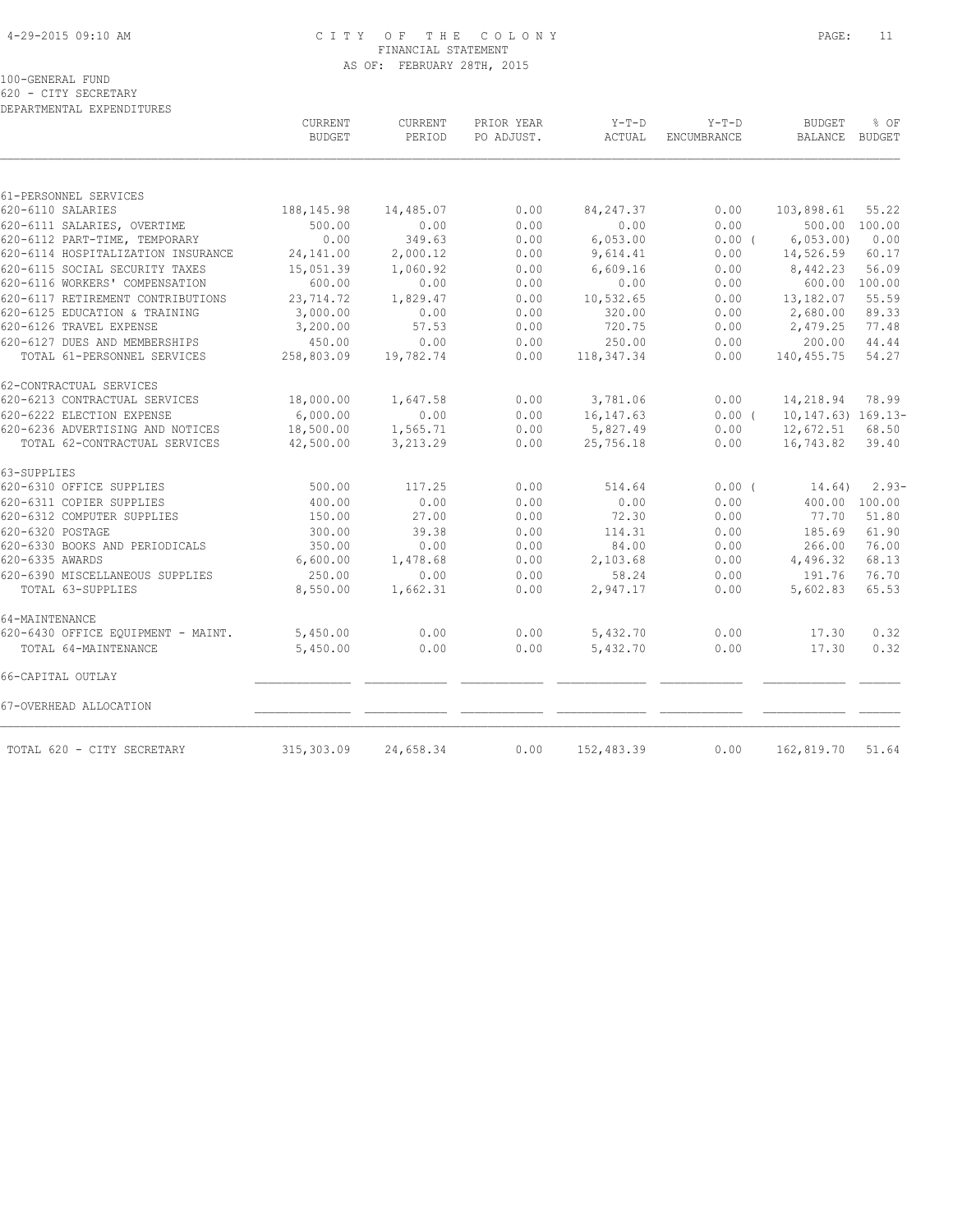#### 4-29-2015 09:10 AM C I T Y O F T H E C O L O N Y PAGE: 12 FINANCIAL STATEMENT AS OF: FEBRUARY 28TH, 2015

100-GENERAL FUND

623 - CITY COUNCIL

DEPARTMENTAL EXPENDITURES CURRENT CURRENT PRIOR YEAR Y-T-D Y-T-D BUDGET % OF BUDGET PERIOD PO ADJUST. ACTUAL ENCUMBRANCE BALANCE BUDGET  $\mathcal{L} = \{ \mathcal{L} = \{ \mathcal{L} = \{ \mathcal{L} = \{ \mathcal{L} = \{ \mathcal{L} = \{ \mathcal{L} = \{ \mathcal{L} = \{ \mathcal{L} = \{ \mathcal{L} = \{ \mathcal{L} = \{ \mathcal{L} = \{ \mathcal{L} = \{ \mathcal{L} = \{ \mathcal{L} = \{ \mathcal{L} = \{ \mathcal{L} = \{ \mathcal{L} = \{ \mathcal{L} = \{ \mathcal{L} = \{ \mathcal{L} = \{ \mathcal{L} = \{ \mathcal{L} = \{ \mathcal{L} = \{ \mathcal{$ 61-PERSONNEL SERVICES

| 61-PERSONNEL SERVICES           |           |        |      |          |      |                  |        |
|---------------------------------|-----------|--------|------|----------|------|------------------|--------|
| 623-6112 SALARIES, PART-TIME    | 8,400.00  | 0.00   | 0.00 | 2,300.00 | 0.00 | 6,100.00         | 72.62  |
| 623-6115 SOCIAL SECURITY TAXES  | 680.00    | 0.00   | 0.00 | 175.95   | 0.00 | 504.05           | 74.13  |
| 623-6118 UNIFORMS               | 200.00    | 0.00   | 0.00 | 0.00     | 0.00 | 200.00           | 100.00 |
| 623-6125 EDUCATION & TRAINING   | 500.00    | 0.00   | 0.00 | 0.00     | 0.00 | 500.00           | 100.00 |
| 623-6126 TRAVEL EXPENSE         | 2,400.00  | 0.00   | 0.00 | 99.00    | 0.00 | 2,301.00         | 95.88  |
| TOTAL 61-PERSONNEL SERVICES     | 12,180.00 | 0.00   | 0.00 | 2,574.95 | 0.00 | 9,605.05         | 78.86  |
| 62-CONTRACTUAL SERVICES         |           |        |      |          |      |                  |        |
| 623-6235 PRINTING SERVICES      | 100.00    | 0.00   | 0.00 | 13.50    | 0.00 | 86.50            | 86.50  |
| 623-6244 TELEPHONE SERVICE      | 2,000.00  | 30.56  | 0.00 | 600.14   | 0.00 | 1,399.86         | 69.99  |
| TOTAL 62-CONTRACTUAL SERVICES   | 2,100.00  | 30.56  | 0.00 | 613.64   | 0.00 | 1,486.36         | 70.78  |
| 63-SUPPLIES                     |           |        |      |          |      |                  |        |
| 623-6390 MISCELLANEOUS SUPPLIES | 3,800.00  | 386.33 | 0.00 | 1,681.98 | 0.00 | 2,118.02         | 55.74  |
| TOTAL 63-SUPPLIES               | 3,800.00  | 386.33 | 0.00 | 1,681.98 | 0.00 | 2,118.02         | 55.74  |
| 64-MAINTENANCE                  |           |        |      |          |      |                  |        |
| 66-CAPITAL OUTLAY               |           |        |      |          |      |                  |        |
| 67-OVERHEAD ALLOCATION          |           |        |      |          |      |                  |        |
| 68-SUNDRY CHARGES               |           |        |      |          |      |                  |        |
| 623-6845 GENERAL GOVERNMENT     | 19,725.00 | 0.00   | 0.00 | 0.00     | 0.00 | 19,725.00 100.00 |        |
| TOTAL 68-SUNDRY CHARGES         | 19,725.00 | 0.00   | 0.00 | 0.00     | 0.00 | 19,725.00 100.00 |        |
| TOTAL 623 - CITY COUNCIL        | 37,805.00 | 416.89 | 0.00 | 4,870.57 | 0.00 | 32,934.43        | 87.12  |
|                                 |           |        |      |          |      |                  |        |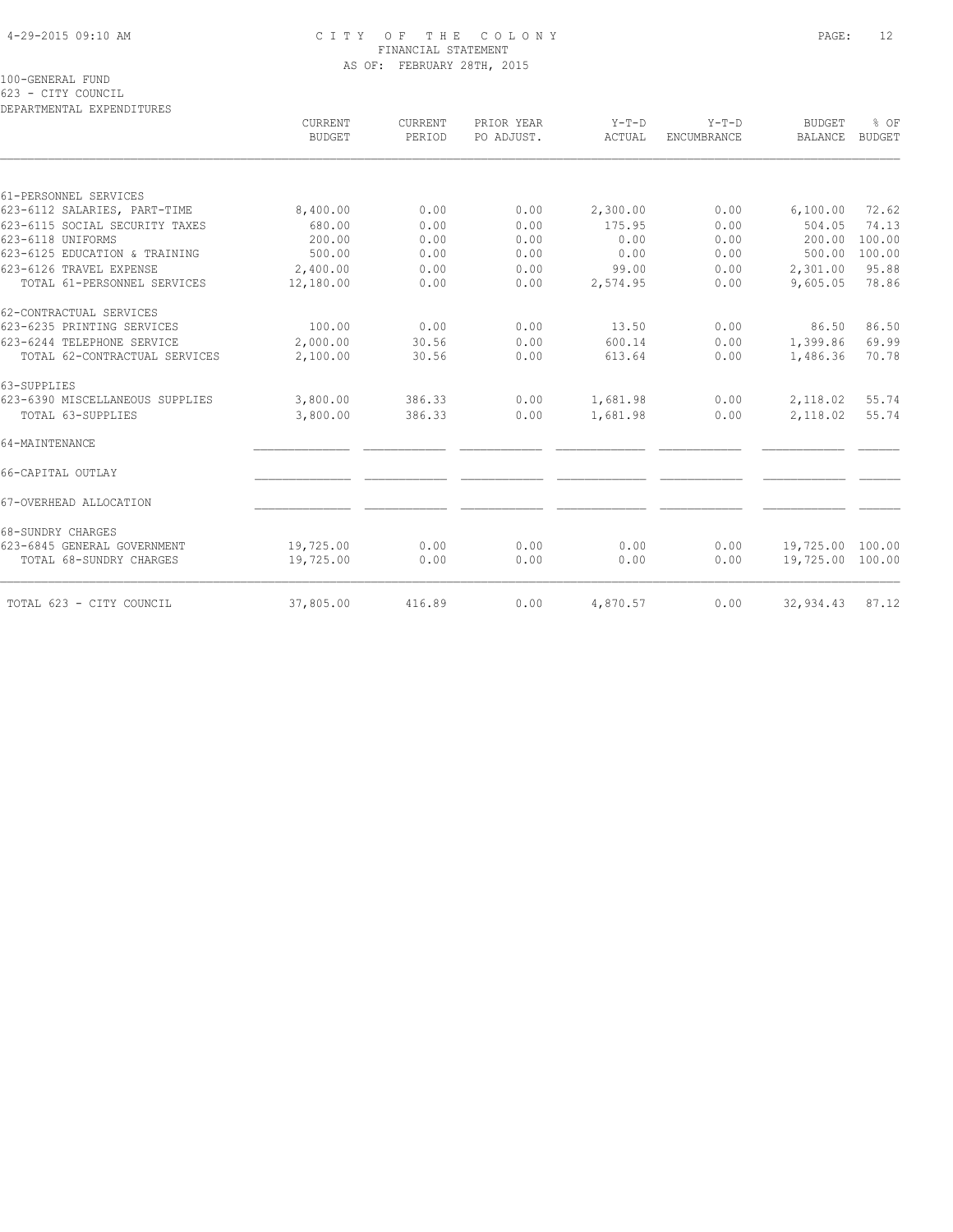#### 4-29-2015 09:10 AM C I T Y O F T H E C O L O N Y PAGE: 13 FINANCIAL STATEMENT AS OF: FEBRUARY 28TH, 2015

100-GENERAL FUND

625 - HUMAN RESOURCES

| DEPARTMENTAL EXPENDITURES                                 |                          |                          |                          |                    |                        |                                 |                    |
|-----------------------------------------------------------|--------------------------|--------------------------|--------------------------|--------------------|------------------------|---------------------------------|--------------------|
|                                                           | CURRENT<br><b>BUDGET</b> | <b>CURRENT</b><br>PERIOD | PRIOR YEAR<br>PO ADJUST. | Y-T-D<br>ACTUAL    | $Y-T-D$<br>ENCUMBRANCE | <b>BUDGET</b><br><b>BALANCE</b> | % OF<br>BUDGET     |
|                                                           |                          |                          |                          |                    |                        |                                 |                    |
| 61-PERSONNEL SERVICES                                     |                          |                          |                          |                    |                        |                                 |                    |
| 625-6110 SALARIES                                         | 163,826.65               | 12,674.99                | 0.00                     | 40,638.98          | 0.00                   | 123, 187.67                     | 75.19              |
| 625-6111 SALARIES, OVERTIME                               | 100.00                   | 0.00                     | 0.00                     | 0.00               | 0.00                   | 100.00                          | 100.00             |
| 625-6112 SALARIES, PART-TIME TEMPORARY                    | 2,000.00                 | 0.00                     | 0.00                     | 0.00               | 0.00                   | 2,000.00                        | 100.00             |
| 625-6114 HOSPITALIZATION INSURANCE                        | 16,094.00                | 1,352.59                 | 0.00                     | 3,878.01           | 0.00                   | 12,215.99                       | 75.90              |
| 625-6115 SOCIAL SECURITY TAXES                            | 13,278.76                | 957.06                   | 0.00                     | 3,097.99           | 0.00                   | 10,180.77                       | 76.67              |
| 625-6116 WORKERS' COMPENSATION                            | 425.00                   | 0.00                     | 0.00                     | 0.00               | 0.00                   | 425.00                          | 100.00             |
| 625-6117 RETIREMENT CONTRIBUTIONS                         | 20,864.71                | 1,600.84                 | 0.00                     | 5,086.28           | 0.00                   | 15,778.43                       | 75.62              |
| 625-6119 MEDICAL EXPENSE<br>625-6125 EDUCATION & TRAINING | 6,700.00<br>3,000.00     | 560.00<br>0.00           | 0.00<br>0.00             | 2,655.00           | 0.00<br>0.00           | 4,045.00<br>3,000.00            | 60.37<br>100.00    |
| 625-6126 TRAVEL EXPENSE                                   |                          |                          |                          | 0.00               |                        |                                 |                    |
| 625-6127 DUES AND MEMBERSHIPS                             | 200.00<br>1,000.00       | 2,274.21<br>0.00         | 0.00<br>0.00             | 2,274.21<br>265.00 | 0.00(<br>0.00          | 2,074.21<br>735.00              | $37.11 -$<br>73.50 |
| TOTAL 61-PERSONNEL SERVICES                               | 227,489.12               | 19,419.69                | 0.00                     | 57,895.47          | 0.00                   | 169,593.65                      | 74.55              |
|                                                           |                          |                          |                          |                    |                        |                                 |                    |
| 62-CONTRACTUAL SERVICES                                   |                          |                          |                          |                    |                        |                                 |                    |
| 625-6210 PROFESSIONAL SERVICES                            | 0.00                     | 0.00                     | 0.00                     | 6,000.00           | $0.00$ (               | 6,000.00)                       | 0.00               |
| 625-6213 CONTRACTUAL SERVICES                             | 1,500.00                 | 47.05                    | 0.00                     | 560.30             | 0.00                   | 939.70                          | 62.65              |
| 625-6235 PRINTING SERVICES                                | 400.00                   | 0.00                     | 0.00                     | 190.61             | 0.00                   | 209.39                          | 52.35              |
| 625-6236 ADVERTISING AND NOTICES                          | 31,000.00                | 0.00                     | 0.00                     | 10,426.10          | 0.00                   | 20,573.90                       | 66.37              |
| 625-6275 EQUIPMENT RENTAL                                 | 3,000.00                 | 140.77                   | 0.00                     | 1,276.12           | 1,126.16               | 597.72                          | 19.92              |
| TOTAL 62-CONTRACTUAL SERVICES                             | 35,900.00                | 187.82                   | 0.00                     | 18,453.13          | 1,126.16               | 16,320.71                       | 45.46              |
| 63-SUPPLIES                                               |                          |                          |                          |                    |                        |                                 |                    |
| 625-6310 OFFICE SUPPLIES                                  | 1,100.00                 | 0.00                     | 0.00                     | 523.16             | 0.00                   | 576.84                          | 52.44              |
| 625-6311 COPIER SUPPLIES                                  | 800.00                   | 150.83                   | 0.00                     | 809.77             | $2,112.30$ (           | 2,122.07) 265.26-               |                    |
| 625-6320 POSTAGE                                          | 400.00                   | 61.47                    | 0.00                     | 182.72             | 0.00                   | 217.28                          | 54.32              |
| 625-6330 BOOKS AND PERIODICALS                            | 1,000.00                 | 0.00                     | 0.00                     | 0.00               | 0.00                   | 1,000.00 100.00                 |                    |
| 625-6335 AWARDS                                           | 1,000.00                 | 0.00                     | 0.00                     | 450.75             | 0.00                   | 549.25                          | 54.93              |
| 625-6390 MISCELLANEOUS SUPPLIES                           | 2,000.00                 | 0.00                     | 0.00                     | 0.00               | 0.00                   | 2,000.00 100.00                 |                    |
| TOTAL 63-SUPPLIES                                         | 6,300.00                 | 212.30                   | 0.00                     | 1,966.40           | 2,112.30               | 2,221.30                        | 35.26              |
| 64-MAINTENANCE                                            |                          |                          |                          |                    |                        |                                 |                    |
| 66-CAPITAL OUTLAY                                         |                          |                          |                          |                    |                        |                                 |                    |
| 67-OVERHEAD ALLOCATION                                    |                          |                          |                          |                    |                        |                                 |                    |
| TOTAL 625 - HUMAN RESOURCES                               | 269,689.12               | 19,819.81                | 0.00                     | 78,315.00          | 3,238.46               | 188, 135.66                     | 69.76              |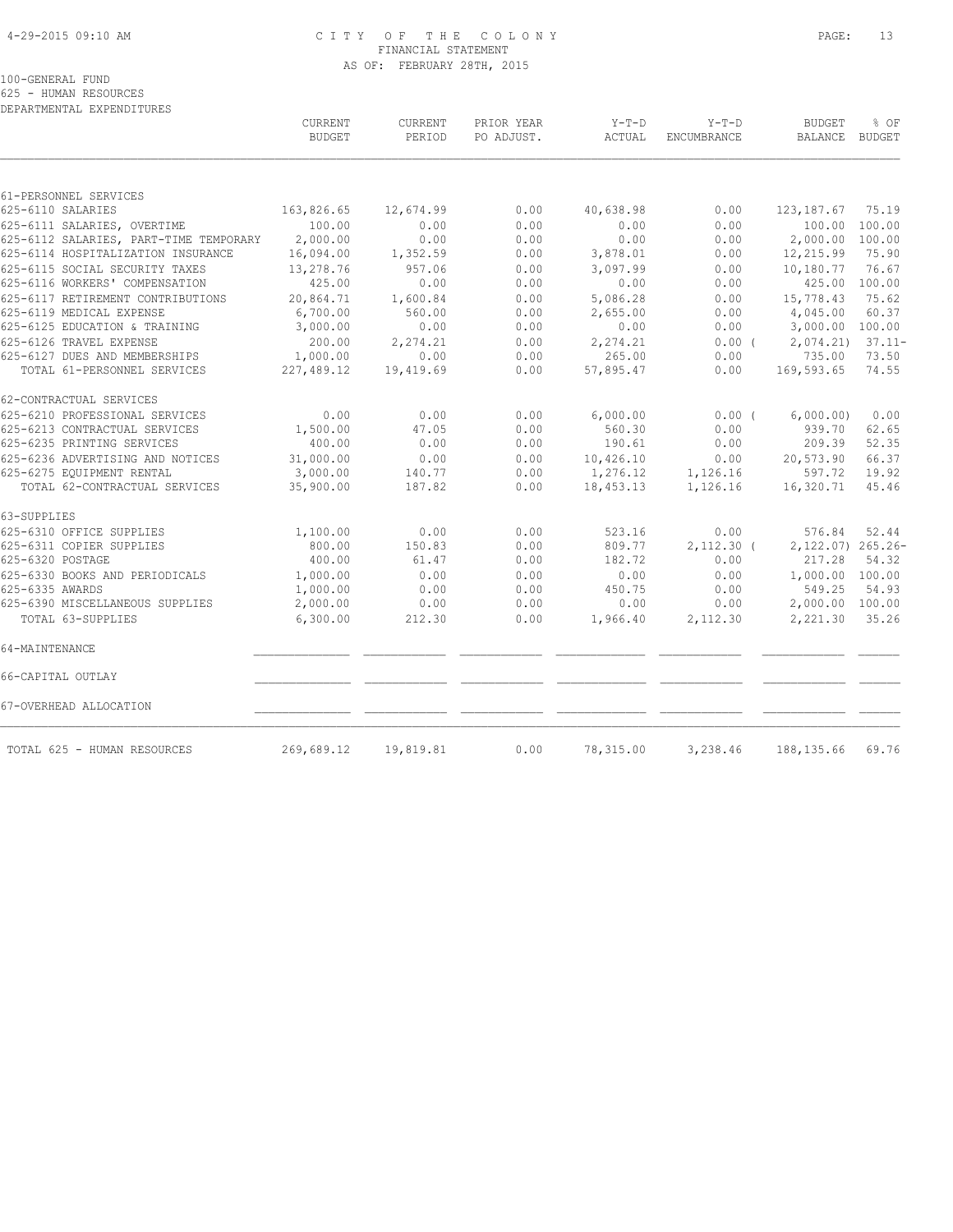#### 4-29-2015 09:10 AM C I T Y O F T H E C O L O N Y PAGE: 14 FINANCIAL STATEMENT AS OF: FEBRUARY 28TH, 2015

100-GENERAL FUND

630 - FINANCE DEPARTMENT DEPARTMENTAL EXPENDITURES

|                                                                      | <b>CURRENT</b><br><b>BUDGET</b> | <b>CURRENT</b><br>PERIOD | PRIOR YEAR<br>PO ADJUST. | $Y-T-D$<br>ACTUAL | $Y-T-D$<br><b>ENCUMBRANCE</b> | <b>BUDGET</b><br>BALANCE | % OF<br>BUDGET |
|----------------------------------------------------------------------|---------------------------------|--------------------------|--------------------------|-------------------|-------------------------------|--------------------------|----------------|
|                                                                      |                                 |                          |                          |                   |                               |                          |                |
| 61-PERSONNEL SERVICES<br>630-6110 SALARIES                           | 456,878.13                      | 33,633.15                | 0.00                     | 198,025.76        | 0.00                          |                          | 56.66          |
|                                                                      | 48,282.00                       | 2,870.77                 | 0.00                     | 13,813.28         | 0.00                          | 258,852.37               | 71.39          |
| 630-6114 HOSPITALIZATION INSURANCE<br>630-6115 SOCIAL SECURITY TAXES | 36,550.58                       | 2,615.07                 | 0.00                     | 15,336.12         | 0.00                          | 34,468.72<br>21, 214.46  | 58.04          |
| 630-6116 WORKERS' COMPENSATION                                       | 900.00                          | 0.00                     | 0.00                     | 0.00              | 0.00                          |                          | 900.00 100.00  |
| 630-6117 RETIREMENT CONTRIBUTIONS                                    | 57,429.71                       | 4,446.20                 | 0.00                     | 25,600.67         | 0.00                          | 31,829.04                | 55.42          |
| 630-6118 UNIFORMS                                                    | 200.00                          | 0.00                     | 0.00                     | 0.00              | 0.00                          | 200.00                   | 100.00         |
| 630-6125 EDUCATION & TRAINING                                        | 3,500.00                        | 0.00                     | 0.00                     | 275.00            | 0.00                          | 3,225.00                 | 92.14          |
| 630-6125-EDUCATION & TRAINING - PYRL                                 | 3,000.00                        | 0.00                     | 0.00                     | 1,686.00          | 0.00                          | 1,314.00                 | 43.80          |
| 630-6126 TRAVEL EXPENSE                                              | 1,500.00                        | 0.00                     | 0.00                     | 0.00              | 0.00                          | 1,500.00                 | 100.00         |
| 630-6126-TRAVEL EXPENSE - PYRL                                       | 1,500.00                        | 0.00                     | 0.00                     | 189.28            | 0.00                          | 1,310.72                 | 87.38          |
| 630-6127 DUES AND MEMBERSHIPS                                        | 3,500.00                        | 425.00                   | 0.00                     | 760.00            | 0.00                          | 2,740.00                 | 78.29          |
| 630-6127-DUES & MEMBERSHIPS - PYRL                                   | 500.00                          | 0.00                     | 0.00                     | 0.00              | 0.00                          |                          | 500.00 100.00  |
| TOTAL 61-PERSONNEL SERVICES                                          | 613,740.42                      | 43,990.19                | 0.00                     | 255,686.11        | 0.00                          | 358,054.31               | 58.34          |
| 62-CONTRACTUAL SERVICES                                              |                                 |                          |                          |                   |                               |                          |                |
| 630-6210 PROFESSIONAL SERVICES                                       | 9,000.00                        | 0.00                     | 0.00                     | 0.00              | 0.00                          | 9,000.00 100.00          |                |
| 630-6212 AUDIT SERVICES                                              | 63,000.00                       | 40,000.00                | 0.00                     | 57,500.00         | 0.00                          | 5,500.00                 | 8.73           |
| 630-6213 CONTRACTUAL SERVICES                                        | 0.00                            | 0.00                     | 0.00                     | 223.00            | 0.00(                         | 223.00                   | 0.00           |
| 630-6220 TAX ASSESSMENT SERVICES                                     | 122,000.00                      | 0.00                     | 0.00                     | 30,012.40         | 0.00                          | 91,987.60                | 75.40          |
| 630-6222 TAX COLLECTION SERVICES                                     | 9,500.00                        | 0.00                     | 0.00                     | 9,063.15          | 0.00                          | 436.85                   | 4.60           |
| 630-6235 PRINTING SERVICES                                           | 500.00                          | 0.00                     | 0.00                     | 661.37            | 0.00(                         | 161.37)                  | $32.27 -$      |
| 630-6275 EOUIPMENT RENTAL                                            | 100.00                          | 0.00                     | 0.00                     | 0.00              | 0.00                          |                          | 100.00 100.00  |
| TOTAL 62-CONTRACTUAL SERVICES                                        | 204,100.00                      | 40,000.00                | 0.00                     | 97,459.92         | 0.00                          | 106,640.08               | 52.25          |
| 63-SUPPLIES                                                          |                                 |                          |                          |                   |                               |                          |                |
| 630-6310 OFFICE SUPPLIES                                             | 1,500.00                        | 99.65                    | 0.00                     | 399.09            | 0.00                          | 1,100.91                 | 73.39          |
| 630-6311 COPIER SUPPLIES                                             | 1,000.00                        | 0.00                     | 0.00                     | 0.00              | 0.00                          | 1,000.00                 | 100.00         |
| 630-6312 COMPUTER SUPPLIES                                           | 1,000.00                        | 0.00                     | 0.00                     | 0.00              | 0.00                          | 1,000.00                 | 100.00         |
| 630-6320 POSTAGE                                                     | 2,400.00                        | 125.78                   | 0.00                     | 1,094.60          | 0.00                          | 1,305.40                 | 54.39          |
| 630-6330 BOOKS AND PERIODICALS                                       | 750.00                          | 0.00                     | 0.00                     | 0.00              | 0.00                          | 750.00 100.00            |                |
| 630-6390 MISCELLANEOUS SUPPLIES                                      | 500.00                          | 0.00                     | 0.00                     | 128.56            | 0.00                          | 371.44                   | 74.29          |
| TOTAL 63-SUPPLIES                                                    | 7,150.00                        | 225.43                   | 0.00                     | 1,622.25          | 0.00                          | 5,527.75                 | 77.31          |
| 64-MAINTENANCE                                                       |                                 |                          |                          |                   |                               |                          |                |
| 630-6430 MAINTENANCE - OFC EOUIPMENT                                 | 35,000.00                       | 220.50                   | 0.00                     | 18,391.97         | 0.00                          | 16,608.03                | 47.45          |
| TOTAL 64-MAINTENANCE                                                 | 35,000.00                       | 220.50                   | 0.00                     | 18,391.97         | 0.00                          | 16,608.03                | 47.45          |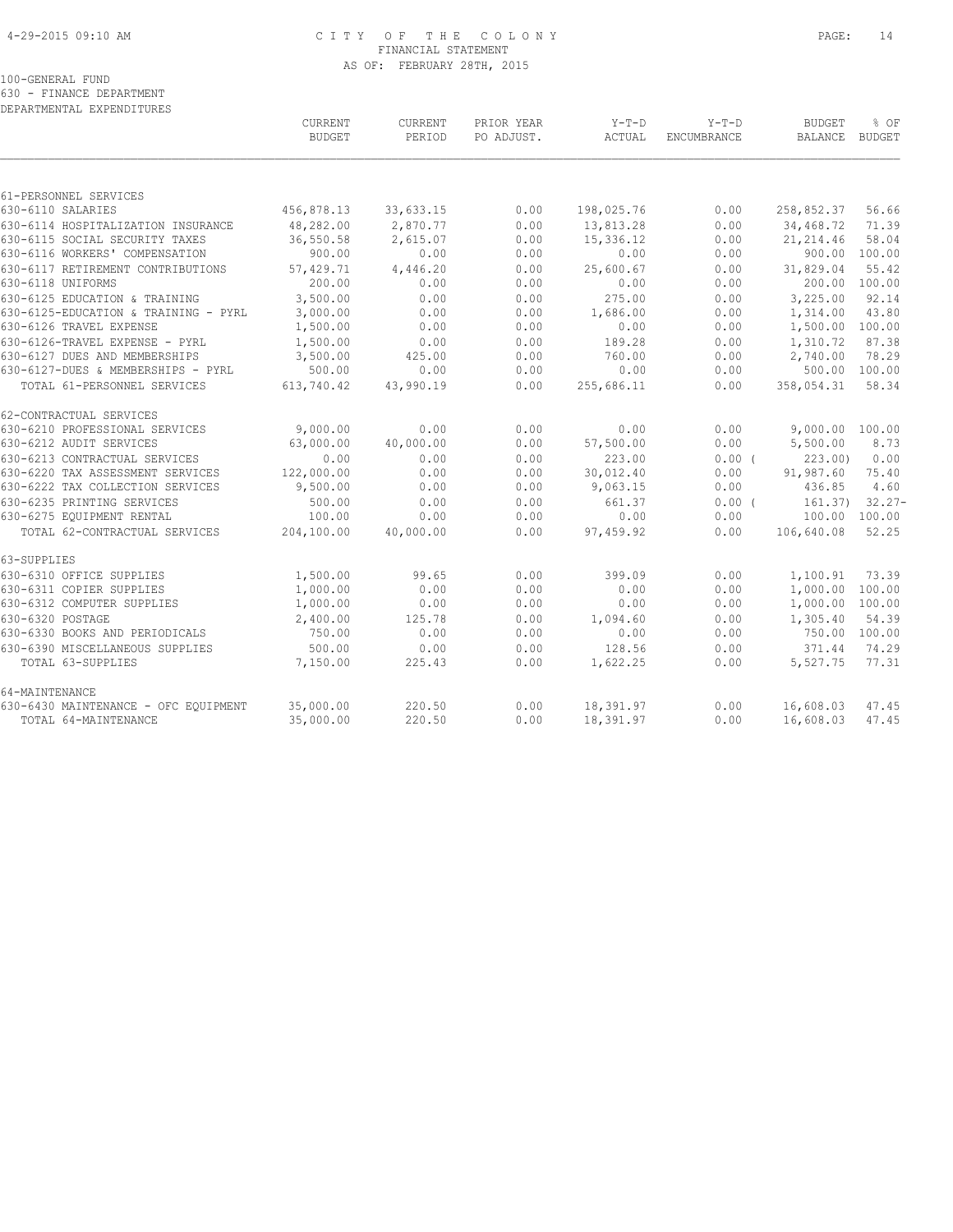#### 4-29-2015 09:10 AM C I T Y O F T H E C O L O N Y PAGE: 15 FINANCIAL STATEMENT AS OF: FEBRUARY 28TH, 2015

100-GENERAL FUND 630 - FINANCE DEPARTMENT

| DEPARTMENTAL EXPENDITURES      |                   |                   |                          |                 |                        |                   |                |
|--------------------------------|-------------------|-------------------|--------------------------|-----------------|------------------------|-------------------|----------------|
|                                | CURRENT<br>BUDGET | CURRENT<br>PERIOD | PRIOR YEAR<br>PO ADJUST. | Y-T-D<br>ACTUAL | $Y-T-D$<br>ENCUMBRANCE | BUDGET<br>BALANCE | % OF<br>BUDGET |
| 65-NON-CAPITAL                 |                   |                   |                          |                 |                        |                   |                |
| 66-CAPITAL OUTLAY              |                   |                   |                          |                 |                        |                   |                |
| 67-OVERHEAD ALLOCATION         |                   |                   |                          |                 |                        |                   |                |
| 68-SUNDRY CHARGES              |                   |                   |                          |                 |                        |                   |                |
| TOTAL 630 - FINANCE DEPARTMENT | 859,990.42        | 84,436.12         | 0.00                     | 373,160.25      | 0.00                   | 486,830.17        | 56.61          |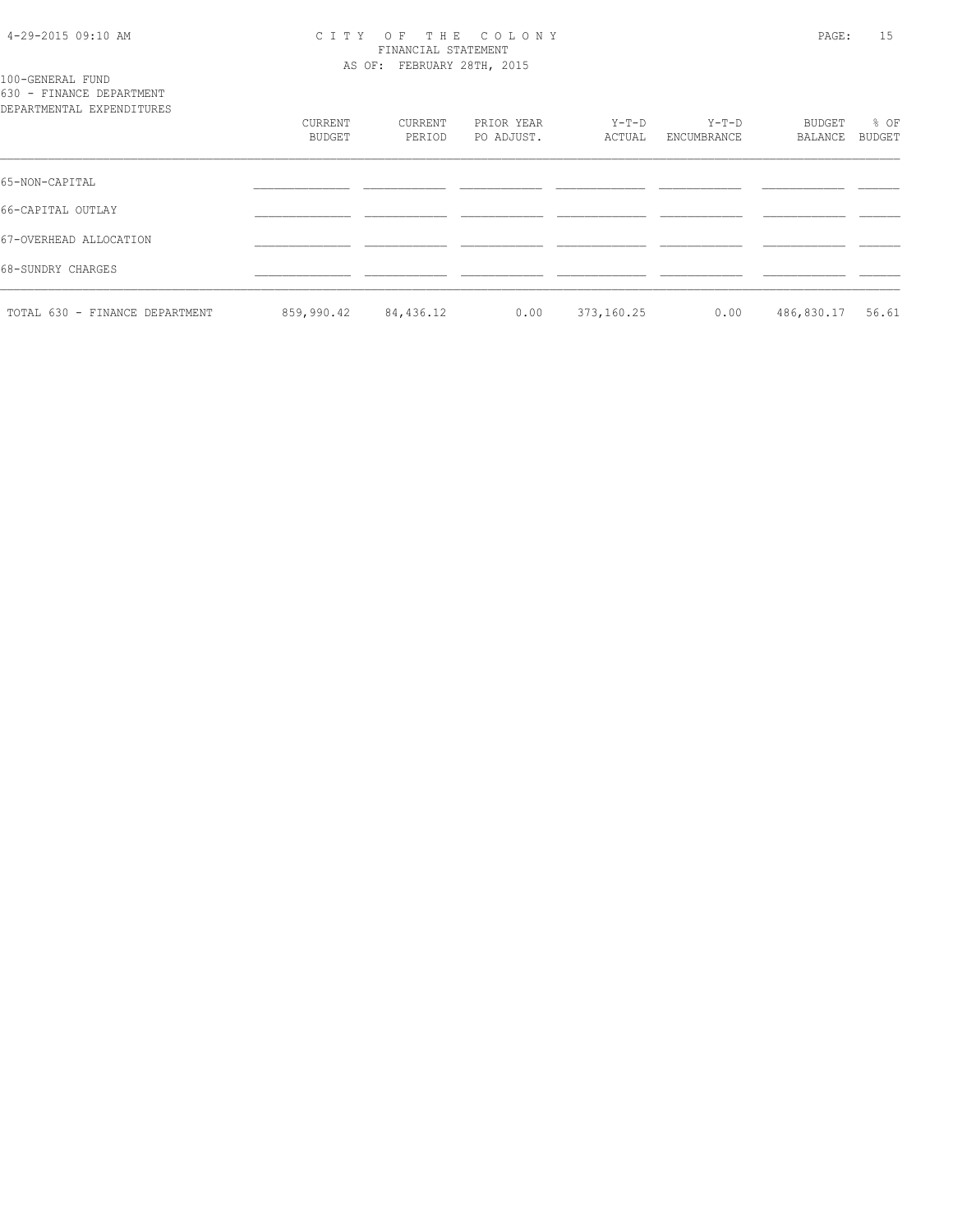#### 4-29-2015 09:10 AM C I T Y O F T H E C O L O N Y PAGE: 16 FINANCIAL STATEMENT AS OF: FEBRUARY 28TH, 2015

100-GENERAL FUND

631 - INFORMATION TECH DEPARTMENTAL EXPENDITURES

|                                                 | CURRENT<br><b>BUDGET</b> | CURRENT<br>PERIOD | PRIOR YEAR<br>PO ADJUST. | Y-T-D<br>ACTUAL | $Y-T-D$<br><b>ENCUMBRANCE</b> | <b>BUDGET</b><br>BALANCE BUDGET | % OF            |
|-------------------------------------------------|--------------------------|-------------------|--------------------------|-----------------|-------------------------------|---------------------------------|-----------------|
|                                                 |                          |                   |                          |                 |                               |                                 |                 |
| 61-PERSONNEL SERVICES                           |                          |                   |                          |                 |                               |                                 |                 |
| 631-6110 SALARIES                               | 218,434.16               | 16,831.44         | 0.00                     | 94,209.86       | 0.00                          | 124,224.30                      | 56.87           |
| 631-6111 SALARIES, OVERTIME                     | 9,000.00                 | 197.96            | 0.00                     | 3,740.08        | 0.00                          | 5,259.92                        | 58.44           |
| 631-6114 HOSPITALIZATION INSURANCE              | 24,150.00                | 2,008.56          | 0.00                     | 9,676.11        | 0.00                          | 14,473.89                       | 59.93           |
| 631-6115 SOCIAL SECURITY TAXES                  | 18,216.58                | 1,183.84          | 0.00                     | 6,948.02        | 0.00                          | 11,268.56                       | 61.86           |
| 631-6116 WORKERS' COMPENSATION                  | 710.00                   | 0.00              | 0.00                     | 0.00            | 0.00                          | 710.00 100.00                   |                 |
| 631-6117 RETIREMENT CONTRIBUTION                | 28,622.67                | 2,150.80          | 0.00                     | 12,228.48       | 0.00                          | 16,394.19                       | 57.28           |
| 631-6125 EDUCATION & TRAINING                   | 1,000.00                 | 0.00              | 0.00                     | 2,275.00        |                               | $0.00$ ( $1,275.00$ ) 127.50-   |                 |
| 631-6126 TRAVEL EXPENSE                         | $1,000.00$ (             | $50.00$ )         | 0.00                     | 41.57           | 0.00                          | 958.43                          | 95.84           |
| 631-6127 DUES AND MEMBERSHIPS                   | 400.00                   | 0.00              | 0.00                     | 0.00            | 0.00                          | 400.00 100.00                   |                 |
| TOTAL 61-PERSONNEL SERVICES                     | 301,533.41               | 22,322.60         | 0.00                     | 129, 119. 12    | 0.00                          | 172,414.29                      | 57.18           |
| 62-CONTRACTUAL SERVICES                         |                          |                   |                          |                 |                               |                                 |                 |
| 631-6210 PROFESSIONAL SERVICES                  | 102,000.00               | 175.00            | 6,600.00                 | 74,450.00       | 0.00                          | 34,150.00                       | 33.48           |
| 631-6213 CONTRACTUAL SERVICES                   | 2,500.00                 | 0.00              | 0.00                     | 0.00            | 0.00                          | 2,500.00 100.00                 |                 |
| 631-6244 TELEPHONE SERVICE                      | 500.00                   | 0.00              | 0.00                     | 113.97          | 0.00                          | 386.03                          | 77.21           |
| 631-6275 EQUIPMENT RENTAL                       | 40.00                    | 0.00              | 0.00                     | 0.00            | 0.00                          | 40.00 100.00                    |                 |
| TOTAL 62-CONTRACTUAL SERVICES 105,040.00        |                          | 175.00            | 6,600.00                 | 74,563.97       | 0.00                          | 37,076.03                       | 35.30           |
| 63-SUPPLIES                                     |                          |                   |                          |                 |                               |                                 |                 |
| 631-6310 OFFICE SUPPLIES                        | 1,500.00                 | 1.91              | 0.00                     | 373.01          | 0.00                          | 1,126.99                        | 75.13           |
| 631-6311 COPIER SUPPLIES                        | 900.00                   | 0.00              | 0.00                     | 0.00            | 0.00                          | 900.00 100.00                   |                 |
| 631-6312 COMPUTER SUPPLIES                      | 0.00                     | 0.00              | 0.00                     | 39.97           | $0.00$ (                      | 39.97)                          | 0.00            |
| 631-6316 COMPUTER SUPPLIES - HARDWARE 13,000.00 |                          | 1,020.85          | 0.00                     | 3,128.66        | 0.00                          | 9,871.34                        | 75.93           |
| 631-6317 COMPUTER SUPPLIES - SOFTWARE           | 1,000.00                 | 0.00              | 0.00                     | 21.98           | 0.00                          | 978.02                          | 97.80           |
| 631-6320 POSTAGE                                | 50.00                    | 0.00              | 0.00                     | 258.30          | 0.00(                         |                                 | 208.30) 416.60- |
| 631-6322 SMALL TOOLS                            | 250.00                   | 0.00              | 0.00                     | 62.95           | 0.00                          | 187.05                          | 74.82           |
| 631-6330 BOOKS AND PERIODICALS                  | 300.00                   | 0.00              | 0.00                     | 0.00            | 0.00                          | 300.00 100.00                   |                 |
| 631-6390 MISCELLANEOUS SUPPLIES                 | 500.00                   | 0.00              | 0.00                     | 43.28           | 0.00                          | 456.72                          | 91.34           |
| TOTAL 63-SUPPLIES                               | 17,500.00                | 1,022.76          | 0.00                     | 3,928.15        | 0.00                          | 13,571.85                       | 77.55           |
| 64-MAINTENANCE                                  |                          |                   |                          |                 |                               |                                 |                 |
| 631-6430 OFFICE EQUIPMENT - MAINTENANC          | 1,300.00                 | 0.00              | 0.00                     | 0.00            | 0.00                          | 1,300.00 100.00                 |                 |
| 631-6431 MAINTENANCE - GIS                      | 1,000.00                 | 0.00              | 0.00                     | 0.00            | 0.00                          | 1,000.00 100.00                 |                 |
| 631-6452 MAINTENANCE-SOFTWARE APPLIC            | 93,000.00                | 0.00              | 0.00                     | 32,924.12       | 0.00                          | 60,075.88                       | 64.60           |
| TOTAL 64-MAINTENANCE                            | 95,300.00                | 0.00              | 0.00                     | 32,924.12       | 0.00                          | 62,375.88                       | 65.45           |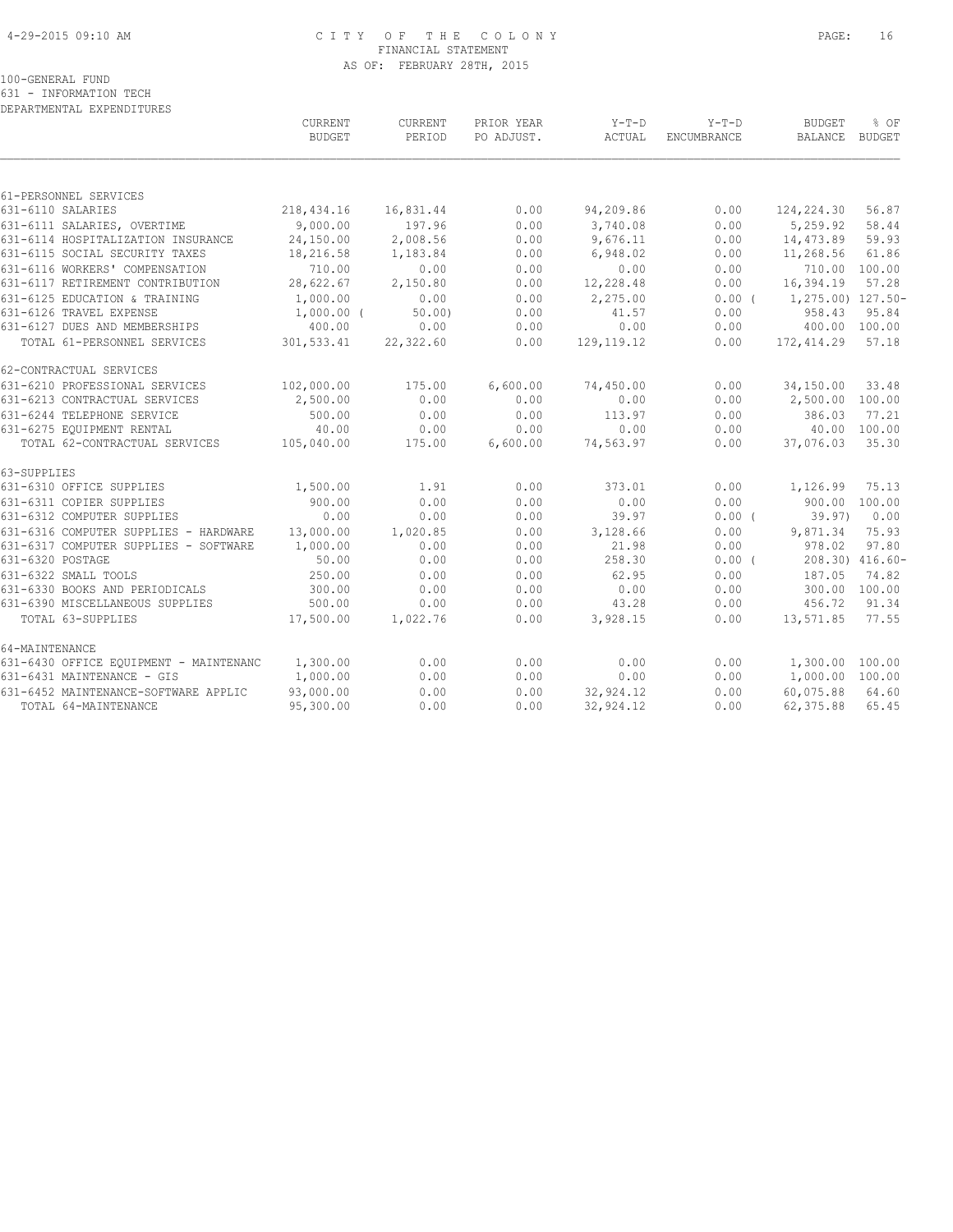#### 4-29-2015 09:10 AM C I T Y O F T H E C O L O N Y PAGE: 17 FINANCIAL STATEMENT AS OF: FEBRUARY 28TH, 2015

| 100-GENERAL FUND<br>631 - INFORMATION TECH<br>DEPARTMENTAL EXPENDITURES |            |           |            |            |             |            |               |
|-------------------------------------------------------------------------|------------|-----------|------------|------------|-------------|------------|---------------|
|                                                                         | CURRENT    | CURRENT   | PRIOR YEAR | Y-T-D      | Y-T-D       | BUDGET     | % OF          |
|                                                                         | BUDGET     | PERIOD    | PO ADJUST. | ACTUAL     | ENCUMBRANCE | BALANCE    | <b>BUDGET</b> |
| 65-NON-CAPITAL                                                          |            |           |            |            |             |            |               |
| 66-CAPITAL OUTLAY                                                       |            |           |            |            |             |            |               |
| 67-OVERHEAD ALLOCATION                                                  |            |           |            |            |             |            |               |
| TOTAL 631 - INFORMATION TECH                                            | 519,373.41 | 23,520.36 | 6,600.00   | 240,535.36 | 0.00        | 285,438.05 | 54.96         |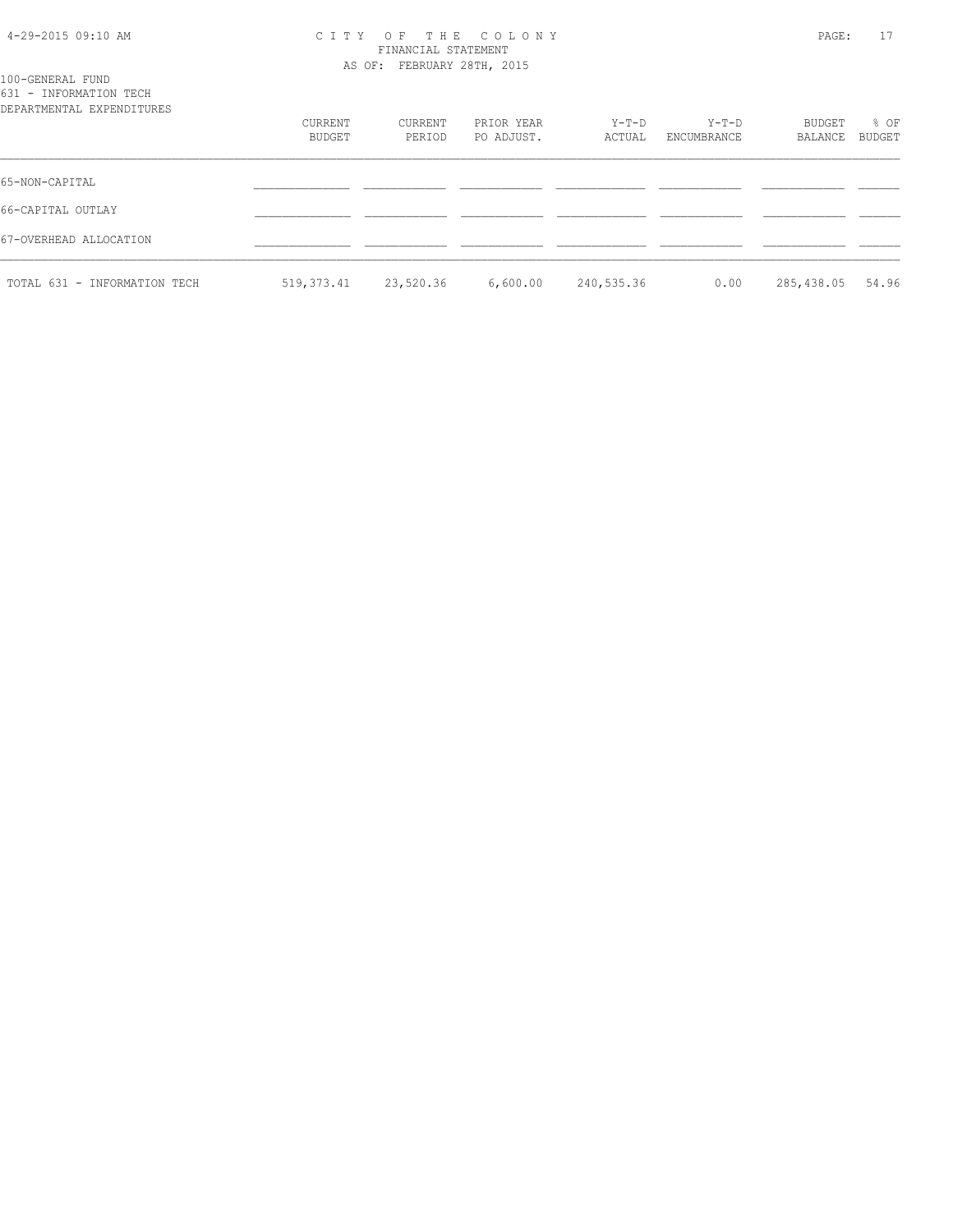#### 4-29-2015 09:10 AM C I T Y O F T H E C O L O N Y PAGE: 18 FINANCIAL STATEMENT AS OF: FEBRUARY 28TH, 2015

100-GENERAL FUND

635 - NON-DEPARTMENTAL

| DEPARTMENTAL EXPENDITURES                                     |                        |                |              |                      |              |                        |                        |
|---------------------------------------------------------------|------------------------|----------------|--------------|----------------------|--------------|------------------------|------------------------|
|                                                               | CURRENT                | CURRENT        | PRIOR YEAR   | $Y-T-D$              | $Y-T-D$      | <b>BUDGET</b>          | % OF                   |
|                                                               | <b>BUDGET</b>          | PERIOD         | PO ADJUST.   | ACTUAL               | ENCUMBRANCE  | <b>BALANCE</b>         | BUDGET                 |
|                                                               |                        |                |              |                      |              |                        |                        |
| 61-PERSONNEL SERVICES                                         |                        |                |              |                      |              |                        |                        |
| 635-6113 UNEMPLOYMENT COMPENSATION                            | 10,000.00              | 0.00           | 0.00         | 0.00                 | 0.00         | 10,000.00 100.00       |                        |
| 635-6126 BIGGEST LOSER COMPETITION                            | 3,000.00               | 111.06         | 0.00         | 169.88               | 0.00         | 2,830.12               | 94.34                  |
| 635-6127 DUES AND MEMBERSHIPS<br>TOTAL 61-PERSONNEL SERVICES  | 16,500.00<br>29,500.00 | 0.00<br>111.06 | 0.00<br>0.00 | 2,235.20<br>2,405.08 | 0.00<br>0.00 | 14,264.80<br>27,094.92 | 86.45<br>91.85         |
| 62-CONTRACTUAL SERVICES                                       |                        |                |              |                      |              |                        |                        |
| 635-6210 PROFESSIONAL SERVICES                                | 4,500.00               | 0.00           | 0.00         | 0.00                 | 0.00         | 4,500.00 100.00        |                        |
| 635-6211 LEGAL SERVICES                                       | 200,000.00             | 14,359.68      | 0.00         | 54,498.73            | 0.00         | 145,501.27             | 72.75                  |
| 635-6213 CONTRACTUAL SERVICES                                 | 11,000.00              | 102.00         | 0.00         | 535.50               | 0.00         | 10,464.50              | 95.13                  |
| 635-6214 JANITORIAL SERVICES                                  | 100,000.00             | 0.00           | 0.00         | 30,650.56            | 75,999.44 (  | 6,650.00               | $6.65-$                |
| 635-6241 ELECTRICITY                                          | 1,650,000.00           | 158,078.61     | 0.00         | 752,973.95           | 0.00         | 897,026.05             | 54.37                  |
| 635-6243 NATURAL GAS SERVICE                                  | 38,000.00              | 6,697.40       | 0.00         | 30,458.63            | 0.00         | 7,541.37               | 19.85                  |
| 635-6244 TELEPHONE SERVICE                                    | 63,000.00              | 2,552.93       | 0.00         | 30,683.60            | 0.00         | 32,316.40              | 51.30                  |
| 635-6246 WATER/SEWER SERVICE                                  | 375,000.00             | 11,937.44      | 0.00         | 94,781.17            | 0.00         | 280, 218.83            | 74.73                  |
| 635-6250 LIABILITY INSURANCE                                  | 75,000.00              | 0.00           | 0.00         | 68,952.80            | 0.00         | 6,047.20               | 8.06                   |
| 635-6251 PROPERTY INSURANCE                                   | 70,000.00              | 0.00           | 0.00         | 75,642.04            | $0.00$ (     | 5,642.04)              | $8.06-$                |
| 635-6252 WORKER'S COMPENSATION                                | 0.00                   | 7,052.00       | 0.00         | 224,791.34           | $0.00$ (     | 224,791.34)            | 0.00                   |
| 635-6253 AUTOMOBILE INSURANCE                                 | 55,000.00              | 0.00           | 0.00         | 42,502.60            | 0.00         | 12,497.40              | 22.72                  |
| 635-6275 EOUIPMENT RENTAL                                     | 20,200.00              | 160.41         | 0.00         | 7,805.15             | 11,494.18    | 900.67                 | 4.46                   |
| 635-6290 INTEREST EXPENSE                                     | 500.00                 | 0.00           | 0.00         | 0.00                 | 0.00         |                        | 500.00 100.00          |
| TOTAL 62-CONTRACTUAL SERVICES                                 | 2,662,200.00           | 200,940.47     | 0.00         | 1, 414, 276.07       | 87,493.62    | 1,160,430.31           | 43.59                  |
| 63-SUPPLIES                                                   |                        |                |              |                      |              |                        |                        |
| 635-6310 OFFICE SUPPLIES                                      | 500.00                 | 0.00           | 0.00         | 48.68                | 0.00         | 451.32                 | 90.26                  |
| 635-6311 COPIER SUPPLIES                                      | 5,500.00               | 1,141.66       | 0.00         | 3,952.44             | 1,516.31     | 31.25                  | 0.57                   |
| 635-6320 POSTAGE                                              | 200.00                 | 0.00           | 0.00         | 608.00               | 0.00(        |                        | 408.00) 204.00-        |
| 635-6336 EMPLOYEE RECOGNITION<br>635-6340 FUEL AND LUBRICANTS | 5,000.00<br>600.00     | 0.00           | 0.00         | 3,205.76             | 0.00         | 1,794.24               | 35.88<br>600.00 100.00 |
| 635-6389 MISCELLANEOUS BUILDING SUPPLI                        | 5,000.00               | 0.00<br>49.95  | 0.00<br>0.00 | 0.00<br>199.80       | 0.00<br>0.00 | 4,800.20               | 96.00                  |
| 635-6390 MISC. SUPPLIES                                       | 5,000.00               | 3,115.84       | 0.00         | 6,051.51             | $0.00$ (     | 1,051.51)              | $21.03-$               |
| TOTAL 63-SUPPLIES                                             | 21,800.00              | 4,307.45       | 0.00         | 14,066.19            | 1,516.31     | 6,217.50               | 28.52                  |
|                                                               |                        |                |              |                      |              |                        |                        |
| 64-MAINTENANCE                                                |                        |                |              |                      |              |                        |                        |
| 635-6410 BUILDING MAINTENANCE                                 | 1,500.00               | 0.00           | 0.00         | 90.00                | 0.00         | 1,410.00               | 94.00                  |
| 635-6430 OFFICE EQUIPMENT - MAINT.                            | 3,000.00               | 0.00           | 0.00         | 0.00                 | 0.00         | 3,000.00               | 100.00                 |
| TOTAL 64-MAINTENANCE                                          | 4,500.00               | 0.00           | 0.00         | 90.00                | 0.00         | 4,410.00               | 98.00                  |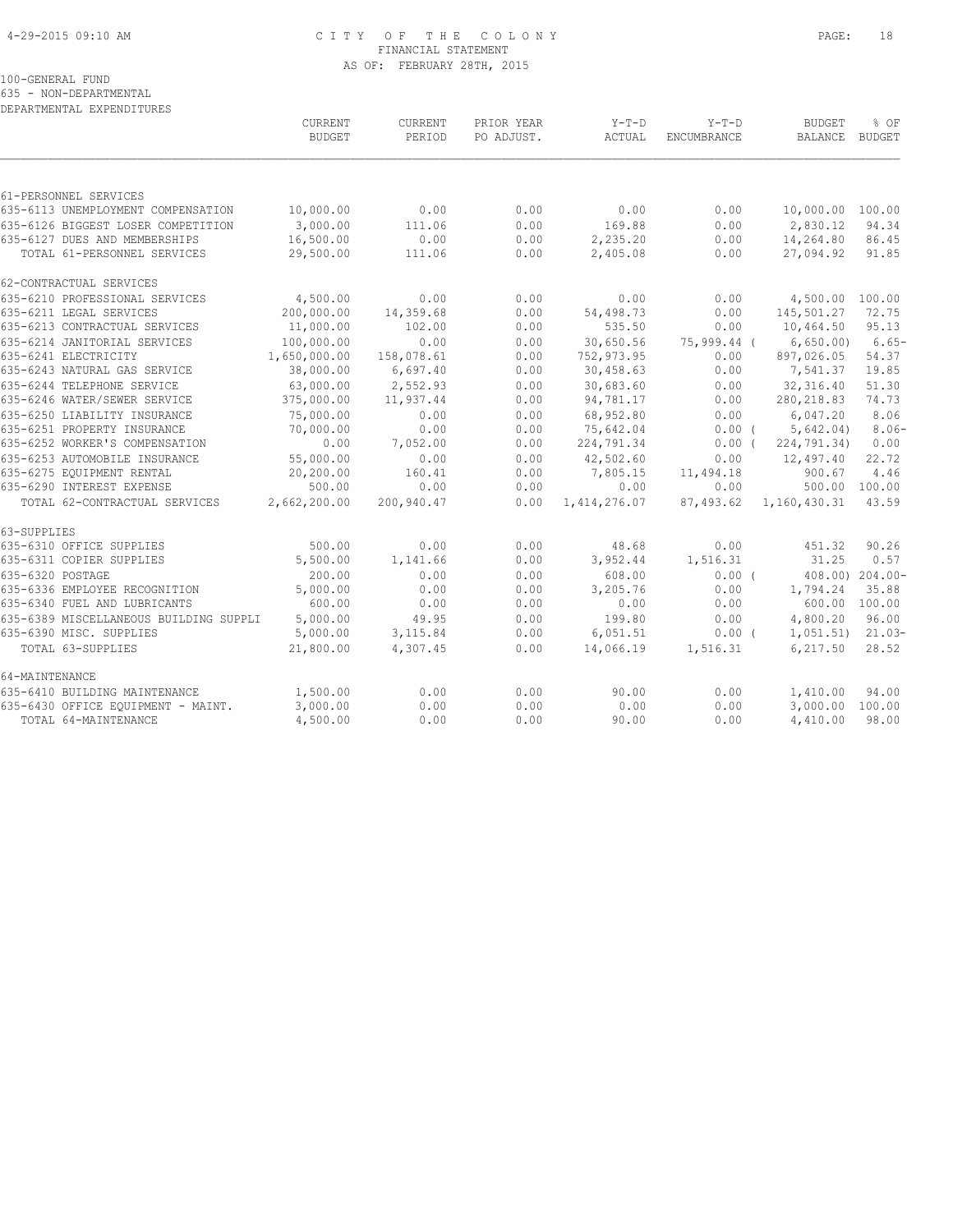#### 4-29-2015 09:10 AM C I T Y O F T H E C O L O N Y PAGE: 19 FINANCIAL STATEMENT AS OF: FEBRUARY 28TH, 2015

100-GENERAL FUND

635 - NON-DEPARTMENTAL

| CURRENT<br><b>BUDGET</b>                                | CURRENT<br>PERIOD | PRIOR YEAR<br>PO ADJUST. | $Y-T-D$<br>ACTUAL | $Y-T-D$<br>ENCUMBRANCE | <b>BUDGET</b><br><b>BALANCE</b>   | % OF<br><b>BUDGET</b> |
|---------------------------------------------------------|-------------------|--------------------------|-------------------|------------------------|-----------------------------------|-----------------------|
| 65-NON-CAPITAL                                          |                   |                          |                   |                        |                                   |                       |
| 66-CAPITAL OUTLAY                                       |                   |                          |                   |                        |                                   |                       |
| 635-6630 CAPITAL OUTLAY-VEHICLES<br>228,091.00          | 0.00              | 0.00                     | 0.00              | 0.00                   | 228,091.00 100.00                 |                       |
| 0.00<br>635-6630-CAPT OUTLAY - VEHICLES - FIRE          | 0.00              | 0.00                     | 228,090.54        | 0.00(                  | 228,090.54)                       | 0.00                  |
| 635-6690 CAPITAL OUTLAY-OTHER EOUIPMEN 2,622,000.00     | 0.00              | 0.00                     | 0.00              | 0.00                   | 2,622,000.00                      | 100.00                |
| TOTAL 66-CAPITAL OUTLAY<br>2,850,091.00                 | 0.00              | 0.00                     | 228,090.54        | 0.00                   | 2,622,000.46                      | 92.00                 |
| 67-OVERHEAD ALLOCATION                                  |                   |                          |                   |                        |                                   |                       |
| 635-6705 CONTINGENCY<br>0.00                            | 33, 314.33        | 0.00                     | 79,096.35         |                        | 146,681.56 ( 225,777.91)          | 0.00                  |
| 200,000.00<br>635-6706 CONTINGENCY                      | 0.00              | 0.00                     | 0.00              | 0.00                   | 200,000.00 100.00                 |                       |
| 635-6708 BUDGET ACCT FOR DENTON CO BLD 1,450,000.00     | 0.00              | 0.00                     | 0.00              | 0.00                   | 1,450,000.00 100.00               |                       |
| 635-6710 ALLOCATION OUT - NON DEPT<br>(3, 945, 663, 00) | 0.00              | 0.00                     | 0.00              |                        | $0.00$ ( 3,945,663.00) 100.00     |                       |
| TOTAL 67-OVERHEAD ALLOCATION<br>(2, 295, 663, 00)       | 33, 314. 33       | 0.00                     | 79,096.35         |                        | 146,681.56 ( 2,521,440.91) 109.83 |                       |
| 68-SUNDRY CHARGES                                       |                   |                          |                   |                        |                                   |                       |
| 25,000.00<br>635-6820 PROPERTY DAMAGE CLAIMS            | 36.74             | 0.00                     | 36.74             | 0.00                   | 24,963.26                         | 99.85                 |
| 635-6821 BODILY INJURY CLAIMS<br>1,000.00               | 10,000.00         | 0.00                     | 10,000.00         | $0.00$ (               | $9,000.00)$ 900.00-               |                       |
| 635-6822 CIVIL CLAIMS<br>1,000.00                       | 0.00              | 0.00                     | 0.00              | 0.00                   | 1,000.00                          | 100.00                |
| 635-6823 TRANSFER OUT-SPECIAL EVENTS F<br>100,000.00    | 0.00              | 0.00                     | 0.00              | 0.00                   | 100,000.00                        | 100.00                |
| 635-6841 TAX REBATE - TRIBUTE<br>484,000.00             | 0.00              | 0.00                     | 0.00              | 0.00                   | 484,000.00                        | 100.00                |
| 635-6855 TRANS OUT - CD/KEEP COLONY BE<br>20,000.00     | 0.00              | 0.00                     | 0.00              | 0.00                   | 20,000.00                         | 100.00                |
| 2,149,884.00<br>635-6858 TRANSFER OUT - PARKS FUND      | 0.00              | 0.00                     | 0.00              | 0.00                   | 2,149,884.00                      | 100.00                |
| 635-6861 TRANSFER OUT - CVB<br>120,000.00               | 0.00              | 0.00                     | 0.00              | 0.00                   | 120,000.00                        | 100.00                |
| 635-6882 TRSFR OUT-G.F.SPECIAL CAP PRO<br>541,053.00    | 0.00              | 0.00                     | 0.00              | 0.00                   | 541,053.00 100.00                 |                       |
| TOTAL 68-SUNDRY CHARGES<br>3,441,937.00                 | 10,036.74         | 0.00                     | 10,036.74         | 0.00                   | 3,431,900.26                      | 99.71                 |
| 6,714,365.00<br>TOTAL 635 - NON-DEPARTMENTAL            | 248,710.05        | 0.00                     | 1,748,060.97      | 235,691.49             | 4,730,612.54                      | 70.46                 |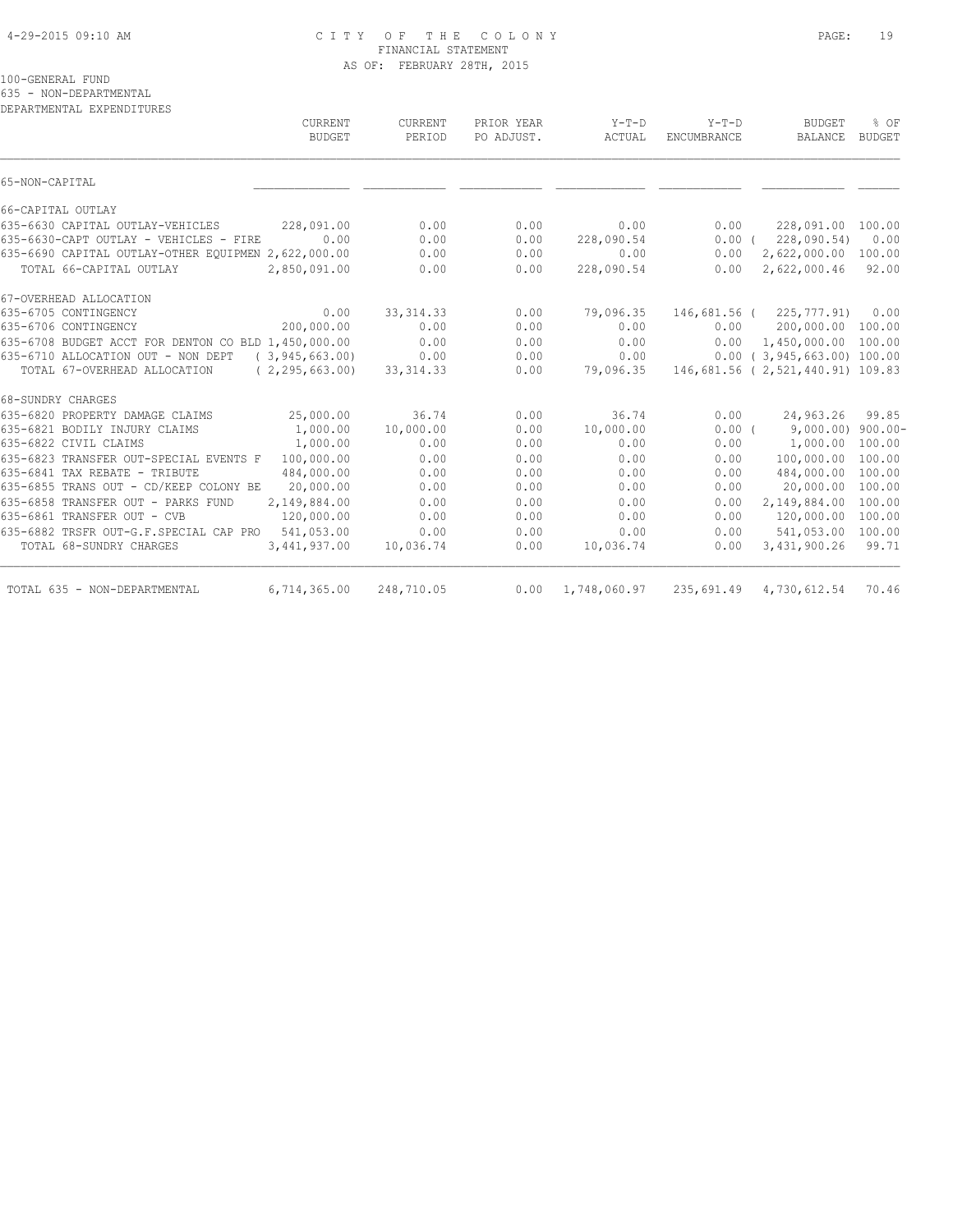#### 4-29-2015 09:10 AM C I T Y O F T H E C O L O N Y PAGE: 20 FINANCIAL STATEMENT AS OF: FEBRUARY 28TH, 2015

100-GENERAL FUND

640 - MUNICIPAL COURT

| DEPARTMENTAL EXPENDITURES          |                          |                   |                          |                   |                               |                                 |                |
|------------------------------------|--------------------------|-------------------|--------------------------|-------------------|-------------------------------|---------------------------------|----------------|
|                                    | CURRENT<br><b>BUDGET</b> | CURRENT<br>PERIOD | PRIOR YEAR<br>PO ADJUST. | $Y-T-D$<br>ACTUAL | $Y-T-D$<br><b>ENCUMBRANCE</b> | <b>BUDGET</b><br><b>BALANCE</b> | % OF<br>BUDGET |
|                                    |                          |                   |                          |                   |                               |                                 |                |
| 61-PERSONNEL SERVICES              |                          |                   |                          |                   |                               |                                 |                |
| 640-6110 SALARIES                  | 204, 944.25              | 15, 178.95        | 0.00                     | 95,362.86         | 0.00                          | 109,581.39                      | 53.47          |
| 640-6111 SALARIES, OVERTIME        | 600.00                   | 652.68            | 0.00                     | 901.58            | 0.00(                         | $301.58$ )                      | $50.26 -$      |
| 640-6114 HOSPITALIZATION INSURANCE | 40,250.00                | 3,260.91          | 0.00                     | 15,713.91         | 0.00                          | 24,536.09                       | 60.96          |
| 640-6115 SOCIAL SECURITY TAXES     | 15,725.01                | 1,144.49          | 0.00                     | 7,028.01          | 0.00                          | 8,697.00                        | 55.31          |
| 640-6116 WORKERS' COMPENSATION     | 750.00                   | 0.00              | 0.00                     | 0.00              | 0.00                          | 750.00 100.00                   |                |
| 640-6117 RETIREMENT CONTRIBUTIONS  | 25,839.61                | 1,999.52          | 0.00                     | 10,872.33         | 0.00                          | 14,967.28                       | 57.92          |
| 640-6125 EDUCATION & TRAINING      | 500.00                   | 150.00            | 0.00                     | 150.00            | 0.00                          | 350.00                          | 70.00          |
| 640-6126 TRAVEL EXPENSE            | 200.00                   | 0.00              | 0.00                     | 0.00              | 0.00                          | 200.00                          | 100.00         |
| 640-6127 DUES AND MEMBERSHIPS      | 100.00                   | 0.00              | 0.00                     | 0.00              | 0.00                          | 100.00                          | 100.00         |
| TOTAL 61-PERSONNEL SERVICES        | 288,908.87               | 22,386.55         | 0.00                     | 130,028.69        | 0.00                          | 158,880.18                      | 54.99          |
| 62-CONTRACTUAL SERVICES            |                          |                   |                          |                   |                               |                                 |                |
| 640-6210 PROFESSIONAL SERVICES     | 39,600.00                | 0.00              | 0.00                     | 13,200.00         | 0.00                          | 26,400.00                       | 66.67          |
| 640-6211 LEGAL SERVICES            | 27,000.00                | 4,199.89          | 0.00                     | 15,403.25         | 0.00                          | 11,596.75                       | 42.95          |
| 640-6213 CONTRACTUAL SERVICES      | 100.00                   | 0.00              | 0.00                     | 0.00              | 0.00                          | 100.00                          | 100.00         |
| 640-6215 JURY FEES                 | 500.00                   | 108.00            | 0.00                     | 216.00            | 0.00                          | 284.00                          | 56.80          |
| 640-6219 CREDIT CARD FEES          | 14,500.00                | 713.13            | 0.00                     | 3,609.03          | 0.00                          | 10,890.97                       | 75.11          |
| 640-6235 PRINTING SERVICES         | 2,250.00                 | 0.00              | 0.00                     | 165.00            | 0.00                          | 2,085.00                        | 92.67          |
| 640-6275 EQUIPMENT RENTAL          | 1,286.00                 | 0.00              | 0.00                     | 0.00              | 0.00                          | 1,286.00                        | 100.00         |
| TOTAL 62-CONTRACTUAL SERVICES      | 85,236.00                | 5,021.02          | 0.00                     | 32,593.28         | 0.00                          | 52,642.72                       | 61.76          |
| 63-SUPPLIES                        |                          |                   |                          |                   |                               |                                 |                |
| 640-6310 OFFICE SUPPLIES           | 1,650.00                 | 229.93            | 0.00                     | 482.34            | 0.00                          | 1,167.66                        | 70.77          |
| 640-6311 COPIER SUPPLIES           | 600.00                   | 0.00              | 0.00                     | 173.56            | 0.00                          | 426.44                          | 71.07          |
| 640-6312 COMPUTER SUPPLIES         | 300.00                   | 0.00              | 0.00                     | 0.00              | 0.00                          | 300.00 100.00                   |                |
| 640-6320 POSTAGE                   | 3,800.00                 | 170.12            | 0.00                     | 932.13            | 0.00                          | 2,867.87                        | 75.47          |
| 640-6330 BOOKS AND PERIODICALS     | 100.00                   | 0.00              | 0.00                     | 0.00              | 0.00                          | 100.00                          | 100.00         |
| 640-6390 MISCELLANEOUS SUPPLIES    | 1,000.00                 | 41.74             | 0.00                     | 41.74             | 0.00                          | 958.26                          | 95.83          |
| TOTAL 63-SUPPLIES                  | 7,450.00                 | 441.79            | 0.00                     | 1,629.77          | 0.00                          | 5,820.23                        | 78.12          |
| 64-MAINTENANCE                     |                          |                   |                          |                   |                               |                                 |                |
| 640-6430 OFFICE EQUIPMENT - MAINT. | 200.00                   | 0.00              | 0.00                     | 0.00              | 0.00                          | 200.00 100.00                   |                |
| TOTAL 64-MAINTENANCE               | 200.00                   | 0.00              | 0.00                     | 0.00              | 0.00                          | 200.00 100.00                   |                |
| 66-CAPITAL OUTLAY                  |                          |                   |                          |                   |                               |                                 |                |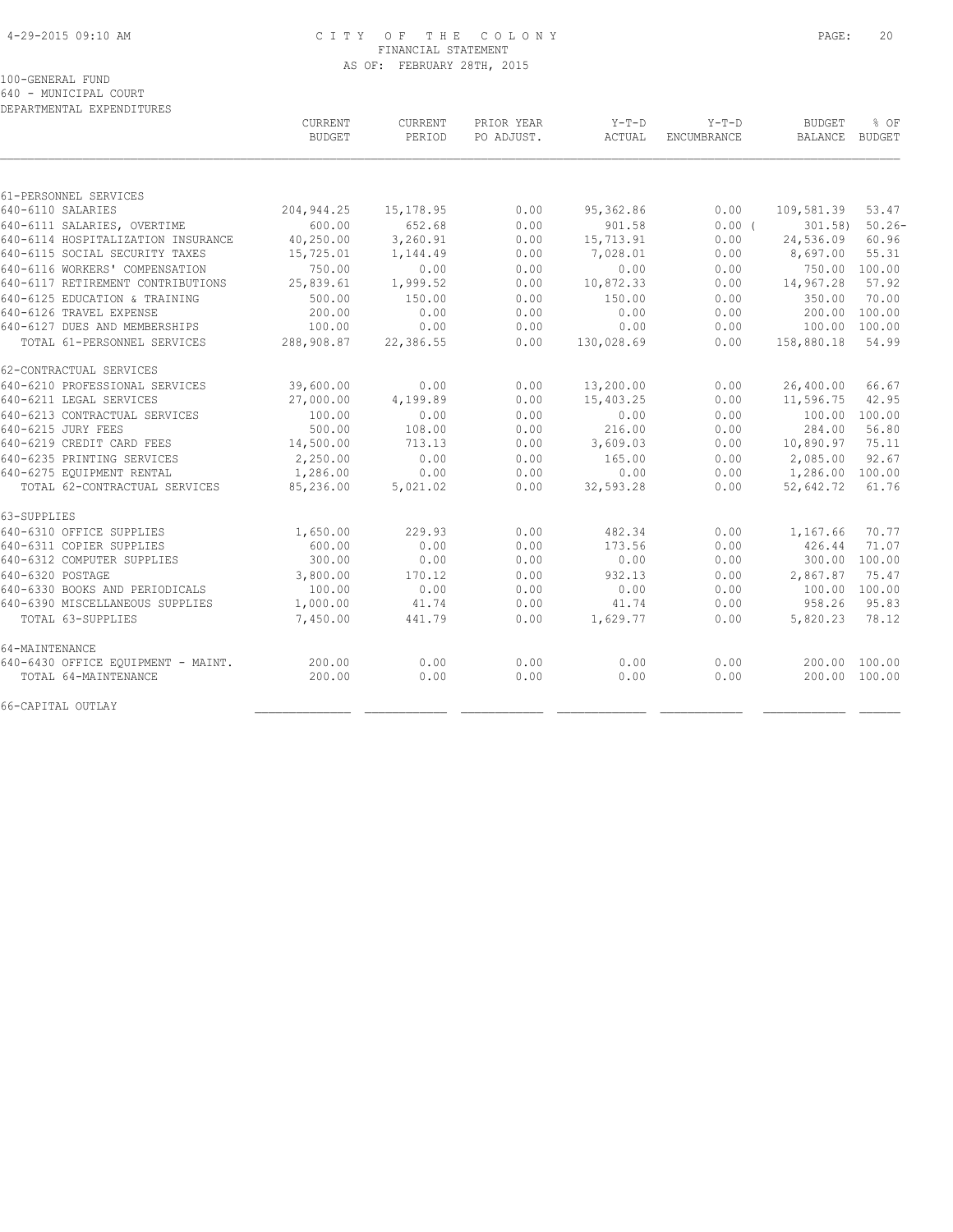| 4-29-2015 09:10 AM |  |  |
|--------------------|--|--|
|--------------------|--|--|

#### 4-29-2015 09:10 AM C I T Y O F T H E C O L O N Y PAGE: 21 FINANCIAL STATEMENT AS OF: FEBRUARY 28TH, 2015

| CURRENT | CURRENT | PRIOR YEAR | Y-T-D  | Y-T-D       | BUDGET | % OF    |
|---------|---------|------------|--------|-------------|--------|---------|
| BUDGET  | PERIOD  | PO ADJUST. | ACTUAL | ENCUMBRANCE |        | BUDGET  |
|         |         |            |        |             |        |         |
|         |         |            |        |             |        | BALANCE |

| 67-OVERHEAD ALLOCATION      |                      |  |                     |                           |  |
|-----------------------------|----------------------|--|---------------------|---------------------------|--|
| 68-SUNDRY CHARGES           |                      |  |                     |                           |  |
| TOTAL 640 - MUNICIPAL COURT | 381,794.87 27,849.36 |  | $0.00$ $164,251.74$ | $0.00$ $217,543.13$ 56.98 |  |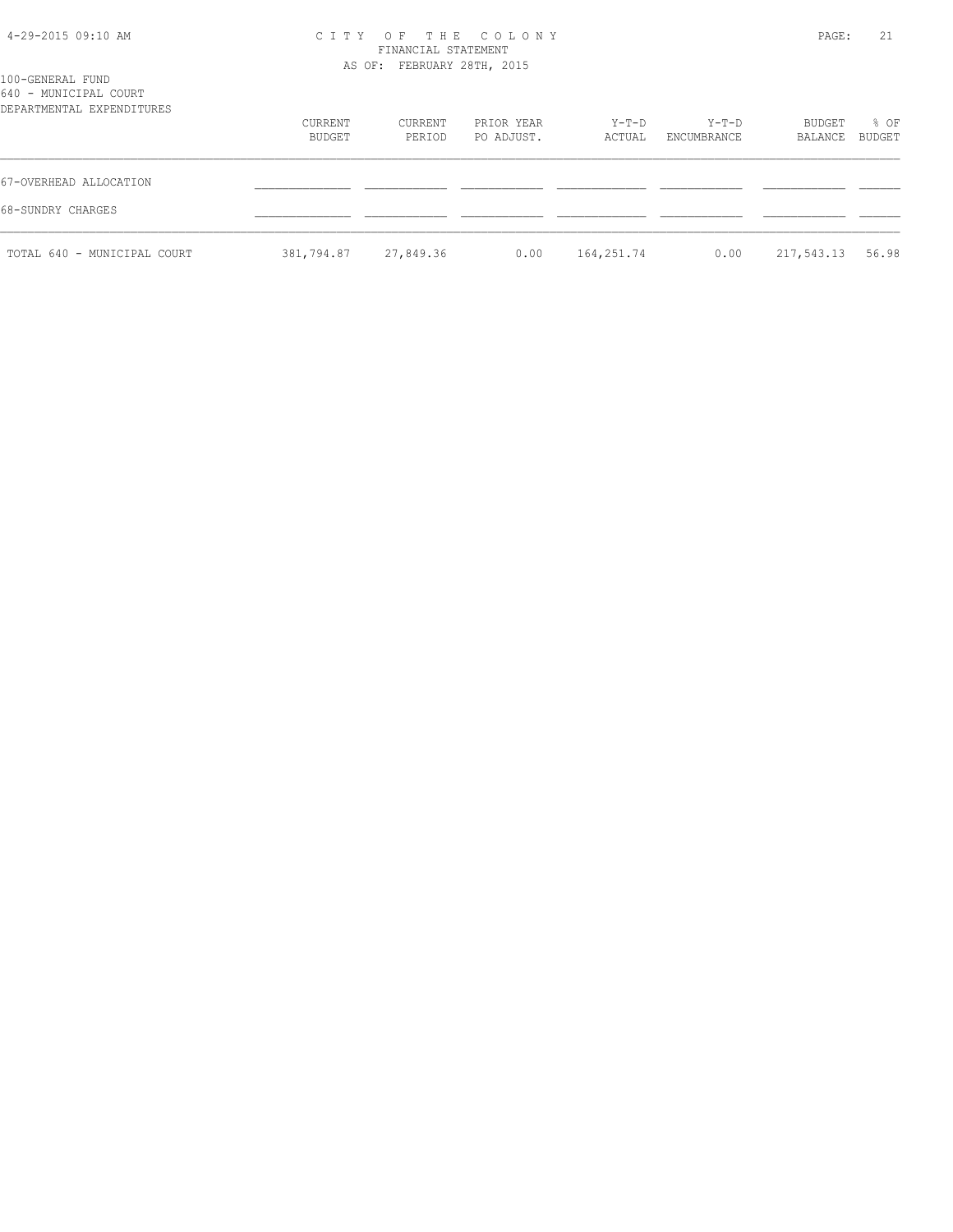#### 4-29-2015 09:10 AM C I T Y O F T H E C O L O N Y PAGE: 22 FINANCIAL STATEMENT AS OF: FEBRUARY 28TH, 2015

#### 100-GENERAL FUND

668 - FACILITIES MAINT DEPARTMENTAL EXPENDITURES

|                                            | CURRENT<br><b>BUDGET</b> | <b>CURRENT</b><br>PERIOD | PRIOR YEAR<br>PO ADJUST. | $Y-T-D$<br>ACTUAL | $Y-T-D$<br>ENCUMBRANCE | <b>BUDGET</b><br>BALANCE | % OF<br>BUDGET |
|--------------------------------------------|--------------------------|--------------------------|--------------------------|-------------------|------------------------|--------------------------|----------------|
|                                            |                          |                          |                          |                   |                        |                          |                |
| 61-PERSONNEL SERVICES<br>668-6110 SALARIES | 124,239.63               | 9,617.81                 | 0.00                     | 54, 556.24        | 0.00                   | 69,683.39                | 56.09          |
| 668-6111 SALARIES, OVERTIME                | 6,000.00                 | 448.33                   | 0.00                     | 2,597.65          | 0.00                   | 3,402.35                 | 56.71          |
| 668-6114 HOSPITALIZATION INSURANCE         | 24,150.00                | 719.37                   | 0.00                     | 5,291.43          | 0.00                   | 18,858.57                | 78.09          |
| 668-6115 SOCIAL SECURITY TAXES             | 10,433.90                | 722.27                   | 0.00                     | 4,121.72          | 0.00                   | 6,312.18                 | 60.50          |
| 668-6116 WORKERS' COMPENSATION             |                          | 0.00                     | 0.00                     |                   | 0.00                   | 2,900.00 100.00          |                |
| 668-6117 RETIREMENT CONTRIBUTIONS          | 2,900.00<br>17,697.46    | 1,271.36                 | 0.00                     | 0.00              | 0.00                   | 10,558.85                | 59.66          |
|                                            |                          |                          |                          | 7,138.61          |                        |                          |                |
| 668-6118 UNIFORMS                          | 500.00                   | 51.81                    | 0.00                     | 535.09            | 0.00(                  | 35.09                    | $7.02 -$       |
| 668-6125 EDUCATION AND TRAINING            | 500.00                   | 0.00                     | 0.00                     | 38.00             | 0.00                   | 462.00                   | 92.40          |
| 668-6126 TRAVEL EXPENSE                    | 300.00                   | 0.00                     | 0.00                     | 55.29             | 0.00                   | 244.71                   | 81.57          |
| 668-6127 DUES AND MEMBERSHIPS              | 200.00                   | 0.00                     | 0.00                     | 0.00              | 0.00                   |                          | 200.00 100.00  |
| TOTAL 61-PERSONNEL SERVICES                | 186,920.99               | 12,830.95                | 0.00                     | 74,334.03         | 0.00                   | 112,586.96               | 60.23          |
| 62-CONTRACTUAL SERVICES                    |                          |                          |                          |                   |                        |                          |                |
| 668-6210 PROFESSIONAL SERVICES             | 2,000.00                 | 0.00                     | 0.00                     | 0.00              | 0.00                   | 2,000.00 100.00          |                |
| 668-6213 CONTRACTUAL SERVICES              | 32,000.00                | 0.00                     | 0.00                     | 0.00              | 0.00                   | 32,000.00 100.00         |                |
| 668-6213-CONTRACTUAL SERV WASTEWATER       | 0.00                     | 0.00                     | 0.00                     | 1,836.04          | 0.00(                  | 1,836.04)                | 0.00           |
| 668-6213-CONTRACTUAL SERV MIS              | 0.00                     | 0.00                     | 0.00                     | 2,255.14          | $0.00$ (               | 2, 255.14                | 0.00           |
| 668-6213-PEST CONTROL                      | 0.00                     | 0.00                     | 0.00                     | 1,787.97          | $0.00$ (               | 1,787.97)                | 0.00           |
| 668-6244 TELEPHONE SERVICE                 | 1,300.00                 | 73.23                    | 0.00                     | 292.96            | 0.00                   | 1,007.04                 | 77.46          |
| 668-6275 EQUIPMENT RENTAL                  | 500.00                   | 15.77                    | 0.00                     | 94.62             | 94.98                  | 310.40                   | 62.08          |
| TOTAL 62-CONTRACTUAL SERVICES              | 35,800.00                | 89.00                    | 0.00                     | 6,266.73          | 94.98                  | 29,438.29                | 82.23          |
| 63-SUPPLIES                                |                          |                          |                          |                   |                        |                          |                |
| 668-6310 OFFICE SUPPLIES                   | 250.00                   | 257.33                   | 0.00                     | 273.85            | 0.00(                  | 23.851                   | $9.54-$        |
| 668-6311 COPIER SUPPLIES                   | 100.00                   | 2.69                     | 0.00                     | 7.81              | 33.05                  | 59.14                    | 59.14          |
| 668-6312 COMPUTER SUPPLIES                 | 250.00                   | 0.00                     | 0.00                     | 0.00              | 0.00                   |                          | 250.00 100.00  |
| 668-6313 JANITORIAL SUPPLIES               | 1,000.00                 | 0.00                     | 0.00                     | 368.79            | 0.00                   | 631.21                   | 63.12          |
| 668-6320 POSTAGE                           | 100.00                   | 0.00                     | 0.00                     | 4.53              | 0.00                   | 95.47                    | 95.47          |
| 668-6322 SMALL TOOLS                       | 4,000.00                 | 0.00                     | 0.00                     | 192.21            | 0.00                   | 3,807.79                 | 95.19          |
| 668-6340 FUEL AND LUBRICANTS               | 5,000.00                 | 164.64                   | 0.00                     | 879.39            | 0.00                   | 4,120.61                 | 82.41          |
| 668-6390 MISCELLANEOUS SUPPLIES            | 6,000.00                 | 0.00                     | 0.00                     | 2,915.19          | 0.00                   | 3,084.81                 | 51.41          |
| TOTAL 63-SUPPLIES                          | 16,700.00                | 424.66                   | 0.00                     | 4,641.77          | 33.05                  | 12,025.18                | 72.01          |
| 64-MAINTENANCE                             |                          |                          |                          |                   |                        |                          |                |
| 668-6410 BUILDING MAINTENANCE              | 165,000.00               | 0.00                     | 0.00                     | 5.73              | 0.00                   | 164,994.27 100.00        |                |
| 668-6410-BLDG MAINT ANIMAL SHELTER         | 0.00                     | 0.00                     | 0.00                     | 60.51             | $0.00$ (               | 60.51)                   | 0.00           |
| 668-6410-BLDG MAINT AOUATIC PARK           | 0.00                     | 18.56                    | 0.00                     | 634.38            | 0.00(                  | 634.38)                  | 0.00           |
| 668-6410-BLDG MAINT ARTS CENTER            | 0.00                     | 80.30                    | 0.00                     | 568.13            | $0.00$ (               | 568.13)                  | 0.00           |
| 668-6410-BLDG MAINT CITY HALL              | 0.00                     | 472.84                   | 0.00                     | 6,139.26          | 0.00(                  | 6, 139, 26)              | 0.00           |
| 668-6410-BLDG MAINT COMMUNITY CENTER       | 0.00                     | 417.00                   | 0.00                     | 800.78            | $0.00$ (               | 800.78)                  | 0.00           |
| 668-6410-BLDG MAINT FACILITIES SHOP        | 0.00                     | 672.58                   | 0.00                     | 1,295.87          | $0.00$ (               | 1, 295.87                | 0.00           |
|                                            |                          |                          |                          |                   |                        |                          |                |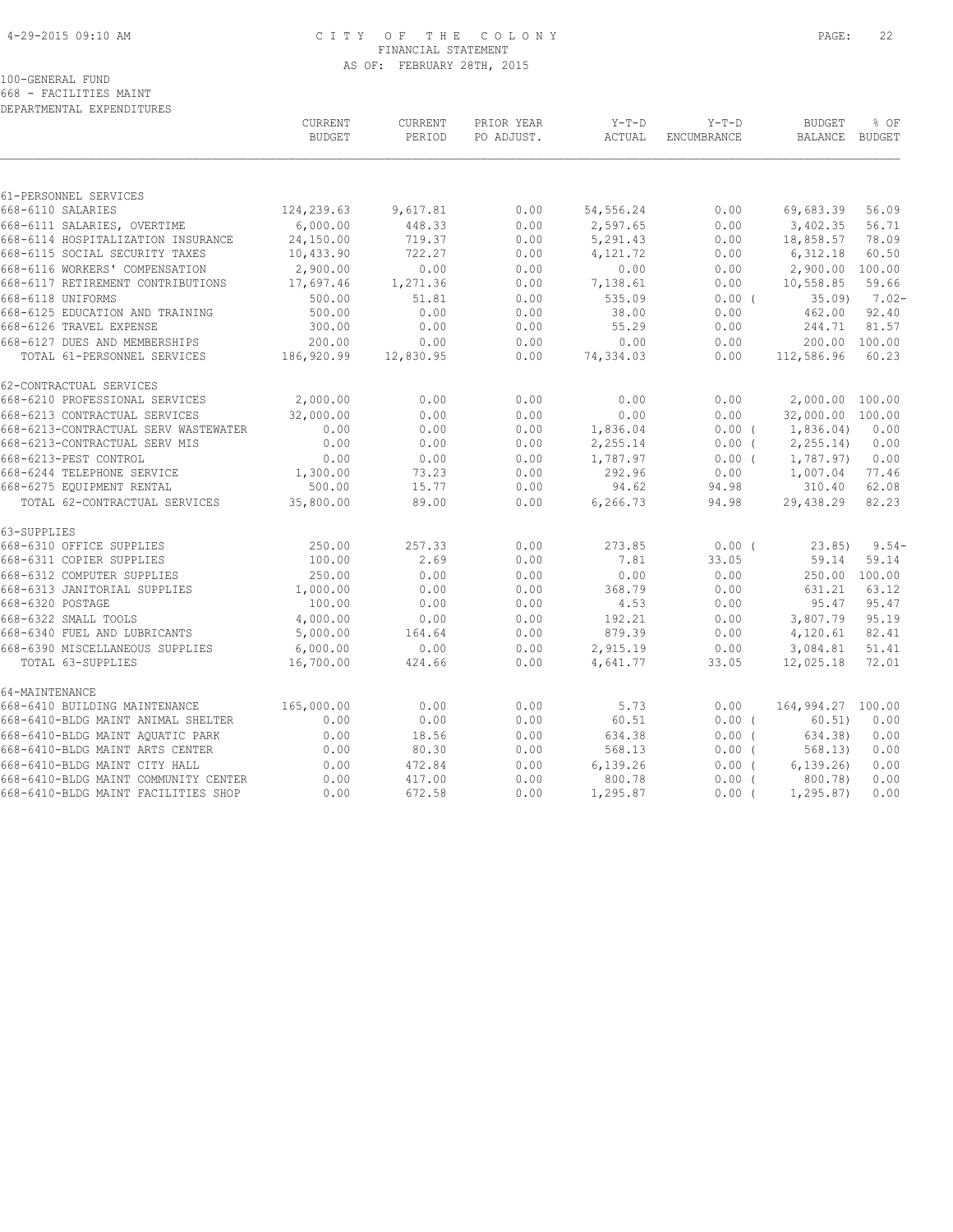#### 4-29-2015 09:10 AM C I T Y O F T H E C O L O N Y PAGE: 23 FINANCIAL STATEMENT AS OF: FEBRUARY 28TH, 2015

100-GENERAL FUND

668 - FACILITIES MAINT DEPARTMENTAL EXPENDITURES

|                                       | CURRENT<br>BUDGET | CURRENT<br>PERIOD | PRIOR YEAR<br>PO ADJUST. | $Y-T-D$<br>ACTUAL | $Y-T-D$<br>ENCUMBRANCE | <b>BUDGET</b><br>BALANCE | % OF<br><b>BUDGET</b> |
|---------------------------------------|-------------------|-------------------|--------------------------|-------------------|------------------------|--------------------------|-----------------------|
| 668-6410-BLDG MAINT FIRE DEPT         | 0.00              | 1,832.70          | 0.00                     | 16, 217.72        | $0.00$ (               | 16, 217.72)              | 0.00                  |
| 668-6410-BLDG MAINT LIBRARY           | 0.00              | 0.00              | 0.00                     | 107.00            | 0.00(                  | 107.00)                  | 0.00                  |
| 668-6410-BLDG MAINT POLICE DEPT       | 0.00              | 1,038.21          | 0.00                     | 4,241.48          | $0.00$ (               | 4,241.48)                | 0.00                  |
| 668-6410-BLDG MAINT PW/WD/FLEET       | 0.00              | 42.66             | 0.00                     | 2,253.76          | $0.00$ (               | 2,253.76)                | 0.00                  |
| 668-6410-BLDG MAINT RECREATION CENTER | 0.00              | 3,671.35          | 0.00                     | 6,302.72          | 0.00(                  | 6,302,72)                | 0.00                  |
| 668-6410-BLDG MAINT WASTEWATER        | 0.00              | 0.00              | 0.00                     | 569.33            | 0.00(                  | 569.33)                  | 0.00                  |
| 668-6410-BLDG MAINT MISCELLANEOUS     | 0.00              | 0.00              | 0.00                     | 266.98            | $0.00$ (               | 266.98                   | 0.00                  |
| 668-6410-BLDG MAINT WATER PROD        | 0.00              | 67.50             | 0.00                     | 67.50             | $0.00$ (               | 67.50)                   | 0.00                  |
| 668-6410-BLDG MAINT FLEET SERVICE     | 0.00              | 0.00              | 0.00                     | 2,120.35          | $0.00$ (               | 2,120.35)                | 0.00                  |
| 668-6423 RIGHT-OF-WAY MAINTENANCE     | 8,000.00          | 2,601.43          | 0.00                     | 4,716.43          | 0.00                   | 3,283.57                 | 41.04                 |
| 668-6440 VEHICLE MAINTENANCE          | 0.00              | 0.00              | 0.00                     | 19.99             | $0.00$ (               | 19.99)                   | 0.00                  |
| TOTAL 64-MAINTENANCE                  | 173,000.00        | 10,915.13         | 0.00                     | 46,387.92         | 0.00                   | 126,612.08               | 73.19                 |
| 65-NON-CAPITAL                        |                   |                   |                          |                   |                        |                          |                       |
| 66-CAPITAL OUTLAY                     |                   |                   |                          |                   |                        |                          |                       |
| 67-OVERHEAD ALLOCATION                |                   |                   |                          |                   |                        |                          |                       |
| 68-SUNDRY CHARGES                     |                   |                   |                          |                   |                        |                          |                       |
| TOTAL 668 - FACILITIES MAINT          | 412,420.99        | 24,259.74         | 0.00                     | 131,630.45        | 128.03                 | 280,662.51               | 68.05                 |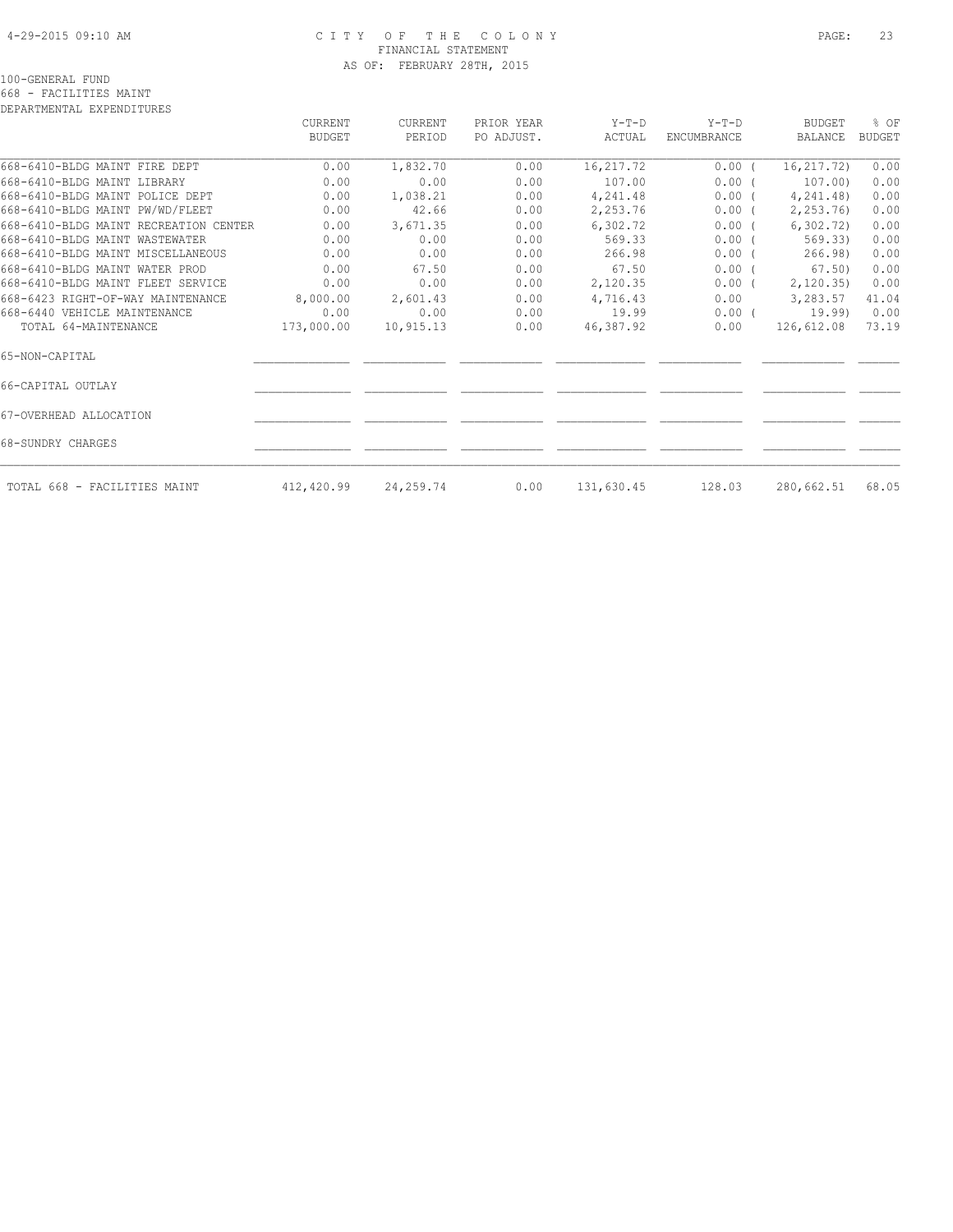#### 4-29-2015 09:10 AM C I T Y O F T H E C O L O N Y PAGE: 24 FINANCIAL STATEMENT AS OF: FEBRUARY 28TH, 2015

100-GENERAL FUND

669 - ENGINEERING DEPT

| DEPARTMENTAL EXPENDITURES              |                |            |            |            |               |                       |               |
|----------------------------------------|----------------|------------|------------|------------|---------------|-----------------------|---------------|
|                                        | <b>CURRENT</b> | CURRENT    | PRIOR YEAR | $Y-T-D$    | $Y-T-D$       | <b>BUDGET</b>         | % OF          |
|                                        | <b>BUDGET</b>  | PERIOD     | PO ADJUST. | ACTUAL     | ENCUMBRANCE   | BALANCE BUDGET        |               |
|                                        |                |            |            |            |               |                       |               |
| 61-PERSONNEL SERVICES                  |                |            |            |            |               |                       |               |
| 669-6110 SALARIES                      | 962,599.89     | 65, 317.85 | 0.00       | 381,625.51 | 0.00          | 580,974.38            | 60.35         |
| 669-6110-SALARIES - NFM                | $0.00$ (       | 1,810.39)  | $0.00$ (   | 5,687.76)  | 0.00          | 5,687.76              | 0.00          |
| 669-6111 SALARIES, OVERTIME            | 27,000.00      | 3,320.44   | 0.00       | 16,090.35  | 0.00          | 10,909.65             | 40.41         |
| 669-6114 HOSPITALIZATION INSURANCE     | 112,700.00     | 8,687.98   | 0.00       | 43,032.80  | 0.00          | 69,667.20             | 61.82         |
| 669-6115 SOCIAL SECURITY TAXES         | 77,007.95      | 5,111.60   | 0.00       | 29,522.31  | 0.00          | 47,485.64             | 61.66         |
| 669-6115-SOCIAL SECURITY TAXES - NFM   | 0.00           | 221.21     | 0.00       | 1,276.51   | $0.00$ (      | 1,276.51)             | 0.00          |
| 669-6116 WORKERS' COMPENSATION         | 2,900.00       | 0.00       | 0.00       | 0.00       | 0.00          | 2,900.00 100.00       |               |
| 669-6117 RETIREMENT CONTRIBUTIONS      | 124,494.04     | 8,773.95   | 0.00       | 50, 317.32 | 0.00          | 74,176.72             | 59.58         |
| 669-6117-RETIREMENT CONTRIBUTIONS - NF | 0.00           | 381.17     | 0.00       | 2,267.20   | $0.00$ (      | 2, 267.20             | 0.00          |
| 669-6118 UNIFORMS                      | 1,000.00       | 0.00       | 0.00       | 913.86     | 0.00          | 86.14                 | 8.61          |
| 669-6120 PRIVATE AUTO ALLOWANCE        | 11,000.00      | 830.76     | 0.00       | 4,569.18   | 0.00          | 6,430.82              | 58.46         |
| 669-6125 EDUCATION & TRAINING          | 3,700.00       | 312.95     | 0.00       | 580.95     | 0.00          | 3,119.05              | 84.30         |
| 669-6126 TRAVEL EXPENSE                | 1,500.00       | 0.00       | 0.00       | 38.44      | 0.00          | 1,461.56              | 97.44         |
| 669-6127 DUES & MEMBERSHIPS            | 4,800.00       | 90.00      | 0.00       | 1,983.64   | 0.00          | 2,816.36              | 58.67         |
| TOTAL 61-PERSONNEL SERVICES            | 1,328,701.88   | 91,237.52  | 0.00       | 526,530.31 | 0.00          | 802, 171.57           | 60.37         |
| 62-CONTRACTUAL SERVICES                |                |            |            |            |               |                       |               |
| 669-6210 PROFESSIONAL SERVICES         | 60,000.00      | 27,865.90  | 0.00       | 68, 412.45 | $9,937.00$ (  | 18,349.45)            | $30.58-$      |
| 669-6213 CONTRACTUAL SERVICES          | 500.00         | 46.32      | 0.00       | 271.17     | 0.00          | 228.83                | 45.77         |
| 669-6235 PRINTING SERVICES             | 2,000.00       | 0.00       | 0.00       | 27.00      | 0.00          | 1,973.00              | 98.65         |
| 669-6236 ADVERTISING & LEGAL NOTICES   | 500.00         | 0.00       | 0.00       | 0.00       | 0.00          |                       | 500.00 100.00 |
| 669-6244 TELEPHONE SERVICE             | 4,500.00       | 331.64     | 0.00       | 1,393.73   | 0.00          | 3,106.27              | 69.03         |
| 669-6275 EQUIPMENT RENTAL              | 500.00         | 15.77      | 0.00       | 94.62      | 94.98         | 310.40                | 62.08         |
| TOTAL 62-CONTRACTUAL SERVICES          | 68,000.00      | 28,259.63  | 0.00       | 70,198.97  | $10,031.98$ ( | $12, 230.95$ $17.99-$ |               |
| 63-SUPPLIES                            |                |            |            |            |               |                       |               |
| 669-6310 OFFICE SUPPLIES               | 2,500.00       | 144.50     | 0.00       | 2,132.80   | 0.00          | 367.20                | 14.69         |
| 669-6311 COPIER SUPPLIES               | 4,500.00       | 2.69       | 0.00       | 7.81       | 33.05         | 4,459.14              | 99.09         |
| 669-6312 COMPUTER SUPPLIES             | 1,000.00       | 0.00       | 0.00       | 0.00       | 0.00          | 1,000.00 100.00       |               |
| 669-6320 POSTAGE                       | 500.00         | 92.50      | 0.00       | 215.42     | 0.00          | 284.58                | 56.92         |
| 669-6322 SMALL TOOLS                   | 500.00         | 0.00       | 0.00       | 365.99     | 0.00          | 134.01                | 26.80         |
| 669-6330 BOOKS & PERIODICALS           | 400.00         | 0.00       | 0.00       | 0.00       | 0.00          | 400.00 100.00         |               |
| 669-6340 FUEL AND LUBRICANTS           | 12,500.00      | 494.40     | 0.00       | 3,093.31   | 0.00          | 9,406.69              | 75.25         |
| 669-6390 MISCELLANEOUS SUPPLIES        | 500.00         | 0.00       | 0.00       | 50.50      | 0.00          | 449.50                | 89.90         |
| TOTAL 63-SUPPLIES                      | 22,400.00      | 734.09     | 0.00       | 5,865.83   | 33.05         | 16,501.12             | 73.67         |
|                                        |                |            |            |            |               |                       |               |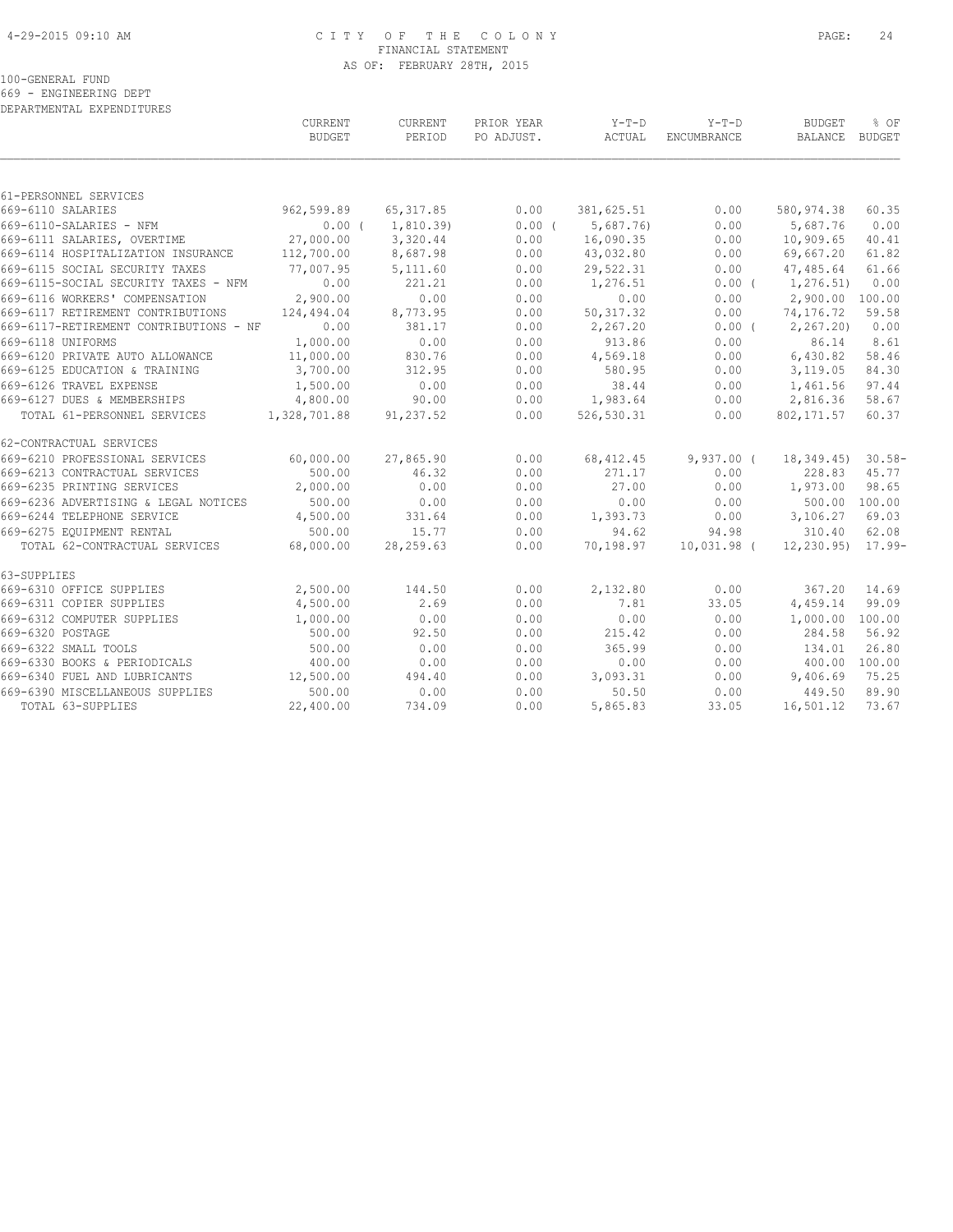#### 4-29-2015 09:10 AM C I T Y O F T H E C O L O N Y PAGE: 25 FINANCIAL STATEMENT AS OF: FEBRUARY 28TH, 2015

100-GENERAL FUND

669 - ENGINEERING DEPT

| DEPARTMENTAL EXPENDITURES    |                   |                   |                          |                   |                        |                          |                |
|------------------------------|-------------------|-------------------|--------------------------|-------------------|------------------------|--------------------------|----------------|
|                              | CURRENT<br>BUDGET | CURRENT<br>PERIOD | PRIOR YEAR<br>PO ADJUST. | $Y-T-D$<br>ACTUAL | $Y-T-D$<br>ENCUMBRANCE | BUDGET<br><b>BALANCE</b> | % OF<br>BUDGET |
|                              |                   |                   |                          |                   |                        |                          |                |
| 64-MAINTENANCE               |                   |                   |                          |                   |                        |                          |                |
| 669-6431 MAINTENANCE - GIS   | 5,500.00          | 0.00              | 0.00                     | 5,500.00          | 0.00                   | 0.00                     | 0.00           |
| 669-6440 VEHICLE MAINTENANCE | 200.00            | 0.00              | 0.00                     | 32.98             | 0.00                   | 167.02                   | 83.51          |
| TOTAL 64-MAINTENANCE         | 5,700.00          | 0.00              | 0.00                     | 5,532.98          | 0.00                   | 167.02                   | 2.93           |
| 65-NON-CAPITAL               |                   |                   |                          |                   |                        |                          |                |
| 66-CAPITAL OUTLAY            |                   |                   |                          |                   |                        |                          |                |
| 67-OVERHEAD ALLOCATION       |                   |                   |                          |                   |                        |                          |                |
| TOTAL 669 - ENGINEERING DEPT | 1,424,801.88      | 120,231.24        | 0.00                     | 608,128.09        | 10,065.03              | 806,608.76               | 56.61          |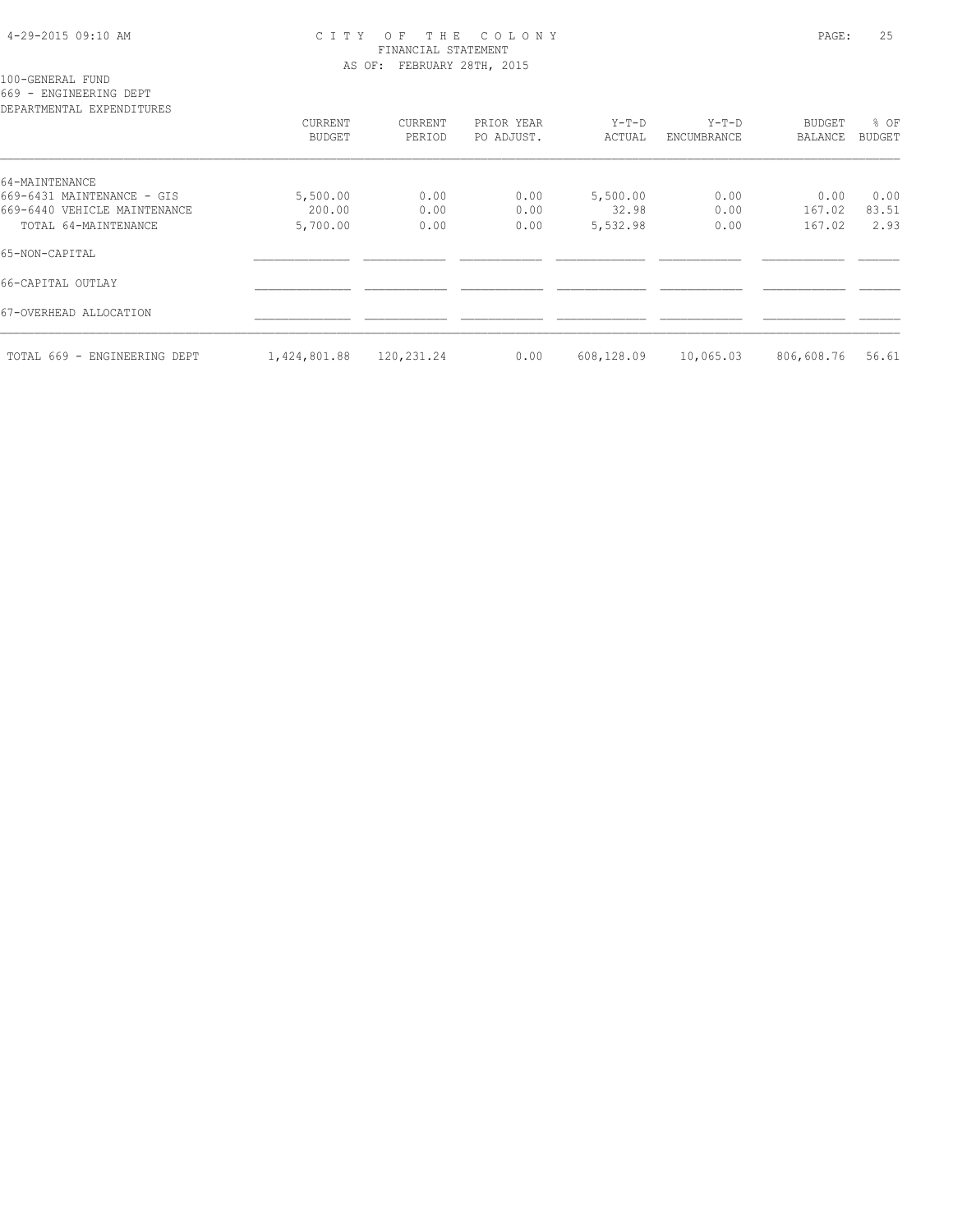#### 4-29-2015 09:10 AM C I T Y O F T H E C O L O N Y PAGE: 26 FINANCIAL STATEMENT AS OF: FEBRUARY 28TH, 2015

100-GENERAL FUND

670 - FIRE DEPARTMENT

| DEPARTMENTAL EXPENDITURES          |                          |                   |                          |                   |                        |                          |                |
|------------------------------------|--------------------------|-------------------|--------------------------|-------------------|------------------------|--------------------------|----------------|
|                                    | CURRENT<br><b>BUDGET</b> | CURRENT<br>PERIOD | PRIOR YEAR<br>PO ADJUST. | $Y-T-D$<br>ACTUAL | $Y-T-D$<br>ENCUMBRANCE | <b>BUDGET</b><br>BALANCE | % OF<br>BUDGET |
|                                    |                          |                   |                          |                   |                        |                          |                |
| 61-PERSONNEL SERVICES              |                          |                   |                          |                   |                        |                          |                |
| 670-6110 SALARIES                  | 3,692,018.52             | 264,563.64        | 0.00                     | 1,617,998.75      | 0.00                   | 2,074,019.77             | 56.18          |
| 670-6111 SALARIES, OVERTIME        | 280,000.00               | 31,552.56         | 0.00                     | 194,258.96        | 0.00                   | 85,741.04                | 30.62          |
| 670-6114 HOSPITALIZATION INSURANCE | 426,650.00               | 34,065.20         | 0.00                     | 164, 375.67       | 0.00                   | 262, 274.33              | 61.47          |
| 670-6115 SOCIAL SECURITY TAXES     | 319,094.00               | 21,439.85         | 0.00                     | 132, 377.32       | 0.00                   | 186,716.68               | 58.51          |
| 670-6116 WORKERS' COMPENSATION     | 53, 332.00               | 0.00              | 0.00                     | 0.00              | 0.00                   | 53,332.00                | 100.00         |
| 670-6117 RETIREMENT CONTRIBUTIONS  | 500, 343.10              | 37,399.45         | 0.00                     | 226, 119. 13      | 0.00                   | 274, 223.97              | 54.81          |
| 670-6118 UNIFORMS                  | 20,400.00                | 3,653.29          | 0.00                     | 10,074.24         | 0.00                   | 10,325.76                | 50.62          |
| 670-6119 MEDICAL EXPENSES          | 1,000.00                 | 0.00              | 0.00                     | 700.00            | 0.00                   | 300.00                   | 30.00          |
| 670-6120 BUNKER GEAR               | 35,000.00                | 1,134.66          | 0.00                     | 23,528.63         | 0.00                   | 11, 471.37               | 32.78          |
| 670-6125 EDUCATION & TRAINING      | 5,400.00                 | 8.00              | 0.00                     | 3,512.00          | 0.00                   | 1,888.00                 | 34.96          |
| 670-6125-TRAINING COUNCIL          | 7,054.09                 | 314.92            | 0.00                     | 3,835.75          | 0.00                   | 3,218.34                 | 45.62          |
| 670-6126 TRAVEL EXPENSE            | 10,545.91                | 3,069.45          | 0.00                     | 9,369.90          | 0.00                   | 1,176.01                 | 11.15          |
| 670-6127 DUES AND MEMBERSHIPS      | 9,000.00                 | 589.00            | 0.00                     | 7,468.53          | 0.00                   | 1,531.47                 | 17.02          |
| TOTAL 61-PERSONNEL SERVICES        | 5, 359, 837.62           | 397,790.02        | 0.00                     | 2,393,618.88      | 0.00                   | 2,966,218.74             | 55.34          |
| 62-CONTRACTUAL SERVICES            |                          |                   |                          |                   |                        |                          |                |
| 670-6210 PROFESSIONAL SERVICES     | 36,000.00                | 0.00              | 0.00                     | 36,000.00         | 0.00                   | 0.00                     | 0.00           |
| 670-6213 CONTRACTUAL SERVICES      | 87,934.00 (              | 15,786.38)        | 0.00                     | 25,681.96         | 0.00                   | 62,252.04                | 70.79          |
| 670-6235 PRINTING SERVICES         | 600.00                   | 0.00              | 0.00                     | 954.00            | $0.00$ (               | 354.00)                  | $59.00 -$      |
| 670-6244 TELEPHONE SERVICE         | 10,000.00                | 669.27            | 0.00                     | 3,858.40          | 0.00                   | 6,141.60                 | 61.42          |
| 670-6275 EQUIPMENT RENTAL          | 7,000.00                 | 741.24            | 0.00                     | 3,039.14          | 1,122.87               | 2,837.99                 | 40.54          |
| TOTAL 62-CONTRACTUAL SERVICES      | 141,534.00 (             | 14,375.87)        | 0.00                     | 69,533.50         | 1,122.87               | 70,877.63                | 50.08          |
| 63-SUPPLIES                        |                          |                   |                          |                   |                        |                          |                |
| 670-6310 OFFICE SUPPLIES           | 2,000.00                 | 93.55             | 0.00                     | 1,372.24          | 0.00                   | 627.76                   | 31.39          |
| 670-6311 COPIER SUPPLIES           | 900.00                   | 39.59             | 0.00                     | 370.97            | $1,769.22$ (           | 1,240.19) 137.80-        |                |
| 670-6312 COMPUTER SUPPLIES         | 3,000.00                 | 653.91            | 0.00                     | 972.50            | 0.00                   | 2,027.50                 | 67.58          |
| 670-6313 JANITORIAL SUPPLIES       | 5,000.00                 | 1,116.66          | 0.00                     | 3,385.05          | 0.00                   | 1,614.95                 | 32.30          |
| 670-6320 POSTAGE                   | 600.00                   | 20.37             | 0.00                     | 371.25            | 0.00                   | 228.75                   | 38.13          |
| 670-6322 SMALL TOOLS               | 3,712.98                 | 0.00              | 0.00                     | 1,165.81          | 0.00                   | 2,547.17                 | 68.60          |
| 670-6322-SMALL TOOLS - FLEET       | 0.00                     | 0.00              | 0.00                     | 481.95            | 0.00(                  | 481.95)                  | 0.00           |
| 670-6330 BOOKS AND PERIODICALS     | 1,000.00                 | 0.00              | 0.00                     | 285.00            | 0.00                   | 715.00                   | 71.50          |
| 670-6340 FUEL AND LUBRICANTS       | 13,000.00                | 547.57            | 0.00                     | 2,666.62          | 0.00                   | 10,333.38                | 79.49          |
| 670-6340-FUEL AND LUBR - FIRE      | 0.00                     | 0.00              | 0.00                     | 4,157.97          | $0.00$ (               | 4, 157.97)               | 0.00           |
| 670-6345 CHEMICALS                 | 1,500.00                 | 0.00              | 0.00                     | 660.00            | 0.00                   | 840.00                   | 56.00          |
| 670-6346 COMPRESSED GASSES         | 4,000.00                 | 0.00              | 0.00                     | 634.36            | 0.00                   | 3,365.64                 | 84.14          |
| 670-6360 MEDICAL SUPPLIES          | 35,000.00                | 0.00              | 0.00                     | 32,531.06         | 0.00                   | 2,468.94                 | 7.05           |
| 670-6390 MISCELLANEOUS SUPPLIES    | 9,000.00                 | 1,593.69          | 0.00                     | 6,007.19          | 0.00                   | 2,992.81                 | 33.25          |
| 670-6393 INVESTIGATIVE SUPPLIES    | 200.00                   | 0.00              | 0.00                     | 64.85             | 0.00                   | 135.15                   | 67.58          |
| 670-6394 TACTICAL SUPPLIES         | 350.00                   | 0.00              | 0.00                     | 0.00              | 0.00                   | 350.00                   | 100.00         |
| TOTAL 63-SUPPLIES                  | 79,262.98                | 4,065.34          | 0.00                     | 55,126.82         | 1,769.22               | 22,366.94                | 28.22          |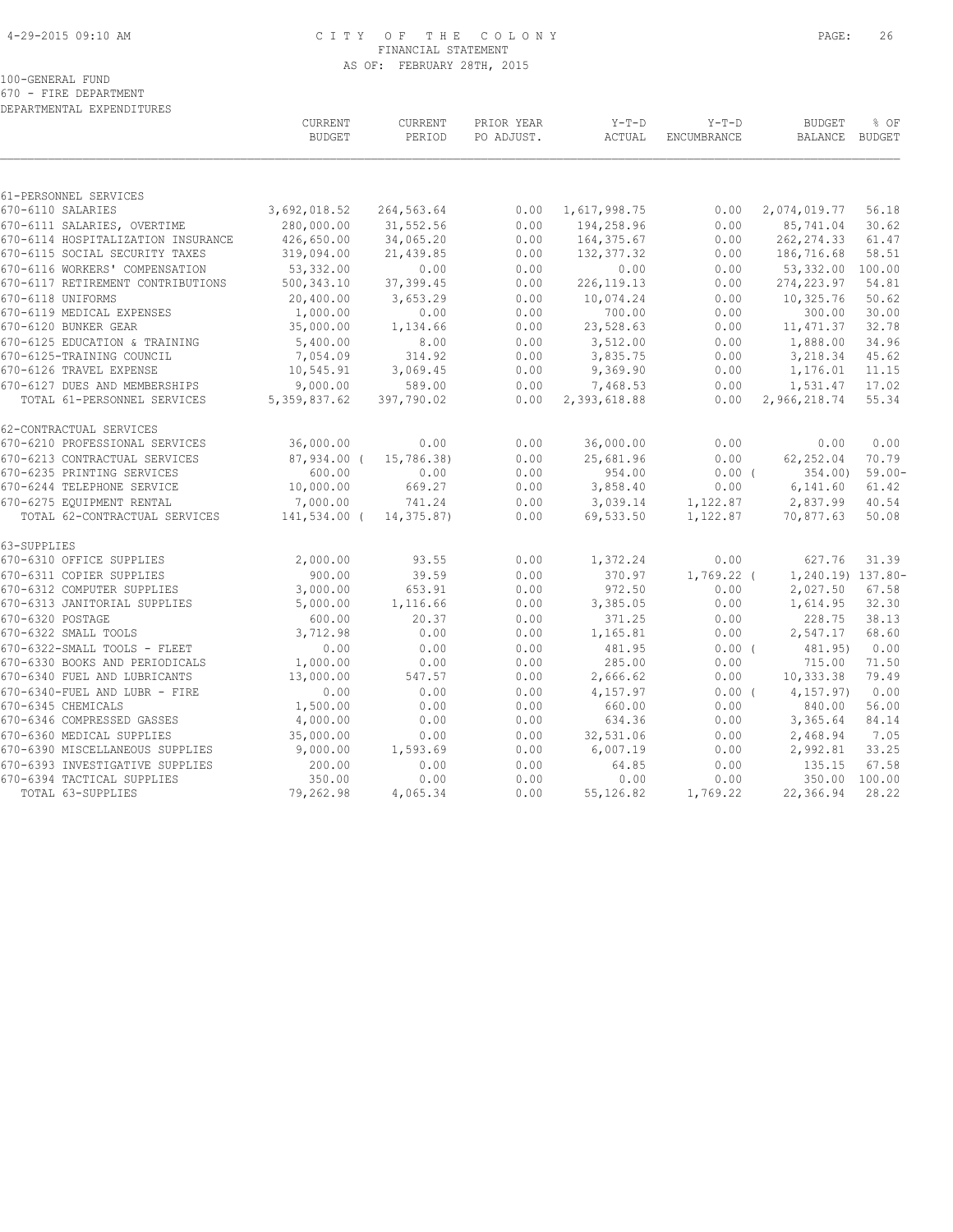#### 4-29-2015 09:10 AM C I T Y O F T H E C O L O N Y PAGE: 27 FINANCIAL STATEMENT AS OF: FEBRUARY 28TH, 2015

100-GENERAL FUND

670 - FIRE DEPARTMENT

| DEPARTMENTAL EXPENDITURES          | CURRENT<br><b>BUDGET</b> | CURRENT<br>PERIOD | PRIOR YEAR<br>PO ADJUST. | $Y-T-D$<br>ACTUAL | $Y-T-D$<br>ENCUMBRANCE | <b>BUDGET</b><br>BALANCE | % OF<br><b>BUDGET</b> |
|------------------------------------|--------------------------|-------------------|--------------------------|-------------------|------------------------|--------------------------|-----------------------|
|                                    |                          |                   |                          |                   |                        |                          |                       |
| 64-MAINTENANCE                     |                          |                   |                          |                   |                        |                          |                       |
| 670-6410 BUILDING MAINTENANCE      | 4,287.02                 | 292.05            | 0.00                     | 1,159.75          | 0.00                   | 3,127.27                 | 72.95                 |
| 670-6430 OFFICE EQUIPMENT - MAINT. | 100.00                   | 0.00              | 0.00                     | 0.00              | 0.00                   | 100.00                   | 100.00                |
| 670-6440-VEHICLE MAINT - FIRE      | 0.00                     | 0.00              | 0.00                     | 4,007.62          | $0.00$ (               | 4,007.62)                | 0.00                  |
| 670-6445 RADIO MAINTENANCE         | 7,000.00                 | 0.00              | 0.00                     | 7,053.00          | $0.00$ (               | 53.00                    | $0.76-$               |
| 670-6470 OTHER EOUIPMENT - MAINT.  | 16,000.00                | 12,736.05         | 0.00                     | 17,093.32         | 6,226.85 (             | 7,320.17)                | $45.75 -$             |
| TOTAL 64-MAINTENANCE               | 27,387.02                | 13,028.10         | 0.00                     | 29, 313.69        | $6,226.85$ (           | 8,153.52)                | $29.77-$              |
| 65-NON-CAPITAL                     |                          |                   |                          |                   |                        |                          |                       |
| 66-CAPITAL OUTLAY                  |                          |                   |                          |                   |                        |                          |                       |
| 670-6690 OTHER EQUIPMENT-CAPITAL   | 0.00                     | 9,875.00          | 0.00                     | 9,875.00          | $0.00$ (               | 9,875.00                 | 0.00                  |
| TOTAL 66-CAPITAL OUTLAY            | 0.00                     | 9,875.00          | 0.00                     | 9,875.00          | $0.00$ (               | 9,875,00                 | 0.00                  |
| 67-OVERHEAD ALLOCATION             |                          |                   |                          |                   |                        |                          |                       |
| 68-SUNDRY CHARGES                  |                          |                   |                          |                   |                        |                          |                       |
| TOTAL 670 - FIRE DEPARTMENT        | 5,608,021.62             | 410,382.59        | 0.00                     | 2,557,467.89      | 9,118.94               | 3,041,434.79             | 54.23                 |
|                                    |                          |                   |                          |                   |                        |                          |                       |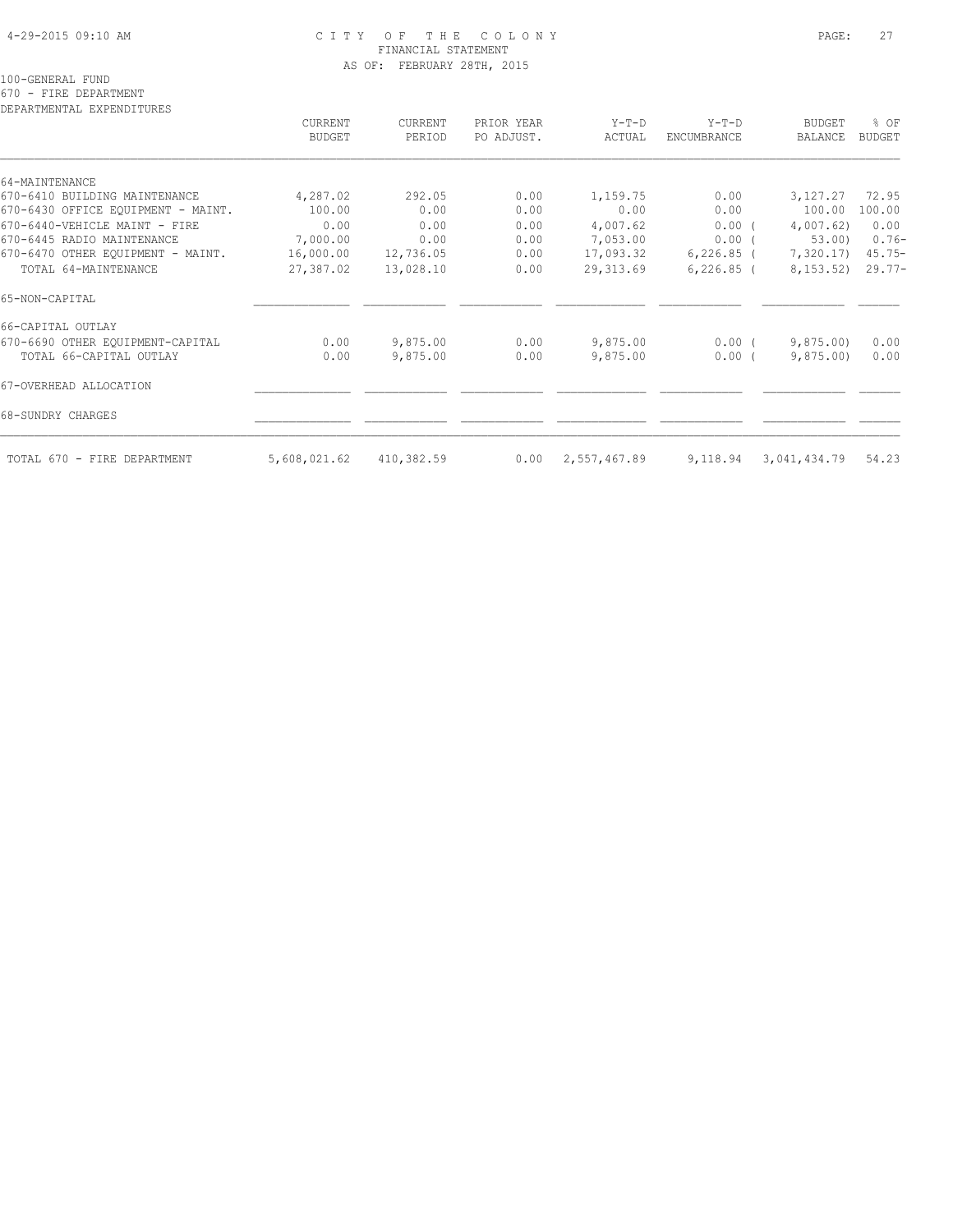#### 4-29-2015 09:10 AM C I T Y O F T H E C O L O N Y PAGE: 28 FINANCIAL STATEMENT AS OF: FEBRUARY 28TH, 2015

100-GENERAL FUND

675 - POLICE DEPARTMENT DEPARTMENTAL EXPENDITURES

|                                                       | CURRENT<br><b>BUDGET</b> | CURRENT<br>PERIOD   | PRIOR YEAR<br>PO ADJUST. | $Y-T-D$<br>ACTUAL    | $Y-T-D$<br>ENCUMBRANCE | <b>BUDGET</b><br>BALANCE BUDGET | % OF           |
|-------------------------------------------------------|--------------------------|---------------------|--------------------------|----------------------|------------------------|---------------------------------|----------------|
|                                                       |                          |                     |                          |                      |                        |                                 |                |
| 61-PERSONNEL SERVICES<br>675-6110 SALARIES            | 4,979,148.75             | 376,466.71          | 0.00                     | 2,109,032.86         | 0.00                   | 2,870,115.89                    | 57.64          |
| 675-6111 SALARIES, OVERTIME                           | 105,000.00               | 19,964.12           | 0.00                     | 98,502.21            | 0.00                   | 6,497.79                        | 6.19           |
| 675-6112 PART-TIME, TEMPORARY                         | 138,100.00               | 11,978.12           | 0.00                     | 59,939.79            | 0.00                   | 78,160.21                       | 56.60          |
| 675-6114 HOSPITALIZATION INSURANCE                    | 676,215.00               | 52,062.87           | 0.00                     | 241, 418.08          | 0.00                   | 434,796.92                      | 64.30          |
| 675-6115 SOCIAL SECURITY TAXES                        | 418, 363. 34             | 29,998.58           | 0.00                     | 167,869.29           | 0.00                   | 250,494.05                      | 59.87          |
| 675-6116 WORKERS' COMPENSATION                        | 75,000.00                | 0.00                | 0.00                     | 0.00                 | 0.00                   | 75,000.00                       | 100.00         |
| 675-6117 RETIREMENT CONTRIBUTIONS                     | 639,992.56               | 50,202.17           | 0.00                     | 276, 291.98          | 0.00                   | 363,700.58                      | 56.83          |
| 675-6118 UNIFORMS                                     | 62,400.00                | 6,358.92            | 0.00                     | 28, 214.40           | 19,251.21              | 14,934.39                       | 23.93          |
| 675-6119 MEDICAL EXPENSE                              | 5,100.00                 | 966.00              | 0.00                     | 760.00               | 0.00                   | 4,340.00                        | 85.10          |
| 675-6120 PRIVATE CAR ALLOWANCE                        | 15,400.00                | 1,052.28            | 0.00                     | 5,787.54             | 0.00                   | 9,612.46                        | 62.42          |
| 675-6125 EDUCATION & TRAINING                         | 16,000.00                | 3,115.00            | 0.00                     | 9,682.98             | 0.00                   | 6,317.02                        | 39.48          |
| 675-6126 TRAVEL EXPENSE                               | 8,500.00                 | 852.50              | 0.00                     | 9,420.76             | $0.00$ (               | 920.76)                         | $10.83-$       |
| 675-6127 DUES AND MEMBERSHIPS                         | 1,500.00                 | 160.00              | 0.00                     | 1,315.95             | 0.00                   | 184.05                          | 12.27          |
| TOTAL 61-PERSONNEL SERVICES                           | 7,140,719.65             | 553, 177.27         | 0.00                     | 3,008,235.84         | 19,251.21              | 4, 113, 232.60                  | 57.60          |
| 62-CONTRACTUAL SERVICES                               |                          |                     |                          |                      |                        |                                 |                |
| 675-6210 PROFESSIONAL SERVICES                        | 4,000.00                 | 335.00              | 0.00                     | 1,213.00             | 0.00                   | 2,787.00                        | 69.68          |
| 675-6213 CONTRACTUAL SERVICES                         | 48,800.00                | 1,456.23            | 0.00                     | 27, 423.11           | 0.00                   | 21,376.89                       | 43.81          |
| 675-6219 CREDIT CARD FEES                             | 750.00                   | 53.15               | 0.00                     | 247.66               | 0.00                   | 502.34                          | 66.98          |
| 675-6235 PRINTING EXPENSES                            | 3,000.00                 | 679.65              | 0.00                     | 1,725.65             | 0.00                   | 1,274.35                        | 42.48          |
| 675-6236 ADVERTISING AND LEGAL NOTICES                | 100.00                   | 0.00                | 0.00                     | 0.00                 | 0.00                   |                                 | 100.00 100.00  |
| 675-6244 TELEPHONE SERVICE                            | 8,000.00                 | 455.92              | 0.00                     | 2,006.73             | 0.00                   | 5,993.27                        | 74.92          |
| 675-6275 EQUIPMENT RENTAL                             | 9,000.00                 | 634.00              | 0.00                     | 3,760.00             | 3,480.00               | 1,760.00                        | 19.56          |
| TOTAL 62-CONTRACTUAL SERVICES                         | 73,650.00                | 3,613.95            | 0.00                     | 36, 376.15           | 3,480.00               | 33,793.85                       | 45.88          |
| 63-SUPPLIES                                           |                          |                     |                          |                      |                        |                                 |                |
| 675-6310 OFFICE SUPPLIES                              | 4,300.00                 | 118.19              | 0.00                     | 2,283.43             | 0.00                   | 2,016.57                        | 46.90          |
| 675-6311 COPIER SUPPLIES                              | 5,900.00                 | 393.33              | 0.00                     | 2,706.00             | 1,175.37               | 2,018.63                        | 34.21          |
| 675-6312 COMPUTER SUPPLIES                            | 4,500.00                 | 34.80               | 0.00                     | 1,026.01             | 0.00                   | 3,473.99                        | 77.20          |
| 675-6313 JANITORIAL SUPPLIES                          | 1,800.00                 | 103.16              | 0.00                     | 1,154.15             | 0.00                   | 645.85                          | 35.88          |
| 675-6320 POSTAGE                                      | 3,600.00                 | 368.39              | 0.00                     | 1,811.69             | 0.00                   | 1,788.31                        | 49.68          |
| 675-6322 SMALL TOOLS                                  | 150.00                   | 34.95               | 0.00                     | 34.95                | 0.00                   | 115.05                          | 76.70          |
| 675-6330 BOOKS AND PERIODICALS                        | 800.00                   | 0.00                | 0.00                     | 34.82                | 0.00                   | 765.18                          | 95.65          |
| 675-6331 PUBLIC EDUCATION MATERIAL                    | 4,200.00                 | 0.00                | 0.00                     | 0.00                 | 0.00                   | 4,200.00                        | 100.00         |
| 675-6335 AWARDS<br>675-6340 FUEL AND LUBRICANTS       | 900.00<br>128,000.00     | 577.22<br>6, 557.21 | 0.00<br>0.00             | 713.36<br>35, 272.78 | 0.00                   | 186.64<br>92,727.22             | 20.74<br>72.44 |
|                                                       |                          |                     |                          |                      | 0.00                   |                                 |                |
| 675-6350 ANIMAL SUPPLIES<br>675-6360 MEDICAL SUPPLIES | 4,350.00<br>1,300.00     | 627.34<br>739.96    | 0.00<br>0.00             | 1,356.26<br>739.96   | 0.00<br>0.00           | 2,993.74<br>560.04              | 68.82<br>43.08 |
| 675-6390 MISCELLANEOUS SUPPLIES                       | 7,450.00                 | 496.47              | 0.00                     | 3,802.71             | 0.00                   | 3,647.29                        | 48.96          |
| 675-6391 INMATE FOOD                                  | 3,700.00                 | 501.92              | 0.00                     | 1,258.48             | 0.00                   | 2,441.52                        | 65.99          |
| 675-6392 JAIL SUPPLIES                                | $2,400.00$ (             | 1, 247.60           | $0.00$ (                 | 346.93)              | 0.00                   | 2,746.93 114.46                 |                |
|                                                       |                          |                     |                          |                      |                        |                                 |                |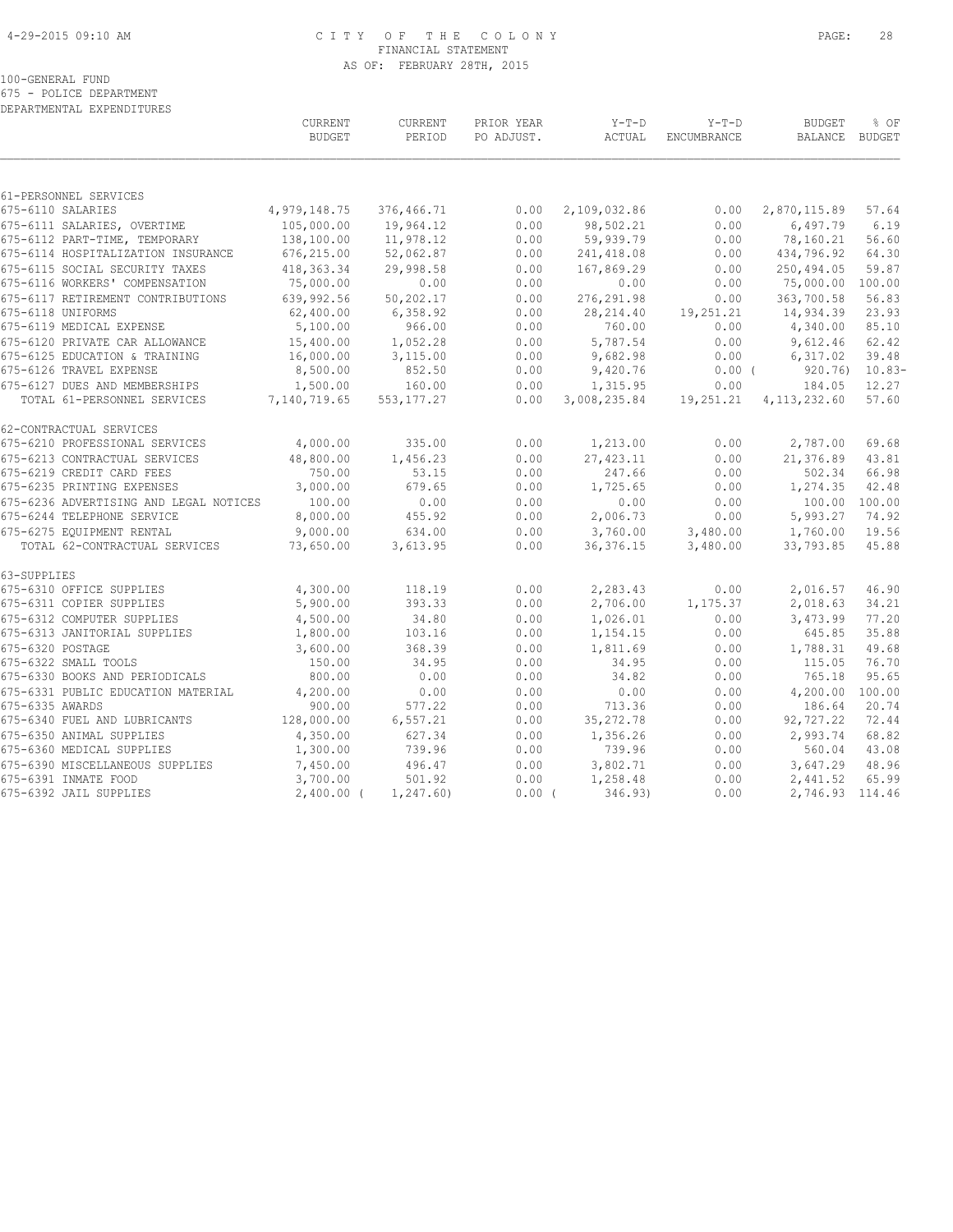#### 4-29-2015 09:10 AM C I T Y O F T H E C O L O N Y PAGE: 29 FINANCIAL STATEMENT AS OF: FEBRUARY 28TH, 2015

100-GENERAL FUND

#### 675 - POLICE DEPARTMENT

|                                    | CURRENT<br><b>BUDGET</b> | CURRENT<br>PERIOD | PRIOR YEAR<br>PO ADJUST. | $Y-T-D$<br>ACTUAL | $Y-T-D$<br>ENCUMBRANCE | <b>BUDGET</b><br>BALANCE | % OF<br><b>BUDGET</b> |
|------------------------------------|--------------------------|-------------------|--------------------------|-------------------|------------------------|--------------------------|-----------------------|
|                                    |                          |                   |                          |                   |                        |                          |                       |
| 675-6393 INVESTIGATIVE SUPPLIES    | 2,500.00                 | 238.14            | 0.00                     | 993.54            | 0.00                   | 1,506.46                 | 60.26                 |
| 675-6394 TACTICAL SUPPLIES         | 9,450.00                 | 7,264.92          | 0.00                     | 7,569.69          | 0.00                   | 1,880.31                 | 19.90                 |
| TOTAL 63-SUPPLIES                  | 185,300.00               | 16,808.40         | 0.00                     | 60,410.90         | 1,175.37               | 123,713.73               | 66.76                 |
| 64-MAINTENANCE                     |                          |                   |                          |                   |                        |                          |                       |
| 675-6410 BUILDING MAINTENANCE      | 1,500.00                 | 7.48              | 0.00                     | 221.90            | 0.00                   | 1,278.10                 | 85.21                 |
| 675-6430 OFFICE EOUIPMENT - MAINT. | 800.00                   | 0.00              | 0.00                     | 0.00              | 0.00                   | 800.00                   | 100.00                |
| 675-6431 MAINTENANCE - GIS         | 5,000.00                 | 0.00              | 0.00                     | 5,000.00          | 0.00                   | 0.00                     | 0.00                  |
| 675-6440 VEHICLE MAINTENANCE       | 1,200.00                 | 322.00            | 0.00                     | 483.32            | 0.00                   | 716.68                   | 59.72                 |
| 675-6445 RADIO MAINTENANCE         | 12,400.00                | 3,051.24          | 0.00                     | 10,251.24         | 0.00                   | 2,148.76                 | 17.33                 |
| 675-6470 OTHER EOUIPMENT - MAINT.  | 131,000.00               | 405.00            | 0.00                     | 114,604.25        | 0.00                   | 16,395.75                | 12.52                 |
| TOTAL 64-MAINTENANCE               | 151,900.00               | 3,785.72          | 0.00                     | 130,560.71        | 0.00                   | 21,339.29                | 14.05                 |
| 65-NON-CAPITAL                     |                          |                   |                          |                   |                        |                          |                       |
| 66-CAPITAL OUTLAY                  |                          |                   |                          |                   |                        |                          |                       |
| 67-OVERHEAD ALLOCATION             |                          |                   |                          |                   |                        |                          |                       |
| 68-SUNDRY CHARGES                  |                          |                   |                          |                   |                        |                          |                       |
| 675-6835 SPECIAL INVESTIGATIONS    | 1,500.00                 | 0.00              | 0.00                     | 0.00              | 0.00                   | 1,500.00                 | 100.00                |
| TOTAL 68-SUNDRY CHARGES            | 1,500.00                 | 0.00              | 0.00                     | 0.00              | 0.00                   | 1,500.00                 | 100.00                |
| TOTAL 675 - POLICE DEPARTMENT      | 7,553,069.65             | 577,385.34        | 0.00                     | 3, 235, 583.60    | 23,906.58              | 4, 293, 579.47           | 56.85                 |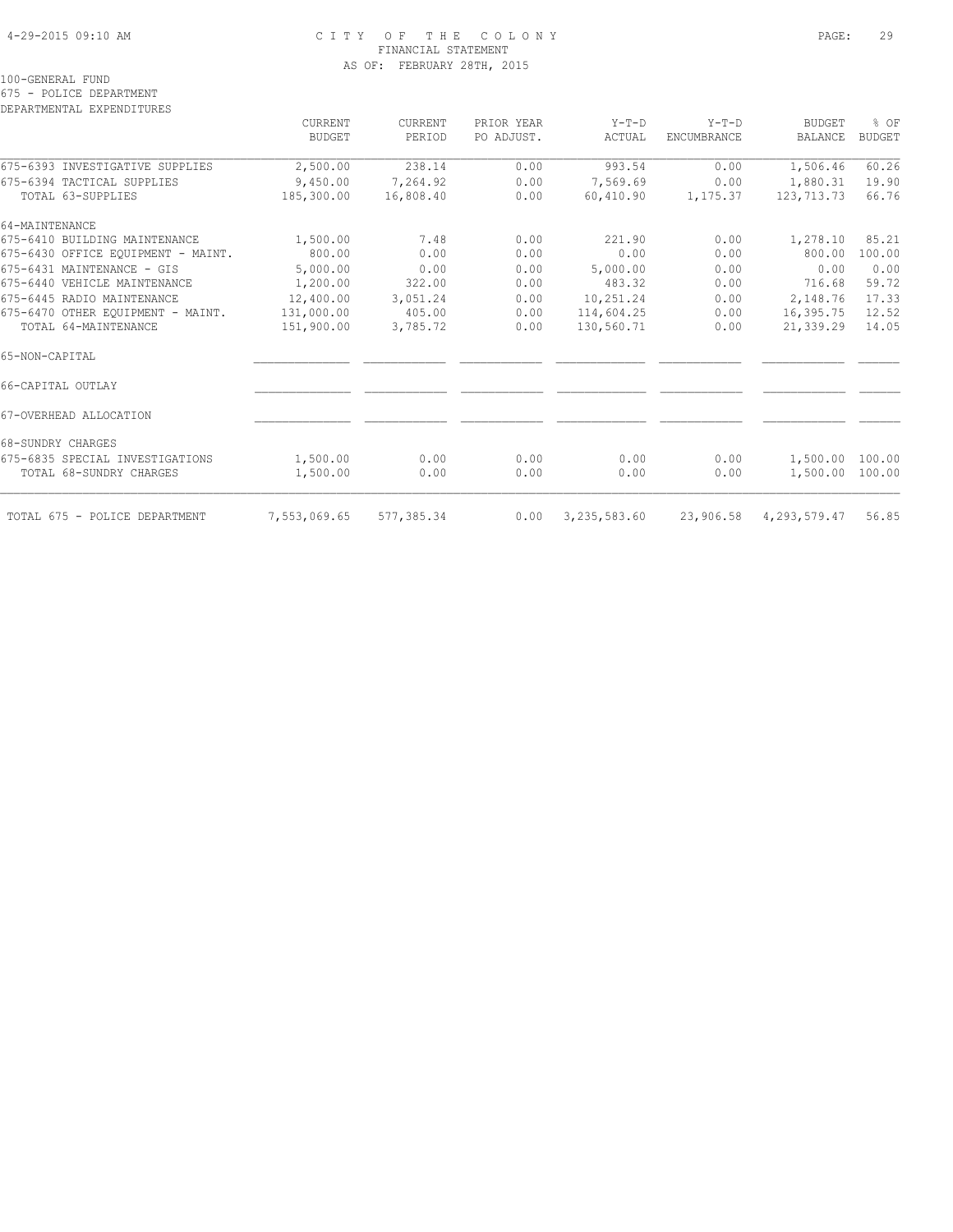#### 4-29-2015 09:10 AM C I T Y O F T H E C O L O N Y PAGE: 30 FINANCIAL STATEMENT AS OF: FEBRUARY 28TH, 2015

100-GENERAL FUND

680 - LIBRARY DEPARTMENTAL EXPENDITURES

|                                     | CURRENT<br><b>BUDGET</b> | CURRENT<br>PERIOD | PRIOR YEAR<br>PO ADJUST. | $Y-T-D$<br>ACTUAL | $Y-T-D$<br><b>ENCUMBRANCE</b> | <b>BUDGET</b><br>BALANCE BUDGET | % OF          |
|-------------------------------------|--------------------------|-------------------|--------------------------|-------------------|-------------------------------|---------------------------------|---------------|
|                                     |                          |                   |                          |                   |                               |                                 |               |
| 61-PERSONNEL SERVICES               |                          |                   |                          |                   |                               |                                 |               |
| 680-6110 SALARIES                   | 556,400.85               | 40,921.77         | 0.00                     | 246,824.41        | 0.00                          | 309,576.44                      | 55.64         |
| 680-6112 PART-TIME, TEMPORARY       | 82,905.00                | 5,522.11          | 0.00                     | 32, 242.43        | 0.00                          | 50,662.57                       | 61.11         |
| 680-6114 HOSPITALIZATION INSURANCE  | 88,550.00                | 7,213.40          | 0.00                     | 34,682.35         | 0.00                          | 53,867.65                       | 60.83         |
| 680-6115 SOCIAL SECURITY TAXES      | 51, 343.44               | 3,407.02          | 0.00                     | 20,681.15         | 0.00                          | 30,662.29                       | 59.72         |
| 680-6116 WORKERS' COMPENSATION      | 1,290.00                 | 0.00              | 0.00                     | 0.00              | 0.00                          | 1,290.00                        | 100.00        |
| 680-6117 RETIREMENT CONTRIBUTIONS   | 69,937.00                | 5,168.43          | 0.00                     | 30,821.86         | 0.00                          | 39, 115. 14                     | 55.93         |
| 680-6125 EDUCATION & TRAINING       | 600.00                   | 255.00            | 0.00                     | 293.00            | 0.00                          | 307.00                          | 51.17         |
| 680-6126 TRAVEL EXPENSE             | 4,140.00                 | 107.87            | 0.00                     | 327.07            | 0.00                          | 3,812.93                        | 92.10         |
| 680-6127 DUES AND MEMBERSHIPS       | 1,670.00                 | 145.00            | 0.00                     | 1,677.25          | $0.00$ (                      | 7.25)                           | $0.43-$       |
| TOTAL 61-PERSONNEL SERVICES         | 856,836.29               | 62,740.60         | 0.00                     | 367,549.52        | 0.00                          | 489,286.77                      | 57.10         |
| 62-CONTRACTUAL SERVICES             |                          |                   |                          |                   |                               |                                 |               |
| 680-6213 CONTRACTUAL SERVICES       | 2,830.00                 | 0.00              | 0.00                     | 350.00            | 0.00                          | 2,480.00                        | 87.63         |
| 680-6219 CREDIT CARD FEES           | 200.00                   | 15.38             | 0.00                     | 89.26             | 0.00                          | 110.74                          | 55.37         |
| 680-6235 PRINTING SERVICES          | 2,840.00                 | 0.00              | 0.00                     | 345.00            | 1,035.00                      | 1,460.00                        | 51.41         |
| 680-6244 TELEPHONE SERVICE          | 360.00                   | 0.00              | 0.00                     | 109.50            | 0.00                          | 250.50                          | 69.58         |
| 680-6275 EQUIPMENT RENTAL           | 1,900.00                 | 158.00            | 0.00                     | 948.00            | 948.00                        | 4.00                            | 0.21          |
| TOTAL 62-CONTRACTUAL SERVICES       | 8,130.00                 | 173.38            | 0.00                     | 1,841.76          | 1,983.00                      | 4,305.24                        | 52.95         |
| 63-SUPPLIES                         |                          |                   |                          |                   |                               |                                 |               |
| 680-6310 OFFICE SUPPLIES            | 950.00                   | 208.90            | 0.00                     | 397.46            | 0.00                          | 552.54                          | 58.16         |
| 680-6311 COPIER SUPPLIES            | 1,230.00                 | 87.73             | 0.00                     | 416.10            | 898.58 (                      | 84.68)                          | $6.88-$       |
| 680-6312 COMPUTER SUPPLIES          | 3,120.00                 | 129.41            | 0.00                     | 1,172.51          | 0.00                          | 1,947.49                        | 62.42         |
| 680-6313 JANITORIAL SUPPLIES        | 150.00                   | 0.00              | 0.00                     | 38.60             | 0.00                          | 111.40                          | 74.27         |
| 680-6315 PROGRAM SUPPLIES           | 600.00                   | 64.91             | 0.00                     | 464.80            | 0.00                          | 135.20                          | 22.53         |
| 680-6320 POSTAGE                    | 1,500.00                 | 43.27             | 0.00                     | 457.99            | 0.00                          | 1,042.01                        | 69.47         |
| 680-6330 BOOKS AND PERIODICALS      | 102,000.00               | 4,250.97          | 0.00                     | 38,973.54         | 0.00                          | 63,026.46                       | 61.79         |
| 680-6335 AWARDS                     | 620.00                   | 50.00             | 0.00                     | 58.72             | 0.00                          | 561.28                          | 90.53         |
| 680-6355 LIBRARY SUPPLIES           | 8,300.00                 | 252.14            | 0.00                     | 1,539.31          | 0.00                          | 6,760.69                        | 81.45         |
| 680-6390 MISCELLANEOUS SUPPLIES     | 1,500.00                 | 0.00              | 0.00                     | 226.14            | 0.00                          | 1,273.86                        | 84.92         |
| TOTAL 63-SUPPLIES                   | 119,970.00               | 5,087.33          | 0.00                     | 43,745.17         | 898.58                        | 75,326.25                       | 62.79         |
| 64-MAINTENANCE                      |                          |                   |                          |                   |                               |                                 |               |
| 680-6452 MAINTENANCE - SOFTWARE AGR | 12,000.00                | 0.00              | 0.00                     | 8,074.00          | 0.00                          | 3,926.00                        | 32.72         |
| 680-6470 OTHER EQUIPMENT - MAINT.   | 910.00                   | 0.00              | 0.00                     | 0.00              | 0.00                          |                                 | 910.00 100.00 |
| TOTAL 64-MAINTENANCE                | 12,910.00                | 0.00              | 0.00                     | 8,074.00          | 0.00                          | 4,836.00                        | 37.46         |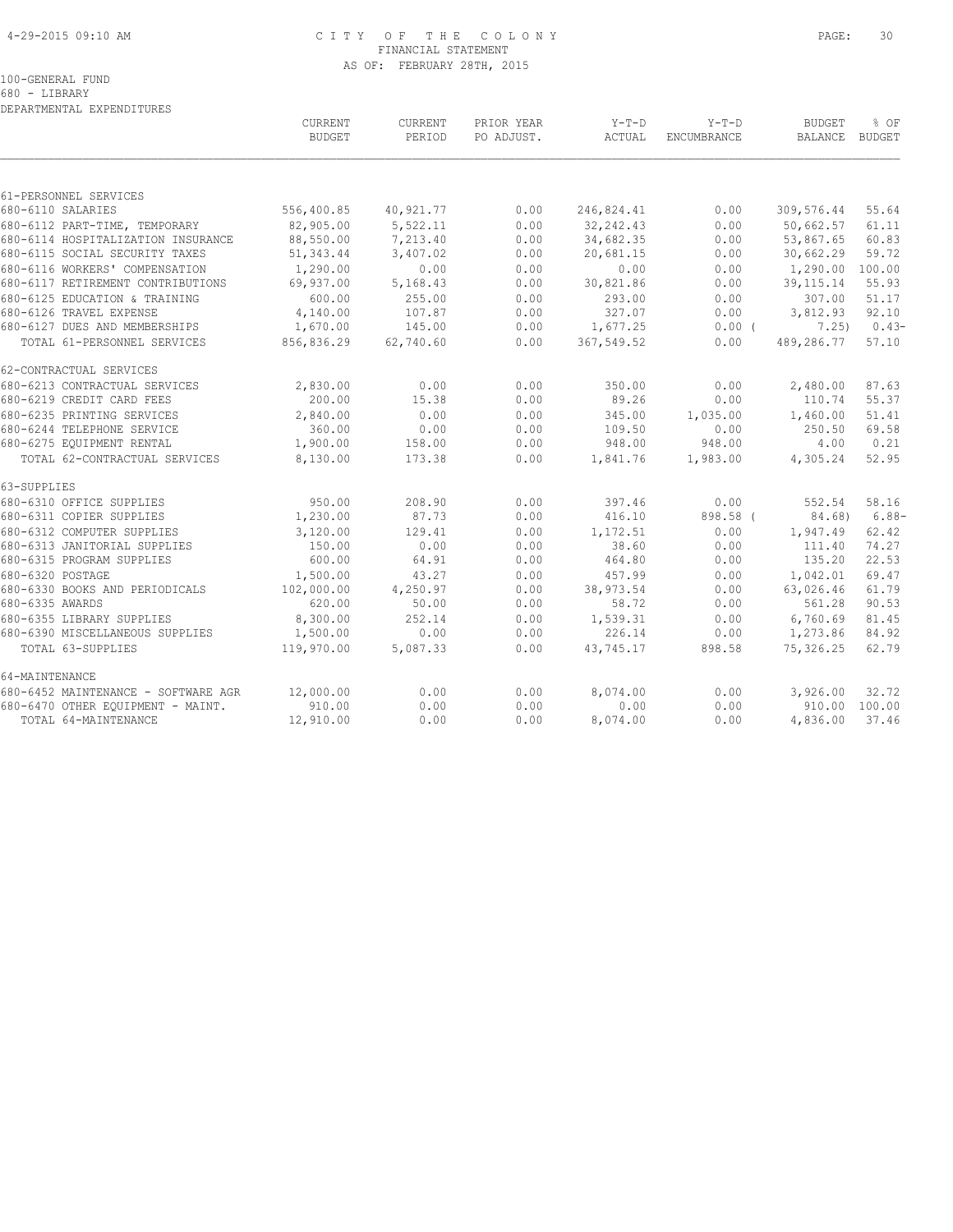#### 4-29-2015 09:10 AM C I T Y O F T H E C O L O N Y PAGE: 31 FINANCIAL STATEMENT AS OF: FEBRUARY 28TH, 2015

#### 100-GENERAL FUND 680 - LIBRARY

| DEPARTMENTAL EXPENDITURES                                              |                                           |                   |                          |                                               |                        |                          |                 |
|------------------------------------------------------------------------|-------------------------------------------|-------------------|--------------------------|-----------------------------------------------|------------------------|--------------------------|-----------------|
|                                                                        | <b>CURRENT</b><br>BUDGET                  | CURRENT<br>PERIOD | PRIOR YEAR<br>PO ADJUST. | $Y-T-D$<br>ACTUAL                             | $Y-T-D$<br>ENCUMBRANCE | <b>BUDGET</b><br>BALANCE | % OF<br>BUDGET  |
| 65-NON-CAPITAL                                                         |                                           |                   |                          |                                               |                        |                          |                 |
| 66-CAPITAL OUTLAY                                                      |                                           |                   |                          |                                               |                        |                          |                 |
| 67-OVERHEAD ALLOCATION                                                 |                                           |                   |                          |                                               |                        |                          |                 |
| TOTAL 680 - LIBRARY                                                    | 997,846.29                                | 68,001.31         | 0.00                     | 421,210.45                                    | 2,881.58               | 573,754.26               | 57.50           |
| $***$<br>TOTAL EXPENDITURES<br>$***$                                   | 26,998,838.94 1,766,055.32<br>----------- |                   |                          | 6,600.00 10,518,022.51                        | ------------           | 335,043.15 16,152,373.28 | 59.83<br>====== |
| ** REVENUE OVER (UNDER) EXPENDITURES * ( 2, 397, 249.94) ( 46, 535.22) |                                           |                   | 6,600.00                 | 3, 131, 411.98 (335, 043.15) (5, 200, 218.77) |                        |                          | $0.28 -$        |

\*\*\* END OF REPORT \*\*\*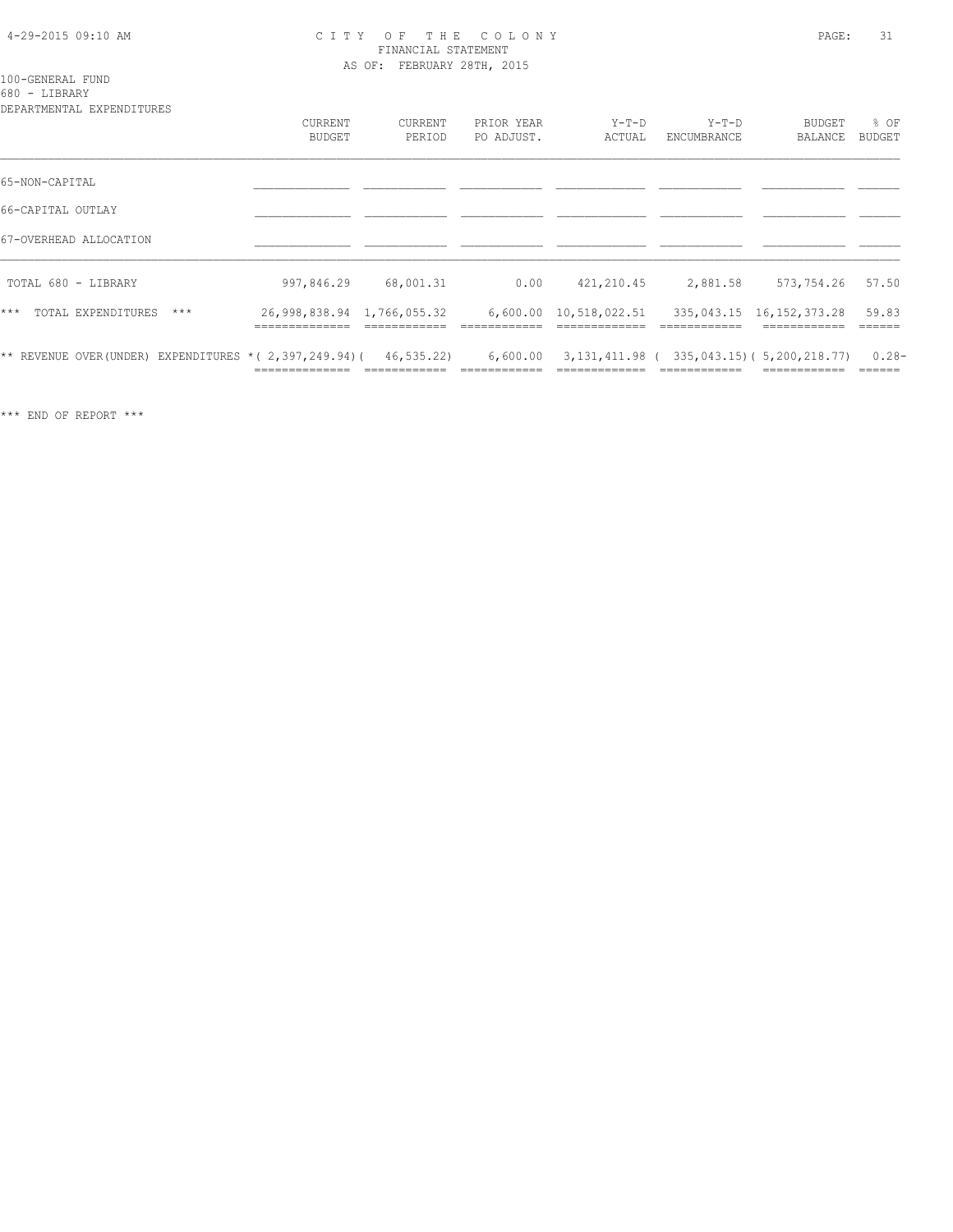#### 4-29-2015 09:11 AM C I T Y O F T H E C O L O N Y PAGE: 1 FINANCIAL STATEMENT AS OF: FEBRUARY 28TH, 2015

105-PARKS FUND FINANCIAL SUMMARY

## CURRENT CURRENT PRIOR YEAR Y-T-D Y-T-D BUDGET % OF BUDGET PERIOD PO ADJUST. ACTUAL ENCUMBRANCE BALANCE BUDGET  $\mathcal{L} = \{ \mathcal{L} = \{ \mathcal{L} = \{ \mathcal{L} = \{ \mathcal{L} = \{ \mathcal{L} = \{ \mathcal{L} = \{ \mathcal{L} = \{ \mathcal{L} = \{ \mathcal{L} = \{ \mathcal{L} = \{ \mathcal{L} = \{ \mathcal{L} = \{ \mathcal{L} = \{ \mathcal{L} = \{ \mathcal{L} = \{ \mathcal{L} = \{ \mathcal{L} = \{ \mathcal{L} = \{ \mathcal{L} = \{ \mathcal{L} = \{ \mathcal{L} = \{ \mathcal{L} = \{ \mathcal{L} = \{ \mathcal{$ REVENUE SUMMARY 4-LICENSES & PERMITS 430,200.00 34,328.89 0.00 150,483.98 0.00 279,716.02 65.02 5-AQUATIC PARK 239,160.00 6,434.50 0.00 50,144.75 0.00 189,015.25 79.03 8-MISCELLANEOUS REVENUE 2,674,729.00 215.59 0.00 3,043.51 0.00 2,671,685.49 99.89 \*\* TOTAL REVENUES \*\* 3,344,089.00 40,978.98 0.00 203,672.24 0.00 3,140,416.76 93.91 ============== ============ ============ ============= ============ ============ ====== EXPENDITURE SUMMARY NON-DEPARTMENTAL 1,014,396.00 0.00 0.00 0.00 0.00 1,014,396.00 100.00 PARKS & RECREATION 2,071,800.28 132,274.96 0.00 739,470.61 104,486.23 1,227,843.44 59.26 AQUATIC PARK 404,788.09 20,058.70 0.00 124,882.58 15,751.14 264,154.37 65.26 COMMUNITY CENTER 128,234.87 9,302.03 0.00 53,649.89 0.00 74,584.98 58.16 \*\* TOTAL EXPENDITURES \*\* 3,619,219.24 161,635.69 0.00 918,003.08 120,237.37 2,580,978.79 71.31 ============== ============ ============ ============= ============ ============ ====== \*\* REVENUE OVER(UNDER) EXPENDITURES \*( 275,130.24)( 120,656.71) 0.00 ( 714,330.84)( 120,237.37) 559,437.97 0.00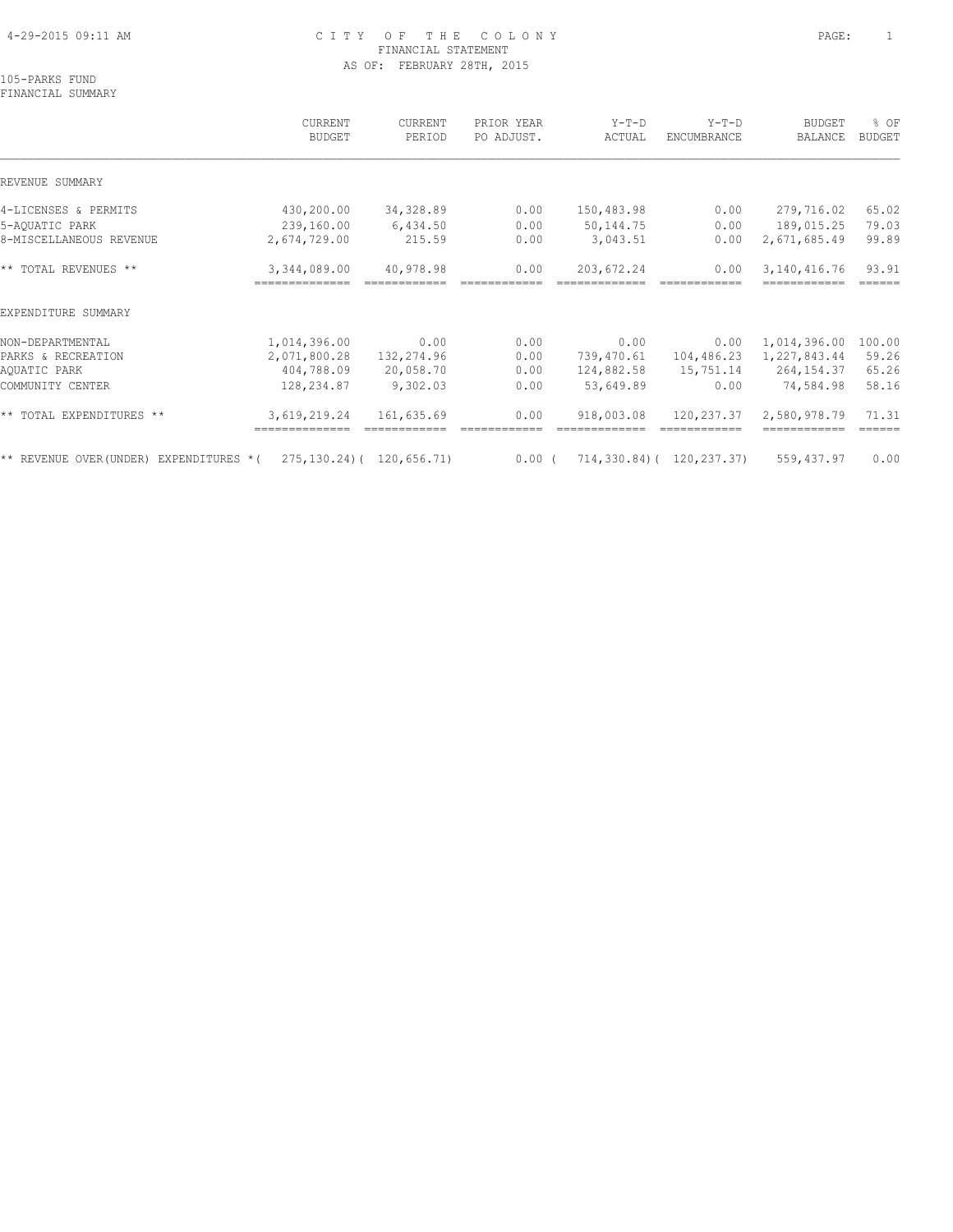#### 4-29-2015 09:11 AM C I T Y O F T H E C O L O N Y PAGE: 2 FINANCIAL STATEMENT AS OF: FEBRUARY 28TH, 2015

|                |                               | <b>CURRENT</b><br><b>BUDGET</b> | CURRENT<br>PERIOD | PRIOR YEAR<br>PO ADJUST. | $Y-T-D$<br>ACTUAL | $Y-T-D$<br>ENCUMBRANCE | <b>BUDGET</b><br><b>BALANCE</b> | % OF<br><b>BUDGET</b> |
|----------------|-------------------------------|---------------------------------|-------------------|--------------------------|-------------------|------------------------|---------------------------------|-----------------------|
|                |                               |                                 |                   |                          |                   |                        |                                 |                       |
|                | 4-LICENSES & PERMITS          |                                 |                   |                          |                   |                        |                                 |                       |
| 441000         | RECREATION PROGRAM REVENUE    | 132,000.00                      | 4,274.50          | 0.00                     | 26,052.13         | 0.00                   | 105,947.87                      | 80.26                 |
| 441100         | ATHLETIC PROGRAM REVENUE      | 115,000.00                      | 18,927.45         | 0.00                     | 48,139.64         | 0.00                   | 66,860.36                       | 58.14                 |
| 441101         | ATHLETIC FACILITY REVENUE     | 118,000.00                      | 5,598.55          | 0.00                     | 42,167.15         | 0.00                   | 75,832.85                       | 64.27                 |
| 441200         | RECREATION PASS REVENUE       | 23,000.00                       | 1,529.00          | 0.00                     | 6,904.00          | 0.00                   | 16,096.00                       | 69.98                 |
| 441300         | RECREATION FACILITY REVENUE   | 23,000.00                       | 3,052.39          | 0.00                     | 17,293.56         | 0.00                   | 5,706.44                        | 24.81                 |
| 442000         | CC PASS REVENUE               | 6, 200.00                       | 312.00            | 0.00                     | 2,016.00          | 0.00                   | 4,184.00                        | 67.48                 |
| 442001         | CC PROGRAM REVENUE            | 3,000.00                        | 35.00             | 0.00                     | 163.00            | 0.00                   | 2,837.00                        | 94.57                 |
| 442002         | CC FACILITY REVENUE           | 10,000.00                       | 600.00            | 0.00                     | 7,748.50          | 0.00                   | 2,251.50                        | 22.52                 |
|                | TOTAL 4-LICENSES & PERMITS    | 430,200.00                      | 34, 328.89        | 0.00                     | 150,483.98        | 0.00                   | 279,716.02                      | 65.02                 |
| 5-AQUATIC PARK |                               |                                 |                   |                          |                   |                        |                                 |                       |
| 450000         | SWIMMING LESSONS              | 110,000.00                      | 4,683.00          | 0.00                     | 29,874.25         | 0.00                   | 80, 125.75                      | 72.84                 |
| 451000         | SEASON PASSES                 | 11,000.00                       | 90.00             | 0.00                     | 1,465.00          | 0.00                   | 9,535.00                        | 86.68                 |
| 452000         | SWIMMING TEAM                 | 21,000.00                       | 329.00            | 0.00                     | 8,185.50          | 0.00                   | 12,814.50                       | 61.02                 |
| 453000         | ENTRANCE FEES                 | 45,000.00                       | 19.00             | 0.00                     | 291.50            | 0.00                   | 44,708.50                       | 99.35                 |
| 454000         | CONCESSION SALES              | 1,500.00                        | 15.00             | 0.00                     | 15.00             | 0.00                   | 1,485.00                        | 99.00                 |
| 455000         | PRIVATE PARTY FEES            | 33,660.00                       | 862.50            | 0.00                     | 5,169.50          | 0.00                   | 28,490.50                       | 84.64                 |
| 456000         | AEROBIC CLASSES               | 17,000.00                       | 436.00            | 0.00                     | 5,144.00          | 0.00                   | 11,856.00                       | 69.74                 |
|                | TOTAL 5-AQUATIC PARK          | 239,160.00                      | 6,434.50          | 0.00                     | 50,144.75         | 0.00                   | 189,015.25                      | 79.03                 |
|                | 8-MISCELLANEOUS REVENUE       |                                 |                   |                          |                   |                        |                                 |                       |
| 480000         | INTEREST INCOME               | 1,000.00                        | 26.20             | 0.00                     | 227.52            | 0.00                   | 772.48                          | 77.25                 |
| 482000         | MISCELLANEOUS REVENUE         | 1,000.00                        | 189.39            | 0.00                     | 2,815.99          | 0.00(                  | 1,815.99) 181.60-               |                       |
| 482100         | HORIZON LEASE PAYMENT         | 200,000.00                      | 0.00              | 0.00                     | 0.00              | 0.00                   | 200,000.00                      | 100.00                |
| 489012         | TRANSFER IN LAKE PARKS FUND   | 35,000.00                       | 0.00              | 0.00                     | 0.00              | 0.00                   | 35,000.00                       | 100.00                |
| 489064         | TRANSFER IN FIVE STAR MAINT   | 165,000.00                      | 0.00              | 0.00                     | 0.00              | 0.00                   | 165,000.00                      | 100.00                |
| 489065         | CDC - PERSONNELL              | 122,845.00                      | 0.00              | 0.00                     | 0.00              | 0.00                   | 122,845.00                      | 100.00                |
| 489099         | TRANSFER IN GENERAL FUND      | 2,149,884.00                    | 0.00              | 0.00                     | 0.00              | 0.00                   | 2,149,884.00                    | 100.00                |
|                | TOTAL 8-MISCELLANEOUS REVENUE | 2,674,729.00                    | 215.59            | 0.00                     | 3,043.51          | 0.00                   | 2,671,685.49                    | 99.89                 |
|                |                               |                                 |                   |                          |                   |                        |                                 |                       |
|                | ** TOTAL REVENUES **          | 3,344,089.00                    | 40,978.98         | 0.00                     | 203,672.24        | 0.00                   | 3, 140, 416.76                  | 93.91                 |

============== ============ ============ ============= ============ ============ ======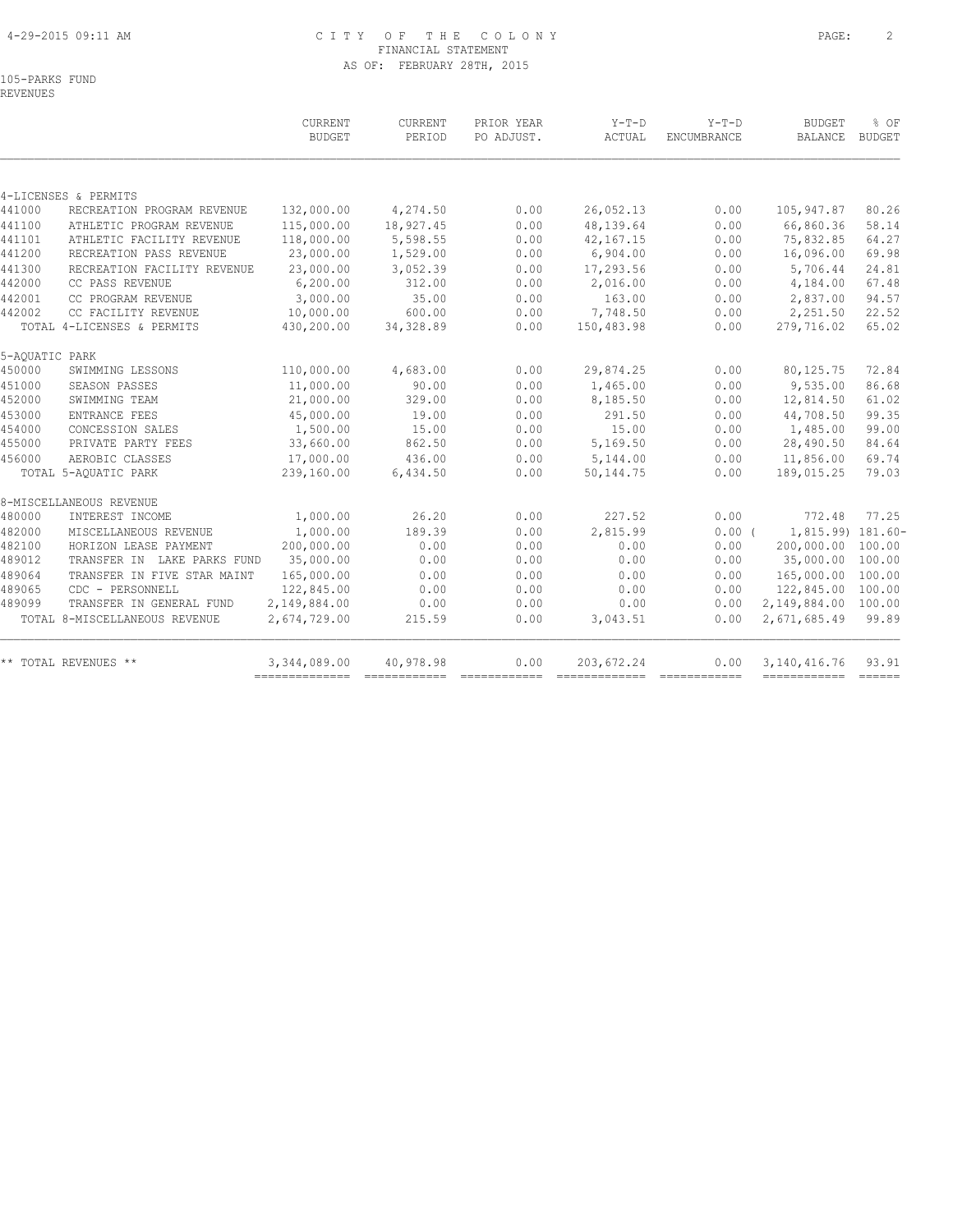#### 4-29-2015 09:11 AM C I T Y O F T H E C O L O N Y PAGE: 3 FINANCIAL STATEMENT AS OF: FEBRUARY 28TH, 2015

105-PARKS FUND

| NON-DEPARTMENTAL<br>DEPARTMENTAL EXPENDITURES |               |         |            |         |             |                |        |
|-----------------------------------------------|---------------|---------|------------|---------|-------------|----------------|--------|
|                                               | CURRENT       | CURRENT | PRIOR YEAR | $Y-T-D$ | $Y-T-D$     | <b>BUDGET</b>  | % OF   |
|                                               | <b>BUDGET</b> | PERIOD  | PO ADJUST. | ACTUAL  | ENCUMBRANCE | <b>BALANCE</b> | BUDGET |
|                                               |               |         |            |         |             |                |        |
| 61-PERSONNEL SERVICES                         |               |         |            |         |             |                |        |
| 62-CONTRACTUAL SERVICES                       |               |         |            |         |             |                |        |
| 67-OVERHEAD ALLOCATION                        |               |         |            |         |             |                |        |
| 635-6700 OVERHEAD ALLOCATION                  | 1,014,396.00  | 0.00    | 0.00       | 0.00    | 0.00        | 1,014,396.00   | 100.00 |
| TOTAL 67-OVERHEAD ALLOCATION                  | 1,014,396.00  | 0.00    | 0.00       | 0.00    | 0.00        | 1,014,396.00   | 100.00 |
| TOTAL NON-DEPARTMENTAL                        | 1,014,396.00  | 0.00    | 0.00       | 0.00    | 0.00        | 1,014,396.00   | 100.00 |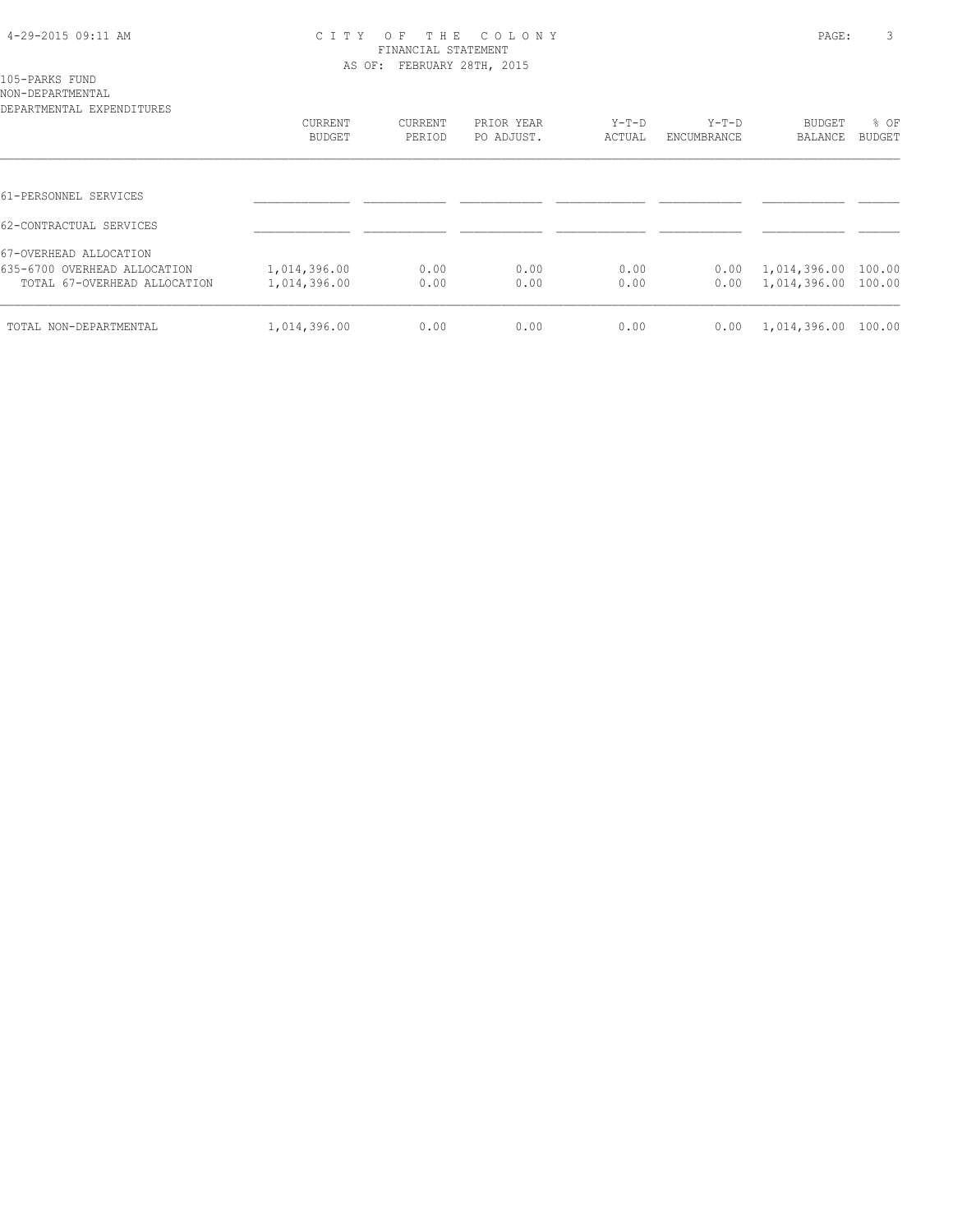#### 4-29-2015 09:11 AM C I T Y O F T H E C O L O N Y PAGE: 4 FINANCIAL STATEMENT AS OF: FEBRUARY 28TH, 2015

PARKS & RECREATION DEPARTMENTAL EXPENDITURES

|                                                                     | CURRENT<br><b>BUDGET</b> | CURRENT<br>PERIOD     | PRIOR YEAR<br>PO ADJUST. | $Y-T-D$<br>ACTUAL | $Y-T-D$<br><b>ENCUMBRANCE</b> | <b>BUDGET</b><br>BALANCE     | % OF<br>BUDGET |
|---------------------------------------------------------------------|--------------------------|-----------------------|--------------------------|-------------------|-------------------------------|------------------------------|----------------|
|                                                                     |                          |                       |                          |                   |                               |                              |                |
| 61-PERSONNEL SERVICES                                               |                          |                       |                          |                   |                               |                              |                |
| 650-6110 SALARIES                                                   | 888, 971.37              | 78, 319.99            | 0.00                     | 401,631.14        | 0.00                          | 487,340.23                   | 54.82          |
| 650-6111 SALARIES, OVERTIME                                         | 32,000.00                | 822.64                | 0.00                     | 11,520.15         | 0.00                          | 20,479.85                    | 64.00          |
| 650-6112 PART-TIME, TEMPORARY                                       | 91,000.00                | 2,047.35              | 0.00                     | 11,300.60         | 0.00                          | 79,699.40                    | 87.58          |
| 650-6114 HOSPITALIZATION INSURANCE                                  | 161,000.00               | 11,781.75<br>6,032.72 | 0.00                     | 60, 318.13        | 0.00                          | 100,681.87                   | 62.54<br>61.10 |
| 650-6115 SOCIAL SECURITY TAXES<br>650-6116 WORKERS' COMPENSATION    | 81,252.58<br>17,265.00   | 0.00                  | 0.00<br>0.00             | 31,607.41<br>0.00 | 0.00                          | 49,645.17<br>17,265.00       | 100.00         |
|                                                                     |                          |                       |                          |                   | 0.00                          |                              |                |
| 650-6117 RETIREMENT CONTRIBUTIONS                                   | 115,886.33               | 9,891.71<br>0.00      | 0.00<br>0.00             | 50,700.98         | 0.00<br>0.00                  | 65, 185. 35<br>100.00 100.00 | 56.25          |
| 650-6118-UNIFORMS - ADMINISTRATION<br>650-6118-UNIFORMS - ATHLETICS | 100.00<br>50.00          | 0.00                  | 0.00                     | 0.00<br>0.00      | 0.00                          | 50.00                        | 100.00         |
|                                                                     | 500.00                   |                       |                          |                   |                               | 500.00                       | 100.00         |
| 650-6118-UNIFORMS - RECREATION<br>650-6118-UNIFORMS - PARKS         | 3,500.00                 | 0.00<br>192.52        | 0.00<br>0.00             | 0.00<br>1,513.05  | 0.00<br>0.00                  | 1,986.95                     | 56.77          |
| 650-6118-UNIFORMS - FIVE STAR                                       | 2,000.00                 | 0.00                  | 0.00                     | 726.36            | 0.00                          | 1,273.64                     | 63.68          |
| 650-6120 PRIVATE AUTO ALLOWANCE                                     | 3,600.00                 | 276.92                | 0.00                     | 1,523.06          | 0.00                          | 2,076.94                     | 57.69          |
| 650-6125 EDUCATION & TRAINING                                       | $6,425.00$ (             | $85.00$ )             | 0.00                     | 1,088.00          | 0.00                          | 5,337.00                     | 83.07          |
| 650-6125-EDUCATION & TRAINING - RECREA                              | 0.00                     | 0.00                  | 0.00                     | 65.00             | 0.00(                         | 65.00                        | 0.00           |
| 650-6126 TRAVEL EXPENSE                                             | 5,500.00                 | 967.66                | 0.00                     | 1,749.43          | 0.00                          | 3,750.57                     | 68.19          |
| 650-6127-DUES & MEMBERSHIPS - ADMINIST                              | 1,000.00                 | 80.00                 | 0.00                     | 335.00            | 0.00                          | 665.00                       | 66.50          |
| 650-6127-DUES & MEMBERSHIPS - ATHLETIC                              | 2,500.00                 | 0.00                  | 0.00                     | 699.75            | 0.00                          | 1,800.25                     | 72.01          |
| 650-6127-DUES & MEMBERSHIPS - RECREATI                              | 1,400.00                 | 0.00                  | 0.00                     | 809.00            | 0.00                          | 591.00                       | 42.21          |
| 650-6127-DUES & MEMBERSHIPS - PARKS                                 | 500.00                   | 111.00                | 0.00                     | 373.00            | 0.00                          | 127.00                       | 25.40          |
| TOTAL 61-PERSONNEL SERVICES                                         | 1,414,450.28             | 110,439.26            | 0.00                     | 575,960.06        | 0.00                          | 838,490.22                   | 59.28          |
| 62-CONTRACTUAL SERVICES                                             |                          |                       |                          |                   |                               |                              |                |
| 650-6213 CONTRACTUAL SERVICES                                       | 0.00                     | 0.00                  | 0.00                     | 490.00            | 0.00(                         | 490.00)                      | 0.00           |
| 650-6213-CONTRACTUAL SERVICES - ADMINI                              | 350.00                   | 0.00                  | 0.00                     | 0.00              | 0.00                          |                              | 350.00 100.00  |
| 650-6213-CONTRACTUAL SERVICES - ATHLET                              | 32,000.00                | 4,639.00              | 0.00                     | 9,727.00          | 0.00                          | 22,273.00                    | 69.60          |
| 650-6213-CONTRACTUAL SERVICES - RECREA                              | 42,000.00                | 2,788.70              | 0.00                     | 11,379.79         | 0.00                          | 30,620.21                    | 72.91          |
| 650-6213-CONTRACTUAL SERVICES - PARKS                               | 255,000.00               | 5,242.05              | 0.00                     | 52,020.78         | 21,234.00                     | 181,745.22                   | 71.27          |
| 650-6213-CONTRACTUAL SERVICES - FIVE S                              | 37,600.00                | 4,491.78              | 0.00                     | 14,037.48         | 17,056.00                     | 6,506.52                     | 17.30          |
| 650-6219 CREDIT CARD FEES                                           | 7,000.00                 | 536.13                | 0.00                     | 2,545.42          | 0.00                          | 4,454.58                     | 63.64          |
| 650-6235 PRINTING SERVICES                                          | 11,250.00                | 0.00                  | 0.00                     | 3,314.50          | 6,110.00                      | 1,825.50                     | 16.23          |
| 650-6244 TELEPHONE SERVICE                                          | 3,000.00                 | 179.34                | 0.00                     | 831.91            | 0.00                          | 2,168.09                     | 72.27          |
| 650-6244-TELEPHONE SERVICE - PARKS                                  | 850.00                   | 80.00                 | 0.00                     | 405.89            | 0.00                          | 444.11                       | 52.25          |
| 650-6244-TELEPHONE SERVICE - FIVE STAR                              | 750.00                   | 0.00                  | 0.00                     | 0.00              | 0.00                          | 750.00 100.00                |                |
| 650-6275 EQUIPMENT RENTAL                                           | 0.00                     | 58.87                 | 0.00                     | 625.40            | $0.00$ (                      | 625.40                       | 0.00           |
| 650-6275-EQUIPMENT RENTAL - ADMINISTRA                              | 2,500.00                 | 82.93                 | 0.00                     | 188.00            | 603.44                        | 1,708.56                     | 68.34          |
| 650-6275-EQUIPMENT RENTAL - RECREATION                              | 4,500.00                 | 284.33                | 0.00                     | 1,308.66          | 2,274.64                      | 916.70                       | 20.37          |
| 650-6275-EQUIPMENT RENTAL - PARKS                                   | 500.00                   | 0.00                  | 0.00                     | 0.00              | 0.00                          | 500.00                       | 100.00         |
| 650-6275-EQUIPMENT RENTAL - FIVE STAR                               | 500.00                   | 0.00                  | 0.00                     | 0.00              | 0.00                          | 500.00                       | 100.00         |
| TOTAL 62-CONTRACTUAL SERVICES                                       | 397,800.00               | 18,383.13             | 0.00                     | 96,874.83         | 47,278.08                     | 253,647.09                   | 63.76          |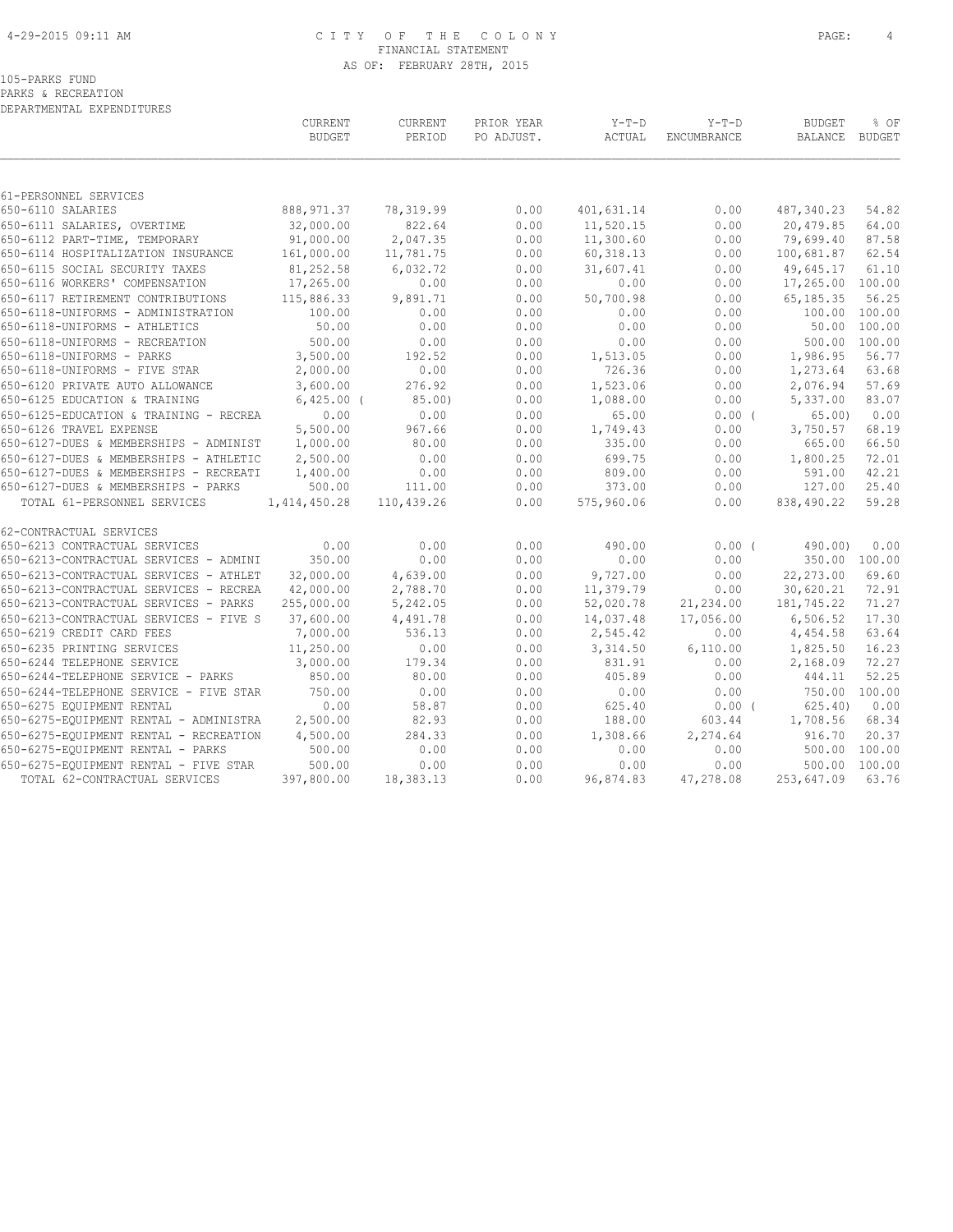#### 4-29-2015 09:11 AM C I T Y O F T H E C O L O N Y PAGE: 5 FINANCIAL STATEMENT AS OF: FEBRUARY 28TH, 2015

## 105-PARKS FUND

PARKS & RECREATION

|                                        | CURRENT<br><b>BUDGET</b> | CURRENT<br>PERIOD | PRIOR YEAR<br>PO ADJUST. | $Y-T-D$<br>ACTUAL | $Y-T-D$<br>ENCUMBRANCE | <b>BUDGET</b><br><b>BALANCE</b> | % OF<br><b>BUDGET</b> |
|----------------------------------------|--------------------------|-------------------|--------------------------|-------------------|------------------------|---------------------------------|-----------------------|
| 63-SUPPLIES                            |                          |                   |                          |                   |                        |                                 |                       |
| 650-6310 OFFICE SUPPLIES               | 2,250.00                 | 45.03             | 0.00                     | 646.98            | 0.00                   | 1,603.02                        | 71.25                 |
| 650-6311-COPIER SUPPLIES - ADMINISTRAT | 700.00                   | 17.42             | 0.00                     | 209.84            | 45.72                  | 444.44                          | 63.49                 |
| 650-6311-COPIER SUPPLIES - ATHLETICS   | 100.00                   | 0.00              | 0.00                     | 0.00              | 0.00                   | 100.00 100.00                   |                       |
| 650-6311-COPIER SUPPLIES - RECREATION  | 1,000.00                 | 161.90            | 0.00                     | 248.68            | 264.00                 | 487.32                          | 48.73                 |
| 650-6312 COMPUTER SUPPLIES             | 0.00                     | 0.00              | 0.00                     | 224.50            | $0.00$ (               | 224.50                          | 0.00                  |
| 650-6312-COMPUTER SUPPLIES - ADMINISTR | 1,000.00                 | 0.00              | 0.00                     | 530.90            | 0.00                   | 469.10                          | 46.91                 |
| 650-6312-COMPUTER SUPPLIES - RECREATIO | 750.00                   | 0.00              | 0.00                     | 0.00              | 0.00                   | 750.00 100.00                   |                       |
| 650-6313-JANITORIAL SUPPLIES - ADMINIS | 50.00                    | 0.00              | 0.00                     | 8.85              | 0.00                   | 41.15                           | 82.30                 |
| 650-6313-JANITORIAL SUPPLIES - RECREAT | 250.00                   | 20.81             | 0.00                     | 666.41            | 0.00(                  |                                 | 416.41) 166.56-       |
| 650-6313-JANITORIAL SUPPLIES - PARKS   | 1,250.00                 | 0.00              | 0.00                     | 1,360.95          | $0.00$ (               | 110.95)                         | $8.88-$               |
| 650-6313-JANITORIAL SUPPLIES - FIVE ST | 2,250.00                 | 0.00              | 0.00                     | 2,287.02          | $0.00$ (               | 37.02                           | $1.65-$               |
| 650-6315-PROGRAM SUPPLIES - ATHLETICS  | 11,750.00                | 49.67             | 0.00                     | 3,129.48          | 0.00                   | 8,620.52                        | 73.37                 |
| 650-6315-PROGRAM SUPPLIES - RECREATION | 3,950.00                 | 0.00              | 0.00                     | 270.58            | 0.00                   | 3,679.42                        | 93.15                 |
| 650-6320 POSTAGE                       | 5,000.00                 | 0.00              | 0.00                     | 12.42             | 0.00                   | 4,987.58                        | 99.75                 |
| 650-6320-POSTAGE - ADMINISTRATION      | 5,000.00                 | 12.48             | 0.00                     | 3,522.99          | 0.00                   | 1,477.01                        | 29.54                 |
| 650-6322-SMALL TOOLS - PARKS           | 1,000.00                 | 14.60             | 0.00                     | 399.52            | 0.00                   | 600.48                          | 60.05                 |
| 650-6322-SMALL TOOLS - FIVE STAR       | 1,000.00                 | 15.46             | 0.00                     | 117.08            | 0.00                   | 882.92                          | 88.29                 |
| 650-6323-SMALL EQUIPMENT - PARKS       | 1,000.00                 | 132.04            | 0.00                     | 266.42            | 0.00                   | 733.58                          | 73.36                 |
| 650-6323-SMALL EQUIPMENT - FIVE STAR   | 1,000.00                 | 0.00              | 0.00                     | 718.11            | 0.00                   | 281.89                          | 28.19                 |
| 650-6330-BOOKS & PERIODICALS - ADMINIS | 100.00                   | 0.00              | 0.00                     | 0.00              | 0.00                   | 100.00 100.00                   |                       |
| 650-6330-BOOKS & PERIODICALS - RECREAT | 50.00                    | 0.00              | 0.00                     | 0.00              | 0.00                   | 50.00                           | 100.00                |
| 650-6335-AWARDS - ADMINISTRATION       | 550.00                   | 0.00              | 0.00                     | 0.00              | 0.00                   | 550.00 100.00                   |                       |
| 650-6335-AWARDS - ATHLETICS            | 10,000.00                | 1,036.80          | 0.00                     | 1,495.48          | 0.00                   | 8,504.52                        | 85.05                 |
| 650-6340 FUEL AND LUBRICANTS           | 25,000.00                | 864.86            | 0.00                     | 5,821.27          | 0.00                   | 19,178.73                       | 76.71                 |
| 650-6340-FUELS & LUBRICANTS - PARKS    | 0.00                     | 15.94             | 0.00                     | 30.06             | 0.00(                  | 30.06)                          | 0.00                  |
| 650-6340-FUELS & LUBRICANTS - FIVE STA | 0.00                     | 0.00              | 0.00                     | 7.38              | 0.00(                  | 7.38)                           | 0.00                  |
| 650-6345-CHEMICALS - PARKS             | 32,000.00                | 0.00              | 0.00                     | 2,021.86          | 21, 123.40             | 8,854.74                        | 27.67                 |
| 650-6345-CHEMICALS - FIVE STAR         | 30,000.00                | 49.97             | 0.00                     | 460.02            | 21,579.00              | 7,960.98                        | 26.54                 |
| 650-6346-COMPRESSED GASES - FIVE STAR  | 300.00                   | 0.00              | 0.00                     | 0.00              | 0.00                   | 300.00 100.00                   |                       |
| 650-6360-MEDICAL SUPPLIES - ATHLETICS  | 25.00                    | 0.00              | 0.00                     | 0.00              | 0.00                   | 25.00                           | 100.00                |
| 650-6360-MEDICAL SUPPLIES - RECREATION | 100.00                   | 0.00              | 0.00                     | 236.62            | $0.00$ (               |                                 | 136.62) 136.62-       |
| 650-6360-MEDICAL SUPPLIES - PARKS      | 50.00                    | 26.76             | 0.00                     | 26.76             | 0.00                   | 23.24                           | 46.48                 |
| 650-6360-MEDICAL SUPPLIES - FIVE STAR  | 50.00                    | 0.00              | 0.00                     | 15.88             | 0.00                   | 34.12                           | 68.24                 |
| 650-6390 MISCELLANEOUS SUPPLIES        | 0.00                     | 0.00              | 0.00                     | 20.02             | $0.00$ (               | 20.02)                          | 0.00                  |
| 650-6390-MISC SUPPLIES - ADMINISTRATIO | 800.00                   | 0.00              | 0.00                     | 197.04            | 0.00                   | 602.96                          | 75.37                 |
| 650-6390-MISC SUPPLIES - ATHLETICS     | 50.00                    | 0.00              | 0.00                     | 40.91             | 0.00                   | 9.09                            | 18.18                 |
| 650-6390-MISC SUPPLIES - RECREATION    | 500.00                   | 0.00              | 0.00                     | 31.51             | 0.00                   | 468.49                          | 93.70                 |
| 650-6390-MISC SUPPLIES - PARKS         | 1,500.00                 | 124.45            | 0.00                     | 240.84            | 0.00                   | 1,259.16                        | 83.94                 |
| 650-6390-MISC SUPPLIES - FIVE STAR     | 1,500.00                 | 245.70            | 0.00                     | 285.78            | 0.00                   | 1,214.22                        | 80.95                 |
| TOTAL 63-SUPPLIES                      | 141,875.00               | 2,833.89          | 0.00                     | 25,552.16         | 43,012.12              | 73,310.72                       | 51.67                 |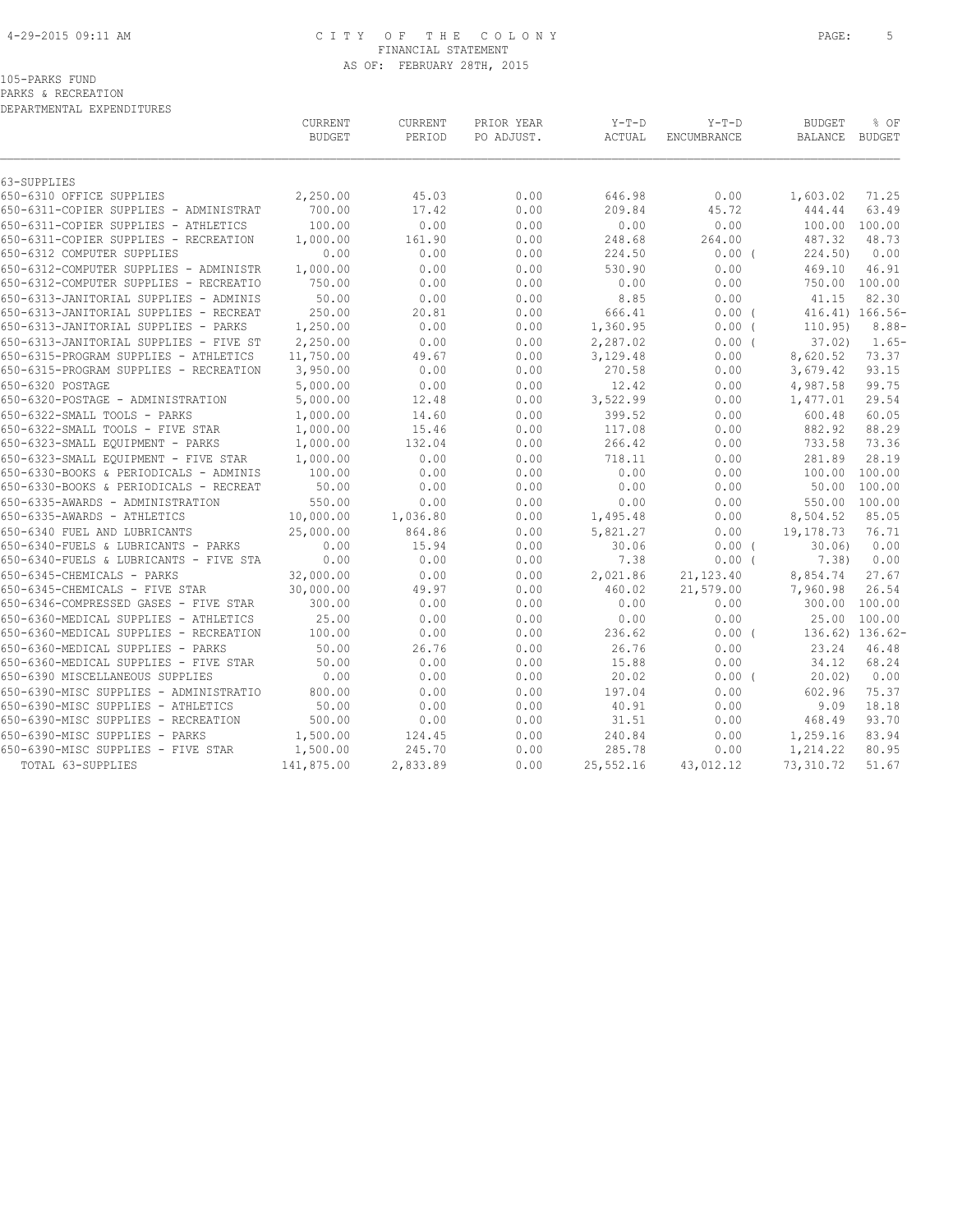#### 4-29-2015 09:11 AM C I T Y O F T H E C O L O N Y PAGE: 6 FINANCIAL STATEMENT AS OF: FEBRUARY 28TH, 2015

PARKS & RECREATION DEPARTMENTAL EXPENDITURES

|                                        | CURRENT<br><b>BUDGET</b> | CURRENT<br>PERIOD | PRIOR YEAR<br>PO ADJUST. | $Y-T-D$<br>ACTUAL | $Y-T-D$<br>ENCUMBRANCE | <b>BUDGET</b><br>BALANCE | % OF<br><b>BUDGET</b> |
|----------------------------------------|--------------------------|-------------------|--------------------------|-------------------|------------------------|--------------------------|-----------------------|
|                                        |                          |                   |                          |                   |                        |                          |                       |
| 64-MAINTENANCE                         |                          |                   |                          |                   |                        |                          |                       |
| 650-6410-BLDG MAINTENANCE - RECREATION | 1,500.00                 | 0.00              | 0.00                     | 0.00              | 0.00                   | 1,500.00                 | 100.00                |
| 650-6410-BLDG MAINTENANCE - PARKS      | 700.00                   | 0.00              | 0.00                     | 166.53            | 0.00                   | 533.47                   | 76.21                 |
| 650-6410-BLDG MAINTENANCE - FIVE STAR  | 1,100.00                 | 13.26             | 0.00                     | 290.04            | 0.00                   | 809.96                   | 73.63                 |
| 650-6425-TRAFFIC/STREET MAINT - PARKS  | 850.00                   | 0.00              | 0.00                     | 0.00              | 0.00                   | 850.00                   | 100.00                |
| 650-6425-TRAFFIC/STREET MAINT - FIVE S | 700.00                   | 0.00              | 0.00                     | 0.00              | 0.00                   | 700.00                   | 100.00                |
| 650-6430 OFFICE EOUIPMENT MAINTENANCE  | 6,950.00                 | 0.00              | 0.00                     | 6,427.20          | 0.00                   | 522.80                   | 7.52                  |
| 650-6431 MAINTENANCE - GIS             | 2,500.00                 | 0.00              | 0.00                     | 2,500.00          | 0.00                   | 0.00                     | 0.00                  |
| 650-6440 VEHICLE MAINTENANCE           | 100.00                   | 0.00              | 0.00                     | 0.00              | 0.00                   | 100.00                   | 100.00                |
| 650-6450-PARK MAINTENANCE - PARKS      | 27,875.00                | 1,225.51          | 0.00                     | 14,015.40         | 0.00                   | 13,859.60                | 49.72                 |
| 650-6450-PARK MAINTENANCE - FIVE STA   | 39,000.00 (              | 1,354.06          | 0.00                     | 4,032.53          | 0.00                   | 34,967.47                | 89.66                 |
| 650-6460-IRRIGATION MAINTENANCE - PARK | 7,500.00                 | 429.37            | 0.00                     | 2,488.04          | 4,818.52               | 193.44                   | 2.58                  |
| 650-6460-IRRIGATION MAINTENANCE - FIVE | 13,000.00                | 56.75             | 0.00                     | 319.54            | 9,377.51               | 3,302.95                 | 25.41                 |
| 650-6470 OTHER EQUIPMENT MAINTENANCE   | 100.00                   | 0.00              | 0.00                     | 150.00            | 0.00(                  | 50.00                    | $50.00 -$             |
| 650-6470-OTHER EQUIP MAINT - ADMINISTR | 200.00                   | 0.00              | 0.00                     | 0.00              | 0.00                   | 200.00                   | 100.00                |
| 650-6470-OTHER EQUIP MAINT - RECREATIO | 1,600.00                 | 0.00              | 0.00                     | 196.73            | 0.00                   | 1,403.27                 | 87.70                 |
| 650-6470-OTHER EOUIP MAINT - PARKS     | 2,000.00                 | 226.31            | 0.00                     | 547.37            | 0.00                   | 1,452.63                 | 72.63                 |
| 650-6470-OTHER EQUIP MAINT - FIVE STAR | 2,000.00                 | 21.54             | 0.00                     | 207.18            | 0.00                   | 1,792.82                 | 89.64                 |
| TOTAL 64-MAINTENANCE                   | 107,675.00               | 618.68            | 0.00                     | 31,340.56         | 14,196.03              | 62, 138.41               | 57.71                 |
| 65-NON-CAPITAL                         |                          |                   |                          |                   |                        |                          |                       |
| 650-6590 NON CAPITAL - OTHER EQUIPMENT | 10,000.00                | 0.00              | 0.00                     | 9,743.00          | 0.00                   | 257.00                   | 2.57                  |
| TOTAL 65-NON-CAPITAL                   | 10,000.00                | 0.00              | 0.00                     | 9,743.00          | 0.00                   | 257.00                   | 2.57                  |
| 66-CAPITAL OUTLAY                      |                          |                   |                          |                   |                        |                          |                       |
| 67-OVERHEAD ALLOCATION                 |                          |                   |                          |                   |                        |                          |                       |
| TOTAL PARKS & RECREATION               | 2,071,800.28             | 132,274.96        | 0.00                     | 739,470.61        |                        | 104,486.23 1,227,843.44  | 59.26                 |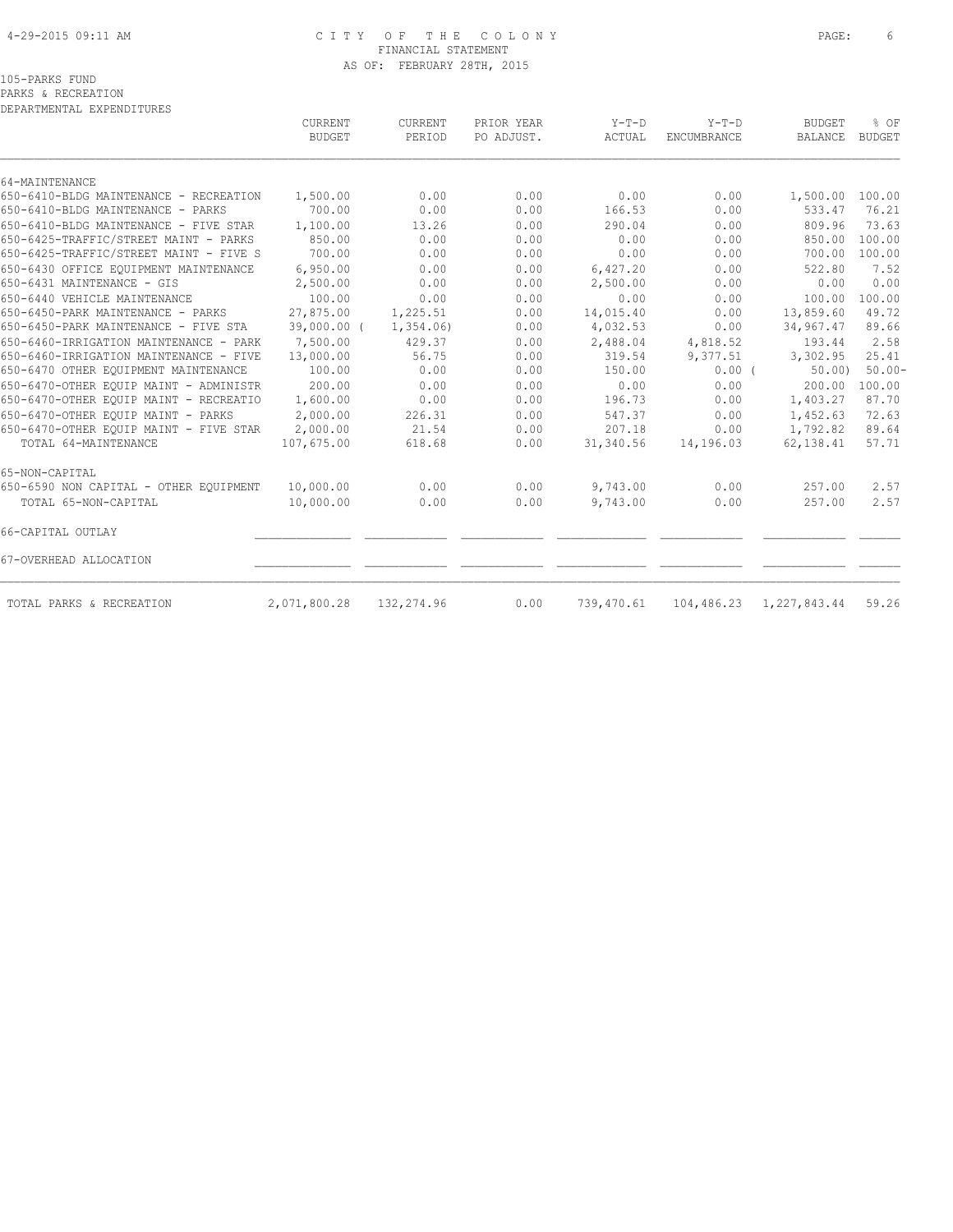#### 4-29-2015 09:11 AM C I T Y O F T H E C O L O N Y PAGE: 7 FINANCIAL STATEMENT AS OF: FEBRUARY 28TH, 2015

## 105-PARKS FUND

AQUATIC PARK

|                         | DEPARTMENTAL EXPENDITURES         |                          |                   |                          |                   |                               |                          |                |
|-------------------------|-----------------------------------|--------------------------|-------------------|--------------------------|-------------------|-------------------------------|--------------------------|----------------|
|                         |                                   | CURRENT<br><b>BUDGET</b> | CURRENT<br>PERIOD | PRIOR YEAR<br>PO ADJUST. | $Y-T-D$<br>ACTUAL | $Y-T-D$<br><b>ENCUMBRANCE</b> | <b>BUDGET</b><br>BALANCE | % OF<br>BUDGET |
|                         |                                   |                          |                   |                          |                   |                               |                          |                |
| 61-PERSONNEL SERVICES   |                                   |                          |                   |                          |                   |                               |                          |                |
| 651-6110 SALARIES       |                                   | 90,269.20                | 6,593.47          | 0.00                     | 39,869.97         | 0.00                          | 50,399.23                | 55.83          |
|                         | 651-6111 SALARIES, OVERTIME       | 1,500.00                 | 38.27             | 0.00                     | 191.27            | 0.00                          | 1,308.73                 | 87.25          |
|                         | 651-6112 PART-TIME, TEMPORARY     | 202,000.00               | 8,011.10          | 0.00                     | 44,106.37         | 0.00                          | 157,893.63               | 78.17          |
|                         | 651-6114 HOSPITALIZATION          | 16,100.00                | 1,309.64          | 0.00                     | 6, 297.49         | 0.00                          | 9,802.51                 | 60.89          |
|                         | 651-6115 SOCIAL SECURITY TAXES    | 23,020.50                | 1,100.39          | 0.00                     | 6,347.29          | 0.00                          | 16,673.21                | 72.43          |
|                         | 651-6116 WORKERS' COMPENSATION    | 7,396.00                 | 0.00              | 0.00                     | 0.00              | 0.00                          | 7,396.00                 | 100.00         |
|                         | 651-6117 RETIREMENT CONTRIBUTIONS | 11,652.39                | 837.58            | 0.00                     | 5,000.42          | 0.00                          | 6,651.97                 | 57.09          |
| 651-6118 UNIFORMS       |                                   | 2,300.00                 | 0.00              | 0.00                     | 354.93            | 0.00                          | 1,945.07                 | 84.57          |
|                         | 651-6125 EDUCATION AND TRAINING   | 900.00                   | 0.00              | 0.00                     | 19.00             | 0.00                          | 881.00                   | 97.89          |
| 651-6126 TRAVEL EXPENSE |                                   | 1,000.00                 | 19.55             | 0.00                     | 275.87            | 0.00                          | 724.13                   | 72.41          |
|                         | 651-6127 DUES AND MEMBERSHIPS     | 100.00                   | 0.00              | 0.00                     | 0.00              | 0.00                          | 100.00                   | 100.00         |
|                         | TOTAL 61-PERSONNEL SERVICES       | 356,238.09               | 17,910.00         | 0.00                     | 102,462.61        | 0.00                          | 253,775.48               | 71.24          |
| 62-CONTRACTUAL SERVICES |                                   |                          |                   |                          |                   |                               |                          |                |
|                         | 651-6213 CONTRACTUAL SERVICES     | 8,000.00                 | 51.93             | 0.00                     | 5,277.65          | 0.00                          | 2,722.35                 | 34.03          |
|                         | 651-6214 JANITORIAL SERVICES      | 5,200.00                 | 285.75            | 0.00                     | 1,809.75          | 3,389.25                      | 1.00                     | 0.02           |
|                         | 651-6235 PRINTING SERVICES        | 3,150.00                 | 0.00              | 0.00                     | 690.00            | 2,415.00                      | 45.00                    | 1.43           |
|                         | 651-6244 TELEPHONE SERVICE        | 250.00                   | 24.41             | 0.00                     | 97.62             | 0.00                          | 152.38                   | 60.95          |
|                         | 651-6275 EQUIPMENT RENTAL         | 25.00                    | 0.00              | 0.00                     | 0.00              | 0.00                          |                          | 25.00 100.00   |
|                         | TOTAL 62-CONTRACTUAL SERVICES     | 16,625.00                | 362.09            | 0.00                     | 7,875.02          | 5,804.25                      | 2,945.73                 | 17.72          |
| 63-SUPPLIES             |                                   |                          |                   |                          |                   |                               |                          |                |
|                         | 651-6310 OFFICE SUPPLIES          | 300.00                   | 19.85             | 0.00                     | 188.81            | 0.00                          | 111.19                   | 37.06          |
|                         | 651-6311 COPIER SUPPLIES          | 400.00                   | 34.68             | 0.00                     | 228.10            | 0.00                          | 171.90                   | 42.98          |
|                         | 651-6312 COMPUTER SUPPLIES        | 400.00                   | 0.00              | 0.00                     | 436.04            | $0.00$ (                      | 36.04)                   | $9.01 -$       |
|                         | 651-6313 JANITORIAL SUPPLIES      | 2,975.00                 | 548.93            | 0.00                     | 830.44            | 0.00                          | 2,144.56                 | 72.09          |
|                         | 651-6315 PROGRAM SUPPLIES         | 2,500.00                 | 0.00              | 0.00                     | 31.37             | 0.00                          | 2,468.63                 | 98.75          |
| 651-6320 POSTAGE        |                                   | 100.00                   | 5.76              | 0.00                     | 26.61             | 0.00                          | 73.39                    | 73.39          |
| 651-6322 SMALL TOOLS    |                                   | 800.00                   | 300.49            | 0.00                     | 829.10            | 0.00(                         | 29.10                    | $3.64-$        |
|                         | 651-6323 SMALL EQUIPMENT          | 600.00                   | 47.77             | 0.00                     | 158.92            | 0.00                          | 441.08                   | 73.51          |
|                         | 651-6340 FUELS AND LUBRICANTS     | 400.00                   | 0.00              | 0.00                     | 30.00             | 0.00                          | 370.00                   | 92.50          |
| 651-6345 CHEMICALS      |                                   | 13,500.00                | 109.80            | 0.00                     | 2,118.51          | 9,946.89                      | 1,434.60                 | 10.63          |
|                         | 651-6360 MEDICAL SUPPLIES         | 450.00                   | 0.00              | 0.00                     | 98.56             | 0.00                          | 351.44                   | 78.10          |
|                         | 651-6390 MISCELLANEOUS SUPPLIES   | 1,200.00                 | 62.20             | 0.00                     | 337.57            | 0.00                          | 862.43                   | 71.87          |
| TOTAL 63-SUPPLIES       |                                   | 23,625.00                | 1,129.48          | 0.00                     | 5,314.03          | 9,946.89                      | 8,364.08                 | 35.40          |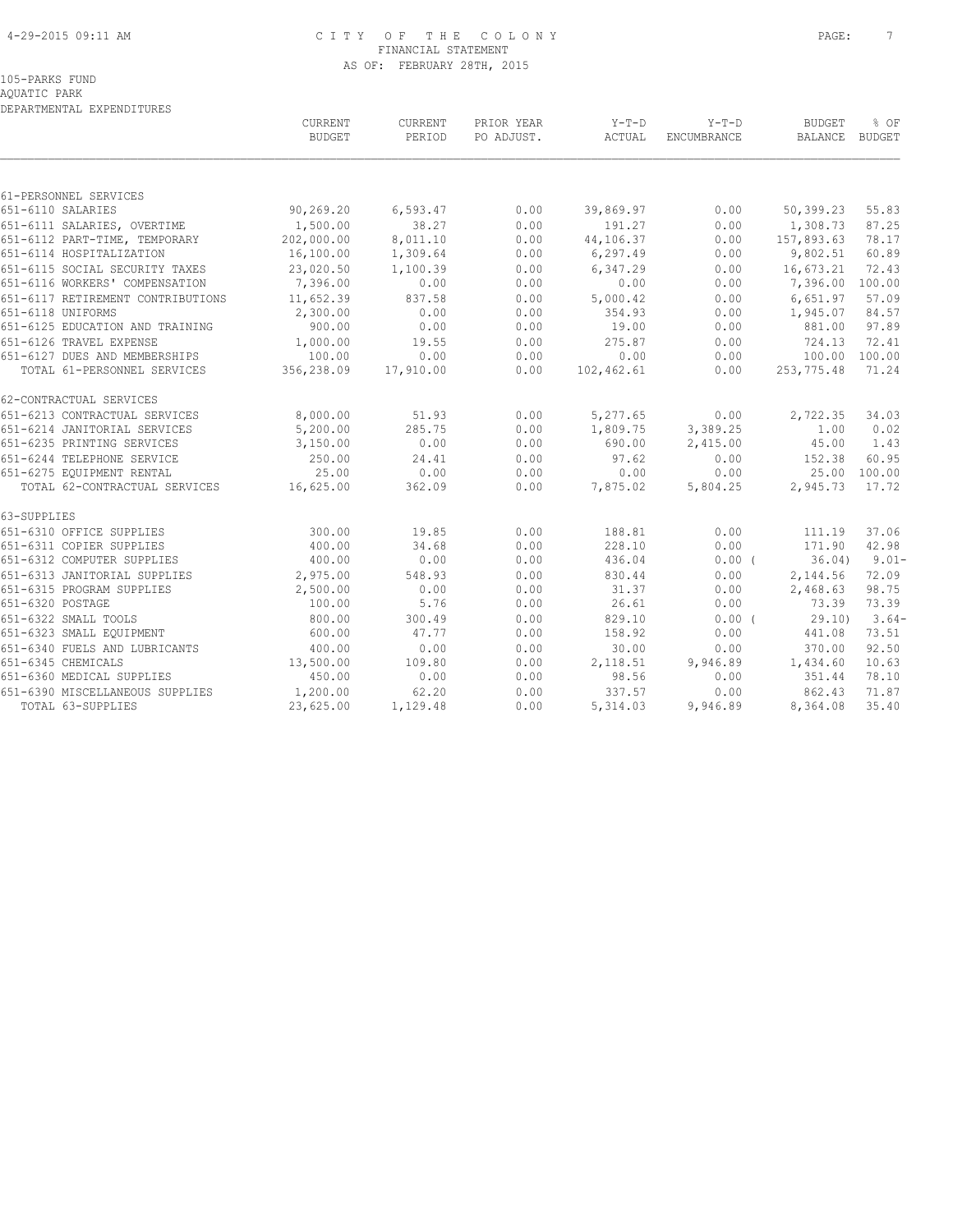#### 4-29-2015 09:11 AM C I T Y O F T H E C O L O N Y PAGE: 8 FINANCIAL STATEMENT AS OF: FEBRUARY 28TH, 2015

### AQUATIC PARK

| DEFARIMENIAL EAFENDIIORES              | CURRENT<br><b>BUDGET</b> | <b>CURRENT</b><br>PERIOD | PRIOR YEAR<br>PO ADJUST. | $Y-T-D$<br>ACTUAL | $Y-T-D$<br>ENCUMBRANCE | <b>BUDGET</b><br>BALANCE | % OF<br><b>BUDGET</b> |
|----------------------------------------|--------------------------|--------------------------|--------------------------|-------------------|------------------------|--------------------------|-----------------------|
| 64-MAINTENANCE                         |                          |                          |                          |                   |                        |                          |                       |
| 651-6410 BUILDING MAINTENANCE          | 1,700.00                 | 470.00                   | 0.00                     | 1,241.25          | 0.00                   | 458.75                   | 26.99                 |
| 651-6425 SIGN MAINTENANCE              | 600.00                   | 0.00                     | 0.00                     | 0.00              | 0.00                   | 600.00                   | 100.00                |
| 651-6430 OFFICE EOUIPMENT - MAINTENANC | 0.00                     | 0.00                     | 0.00                     | 117.00            | 0.00(                  | 117.00)                  | 0.00                  |
| 651-6450 PARK MAINTENANCE              | 3,000.00                 | 0.00                     | 0.00                     | 1,753.56          | 0.00                   | 1,246.44                 | 41.55                 |
| 651-6470 OTHER EQUIPMENT - MAINTENANCE | 3,000.00                 | 187.13                   | 0.00                     | 1,251.93          | 0.00                   | 1,748.07                 | 58.27                 |
| TOTAL 64-MAINTENANCE                   | 8,300.00                 | 657.13                   | 0.00                     | 4,363.74          | 0.00                   | 3,936.26                 | 47.42                 |
| 65-NON-CAPITAL                         |                          |                          |                          |                   |                        |                          |                       |
| 651-6510 NON-CAPITAL PARK IMPROVEMENTS | 0.00                     | 0.00                     | 0.00                     | 4,867.18          | $0.00$ (               | 4,867.18)                | 0.00                  |
| TOTAL 65-NON-CAPITAL                   | 0.00                     | 0.00                     | 0.00                     | 4,867.18          | $0.00$ (               | 4,867.18)                | 0.00                  |
| 66-CAPITAL OUTLAY                      |                          |                          |                          |                   |                        |                          |                       |
| 67-OVERHEAD ALLOCATION                 |                          |                          |                          |                   |                        |                          |                       |
| TOTAL AQUATIC PARK                     | 404,788.09               | 20,058.70                | 0.00                     | 124,882.58        | 15,751.14              | 264, 154. 37             | 65.26                 |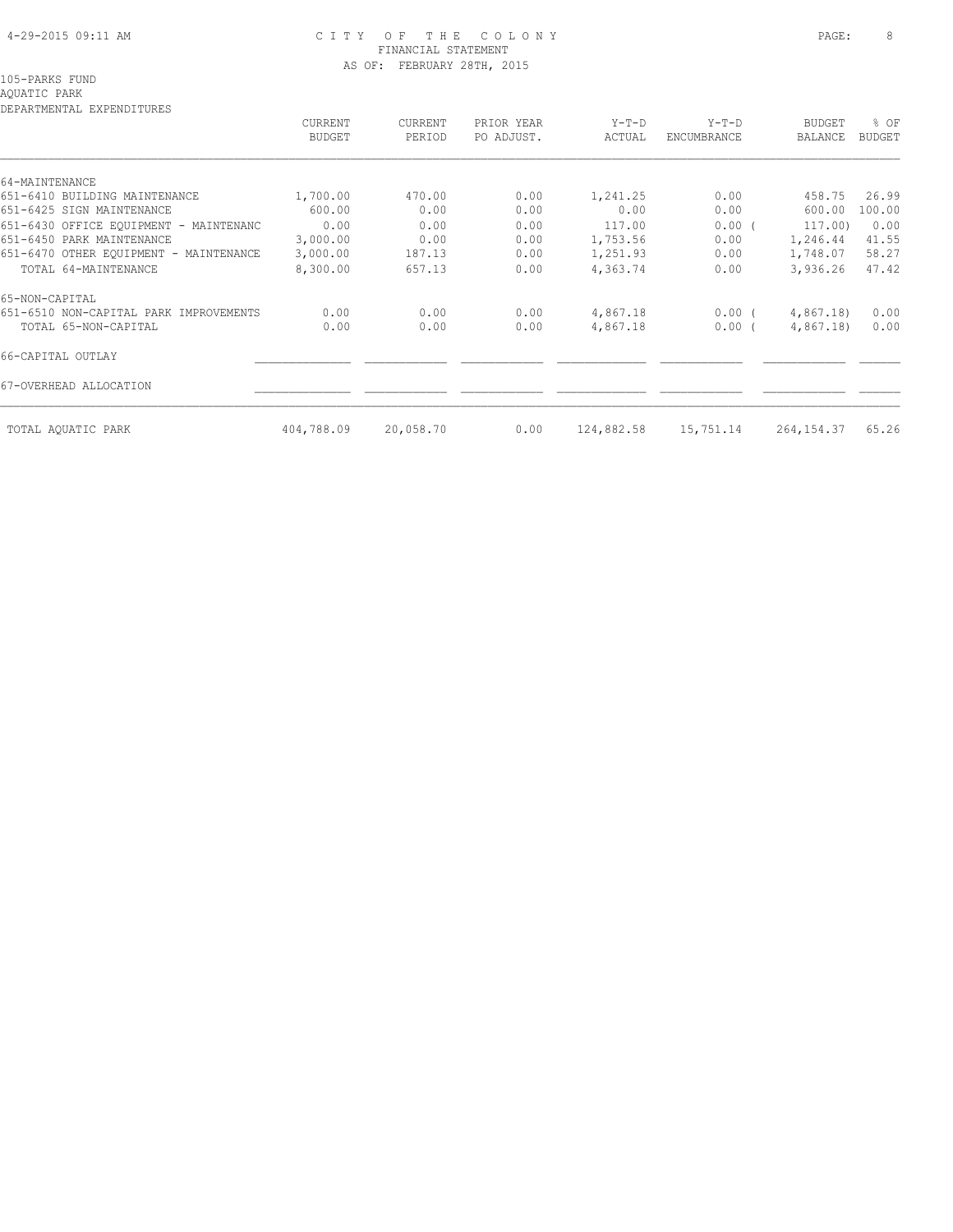#### 4-29-2015 09:11 AM C I T Y O F T H E C O L O N Y PAGE: 9 FINANCIAL STATEMENT AS OF: FEBRUARY 28TH, 2015

#### 105-PARKS FUND

COMMUNITY CENTER

DEPARTMENTAL EXPENDITURES

|                                        | <b>CURRENT</b><br><b>BUDGET</b>                        | <b>CURRENT</b><br>PERIOD    | PRIOR YEAR<br>PO ADJUST. | $Y-T-D$<br>ACTUAL                                                                                                                                                                                                                                                                                                                                                                                                                                                                  | $Y-T-D$<br>ENCUMBRANCE          | <b>BUDGET</b><br>BALANCE                                                                                                                                                                                                                                                                                                                                                                                                                                                                             | % OF<br>BUDGET  |
|----------------------------------------|--------------------------------------------------------|-----------------------------|--------------------------|------------------------------------------------------------------------------------------------------------------------------------------------------------------------------------------------------------------------------------------------------------------------------------------------------------------------------------------------------------------------------------------------------------------------------------------------------------------------------------|---------------------------------|------------------------------------------------------------------------------------------------------------------------------------------------------------------------------------------------------------------------------------------------------------------------------------------------------------------------------------------------------------------------------------------------------------------------------------------------------------------------------------------------------|-----------------|
| 61-PERSONNEL SERVICES                  |                                                        |                             |                          |                                                                                                                                                                                                                                                                                                                                                                                                                                                                                    |                                 |                                                                                                                                                                                                                                                                                                                                                                                                                                                                                                      |                 |
| 652-6110 SALARIES                      | 68,786.49                                              | 5,139.93                    | 0.00                     | 29,525.91                                                                                                                                                                                                                                                                                                                                                                                                                                                                          | 0.00                            | 39,260.58                                                                                                                                                                                                                                                                                                                                                                                                                                                                                            | 57.08           |
| 652-6111 SALARIES, OVERTIME            | 1,000.00                                               | 0.00                        | 0.00                     | 0.00                                                                                                                                                                                                                                                                                                                                                                                                                                                                               | 0.00                            | 1,000.00 100.00                                                                                                                                                                                                                                                                                                                                                                                                                                                                                      |                 |
| 652-6112 PART-TIME, TEMPORARY          | 17,539.00                                              | 1,469.61                    | 0.00                     | 9,619.11                                                                                                                                                                                                                                                                                                                                                                                                                                                                           | 0.00                            | 7,919.89                                                                                                                                                                                                                                                                                                                                                                                                                                                                                             | 45.16           |
| 652-6114 HOSPITALIZATION INSURANCE     | 16,100.00                                              | 1,299.18                    | 0.00                     | 6,246.48                                                                                                                                                                                                                                                                                                                                                                                                                                                                           | 0.00                            | 9,853.52                                                                                                                                                                                                                                                                                                                                                                                                                                                                                             | 61.20           |
| 652-6115 SOCIAL SECURITY TAXES         | 7,030.78                                               | 444.30                      | 0.00                     | 2,709.39                                                                                                                                                                                                                                                                                                                                                                                                                                                                           | 0.00                            | 4,321.39                                                                                                                                                                                                                                                                                                                                                                                                                                                                                             | 61.46           |
| 652-6116 WORKERS' COMPENSATION         | 467.00                                                 | 0.00                        | 0.00                     | 0.00                                                                                                                                                                                                                                                                                                                                                                                                                                                                               | 0.00                            | 467.00 100.00                                                                                                                                                                                                                                                                                                                                                                                                                                                                                        |                 |
| 652-6117 RETIREMENT CONTRIBUTIONS      | 8,775.60                                               | 649.18                      | 0.00                     | 3,711.83                                                                                                                                                                                                                                                                                                                                                                                                                                                                           | 0.00                            | 5,063.77                                                                                                                                                                                                                                                                                                                                                                                                                                                                                             | 57.70           |
| 652-6118 UNIFORMS                      | 50.00                                                  | 0.00                        | 0.00                     | 0.00                                                                                                                                                                                                                                                                                                                                                                                                                                                                               | 0.00                            |                                                                                                                                                                                                                                                                                                                                                                                                                                                                                                      | 50.00 100.00    |
| 652-6125 EDUCATION AND TRAINING        | 360.00                                                 | 0.00                        | 0.00                     | 65.00                                                                                                                                                                                                                                                                                                                                                                                                                                                                              | 0.00                            | 295.00                                                                                                                                                                                                                                                                                                                                                                                                                                                                                               | 81.94           |
| 652-6127 DUES AND MEMBERSHIPS          | 700.00                                                 | 0.00                        | 0.00                     | 0.00                                                                                                                                                                                                                                                                                                                                                                                                                                                                               | 0.00                            |                                                                                                                                                                                                                                                                                                                                                                                                                                                                                                      | 700.00 100.00   |
| TOTAL 61-PERSONNEL SERVICES            | 120,808.87                                             | 9,002.20                    | 0.00                     | 51,877.72                                                                                                                                                                                                                                                                                                                                                                                                                                                                          | 0.00                            | 68,931.15                                                                                                                                                                                                                                                                                                                                                                                                                                                                                            | 57.06           |
| 62-CONTRACTUAL SERVICES                |                                                        |                             |                          |                                                                                                                                                                                                                                                                                                                                                                                                                                                                                    |                                 |                                                                                                                                                                                                                                                                                                                                                                                                                                                                                                      |                 |
| 652-6213 CONTRACTUAL SERVICES          | 1,200.00                                               | 0.00                        | 0.00                     | 195.95                                                                                                                                                                                                                                                                                                                                                                                                                                                                             | 0.00                            | 1,004.05                                                                                                                                                                                                                                                                                                                                                                                                                                                                                             | 83.67           |
| 652-6235 PRINTING SERVICES             | 26.00                                                  | 0.00                        | 0.00                     | 0.00                                                                                                                                                                                                                                                                                                                                                                                                                                                                               | 0.00                            |                                                                                                                                                                                                                                                                                                                                                                                                                                                                                                      | 26.00 100.00    |
| TOTAL 62-CONTRACTUAL SERVICES          | 1,226.00                                               | 0.00                        | 0.00                     | 195.95                                                                                                                                                                                                                                                                                                                                                                                                                                                                             | 0.00                            | 1,030.05                                                                                                                                                                                                                                                                                                                                                                                                                                                                                             | 84.02           |
| 63-SUPPLIES                            |                                                        |                             |                          |                                                                                                                                                                                                                                                                                                                                                                                                                                                                                    |                                 |                                                                                                                                                                                                                                                                                                                                                                                                                                                                                                      |                 |
| 652-6310 OFFICE SUPPLIES               | 250.00                                                 | 0.00                        | 0.00                     | 0.00                                                                                                                                                                                                                                                                                                                                                                                                                                                                               | 0.00                            | 250.00 100.00                                                                                                                                                                                                                                                                                                                                                                                                                                                                                        |                 |
| 652-6311 COPIER SUPPLIES               | 150.00                                                 | 43.39                       | 0.00                     | 43.39                                                                                                                                                                                                                                                                                                                                                                                                                                                                              | 0.00                            | 106.61                                                                                                                                                                                                                                                                                                                                                                                                                                                                                               | 71.07           |
| 652-6312 COMPUTER SUPPLIES             | 400.00                                                 | 0.00                        | 0.00                     | 186.05                                                                                                                                                                                                                                                                                                                                                                                                                                                                             | 0.00                            | 213.95                                                                                                                                                                                                                                                                                                                                                                                                                                                                                               | 53.49           |
| 652-6313 JANITORIAL SUPPLIES           | 200.00                                                 | 0.00                        | 0.00                     | 0.00                                                                                                                                                                                                                                                                                                                                                                                                                                                                               | 0.00                            |                                                                                                                                                                                                                                                                                                                                                                                                                                                                                                      | 200.00 100.00   |
| 652-6315 PROGRAM SUPPLIES              | 4,500.00                                               | 255.96                      | 0.00                     | 900.97                                                                                                                                                                                                                                                                                                                                                                                                                                                                             | 0.00                            | 3,599.03                                                                                                                                                                                                                                                                                                                                                                                                                                                                                             | 79.98           |
| 652-6320 POSTAGE                       | 0.00                                                   | 0.48                        | 0.00                     | 14.45                                                                                                                                                                                                                                                                                                                                                                                                                                                                              | $0.00$ (                        | 14.45)                                                                                                                                                                                                                                                                                                                                                                                                                                                                                               | 0.00            |
| 652-6360 MEDICAL SUPPLIES              | 50.00                                                  | 0.00                        | 0.00                     | 431.36                                                                                                                                                                                                                                                                                                                                                                                                                                                                             | $0.00$ (                        |                                                                                                                                                                                                                                                                                                                                                                                                                                                                                                      | 381.36) 762.72- |
| 652-6390 MISCELLANEOUS SUPPLIES        | 400.00                                                 | 0.00                        | 0.00                     | 0.00                                                                                                                                                                                                                                                                                                                                                                                                                                                                               | 0.00                            | 400.00 100.00                                                                                                                                                                                                                                                                                                                                                                                                                                                                                        |                 |
| TOTAL 63-SUPPLIES                      | 5,950.00                                               | 299.83                      | 0.00                     | 1,576.22                                                                                                                                                                                                                                                                                                                                                                                                                                                                           | 0.00                            | 4,373.78                                                                                                                                                                                                                                                                                                                                                                                                                                                                                             | 73.51           |
| 64-MAINTENANCE                         |                                                        |                             |                          |                                                                                                                                                                                                                                                                                                                                                                                                                                                                                    |                                 |                                                                                                                                                                                                                                                                                                                                                                                                                                                                                                      |                 |
| 652-6410 BUILDING MAINTENANCE          | 50.00                                                  | 0.00                        | 0.00                     | 0.00                                                                                                                                                                                                                                                                                                                                                                                                                                                                               | 0.00                            |                                                                                                                                                                                                                                                                                                                                                                                                                                                                                                      | 50.00 100.00    |
| 652-6430 OFFICE EOUIPMENT MAINTENANCE  | 200.00                                                 | 0.00                        | 0.00                     | 0.00                                                                                                                                                                                                                                                                                                                                                                                                                                                                               | 0.00                            | 200.00                                                                                                                                                                                                                                                                                                                                                                                                                                                                                               | 100.00          |
| TOTAL 64-MAINTENANCE                   | 250.00                                                 | 0.00                        | 0.00                     | 0.00                                                                                                                                                                                                                                                                                                                                                                                                                                                                               | 0.00                            | 250.00 100.00                                                                                                                                                                                                                                                                                                                                                                                                                                                                                        |                 |
| 67-OVERHEAD ALLOCATION                 |                                                        |                             |                          |                                                                                                                                                                                                                                                                                                                                                                                                                                                                                    |                                 |                                                                                                                                                                                                                                                                                                                                                                                                                                                                                                      |                 |
| TOTAL COMMUNITY CENTER                 | 128,234.87                                             | 9,302.03                    | 0.00                     | 53,649.89                                                                                                                                                                                                                                                                                                                                                                                                                                                                          | 0.00                            | 74,584.98                                                                                                                                                                                                                                                                                                                                                                                                                                                                                            | 58.16           |
| *** TOTAL EXPENDITURES ***             | 3,619,219.24<br>-------------- ----------- ----------- | 161,635.69                  | 0.00                     | 918,003.08<br>$\begin{tabular}{lllllllllll} \multicolumn{2}{l}{{\small{\textbf{0.02}}}} & \multicolumn{2}{l}{{{\small{\textbf{0.02}}}} & \multicolumn{2}{l}{{{\small{\textbf{0.02}}}} & \multicolumn{2}{l}{{{\small{\textbf{0.02}}}} & \multicolumn{2}{l}{{{\small{\textbf{0.02}}}} & \multicolumn{2}{l}{{{\small{\textbf{0.02}}}} & \multicolumn{2}{l}{{{\small{\textbf{0.02}}}} & \multicolumn{2}{l}{{{\small{\textbf{0.02}}}} & \multicolumn{2}{l}{{{\small{\textbf{0.02}}}} &$ | 120,237.37                      | 2,580,978.79<br>======================                                                                                                                                                                                                                                                                                                                                                                                                                                                               | 71.31           |
| ** REVENUE OVER(UNDER) EXPENDITURES *( |                                                        | 275, 130.24) ( 120, 656.71) | $0.00$ (                 |                                                                                                                                                                                                                                                                                                                                                                                                                                                                                    | $714, 330.84$ ( $120, 237.37$ ) | 559,437.97<br>$\begin{array}{cccccccccc} \multicolumn{2}{c}{} & \multicolumn{2}{c}{} & \multicolumn{2}{c}{} & \multicolumn{2}{c}{} & \multicolumn{2}{c}{} & \multicolumn{2}{c}{} & \multicolumn{2}{c}{} & \multicolumn{2}{c}{} & \multicolumn{2}{c}{} & \multicolumn{2}{c}{} & \multicolumn{2}{c}{} & \multicolumn{2}{c}{} & \multicolumn{2}{c}{} & \multicolumn{2}{c}{} & \multicolumn{2}{c}{} & \multicolumn{2}{c}{} & \multicolumn{2}{c}{} & \multicolumn{2}{c}{} & \multicolumn{2}{c}{} & \mult$ | 0.00<br>------- |

\*\*\* END OF REPORT \*\*\*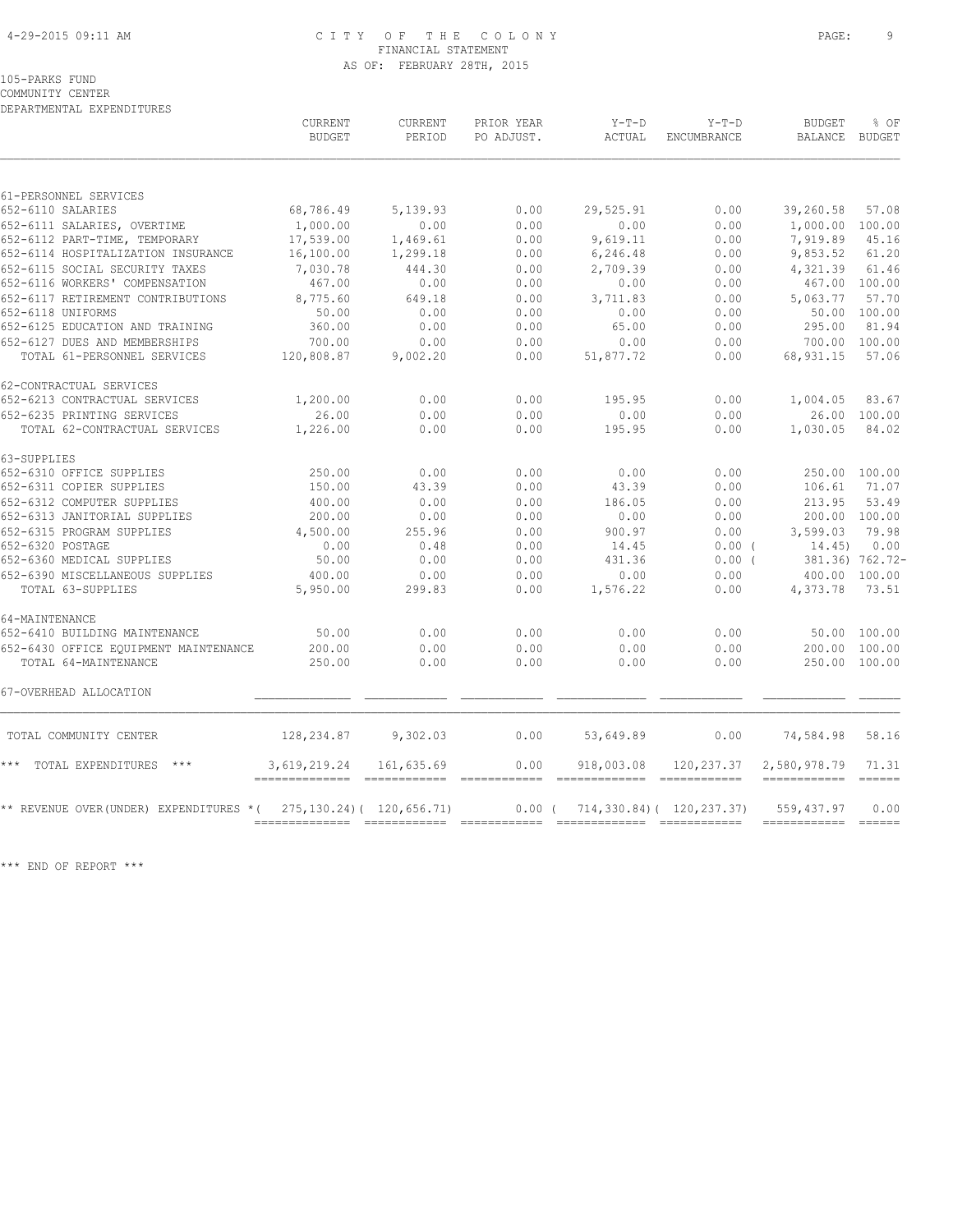#### 4-29-2015 09:11 AM C I T Y O F T H E C O L O N Y PAGE: 1 FINANCIAL STATEMENT AS OF: FEBRUARY 28TH, 2015

200-UTILITY FUND FINANCIAL SUMMARY

|                                              | CURRENT<br><b>BUDGET</b>    | CURRENT<br>PERIOD    | PRIOR YEAR<br>PO ADJUST. | $Y-T-D$<br>ACTUAL                          | $Y-T-D$<br><b>ENCUMBRANCE</b> | <b>BUDGET</b><br>BALANCE    | % OF<br><b>BUDGET</b>        |
|----------------------------------------------|-----------------------------|----------------------|--------------------------|--------------------------------------------|-------------------------------|-----------------------------|------------------------------|
| REVENUE SUMMARY                              |                             |                      |                          |                                            |                               |                             |                              |
| 3-RECYCLE REVENUE                            | 35,000.00                   | 28,913.94            | 0.00                     | 65,695.86                                  | $0.00$ (                      | 30,695.86                   | $87.70 -$                    |
| 4-SERVICE REVENUE<br>8-MISCELLANEOUS REVENUE | 14,286,276.00<br>550,000.00 | 981, 347.24<br>58.54 | 0.00<br>0.00             | 5,671,214.98<br>292.35                     | 0.00<br>0.00                  | 8,615,061.02<br>549,707.65  | 60.30<br>99.95               |
| ** TOTAL REVENUES **                         | 14,871,276.00               | 1,010,319.72         | 0.00                     | 5,737,203.19                               | 0.00                          | 9,134,072.81                | 61.42<br>$=$ $=$ $=$ $=$ $=$ |
| EXPENDITURE SUMMARY                          |                             |                      |                          |                                            |                               |                             |                              |
| 635 - NON-DEPARTMENTAL                       | 8,289,758.00                | 650.10               | 0.00                     | 5,589.10                                   | 0.00                          | 8,284,168.90                | 99.93                        |
| 661 - WATER DISTRIBUTION                     | 1,281,829.65                | 84,896.87            | 0.00                     | 509,192.34                                 | 0.00                          | 772,637.31                  | 60.28                        |
| 662 - WASTEWATER DEPT                        | 666,168.22                  | 40,825.57            | 5,352.13                 | 273,913.06                                 | 163,027.89                    | 234,579.40                  | 35.21                        |
| 663 - UTILITY ADMIN                          | 692,734.81                  | 48,634.10            | 0.00                     | 276,896.63                                 | 43,992.41                     | 371,845.77                  | 53.68                        |
| 666 - WATER PRODUCTION                       | 2,780,853.56                | 278,729.63           | 29,359.87                | 1, 119, 643.65                             | 69,112.89                     | 1,621,456.89                | 58.31                        |
| 667 - PUBLIC WORKS ADMIN                     | 1,600,834.31                | 100,879.37           | 0.00                     | 571,129.80                                 | 354,405.54                    | 675,298.97                  | 42.18                        |
| 671 - STORM WTR ENG                          | 38,400.00                   | 18.47                | 0.00                     | 3,848.20                                   | 127.96                        | 34,423.84                   | 89.65                        |
| 672 - STORM WTR PUB WKS                      | 149,646.15                  | 7,162.99             | 0.00                     | 40,689.90                                  | 0.00                          | 108,956.25                  | 72.81                        |
| 690 - ENVIRONMENTAL                          | 157, 345.31                 | 8,719.02             | 0.00                     | 50,785.01                                  | 23,627.70                     | 82,932.60                   | 52.71                        |
| ** TOTAL EXPENDITURES **                     | 15,657,570.01               | 570,516.12           | 34,712.00                | 2,851,687.69                               |                               | 654, 294.39 12, 186, 299.93 | 77.83<br>$=$ $=$ $=$ $=$ $=$ |
| ** REVENUE OVER (UNDER) EXPENDITURES * (     | 786,294.01)                 | 439,803.60           | 34,712.00                | 2,885,515.50 ( 654,294.39) ( 3,052,227.12) |                               |                             | $4.41-$                      |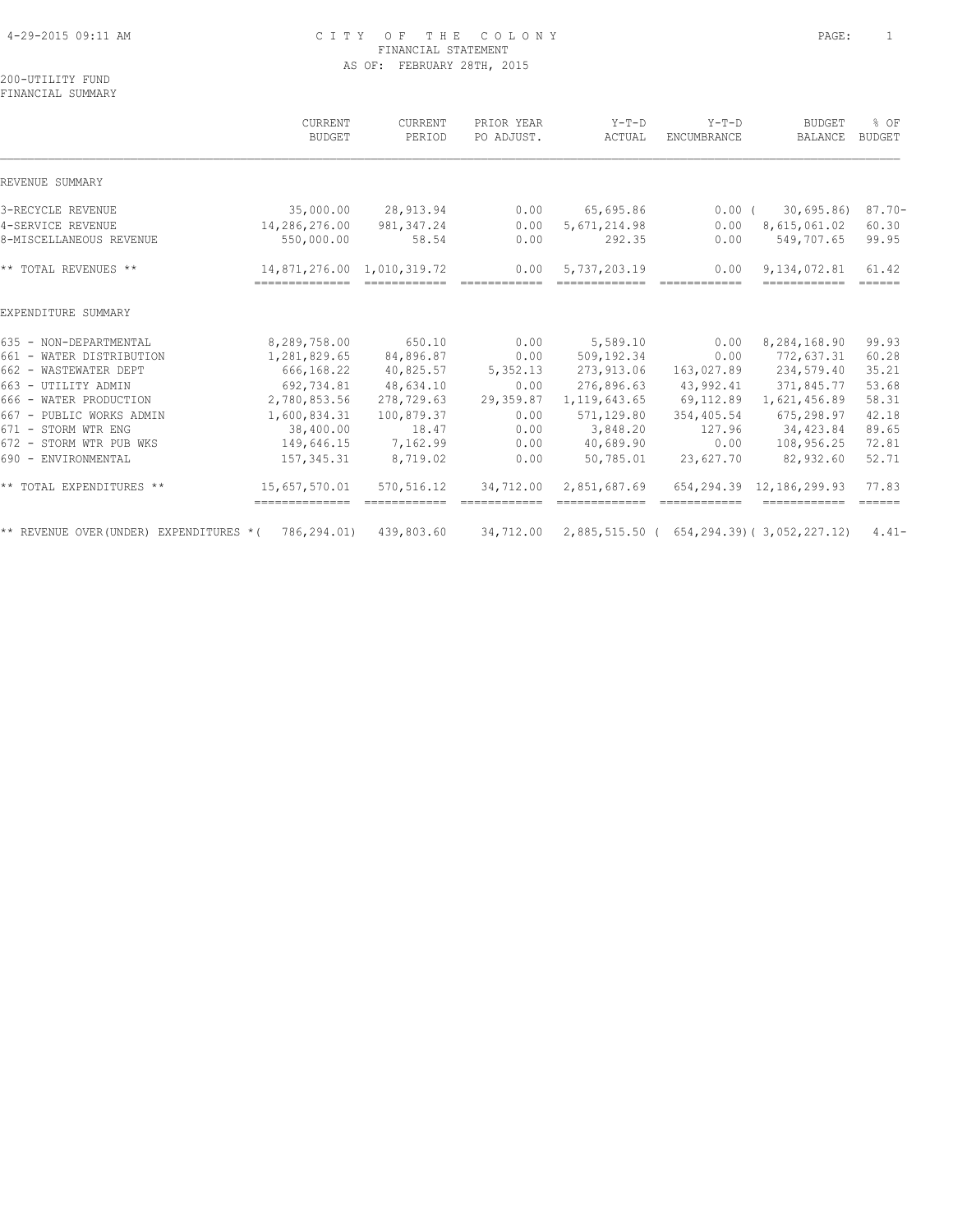#### 4-29-2015 09:11 AM C I T Y O F T H E C O L O N Y PAGE: 2 FINANCIAL STATEMENT AS OF: FEBRUARY 28TH, 2015

200-UTILITY FUND

REVENUES

|                 |                               | CURRENT<br>BUDGET          | CURRENT<br>PERIOD | PRIOR YEAR<br>PO ADJUST. | $Y-T-D$<br>ACTUAL | $Y-T-D$<br>ENCUMBRANCE | <b>BUDGET</b><br><b>BALANCE</b> | % OF<br>BUDGET |
|-----------------|-------------------------------|----------------------------|-------------------|--------------------------|-------------------|------------------------|---------------------------------|----------------|
|                 |                               |                            |                   |                          |                   |                        |                                 |                |
|                 | 3-RECYCLE REVENUE             |                            |                   |                          |                   |                        |                                 |                |
| 435000          | SOLID WASTE/RECYCLING REVENU  | 35,000.00                  | 28,913.94         | 0.00                     | 65,695.86         | 0.00(                  | 30,695.86                       | $87.70 -$      |
|                 | TOTAL 3-RECYCLE REVENUE       | 35,000.00                  | 28,913.94         | 0.00                     | 65,695.86         | 0.00(                  | 30,695.86                       | $87.70 -$      |
|                 | 4-SERVICE REVENUE             |                            |                   |                          |                   |                        |                                 |                |
| 441000          | WATER SERVICE                 | 8,647,753.00               | 505,496.05        | 0.00                     | 3, 268, 023.33    | 0.00                   | 5, 379, 729.67                  | 62.21          |
| 442000          | WASTEWATER SERVICE            | 4,940,323.00               | 402,745.46        | 0.00                     | 2,050,020.91      | 0.00                   | 2,890,302.09                    | 58.50          |
| 442502          | RECYCLING EDUCATION CONTRIBU  | 36,000.00                  | 0.00              | 0.00                     | 0.00              | 0.00                   | 36,000.00                       | 100.00         |
| 443000          | RECONNECT FEES                | 20,000.00                  | 1,540.00          | 0.00                     | 8,700.00          | 0.00                   | 11,300.00                       | 56.50          |
| 443500          | PENALTIES                     | 410,000.00                 | 38,011.01         | 0.00                     | 193, 178.44       | 0.00                   | 216,821.56                      | 52.88          |
| 443510          | NON-SCHEDULED ON              | 2,000.00                   | 250.00            | 0.00                     | 770.00            | 0.00                   | 1,230.00                        | 61.50          |
| 443515          | NON-SCHEDULED OFF             | 200.00                     | 0.00              | 0.00                     | 0.00              | 0.00                   | 200.00                          | 100.00         |
| 444000          | TAP CONNECTION FEES           | 200,000.00                 | 26,800.00         | 0.00                     | 116,955.00        | 0.00                   | 83,045.00                       | 41.52          |
| 444100          | TRANSFER FEES                 | 1,000.00                   | 53.58             | 0.00                     | 750.30            | 0.00                   | 249.70                          | 24.97          |
| 444500          | BACKFLOW INSPECTION FEES      | 10,000.00                  | 1,150.08          | 0.00                     | 5,235.18          | 0.00                   | 4,764.82                        | 47.65          |
| 446400          | ELECTRONIC RECYCLING REBATE   | 0.00                       | 438.65            | 0.00                     | 1,600.38          | $0.00$ (               | 1,600.38                        | 0.00           |
| 447000          | INTEREST INCOME               | 4,000.00                   | 995.59            | 0.00                     | 3,018.20          | 0.00                   | 981.80                          | 24.55          |
| 449000          | MISCELLANEOUS REVENUE         | 15,000.00                  | 3,866.82          | 0.00                     | 22,961.38         | $0.00$ (               | 7,961.38)                       | $53.08-$       |
| 449100          | NONREFUNDED BALANCES          | 0.00                       | 0.00              | 0.00                     | 1.86              | 0.00(                  | 1.86)                           | 0.00           |
|                 | TOTAL 4-SERVICE REVENUE       | 14,286,276.00              | 981, 347.24       | 0.00                     | 5, 671, 214.98    | 0.00                   | 8,615,061.02                    | 60.30          |
| 5-OTHER REVENUE |                               |                            |                   |                          |                   |                        |                                 |                |
|                 | 8-MISCELLANEOUS REVENUE       |                            |                   |                          |                   |                        |                                 |                |
| 484000          | DISCOUNT REVENUE              | 0.00                       | 58.54             | 0.00                     | 292.35            | 0.00(                  | 292.35                          | 0.00           |
| 489003          | BAL TRANF IN STORM WTR UTILI  | 350,000.00                 | 0.00              | 0.00                     | 0.00              | 0.00                   | 350,000.00 100.00               |                |
| 489081          | TRANSFER IN - CAP PROJ STREE  | 200,000.00                 | 0.00              | 0.00                     | 0.00              | 0.00                   | 200,000.00 100.00               |                |
|                 | TOTAL 8-MISCELLANEOUS REVENUE | 550,000.00                 | 58.54             | 0.00                     | 292.35            | 0.00                   | 549,707.65                      | 99.95          |
|                 | ** TOTAL REVENUES **          | 14,871,276.00 1,010,319.72 |                   | 0.00                     | 5,737,203.19      | 0.00                   | 9, 134, 072.81                  | 61.42          |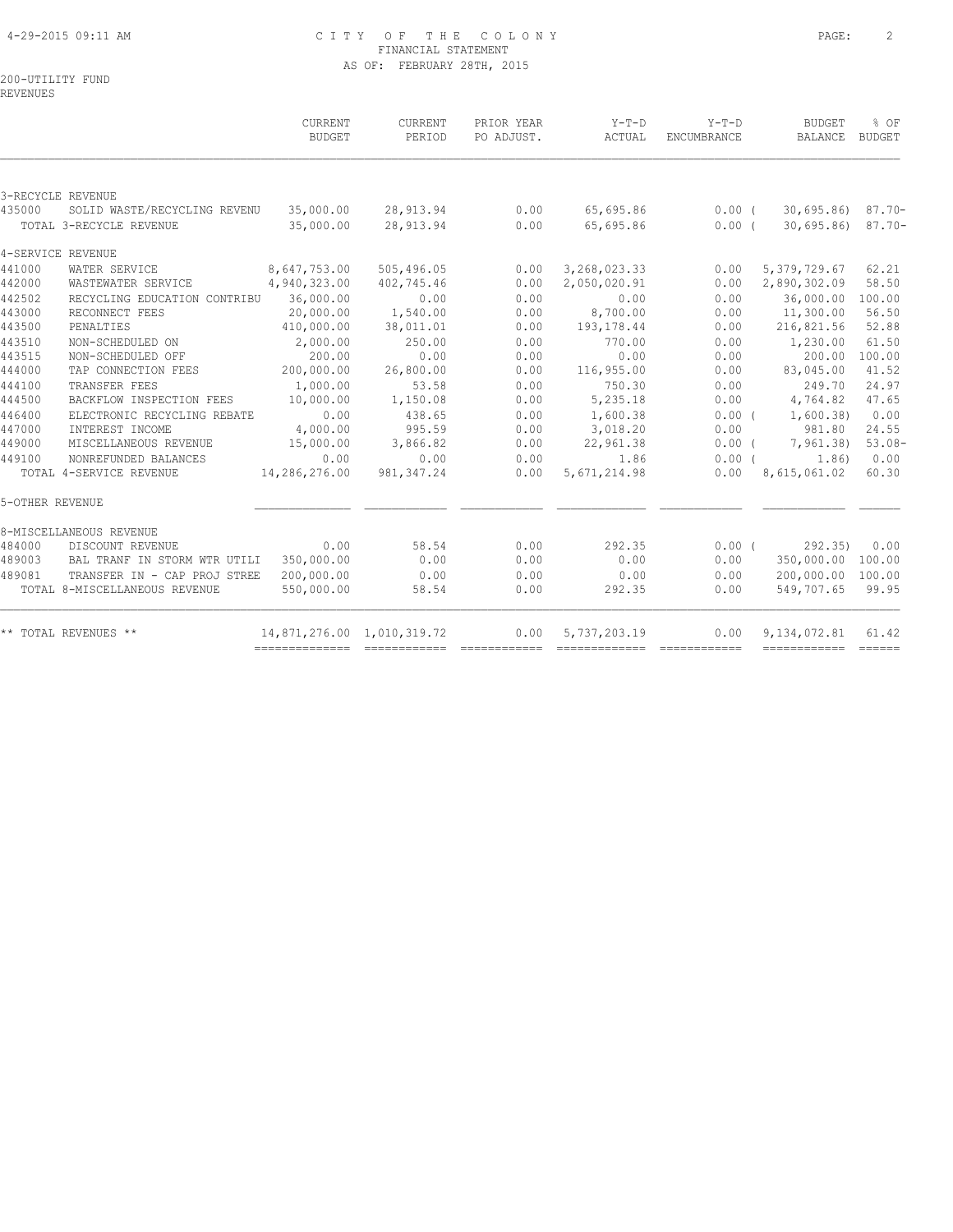#### 4-29-2015 09:11 AM C I T Y O F T H E C O L O N Y PAGE: 3 FINANCIAL STATEMENT AS OF: FEBRUARY 28TH, 2015

200-UTILITY FUND

635 - NON-DEPARTMENTAL

DEPARTMENTAL EXPENDITURES CURRENT CURRENT PRIOR YEAR Y-T-D Y-T-D BUDGET % OF BUDGET PERIOD PO ADJUST. ACTUAL ENCUMBRANCE  $\mathcal{L} = \{ \mathcal{L} = \{ \mathcal{L} = \{ \mathcal{L} = \{ \mathcal{L} = \{ \mathcal{L} = \{ \mathcal{L} = \{ \mathcal{L} = \{ \mathcal{L} = \{ \mathcal{L} = \{ \mathcal{L} = \{ \mathcal{L} = \{ \mathcal{L} = \{ \mathcal{L} = \{ \mathcal{L} = \{ \mathcal{L} = \{ \mathcal{L} = \{ \mathcal{L} = \{ \mathcal{L} = \{ \mathcal{L} = \{ \mathcal{L} = \{ \mathcal{L} = \{ \mathcal{L} = \{ \mathcal{L} = \{ \mathcal{$ 61-PERSONNEL SERVICES 635-6113 UNEMPLOYMENT COMPENSATION 15,000.00 0.00 0.00 0.00 0.00 15,000.00 100.00 TOTAL 61-PERSONNEL SERVICES 15,000.00 0.00 0.00 0.00 0.00 15,000.00 100.00 62-CONTRACTUAL SERVICES 635-6210 PROFESSIONAL SERVICES 8,000.00 600.60 0.00 3,603.60 0.00 4,396.40 54.96 635-6211 LEGAL SERVICES 65,000.00 49.50 0.00 1,985.50 0.00 63,014.50 96.95 635-6244 TELEPHONE SERVICE 2,000.00 0.00 0.00 0.00 0.00 2,000.00 100.00 TOTAL 62-CONTRACTUAL SERVICES 75,000.00 650.10 0.00 5,589.10 0.00 69,410.90 92.55 63-SUPPLIES<br>635-6336 EMPLOYEE RECOGNITION 635-6336 EMPLOYEE RECOGNITION 1,000.00 0.00 0.00 0.00 0.00 1,000.00 100.00 TOTAL 63-SUPPLIES 1,000.00 0.00 0.00 0.00 0.00 1,000.00 100.00 64-MAINTENANCE 635-6430 MAINTENANCE OFFICE EQUIPMENT 2,600.00 0.00 0.00 0.00 0.00 2,600.00 100.00 TOTAL 64-MAINTENANCE 2,600.00 0.00 0.00 0.00 0.00 2,600.00 100.00 65-NON-CAPITAL \_\_\_\_\_\_\_\_\_\_\_\_\_\_ \_\_\_\_\_\_\_\_\_\_\_\_ \_\_\_\_\_\_\_\_\_\_\_\_ \_\_\_\_\_\_\_\_\_\_\_\_\_ \_\_\_\_\_\_\_\_\_\_\_\_ \_\_\_\_\_\_\_\_\_\_\_\_ \_\_\_\_\_\_ 66-CAPITAL OUTLAY \_\_\_\_\_\_\_\_\_\_\_\_\_\_ \_\_\_\_\_\_\_\_\_\_\_\_ \_\_\_\_\_\_\_\_\_\_\_\_ \_\_\_\_\_\_\_\_\_\_\_\_\_ \_\_\_\_\_\_\_\_\_\_\_\_ \_\_\_\_\_\_\_\_\_\_\_\_ \_\_\_\_\_\_ 67-OVERHEAD ALLOCATION 635-6765 OVERHEAD - GEN ADMIN 2,593,752.00 0.00 0.00 0.00 0.00 2,593,752.00 100.00 TOTAL 67-OVERHEAD ALLOCATION 2,593,752.00 0.00 0.00 0.00 0.00 2,593,752.00 100.00 68-SUNDRY CHARGES 635-6803 TRANSFER OUT - TAX SUPP DEBT 2,275,000.00 0.00 0.00 0.00<br>635-6808 TRANSFER OUT - REV SUPP DEBT 995,000.00 0.00 0.00 0.00<br>635-6899 TRANSFER OUT - GENERAL FUND 2,332,406.00 0.00 0.00 0.00<br>TOTAL 68-SUNDRY CHARGES 5,6 635-6808 TRANSFER OUT - REV SUPP DEBT 995,000.00 635-6899 TRANSFER OUT - GENERAL FUND 2,332,406.00 0.00 0.00 0.00 0.00 2,332,406.00 100.00 TOTAL 68-SUNDRY CHARGES 5,602,406.00 0.00 0.00 0.00 0.00 5,602,406.00 100.00 TOTAL 635 - NON-DEPARTMENTAL 8,289,758.00 650.10 0.00 5,589.10 0.00 8,284,168.90 99.93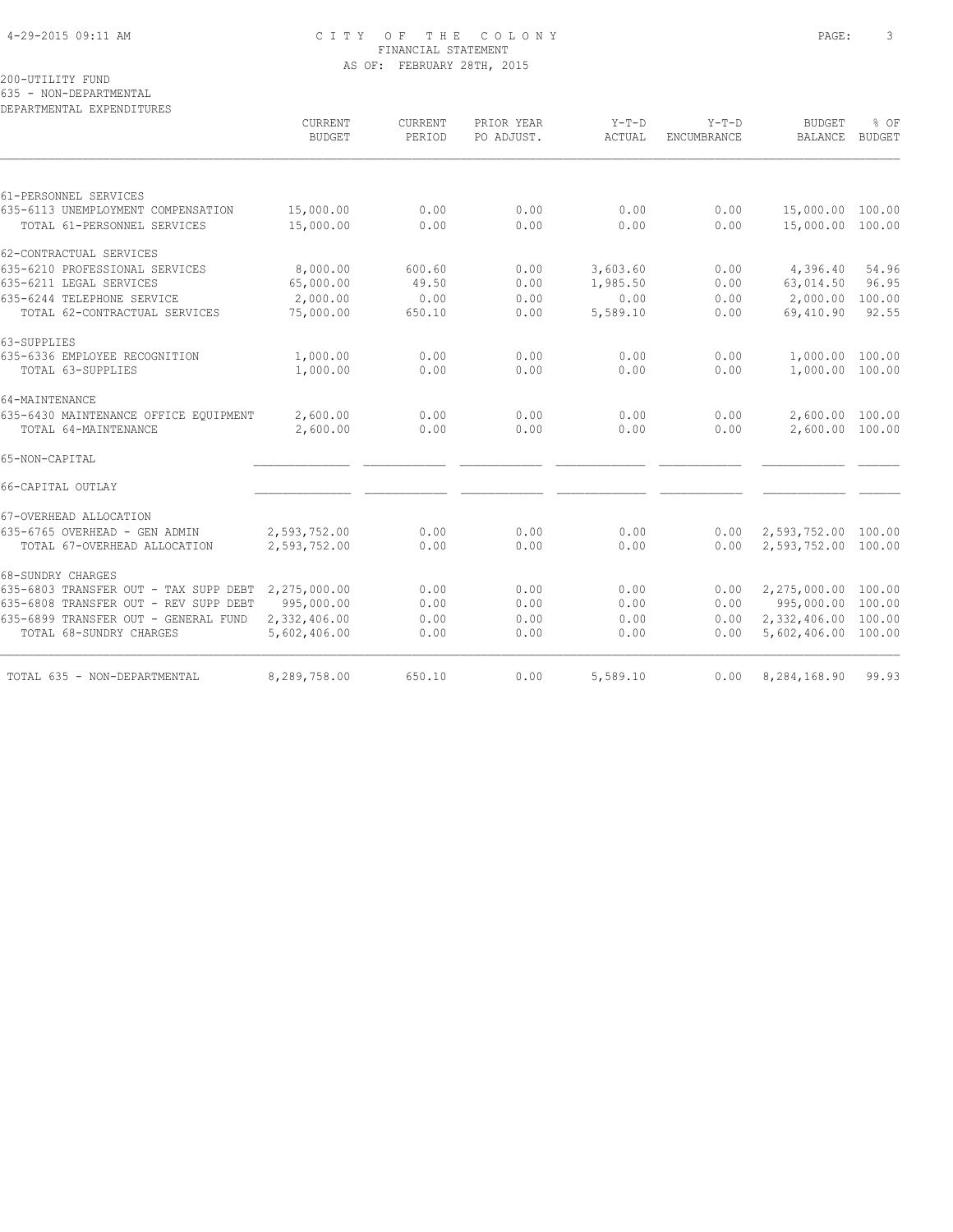#### 4-29-2015 09:11 AM C I T Y O F T H E C O L O N Y PAGE: 4 FINANCIAL STATEMENT AS OF: FEBRUARY 28TH, 2015

# 200-UTILITY FUND

661 - WATER DISTRIBUTION DEPARTMENTAL EXPENDITURES

|                                    | CURRENT<br><b>BUDGET</b> | CURRENT<br>PERIOD | PRIOR YEAR<br>PO ADJUST. | $Y-T-D$<br>ACTUAL | $Y-T-D$<br>ENCUMBRANCE | <b>BUDGET</b><br>BALANCE BUDGET | % OF         |
|------------------------------------|--------------------------|-------------------|--------------------------|-------------------|------------------------|---------------------------------|--------------|
|                                    |                          |                   |                          |                   |                        |                                 |              |
| 61-PERSONNEL SERVICES              |                          |                   |                          |                   |                        |                                 |              |
| 661-6110 SALARIES                  | 656,488.01               | 45, 336.53        | 0.00                     | 276,578.16        | 0.00                   | 379,909.85                      | 57.87        |
| 661-6111 SALARIES, OVERTIME        | 65,000.00                | 7,079.21          | 0.00                     | 29,731.31         | 0.00                   | 35,268.69                       | 54.26        |
| 661-6114 HOSPITALIZATION INSURANCE | 128,800.00               | 9,792.17          | 0.00                     | 48,284.84         | 0.00                   | 80,515.16                       | 62.51        |
| 661-6115 SOCIAL SECURITY TAXES     | 58,195.00                | 3,846.25          | 0.00                     | 22,543.47         | 0.00                   | 35,651.53                       | 61.26        |
| 661-6116 WORKERS COMPENSATION      | 19,836.00                | 0.00              | 0.00                     | 0.00              | 0.00                   | 19,836.00                       | 100.00       |
| 661-6117 RETIREMENT CONTRIBUTIONS  | 91,554.64                | 6,711.19          | 0.00                     | 38,434.98         | 0.00                   | 53, 119.66                      | 58.02        |
| 661-6118 UNIFORMS                  | 4,000.00                 | 281.13            | 0.00                     | 1,064.23          | 0.00                   | 2,935.77                        | 73.39        |
| 661-6120 PRIVATE AUTO ALLOWANCE    | 3,600.00                 | 276.92            | 0.00                     | 1,523.06          | 0.00                   | 2,076.94                        | 57.69        |
| 661-6125 EDUCATION & TRAINING      | 10,000.00                | 1,125.00          | 0.00                     | 1,882.00          | 0.00                   | 8,118.00                        | 81.18        |
| 661-6127 DUES & MEMBERSHIPS        | 250.00                   | 0.00              | 0.00                     | 495.00            | $0.00$ (               | 245.00                          | $98.00 -$    |
| TOTAL 61-PERSONNEL SERVICES        | 1,037,723.65             | 74,448.40         | 0.00                     | 420,537.05        | 0.00                   | 617,186.60                      | 59.48        |
| 62-CONTRACTUAL SERVICES            |                          |                   |                          |                   |                        |                                 |              |
| 661-6213 CONTRACTUAL SERVICES      | 4,500.00                 | 61.68             | 0.00                     | 451.58            | 0.00                   | 4,048.42                        | 89.96        |
| 661-6235 PRINTING SERVICES         | 50.00                    | 0.00              | 0.00                     | 0.00              | 0.00                   |                                 | 50.00 100.00 |
| 661-6244 TELEPHONE SERVICE         | 1,636.00                 | 163.40            | 0.00                     | 653.46            | 0.00                   | 982.54                          | 60.06        |
| 661-6275 EQUIPMENT RENTAL          | 5,000.00                 | 70.05             | 0.00                     | 403.17            | 0.00                   | 4,596.83                        | 91.94        |
| TOTAL 62-CONTRACTUAL SERVICES      | 11,186.00                | 295.13            | 0.00                     | 1,508.21          | 0.00                   | 9,677.79                        | 86.52        |
| 63-SUPPLIES                        |                          |                   |                          |                   |                        |                                 |              |
| 661-6310 OFFICE SUPPLIES           | 300.00                   | 0.00              | 0.00                     | 64.98             | 0.00                   | 235.02                          | 78.34        |
| 661-6311 COPIER SUPPLIES           | 500.00                   | 0.00              | 0.00                     | 245.39            | 0.00                   | 254.61                          | 50.92        |
| 661-6312 COMPUTER SUPPLIES         | 100.00                   | 0.00              | 0.00                     | 0.00              | 0.00                   | 100.00                          | 100.00       |
| 661-6313 JANITORIAL SUPPLIES       | 25.00                    | 0.00              | 0.00                     | 0.00              | 0.00                   | 25.00                           | 100.00       |
| 661-6320 POSTAGE                   | 95.00                    | 0.00              | 0.00                     | 0.00              | 0.00                   | 95.00                           | 100.00       |
| 661-6322 SMALL TOOLS               | 2,000.00                 | 48.69             | 0.00                     | 319.69            | 0.00                   | 1,680.31                        | 84.02        |
| 661-6340 FUEL AND LUBRICANTS       | 43,000.00                | 2,400.08          | 0.00                     | 11,349.39         | 0.00                   | 31,650.61                       | 73.61        |
| 661-6342 WATER METERS AND BOXES    | 135,000.00               | 1,574.46          | 0.00                     | 53,739.29         | 0.00                   | 81,260.71                       | 60.19        |
| 661-6344 REPAIR MATERIALS          | 26,000.00                | 4,914.36          | 0.00                     | 11,981.93         | 0.00                   | 14,018.07                       | 53.92        |
| 661-6345 CHEMICALS                 | 2,400.00                 | 0.00              | 0.00                     | 487.79            | 0.00                   | 1,912.21                        | 79.68        |
| 661-6346 COMPRESSED GASES          | 50.00                    | 0.00              | 0.00                     | 0.00              | 0.00                   |                                 | 50.00 100.00 |
| 661-6390 MISCELLANEOUS SUPPLIES    | 15,000.00                | 365.19            | 0.00                     | 3,991.14          | 0.00                   | 11,008.86                       | 73.39        |
| TOTAL 63-SUPPLIES                  | 224,470.00               | 9,302.78          | 0.00                     | 82,179.60         | 0.00                   | 142,290.40                      | 63.39        |
| 64-MAINTENANCE                     |                          |                   |                          |                   |                        |                                 |              |
| 661-6410 BUILDING MAINTENANCE      | 250.00                   | 0.00              | 0.00                     | 0.00              | 0.00                   | 250.00                          | 100.00       |
| 661-6421 DRAINAGE MAINTENANCE      | 400.00                   | 0.00              | 0.00                     | 0.00              | 0.00                   | 400.00                          | 100.00       |
| 661-6430 OFFICE EQUIPMENT - MAINT  | 300.00                   | 0.00              | 0.00                     | 0.00              | 0.00                   | 300.00                          | 100.00       |
| 661-6431 MAINTENANCE - GIS         | 2,000.00                 | 0.00              | 0.00                     | 2,000.00          | 0.00                   | 0.00                            | 0.00         |
| 661-6440 VEHICLE MAINTENANCE       | 500.00                   | 0.00              | 0.00                     | 4.44              | 0.00                   | 495.56                          | 99.11        |
| 661-6470 OTHER EQUIP. MAINTENANCE  | 5,000.00                 | 850.56            | 0.00                     | 2,963.04          | 0.00                   | 2,036.96                        | 40.74        |
| TOTAL 64-MAINTENANCE               | 8,450.00                 | 850.56            | 0.00                     | 4,967.48          | 0.00                   | 3,482.52                        | 41.21        |
|                                    |                          |                   |                          |                   |                        |                                 |              |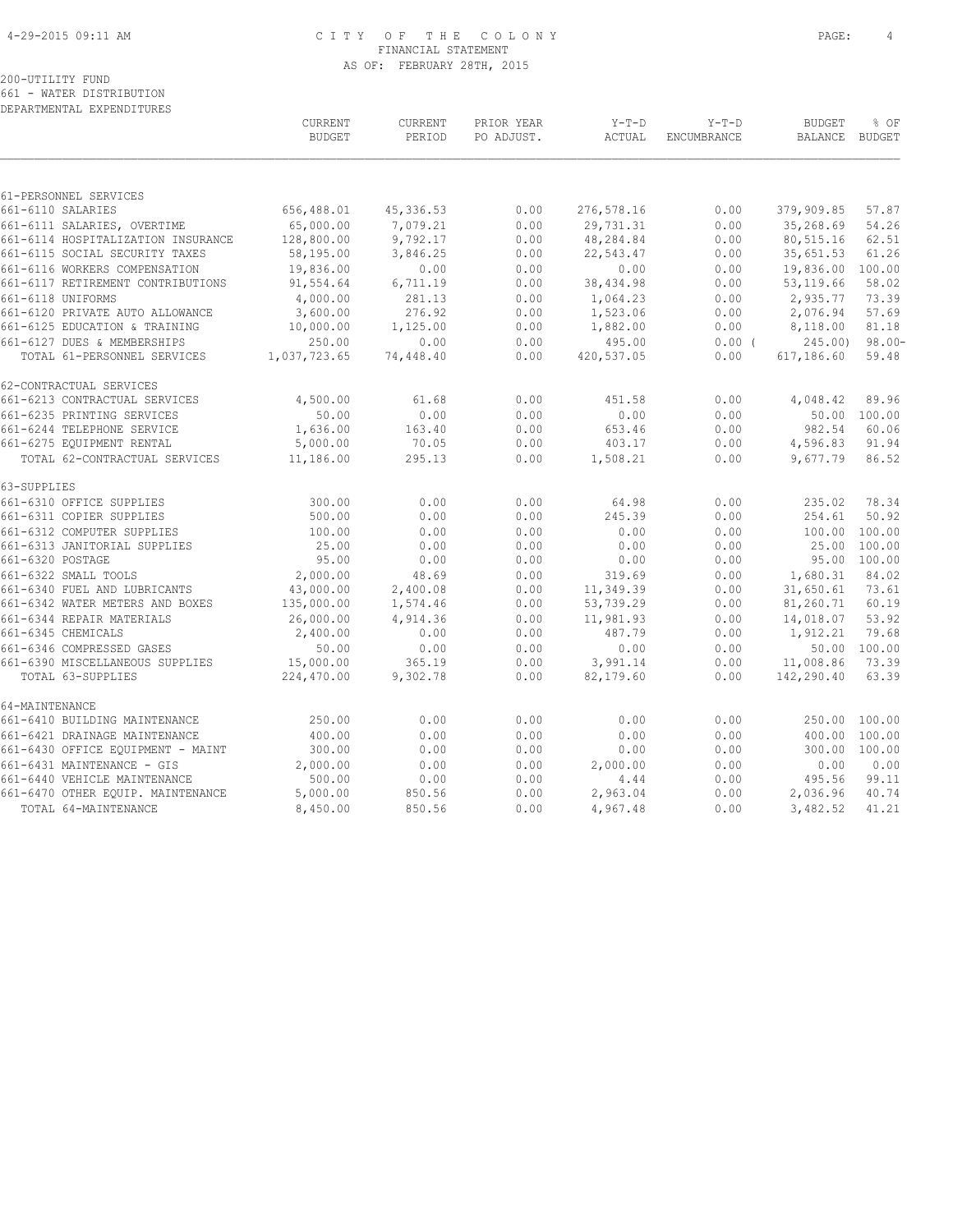#### 4-29-2015 09:11 AM C I T Y O F T H E C O L O N Y PAGE: 5 FINANCIAL STATEMENT AS OF: FEBRUARY 28TH, 2015

200-UTILITY FUND 661 - WATER DISTRIBUTION

| DEPARTMENTAL EXPENDITURES      |                   |                   |                          |                 |                        |                   |                |
|--------------------------------|-------------------|-------------------|--------------------------|-----------------|------------------------|-------------------|----------------|
|                                | CURRENT<br>BUDGET | CURRENT<br>PERIOD | PRIOR YEAR<br>PO ADJUST. | Y-T-D<br>ACTUAL | $Y-T-D$<br>ENCUMBRANCE | BUDGET<br>BALANCE | % OF<br>BUDGET |
| 65-NON-CAPITAL                 |                   |                   |                          |                 |                        |                   |                |
| 66-CAPITAL OUTLAY              |                   |                   |                          |                 |                        |                   |                |
| 67-OVERHEAD ALLOCATION         |                   |                   |                          |                 |                        |                   |                |
| 68-SUNDRY CHARGES              |                   |                   |                          |                 |                        |                   |                |
| TOTAL 661 - WATER DISTRIBUTION | 1,281,829.65      | 84,896.87         | 0.00                     | 509,192.34      | 0.00                   | 772,637.31        | 60.28          |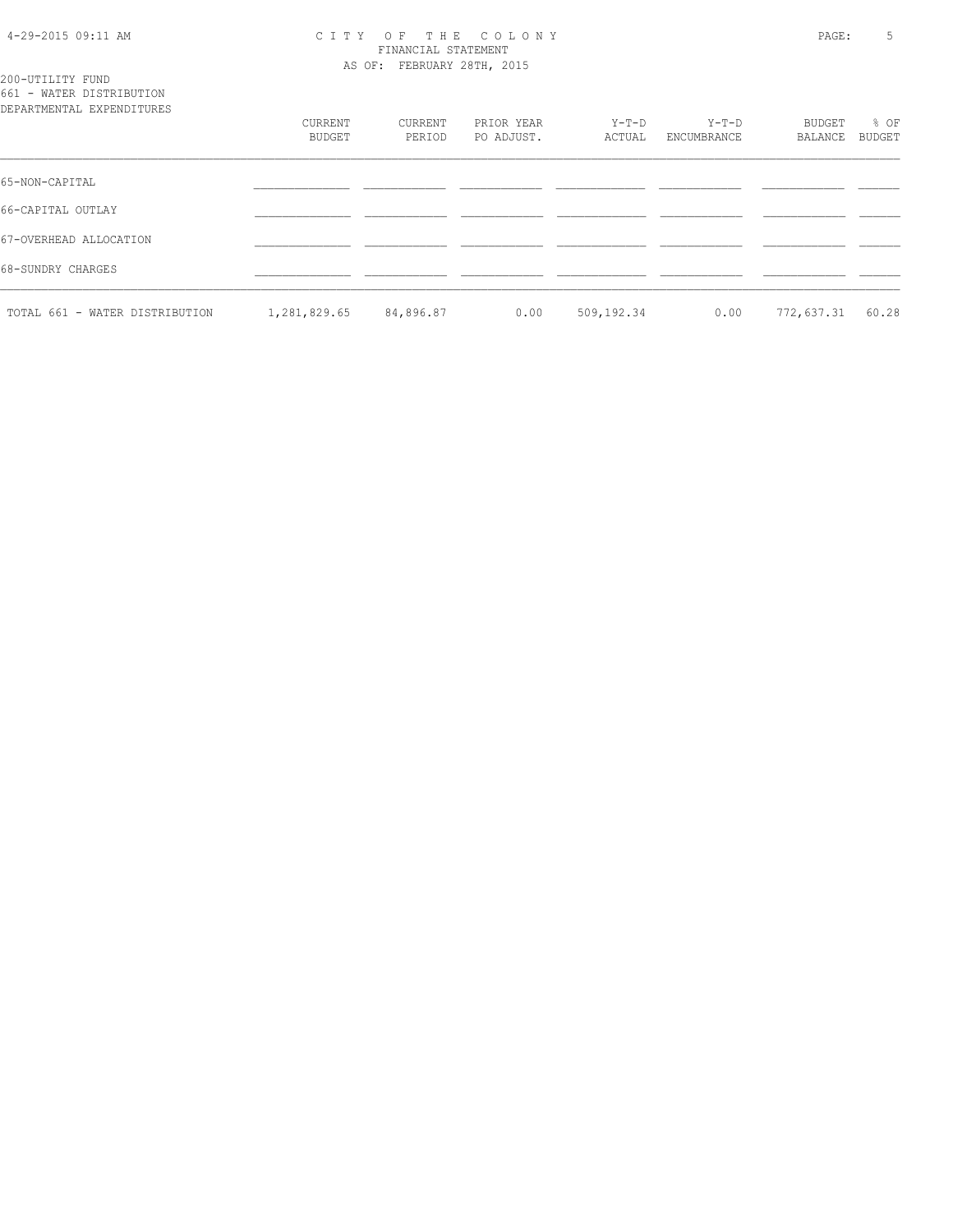#### 4-29-2015 09:11 AM C I T Y O F T H E C O L O N Y PAGE: 6 FINANCIAL STATEMENT AS OF: FEBRUARY 28TH, 2015

#### 200-UTILITY FUND 662 - WASTEWATER DEPT

|                                    | CURRENT<br><b>BUDGET</b> | CURRENT<br>PERIOD | PRIOR YEAR<br>PO ADJUST. | $Y-T-D$<br>ACTUAL | $Y-T-D$<br>ENCUMBRANCE | <b>BUDGET</b><br>BALANCE | % OF<br><b>BUDGET</b> |
|------------------------------------|--------------------------|-------------------|--------------------------|-------------------|------------------------|--------------------------|-----------------------|
|                                    |                          |                   |                          |                   |                        |                          |                       |
| 61-PERSONNEL SERVICES              |                          |                   |                          |                   |                        |                          |                       |
| 662-6110 SALARIES                  | 191,724.20               | 14,503.24         | 0.00                     | 79,452.88         | 0.00                   | 112, 271.32              | 58.56                 |
| 662-6111 SALARIES, OVERTIME        | 8,000.00                 | 518.87            | 0.00                     | 4,803.76          | 0.00                   | 3,196.24                 | 39.95                 |
| 662-6114 HOSPITALIZATION INSURANCE | 40,250.00                | 3,256.78          | 0.00                     | 14, 415.84        | 0.00                   | 25,834.16                | 64.18                 |
| 662-6115 SOCIAL SECURITY TAXES     | 15,996.93                | 979.07            | 0.00                     | 5,653.78          | 0.00                   | 10,343.15                | 64.66                 |
| 662-6116 WORKERS COMPENSATION      | 3,226.00                 | 0.00              | 0.00                     | 0.00              | 0.00                   | 3,226.00 100.00          |                       |
| 662-6117 RETIREMENT CONTRIBUTIONS  | 25,135.09                | 1,897.29          | 0.00                     | 10,508.48         | 0.00                   | 14,626.61                | 58.19                 |
| 662-6118 UNIFORMS                  | 2,500.00                 | 0.00              | 0.00                     | 1,495.45          | 0.00                   | 1,004.55                 | 40.18                 |
| 662-6125 EDUCATION & TRAINING      | 3,600.00                 | 0.00              | 0.00                     | 76.00             | 0.00                   | 3,524.00                 | 97.89                 |
| 662-6126 TRAVEL EXPENSE            | 500.00                   | 0.00              | 0.00                     | 0.00              | 0.00                   | 500.00 100.00            |                       |
| 662-6127 DUES & MEMBERSHIPS        | 111.00                   | 0.00              | 0.00                     | 0.00              | 0.00                   | 111.00 100.00            |                       |
| TOTAL 61-PERSONNEL SERVICES        | 291,043.22               | 21, 155.25        | 0.00                     | 116,406.19        | 0.00                   | 174,637.03               | 60.00                 |
| 62-CONTRACTUAL SERVICES            |                          |                   |                          |                   |                        |                          |                       |
| 662-6210 PROFESSIONAL SERVICES     | 10,000.00                | 2,099.00          | 0.00                     | 3,813.50          | 0.00                   | 6,186.50                 | 61.87                 |
| 662-6211 LEGAL FEES                | 0.00                     | 0.00              | 0.00                     | 510.00            | 0.00(                  | 510.00                   | 0.00                  |
| 662-6213 CONTRACTUAL SERVICES      | 200,000.00               | 10,493.60         | 0.00                     | 85,924.79         | $114, 104.21$ (        | 29.00)                   | $0.01 -$              |
| 662-6218 PERMIT FEES               | 20,100.00                | 0.00              | 0.00                     | 20,295.80         | $0.00$ (               | 195.80)                  | $0.97-$               |
| 662-6244 TELEPHONE SERVICE         | 400.00                   | 24.41             | 0.00                     | 134.69            | 0.00                   | 265.31                   | 66.33                 |
| 662-6275 EQUIPMENT RENTAL          | 1,000.00                 | 0.00              | 0.00                     | 0.00              | 0.00                   | 1,000.00 100.00          |                       |
| TOTAL 62-CONTRACTUAL SERVICES      | 231,500.00               | 12,617.01         | 0.00                     | 110,678.78        | 114,104.21             | 6,717.01                 | 2.90                  |
| 63-SUPPLIES                        |                          |                   |                          |                   |                        |                          |                       |
| 662-6310 OFFICE SUPPLIES           | 450.00                   | 0.00              | 0.00                     | 0.00              | 0.00                   | 450.00 100.00            |                       |
| 662-6311 COPIER SUPPLIES           | 150.00                   | 0.00              | 0.00                     | 264.57            | $0.00$ (               |                          | $114.57$ ) 76.38-     |
| 662-6312 COMPUTER SUPPLIES         | 200.00                   | 0.00              | 0.00                     | 0.00              | 0.00                   | 200.00 100.00            |                       |
| 662-6313 JANITORIAL SUPPLIES       | 500.00                   | 0.00              | 0.00                     | 231.63            | 0.00                   | 268.37                   | 53.67                 |
| 662-6314 LAB SUPPLIES              | 19,000.00                | 1,918.31          | 0.00                     | 8,369.24          | 0.00                   | 10,630.76                | 55.95                 |
| 662-6320 POSTAGE                   | 0.00                     | 119.29            | 0.00                     | 148.07            | $0.00$ (               | 148.07)                  | 0.00                  |
| 662-6322 SMALL TOOLS               | 600.00                   | 227.75            | 0.00                     | 227.75            | 0.00                   | 372.25                   | 62.04                 |
| 662-6323 SMALL EQUIPMENT           | 500.00                   | 404.53            | 0.00                     | 440.55            | 0.00                   | 59.45                    | 11.89                 |
| 662-6330 BOOKS AND PERIODICALS     | 100.00                   | 0.00              | 0.00                     | 0.00              | 0.00                   | 100.00 100.00            |                       |
| 662-6340 FUEL AND LUBRICANTS       | 6,000.00                 | 170.53            | 0.00                     | 2,034.39          | 0.00                   | 3,965.61                 | 66.09                 |
| 662-6344 REPAIR MATERIALS          | 8,000.00                 | 729.04            | 0.00                     | 5,865.49          | 0.00                   | 2,134.51                 | 26.68                 |
| 662-6345 CHEMICALS                 | 38,000.00                | 0.00              | 0.00                     | 10,858.50         | 19,141.50              | 8,000.00                 | 21.05                 |
| 662-6360 MEDICAL SUPPLIES          | 25.00                    | 0.00              | 0.00                     | 0.00              | 0.00                   |                          | 25.00 100.00          |
| 662-6390 MISCELLANEOUS SUPPLIES    | 5,000.00                 | 277.06            | 0.00                     | 3,731.97          | 0.00                   | 1,268.03                 | 25.36                 |
| TOTAL 63-SUPPLIES                  | 78,525.00                | 3,846.51          | 0.00                     | 32, 172. 16       | 19,141.50              | 27, 211.34               | 34.65                 |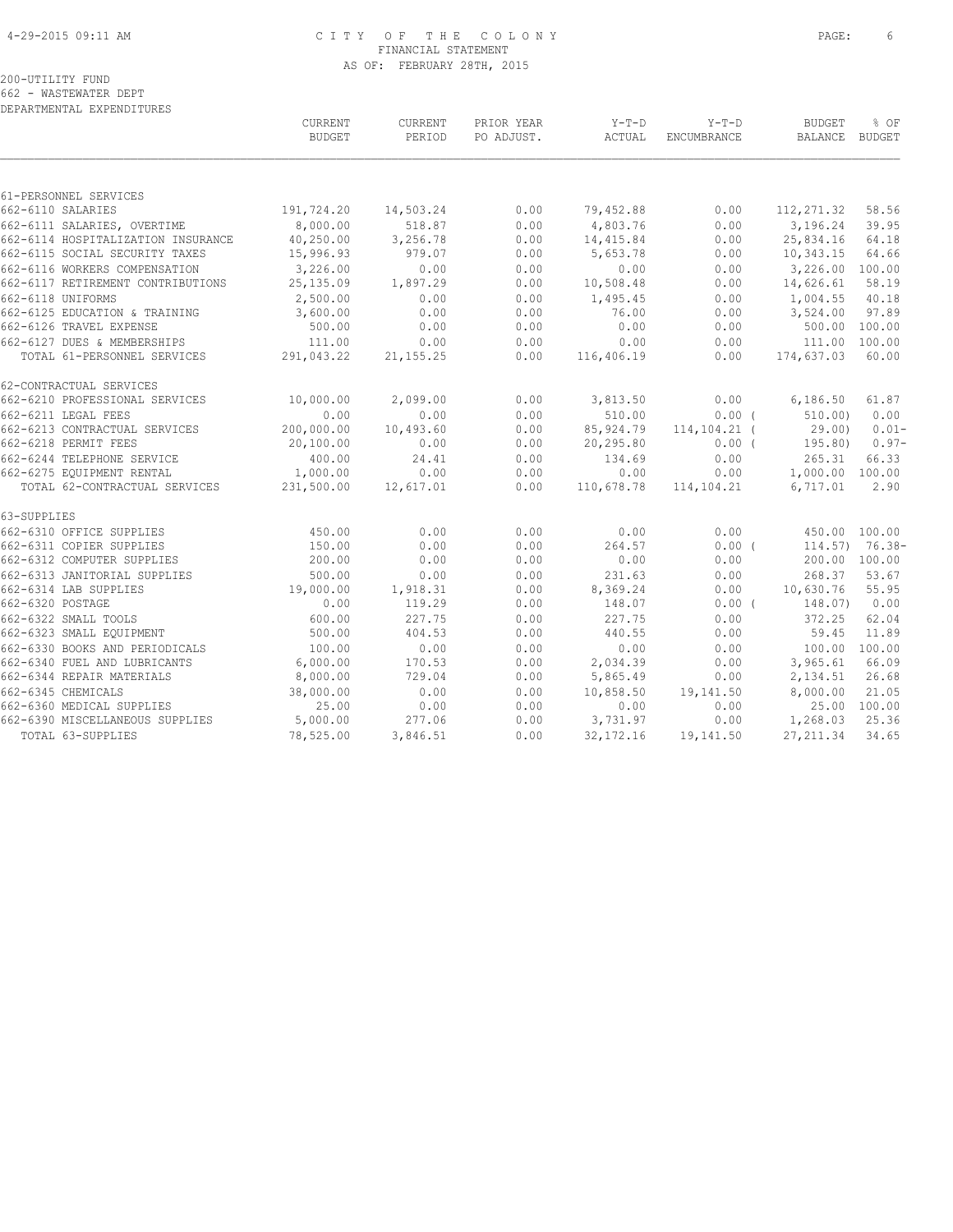#### 4-29-2015 09:11 AM C I T Y O F T H E C O L O N Y PAGE: 7 FINANCIAL STATEMENT AS OF: FEBRUARY 28TH, 2015

| CURRENT    | CURRENT                        | PRIOR YEAR   | $Y-T-D$              | $Y-T-D$                  | BUDGET            | % OF          |
|------------|--------------------------------|--------------|----------------------|--------------------------|-------------------|---------------|
| BUDGET     | PERIOD                         | PO ADJUST.   | ACTUAL               | ENCUMBRANCE              | <b>BALANCE</b>    | <b>BUDGET</b> |
|            |                                |              |                      |                          |                   |               |
|            |                                |              |                      |                          |                   | 100.00        |
|            |                                |              |                      |                          |                   | 0.00          |
|            | 0.00                           |              |                      | 0.00                     | 0.00              | 0.00          |
| 50.00      | 0.00                           | 0.00         | 0.00                 | 0.00                     | 50.00             | 100.00        |
| 53,000.00  | 3,206.80                       | 5,352.13     | 12,655.93            | 19,782.18                | 25,914.02         | 48.89         |
| 65,100.00  | 3,206.80                       | 5,352.13     | 14,655.93            | 29,782.18                | 26,014.02         | 39.96         |
|            |                                |              |                      |                          |                   |               |
|            |                                |              |                      |                          |                   |               |
|            |                                |              |                      |                          |                   |               |
| 666,168.22 | 40,825.57                      | 5,352.13     | 273,913.06           | 163,027.89               | 234,579.40        | 35.21         |
|            | 50.00<br>10,000.00<br>2,000.00 | 0.00<br>0.00 | 0.00<br>0.00<br>0.00 | 0.00<br>0.00<br>2,000.00 | 0.00<br>10,000.00 | 50.00<br>0.00 |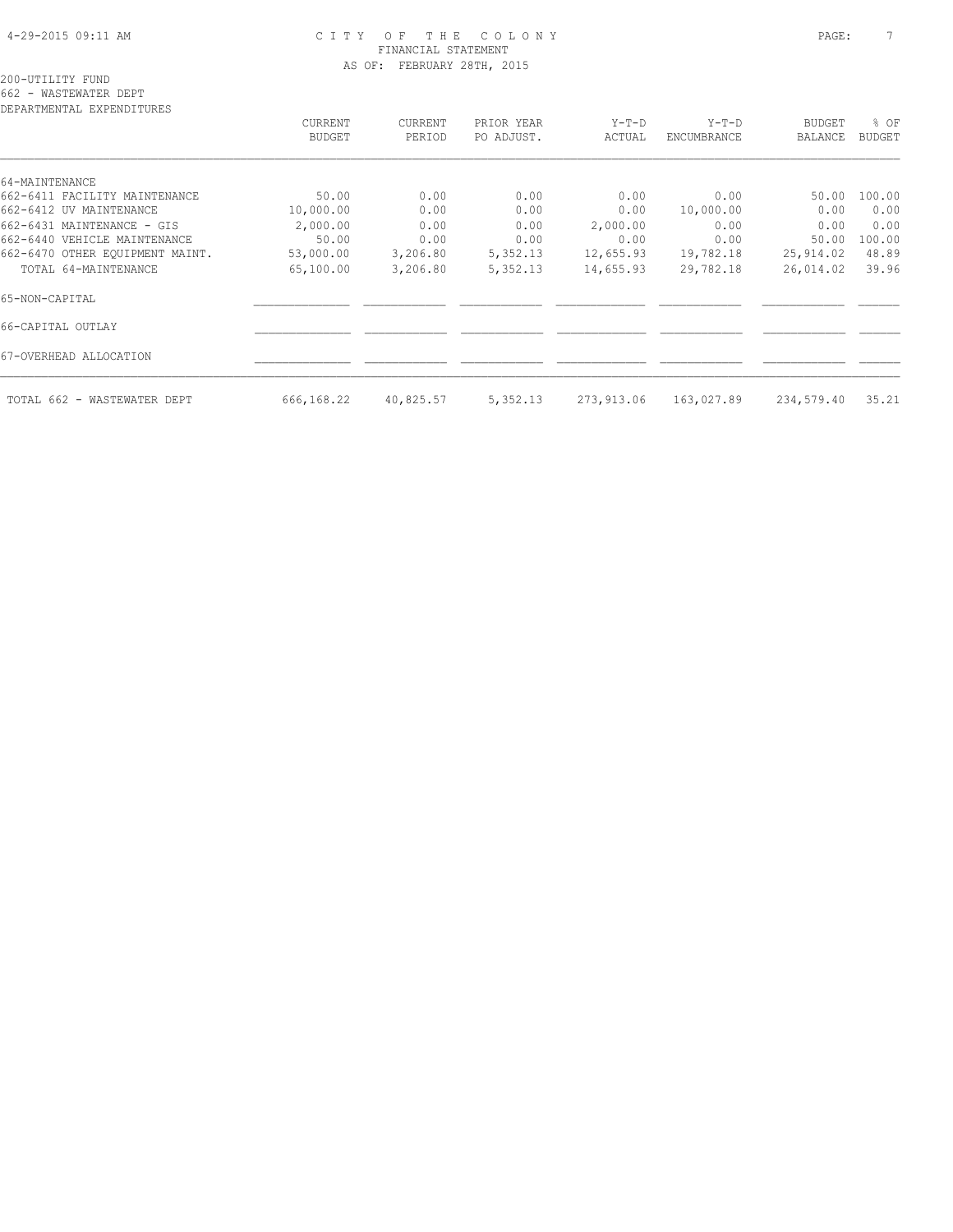#### 4-29-2015 09:11 AM C I T Y O F T H E C O L O N Y PAGE: 8 FINANCIAL STATEMENT AS OF: FEBRUARY 28TH, 2015

#### 200-UTILITY FUND 663 - UTILITY ADMIN

|                                    | CURRENT<br><b>BUDGET</b> | CURRENT<br>PERIOD | PRIOR YEAR<br>PO ADJUST. | $Y-T-D$<br>ACTUAL | $Y-T-D$<br>ENCUMBRANCE | <b>BUDGET</b><br><b>BALANCE</b> | % OF<br><b>BUDGET</b> |
|------------------------------------|--------------------------|-------------------|--------------------------|-------------------|------------------------|---------------------------------|-----------------------|
|                                    |                          |                   |                          |                   |                        |                                 |                       |
| 61-PERSONNEL SERVICES              |                          |                   |                          |                   |                        |                                 |                       |
| 663-6110 SALARIES                  | 340, 192.52              | 24,760.96         | 0.00                     | 139,969.49        | 0.00                   | 200, 223.03                     | 58.86                 |
| 663-6111 SALARIES, OVERTIME        | 500.00                   | 0.00              | 0.00                     | 61.26             | 0.00                   | 438.74                          | 87.75                 |
| 663-6112 PART-TIME, TEMPORARY      | 0.00                     | 0.00              | 0.00                     | 273.52            | 0.00(                  | 273.52)                         | 0.00                  |
| 663-6114 HOSPITALIZATION INSURANCE | 72,450.00                | 4,681.29          | 0.00                     | 25,724.26         | 0.00                   | 46,725.74                       | 64.49                 |
| 663-6115 SOCIAL SECURITY TAXES     | 27,256.89                | 1,769.03          | 0.00                     | 9,902.67          | 0.00                   | 17,354.22                       | 63.67                 |
| 663-6116 WORKER'S COMPENSATION     | 2,228.00                 | 0.00              | 0.00                     | 0.00              | 0.00                   | 2,228.00                        | 100.00                |
| 663-6117 RETIREMENT CONTRIBUTIONS  | 42,827.40                | 3,127.32          | 0.00                     | 17,424.36         | 0.00                   | 25,403.04                       | 59.31                 |
| 663-6125 EDUCATION & TRAINING      | 4,350.00                 | 0.00              | 0.00                     | 357.00            | 0.00                   | 3,993.00                        | 91.79                 |
| 663-6126 TRAVEL EXPENSE            | 1,275.00                 | 0.00              | 0.00                     | 650.56            | 0.00                   | 624.44                          | 48.98                 |
| 663-6127 DUES & MEMBERSHIPS        | 100.00                   | 0.00              | 0.00                     | 0.00              | 0.00                   | 100.00                          | 100.00                |
| TOTAL 61-PERSONNEL SERVICES        | 491, 179.81              | 34,338.60         | 0.00                     | 194, 363.12       | 0.00                   | 296,816.69                      | 60.43                 |
| 62-CONTRACTUAL SERVICES            |                          |                   |                          |                   |                        |                                 |                       |
| 663-6210 PROFESSIONAL SERVICES     | 750.00                   | 0.00              | 0.00                     | 144.88            | 0.00                   | 605.12                          | 80.68                 |
| 663-6213 CONTRACTUAL SERVICES      | 27,000.00                | 1,908.60          | 0.00                     | 5,426.71          | 8,675.03               | 12,898.26                       | 47.77                 |
| 663-6219 CREDIT CARD FEES          | 52,300.00                | 5,192.79          | 0.00                     | 25,064.74         | 0.00                   | 27, 235.26                      | 52.08                 |
| 663-6235 PRINTING SERVICES         | 1,000.00                 | 0.00              | 0.00                     | 0.00              | 0.00                   | 1,000.00                        | 100.00                |
| 663-6275 EQUIPMENT RENTAL          | 2,600.00                 | 215.20            | 0.00                     | 1,076.00          | 1,506.40               | 17.60                           | 0.68                  |
| 663-6280 UNCOLLECTIBLE ACCOUNTS    | 15,000.00                | 0.00              | 0.00                     | 1,516.33          | 0.00                   | 13,483.67                       | 89.89                 |
| TOTAL 62-CONTRACTUAL SERVICES      | 98,650.00                | 7,316.59          | 0.00                     | 33,228.66         | 10,181.43              | 55,239.91                       | 56.00                 |
| 63-SUPPLIES                        |                          |                   |                          |                   |                        |                                 |                       |
| 663-6310 OFFICE SUPPLIES           | 2,000.00                 | 281.93            | 0.00                     | 788.68            | 0.00                   | 1,211.32                        | 60.57                 |
| 663-6311 COPIER SUPPLIES           | 2,400.00                 | 131.16            | 0.00                     | 511.68            | 0.00                   | 1,888.32                        | 78.68                 |
| 663-6312 COMPUTER SUPPLIES         | 1,600.00                 | 0.00              | 0.00                     | 0.00              | 0.00                   | 1,600.00                        | 100.00                |
| 663-6313 JANITORIAL SUPPLIES       | 70.00                    | 0.00              | 0.00                     | 0.00              | 0.00                   | 70.00                           | 100.00                |
| 663-6320 POSTAGE                   | 68,935.00                | 6,565.82          | 0.00                     | 34,095.98         | 33,810.98              | 1,028.04                        | 1.49                  |
| 663-6323 SMALL EQUIPMENT           | 1,000.00                 | 0.00              | 0.00                     | 0.00              | 0.00                   | 1,000.00                        | 100.00                |
| 663-6340 FUEL AND LUBRICANTS       | 50.00                    | 0.00              | 0.00                     | 0.00              | 0.00                   | 50.00                           | 100.00                |
| 663-6390 MISCELLANEOUS SUPPLIES    | 350.00                   | 0.00              | 0.00                     | 192.20            | 0.00                   | 157.80                          | 45.09                 |
| TOTAL 63-SUPPLIES                  | 76,405.00                | 6,978.91          | 0.00                     | 35,588.54         | 33,810.98              | 7,005.48                        | 9.17                  |
| 64-MAINTENANCE                     |                          |                   |                          |                   |                        |                                 |                       |
| 663-6430 OFFICE EQUIPMENT - MAINT  | 26,500.00                | 0.00              | 0.00                     | 13,716.31         | 0.00                   | 12,783.69                       | 48.24                 |
| TOTAL 64-MAINTENANCE               | 26,500.00                | 0.00              | 0.00                     | 13,716.31         | 0.00                   | 12,783.69                       | 48.24                 |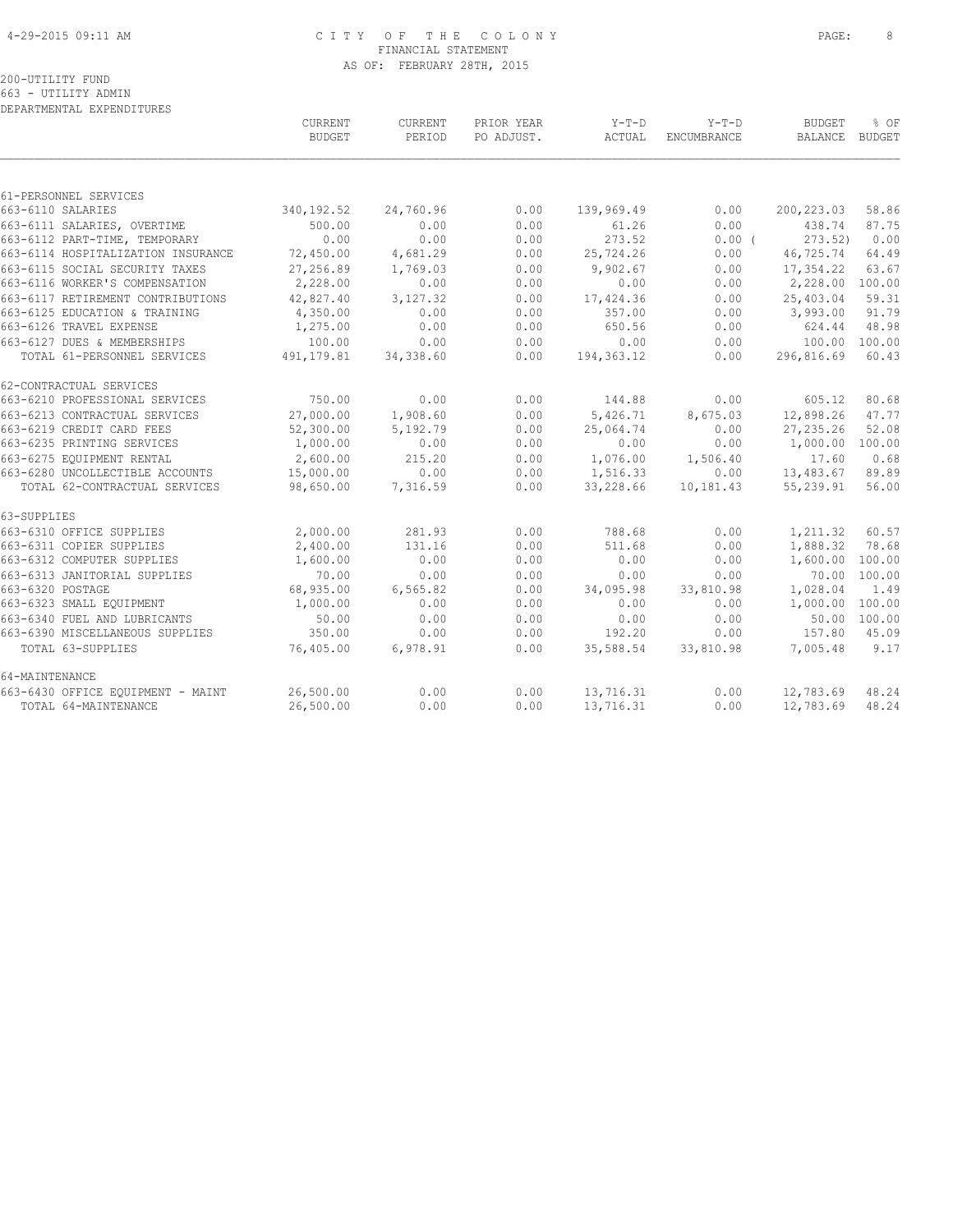## 4-29-2015 09:11 AM C I T Y O F T H E C O L O N Y PAGE: 9 FINANCIAL STATEMENT

| 200-UTILITY FUND                                 |                          |                   | AS OF: FEBRUARY 28TH, 2015 |                 |                        |                   |                       |  |  |
|--------------------------------------------------|--------------------------|-------------------|----------------------------|-----------------|------------------------|-------------------|-----------------------|--|--|
| 663 - UTILITY ADMIN<br>DEPARTMENTAL EXPENDITURES |                          |                   |                            |                 |                        |                   |                       |  |  |
|                                                  | CURRENT<br><b>BUDGET</b> | CURRENT<br>PERIOD | PRIOR YEAR<br>PO ADJUST.   | Y-T-D<br>ACTUAL | $Y-T-D$<br>ENCUMBRANCE | BUDGET<br>BALANCE | % OF<br><b>BUDGET</b> |  |  |
| 65-NON-CAPITAL                                   |                          |                   |                            |                 |                        |                   |                       |  |  |
| 66-CAPITAL OUTLAY                                |                          |                   |                            |                 |                        |                   |                       |  |  |
| 67-OVERHEAD ALLOCATION                           |                          |                   |                            |                 |                        |                   |                       |  |  |
| TOTAL 663 - UTILITY ADMIN                        | 692,734.81               | 48,634.10         | 0.00                       | 276,896.63      | 43,992.41              | 371,845.77        | 53.68                 |  |  |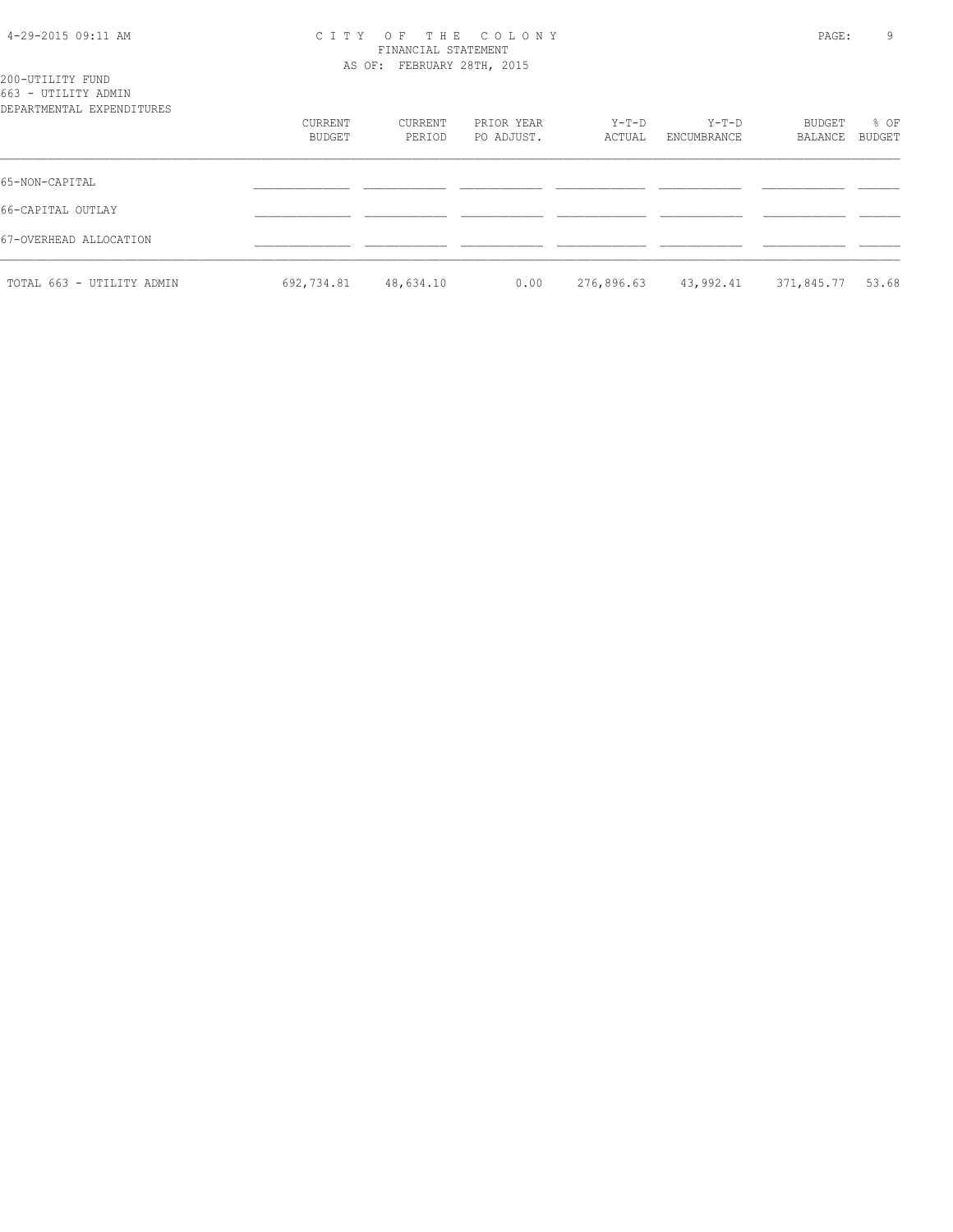#### 4-29-2015 09:11 AM C I T Y O F T H E C O L O N Y PAGE: 10 FINANCIAL STATEMENT AS OF: FEBRUARY 28TH, 2015

# 200-UTILITY FUND

666 - WATER PRODUCTION DEPARTMENTAL EXPENDITURES

|                                                           | <b>CURRENT</b><br><b>BUDGET</b> | CURRENT<br>PERIOD | PRIOR YEAR<br>PO ADJUST. | $Y-T-D$<br>ACTUAL     | $Y-T-D$<br>ENCUMBRANCE | <b>BUDGET</b><br>BALANCE BUDGET | % OF           |
|-----------------------------------------------------------|---------------------------------|-------------------|--------------------------|-----------------------|------------------------|---------------------------------|----------------|
| 61-PERSONNEL SERVICES                                     |                                 |                   |                          |                       |                        |                                 |                |
| 666-6110 SALARIES                                         | 303,878.84                      | 23, 114.64        | 0.00                     | 138,405.28            | 0.00                   | 165, 473.56                     | 54.45          |
| 666-6111 SALARIES - OVERTIME                              | 24,000.00                       | 1,788.05          | 0.00                     | 9,467.77              | 0.00                   | 14,532.23                       | 60.55          |
| 666-6114 HOSPITALIZATION INSURANCE                        | 56,350.00                       | 4,576.95          | 0.00                     | 22,002.12             | 0.00                   | 34, 347.88                      | 60.95          |
| 666-6115 SOCIAL SECURITY TAXES                            | 26,287.66                       | 1,844.47          | 0.00                     | 10,982.10             | 0.00                   | 15,305.56                       | 58.22          |
| 666-6116 WORKER'S COMPENSATION                            | 6,732.00                        | 0.00              | 0.00                     | 0.00                  | 0.00                   | 6,732.00                        | 100.00         |
| 666-6117 RETIREMENT CONTRIBUTIONS                         | 41,305.06                       | 3, 145. 21        | 0.00                     | 18,449.49             | 0.00                   | 22,855.57                       | 55.33          |
| 666-6118 UNIFORMS                                         | 3,500.00                        | 183.60            | 0.00                     | 928.38                | 0.00                   | 2,571.62                        | 73.47          |
| 666-6125 EDUCATION & TRAINING                             | 3,500.00                        | 1,265.00          | 0.00                     | 1,284.00              | 0.00                   | 2,216.00                        | 63.31          |
| 666-6126 TRAVEL EXPENSE                                   | 600.00                          | 66.26             | 0.00                     | 73.84                 | 0.00                   | 526.16                          | 87.69          |
| 666-6127 DUES & MEMBERSHIPS                               | $640.00$ (                      | 107.17)           | 0.00                     | 222.00                | 0.00                   | 418.00                          | 65.31          |
| TOTAL 61-PERSONNEL SERVICES                               | 466,793.56                      | 35,877.01         | 0.00                     | 201,814.98            | 0.00                   | 264,978.58                      | 56.77          |
| 62-CONTRACTUAL SERVICES                                   |                                 |                   |                          |                       |                        |                                 |                |
| 666-6210 PROFESSIONAL SERVICES                            | 50,200.00                       | 4,859.35          | 0.00                     | 18,854.50             | 6,265.00               | 25,080.50                       | 49.96          |
| 666-6213 CONTRACTUAL SERVICES                             | 33,000.00                       | 0.00              | 0.00                     | 16,341.50             | $32,851.50$ (          | 16, 193.00                      | $49.07 -$      |
| 666-6218 PERMIT FEES                                      | 26,500.00                       | 0.00              | 0.00                     | 25,976.30             | 0.00                   | 523.70                          | 1.98           |
| 666-6235 PRINTING SERVICES                                | 2,600.00                        | 0.00              | 0.00                     | 0.00                  | 0.00                   | 2,600.00 100.00                 |                |
| 666-6244 TELEPHONE SERVICE                                | 1,600.00                        | 57.29             | 0.00                     | 229.26                | 0.00                   | 1,370.74                        | 85.67          |
| 666-6275 EQUIPMENT RENTAL                                 | 2,500.00                        | 107.91            | 0.00                     | 468.78                | 270.00                 | 1,761.22                        | 70.45          |
| TOTAL 62-CONTRACTUAL SERVICES                             | 116,400.00                      | 5,024.55          | 0.00                     | 61,870.34             | 39,386.50              | 15, 143. 16                     | 13.01          |
| 63-SUPPLIES                                               |                                 |                   |                          |                       |                        |                                 |                |
| 666-6310 OFFICE SUPPLIES                                  | 500.00                          | 55.43             | 0.00                     | 171.51                | 0.00                   | 328.49                          | 65.70          |
| 666-6311 COPIER SUPPLIES                                  | 300.00                          | 7.85              | 0.00                     | 138.89                | 87.08                  | 74.03                           | 24.68          |
| 666-6312 COMPUTER SUPPLIES                                | 700.00                          | 31.75             | 0.00                     | 31.75                 | 0.00                   | 668.25                          | 95.46          |
| 666-6313 JANITORIAL SUPPLIES                              | 1,000.00                        | 146.85            | 0.00                     | 366.12                | 0.00                   | 633.88                          | 63.39          |
| 666-6320 POSTAGE                                          | 300.00                          | 332.43            | 0.00                     | 343.86                | $0.00$ (               | 43.86)                          | $14.62-$       |
| 666-6322 SMALL TOOLS                                      | 4,000.00                        | 699.13            | 0.00                     | 1,441.89              | 0.00                   | 2,558.11                        | 63.95          |
| 666-6323 SMALL EQUIPMENT                                  | $5,000.00$ (                    | 1,096.40          | 0.00                     | 1,660.61              | 0.00                   | 3,339.39                        | 66.79          |
| 666-6330 BOOKS & PERIODICALS                              | 500.00                          | 662.00            | 0.00                     | 2,118.95              | $0.00$ (               | 1,618.95) 323.79-               |                |
| 666-6340 FUEL AND LUBRICANTS<br>666-6344 REPAIR MATERIALS | 17,000.00<br>3,000.00           | 420.20<br>876.01  | 0.00<br>0.00             | 4,067.45              | 0.00<br>0.00           | 12,932.55<br>1,737.05           | 76.07<br>57.90 |
| 666-6345 CHEMICALS                                        | 34,460.00                       | 265.00            | 0.00                     | 1,262.95<br>12,897.25 | 16, 413.75             | 5,149.00                        | 14.94          |
| 666-6346 COMPRESSED GASES                                 | 300.00                          | 0.00              | 0.00                     | 0.00                  | 0.00                   | 300.00                          | 100.00         |
| 666-6360 MEDICAL SUPPLIES                                 | 200.00                          | 34.39             | 0.00                     | 34.39                 | 0.00                   | 165.61                          | 82.81          |
| 666-6370 DALLAS WATER PURCHASES                           | 1,670,000.00                    | 154,910.38        | 0.00                     | 602,614.40            | 0.00                   | 1,067,385.60                    | 63.92          |
| 666-6371 PLANO WATER PURCHASES                            | 250,000.00                      | 26,861.07         | 0.00                     | 127,875.33            | 0.00                   | 122, 124.67                     | 48.85          |
| 666-6372 NTGWCD FEES                                      | 40,000.00                       | 9,687.37          | 0.00                     | 18,543.10             | 0.00                   | 21,456.90                       | 53.64          |
| 666-6389 MISC BUILDING SUPPLIES                           | 600.00                          | 32.00             | 0.00                     | 234.75                | 0.00                   | 365.25                          | 60.88          |
| 666-6390 MISCELLANEOUS SUPPLIES                           | 4,000.00                        | 355.67            | 0.00                     | 4,330.75              | $0.00$ (               | 330.75)                         | $8.27 -$       |
| TOTAL 63-SUPPLIES                                         | 2,031,860.00                    | 194,281.13        | 0.00                     | 778, 133.95           |                        | 16,500.83 1,237,225.22          | 60.89          |
|                                                           |                                 |                   |                          |                       |                        |                                 |                |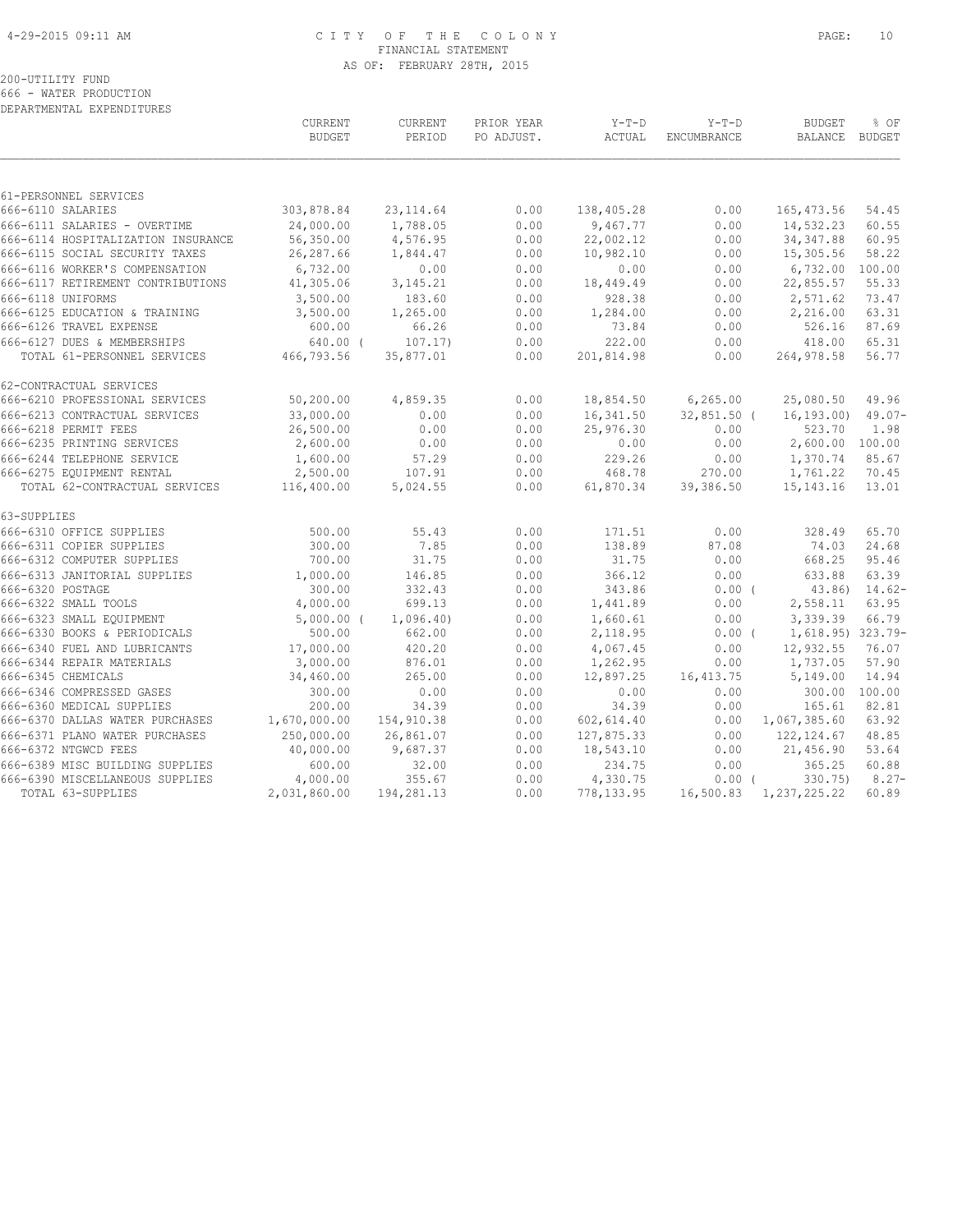#### 4-29-2015 09:11 AM C I T Y O F T H E C O L O N Y PAGE: 11 FINANCIAL STATEMENT AS OF: FEBRUARY 28TH, 2015

200-UTILITY FUND

666 - WATER PRODUCTION

| DEPARTMENTAL EXPENDITURES         |                          |                          |                          |                           |                               |                           |                       |
|-----------------------------------|--------------------------|--------------------------|--------------------------|---------------------------|-------------------------------|---------------------------|-----------------------|
|                                   | CURRENT<br><b>BUDGET</b> | <b>CURRENT</b><br>PERIOD | PRIOR YEAR<br>PO ADJUST. | $Y-T-D$<br>ACTUAL         | $Y-T-D$<br><b>ENCUMBRANCE</b> | <b>BUDGET</b><br>BALANCE  | % OF<br><b>BUDGET</b> |
| 64-MAINTENANCE                    |                          |                          |                          |                           |                               |                           |                       |
| 666-6410 BUILDING MAINTENANCE     | 4,000.00                 | 0.00                     | 0.00                     | 366.81                    | 0.00                          | 3,633.19                  | 90.83                 |
| 666-6411 FACILITY MAINTENANCE     | 3,000.00                 | 365.00                   | 0.00                     | 932.62                    | 0.00                          | 2,067.38                  | 68.91                 |
| 666-6430 OFFICE EQUIPMENT-MAINT.  | 500.00                   | 0.00                     | 0.00                     | 0.00                      | 0.00                          | 500.00                    | 100.00                |
| 666-6431 MAINTENANCE - GIS        | 2,000.00                 | 0.00                     | 0.00                     | 2,000.00                  | 0.00                          | 0.00                      | 0.00                  |
| 666-6440 VEHICLE MAINTENANCE      | 500.00                   | 0.00                     | 0.00                     | 60.00                     | 0.00                          | 440.00                    | 88.00                 |
| 666-6445 RADIO MAINTENANCE        | 300.00                   | 0.00                     | 0.00                     | 0.00                      | 0.00                          | 300.00                    | 100.00                |
| 666-6460 MAINTENANCE - IRRIGATION | 1,500.00                 | 0.00                     | 0.00                     | 0.00                      | 0.00                          | 1,500.00                  | 100.00                |
| 666-6470 OTHER EQUIPMENT-MAINT.   | 154,000.00               | 43,181.94                | 29,359.87                | 74,464.95                 | 13,225.56                     | 95,669.36                 | 62.12                 |
| TOTAL 64-MAINTENANCE              | 165,800.00               | 43,546.94                | 29,359.87                | 77,824.38                 | 13,225.56                     | 104,109.93                | 62.79                 |
| 65-NON-CAPITAL                    |                          |                          |                          |                           |                               |                           |                       |
| 66-CAPITAL OUTLAY                 |                          |                          |                          |                           |                               |                           |                       |
| 67-OVERHEAD ALLOCATION            |                          |                          |                          |                           |                               |                           |                       |
| 68-SUNDRY CHARGES                 |                          |                          |                          |                           |                               |                           |                       |
| TOTAL 666 - WATER PRODUCTION      | 2,780,853.56             | 278,729.63               |                          | 29, 359.87 1, 119, 643.65 |                               | 69, 112.89 1, 621, 456.89 | 58.31                 |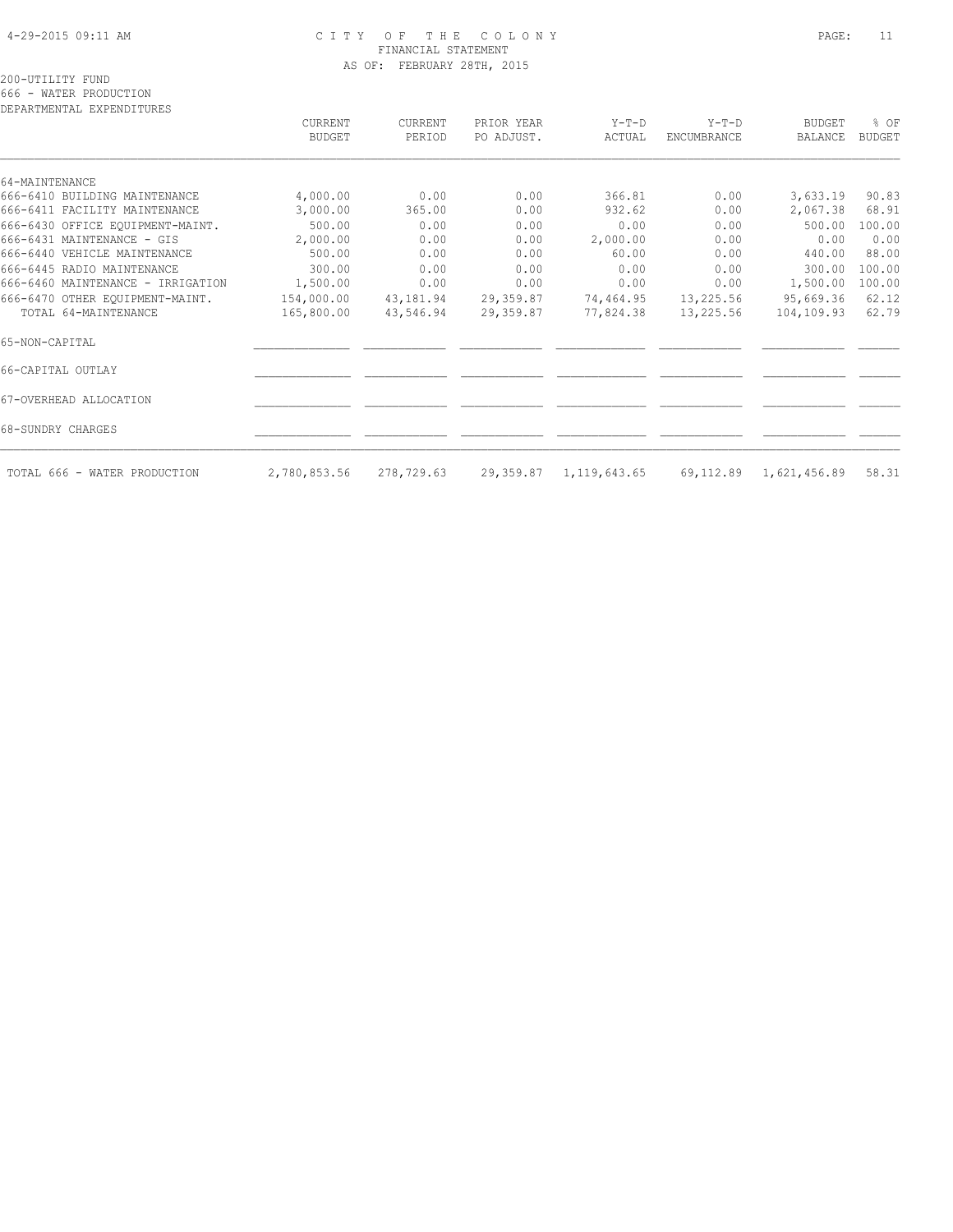#### 4-29-2015 09:11 AM C I T Y O F T H E C O L O N Y PAGE: 12 FINANCIAL STATEMENT AS OF: FEBRUARY 28TH, 2015

# 200-UTILITY FUND

667 - PUBLIC WORKS ADMIN DEPARTMENTAL EXPENDITURES

|                                    | CURRENT<br><b>BUDGET</b> | <b>CURRENT</b><br>PERIOD | PRIOR YEAR<br>PO ADJUST. | $Y-T-D$<br>ACTUAL | $Y-T-D$<br>ENCUMBRANCE | <b>BUDGET</b><br><b>BALANCE</b> | % OF<br><b>BUDGET</b> |
|------------------------------------|--------------------------|--------------------------|--------------------------|-------------------|------------------------|---------------------------------|-----------------------|
|                                    |                          |                          |                          |                   |                        |                                 |                       |
| 61-PERSONNEL SERVICES              |                          |                          |                          |                   |                        |                                 |                       |
| 667-6110 SALARIES                  | 609,245.00               | 46, 482.23               | 0.00                     | 258, 221.62       | 0.00                   | 351,023.38                      | 57.62                 |
| 667-6111 SALARIES, OVERTIME        | 18,500.00                | 1,782.67                 | 0.00                     | 9,828.86          | 0.00                   | 8,671.14                        | 46.87                 |
| 667-6114 HOSPITALIZATION INSURANCE | 136,850.00               | 11,059.96                | 0.00                     | 50,718.21         | 0.00                   | 86, 131.79                      | 62.94                 |
| 667-6115 SOCIAL SECURITY TAXES     | 50,264.00                | 3,563.52                 | 0.00                     | 19,892.51         | 0.00                   | 30, 371.49                      | 60.42                 |
| 667-6116 WORKERS' COMPENSATION     | 35,978.00                | 0.00                     | 0.00                     | 0.00              | 0.00                   | 35,978.00                       | 100.00                |
| 667-6117 RETIREMENT CONTRIBUTIONS  | 78,977.31                | 6,095.85                 | 0.00                     | 33, 436.33        | 0.00                   | 45,540.98                       | 57.66                 |
| 667-6118 UNIFORMS                  | 7,000.00                 | 300.10                   | 0.00                     | 3,518.70          | 0.00                   | 3,481.30                        | 49.73                 |
| 667-6125 EDUCATION & TRAINING      | 6,000.00                 | 0.00                     | 0.00                     | 75.00             | 0.00                   | 5,925.00                        | 98.75                 |
| 667-6127 DUES & MEMBERSHIPS        | 160.00                   | 85.00                    | 0.00                     | 85.00             | 0.00                   | 75.00                           | 46.88                 |
| TOTAL 61-PERSONNEL SERVICES        | 942, 974.31              | 69,369.33                | 0.00                     | 375,776.23        | 0.00                   | 567,198.08                      | 60.15                 |
| 62-CONTRACTUAL SERVICES            |                          |                          |                          |                   |                        |                                 |                       |
| 667-6210 PROFESSIONAL SERVICES     | 11,000.00                | 0.00                     | 0.00                     | 0.00              | 0.00                   | 11,000.00 100.00                |                       |
| 667-6213 CONTRACTUAL SERVICES      | 21,000.00                | 132.64                   | 0.00                     | 11,648.14         | 0.00                   | 9,351.86                        | 44.53                 |
| 667-6235 PRINTING SERVICES         | 50.00                    | 0.00                     | 0.00                     | 0.00              | 0.00                   |                                 | 50.00 100.00          |
| 667-6244 TELEPHONE SERVICE         | 1,300.00                 | 106.11                   | 0.00                     | 424.40            | 0.00                   | 875.60                          | 67.35                 |
| 667-6275 EQUIPMENT RENTAL          | 7,500.00                 | 65.09                    | 0.00                     | 3,614.90          | 0.00                   | 3,885.10                        | 51.80                 |
| TOTAL 62-CONTRACTUAL SERVICES      | 40,850.00                | 303.84                   | 0.00                     | 15,687.44         | 0.00                   | 25, 162.56                      | 61.60                 |
| 63-SUPPLIES                        |                          |                          |                          |                   |                        |                                 |                       |
| 667-6310 OFFICE SUPPLIES           | 700.00                   | 180.00                   | 0.00                     | 472.67            | 0.00                   | 227.33                          | 32.48                 |
| 667-6311 COPIER SUPPLIES           | 300.00                   | 0.00                     | 0.00                     | 245.29            | 0.00                   | 54.71                           | 18.24                 |
| 667-6312 COMPUTER SUPPLIES         | 200.00                   | 0.00                     | 0.00                     | 0.00              | 0.00                   | 200.00                          | 100.00                |
| 667-6320 POSTAGE                   | 10.00                    | 5.13                     | 0.00                     | 5.61              | 0.00                   | 4.39                            | 43.90                 |
| 667-6322 SMALL TOOLS               | 1,000.00                 | 10.47                    | 0.00                     | 243.18            | 0.00                   | 756.82                          | 75.68                 |
| 667-6323 SMALL EQUIPMENT           | 5,000.00                 | 0.00                     | 0.00                     | 2,605.00          | 0.00                   | 2,395.00                        | 47.90                 |
| 667-6330 BOOKS & PERIODICALS       | 200.00                   | 0.00                     | 0.00                     | 0.00              | 0.00                   | 200.00                          | 100.00                |
| 667-6340 FUEL AND LUBRICANTS       | 45,000.00                | 2,277.14                 | 0.00                     | 11,867.92         | 0.00                   | 33, 132.08                      | 73.63                 |
| 667-6344 REPAIR MATERIALS          | 1,500.00                 | 0.00                     | 0.00                     | 63.12             | 0.00                   | 1,436.88                        | 95.79                 |
| 667-6346 COMPRESSED GASES          | 50.00                    | 0.00                     | 0.00                     | 0.00              | 0.00                   |                                 | 50.00 100.00          |
| 667-6360 MEDICAL SUPPLIES          | 200.00                   | 0.00                     | 0.00                     | 0.00              | 0.00                   |                                 | 200.00 100.00         |
| 667-6390 MISCELLANEOUS SUPPLIES    | 7,000.00                 | 204.36                   | 0.00                     | 1,385.25          | 0.00                   | 5,614.75                        | 80.21                 |
| TOTAL 63-SUPPLIES                  | 61,160.00                | 2,677.10                 | 0.00                     | 16,888.04         | 0.00                   | 44,271.96                       | 72.39                 |
| 64-MAINTENANCE                     |                          |                          |                          |                   |                        |                                 |                       |
| 667-6410 BUILDING MAINTENANCE      | 100.00                   | 0.00                     | 0.00                     | 0.00              | 0.00                   |                                 | 100.00 100.00         |
| 667-6420 STREET MAINTENANCE        | 350,000.00               | 21,226.29                | 0.00                     | 104, 171.22       | 238,760.46             | 7,068.32                        | 2.02                  |
| 667-6424 SIDEWALK MAINTENANCE      | 150,000.00               | 7,282.84                 | 0.00                     | 31,422.78         | 94,632.08              | 23,945.14                       | 15.96                 |
| 667-6425 TRAFFIC AND STREET SIGNS  | 37,250.00                | 19.97                    | 0.00                     | 5,012.05          | 21,013.00              | 11,224.95                       | 30.13                 |
| 667-6431 MAINTENANCE - GIS         | 7,000.00                 | 0.00                     | 0.00                     | 7,000.00          | 0.00                   | 0.00                            | 0.00                  |
| 667-6440 VEHICLE MAINTENANCE       | 800.00                   | 0.00                     | 0.00                     | 129.04            | 0.00                   | 670.96                          | 83.87                 |
|                                    |                          |                          |                          |                   |                        |                                 |                       |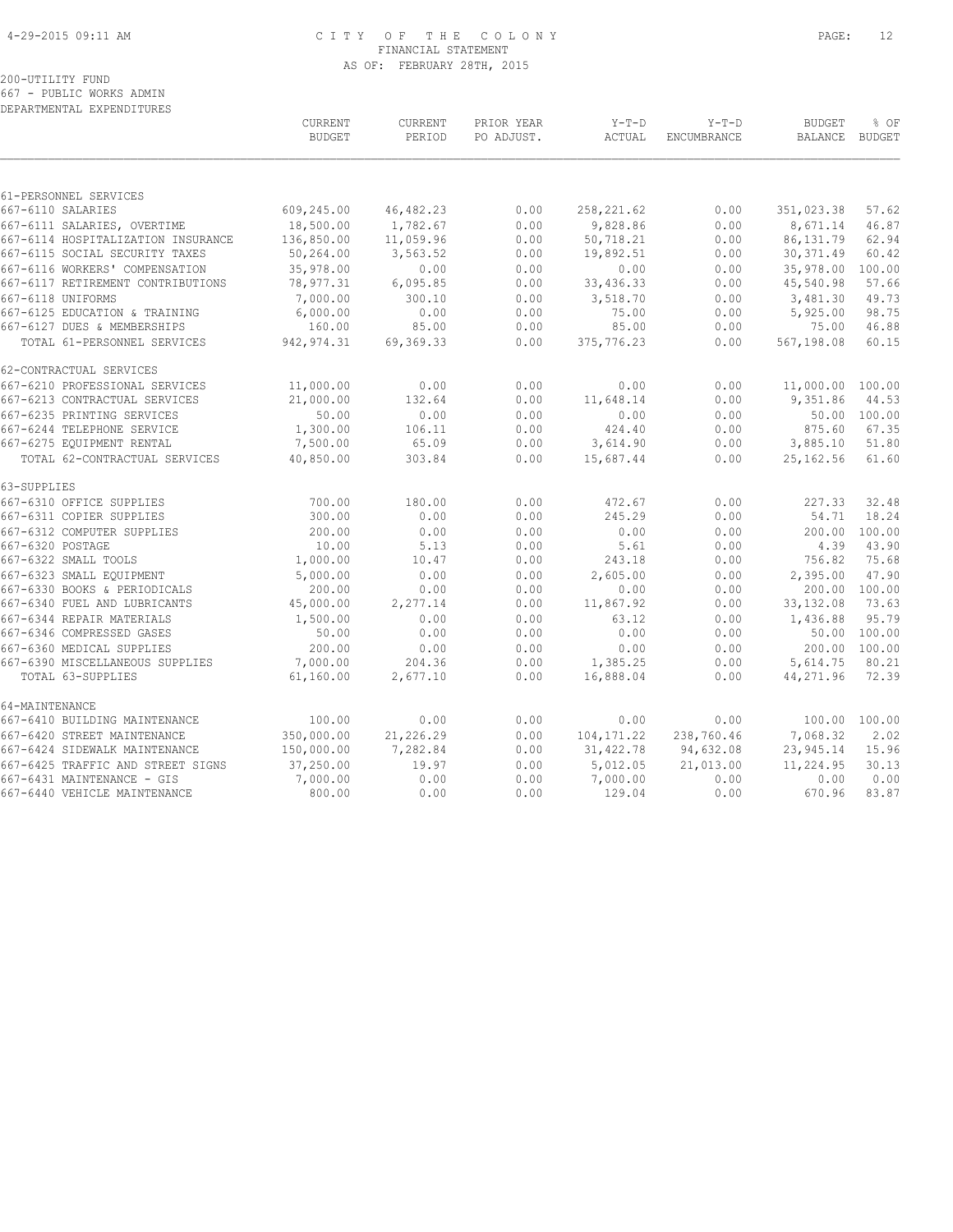#### 4-29-2015 09:11 AM C I T Y O F T H E C O L O N Y PAGE: 13 FINANCIAL STATEMENT AS OF: FEBRUARY 28TH, 2015

200-UTILITY FUND

667 - PUBLIC WORKS ADMIN

| DEPARTMENTAL EXPENDITURES              |               |            |            |            |                    |                |               |
|----------------------------------------|---------------|------------|------------|------------|--------------------|----------------|---------------|
|                                        | CURRENT       | CURRENT    | PRIOR YEAR | $Y-T-D$    | $Y-T-D$            | <b>BUDGET</b>  | % OF          |
|                                        | <b>BUDGET</b> | PERIOD     | PO ADJUST. | ACTUAL     | <b>ENCUMBRANCE</b> | <b>BALANCE</b> | <b>BUDGET</b> |
| 667-6452 MAINTENANCE - SOFTWARE APPLIC | 10,000.00     | 0.00       | 0.00       | 10,000.00  | 0.00               | 0.00           | 0.00          |
| 667-6470 OTHER EQUIPMENT - MAINTENANCE | 700.00        | 0.00       | 0.00       | 0.00       | 0.00               | 700.00         | 100.00        |
| TOTAL 64-MAINTENANCE                   | 555,850.00    | 28,529.10  | 0.00       | 157,735.09 | 354,405.54         | 43,709.37      | 7.86          |
| 65-NON-CAPITAL                         |               |            |            |            |                    |                |               |
| 66-CAPITAL OUTLAY                      |               |            |            |            |                    |                |               |
| 667-6690 CAPITAL OUTLAY-OTHER EQUIPMEN | 0.00          | 0.00       | 0.00       | 5,043.00   | $0.00$ (           | 5,043.00       | 0.00          |
| TOTAL 66-CAPITAL OUTLAY                | 0.00          | 0.00       | 0.00       | 5,043.00   | 0.00(              | 5,043.00       | 0.00          |
| 67-OVERHEAD ALLOCATION                 |               |            |            |            |                    |                |               |
| 68-SUNDRY CHARGES                      |               |            |            |            |                    |                |               |
| TOTAL 667 - PUBLIC WORKS ADMIN         | 1,600,834.31  | 100,879.37 | 0.00       | 571,129.80 | 354,405.54         | 675,298.97     | 42.18         |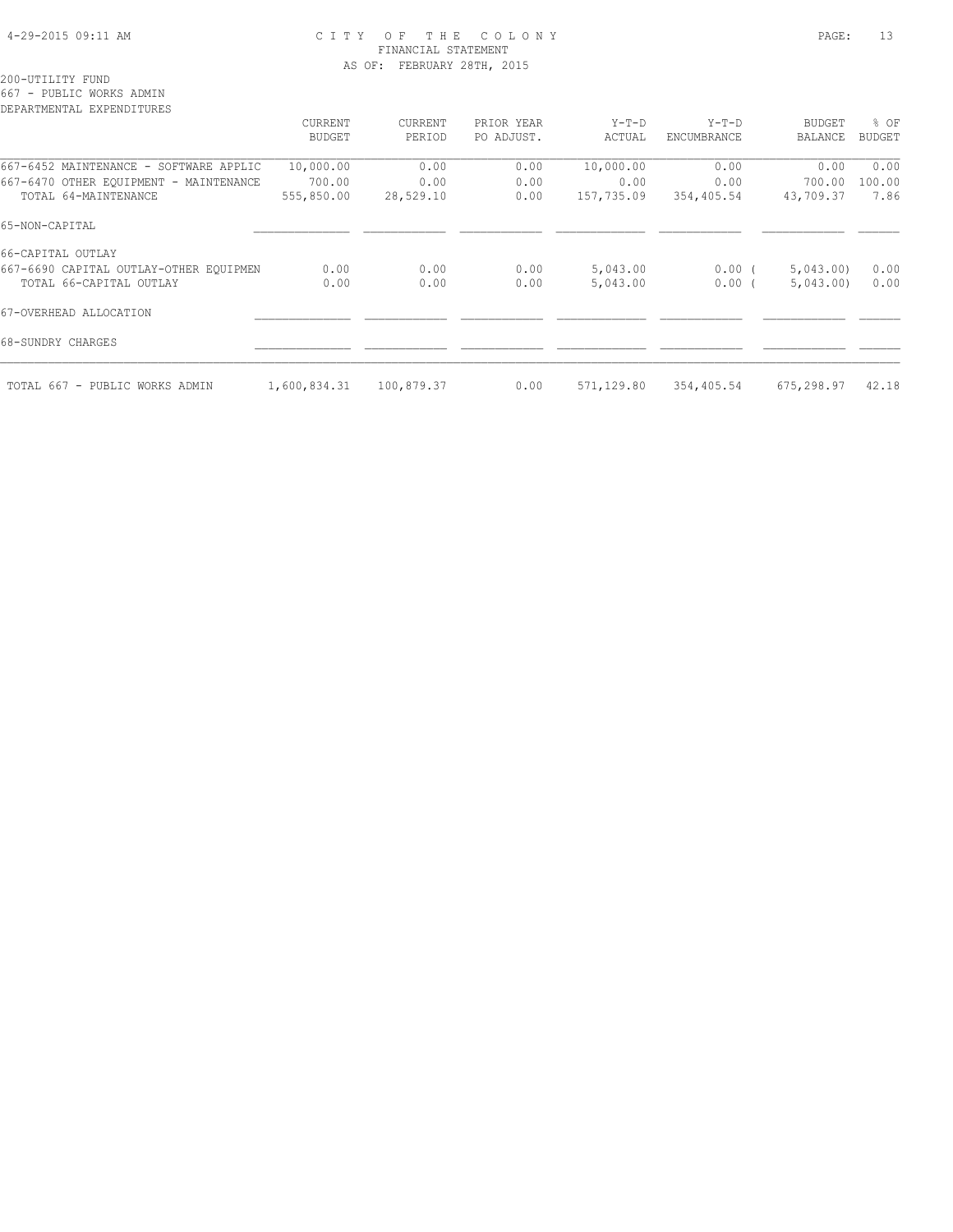#### 4-29-2015 09:11 AM C I T Y O F T H E C O L O N Y PAGE: 14 FINANCIAL STATEMENT AS OF: FEBRUARY 28TH, 2015

200-UTILITY FUND 671 - STORM WTR ENG

|                                | CURRENT<br><b>BUDGET</b> | CURRENT<br>PERIOD | PRIOR YEAR<br>PO ADJUST. | $Y-T-D$<br>ACTUAL | $Y-T-D$<br>ENCUMBRANCE | <b>BUDGET</b><br><b>BALANCE</b> | % OF<br><b>BUDGET</b> |
|--------------------------------|--------------------------|-------------------|--------------------------|-------------------|------------------------|---------------------------------|-----------------------|
| 61-PERSONNEL SERVICES          |                          |                   |                          |                   |                        |                                 |                       |
| 671-6127 DUES AND MEMBERSHIPS  | 100.00                   | 0.00              | 0.00                     | 0.00              | 0.00                   | 100.00                          | 100.00                |
| TOTAL 61-PERSONNEL SERVICES    | 100.00                   | 0.00              | 0.00                     | 0.00              | 0.00                   | 100.00                          | 100.00                |
| 62-CONTRACTUAL SERVICES        |                          |                   |                          |                   |                        |                                 |                       |
| 671-6210 PROFESSIONAL SERVICES | 35,000.00                | 0.00              | 0.00                     | 745.70            | 0.00                   | 34,254.30                       | 97.87                 |
| 671-6218 PERMIT FEES           | 100.00                   | 0.00              | 0.00                     | 0.00              | 0.00                   | 100.00                          | 100.00                |
| 671-6275 EQUIPMENT RENTAL      | 200.00                   | 15.79             | 0.00                     | 94.68             | 94.92                  | 10.40                           | 5.20                  |
| TOTAL 62-CONTRACTUAL SERVICES  | 35,300.00                | 15.79             | 0.00                     | 840.38            | 94.92                  | 34,364.70                       | 97.35                 |
| 63-SUPPLIES                    |                          |                   |                          |                   |                        |                                 |                       |
| 671-6311 COPIER SUPPLIES       | 0.00                     | 2.68              | 0.00                     | 7.82              | $33.04$ (              | 40.86                           | 0.00                  |
| TOTAL 63-SUPPLIES              | 0.00                     | 2.68              | 0.00                     | 7.82              | $33.04$ (              | 40.86)                          | 0.00                  |
| 64-MAINTENANCE                 |                          |                   |                          |                   |                        |                                 |                       |
| 671-6431 MAINTENANCE - GIS     | 3,000.00                 | 0.00              | 0.00                     | 3,000.00          | 0.00                   | 0.00                            | 0.00                  |
| TOTAL 64-MAINTENANCE           | 3,000.00                 | 0.00              | 0.00                     | 3,000.00          | 0.00                   | 0.00                            | 0.00                  |
| 65-NON-CAPITAL                 |                          |                   |                          |                   |                        |                                 |                       |
| 66-CAPITAL OUTLAY              |                          |                   |                          |                   |                        |                                 |                       |
| 67-OVERHEAD ALLOCATION         |                          |                   |                          |                   |                        |                                 |                       |
| TOTAL 671 - STORM WTR ENG      | 38,400.00                | 18.47             | 0.00                     | 3,848.20          | 127.96                 | 34,423.84                       | 89.65                 |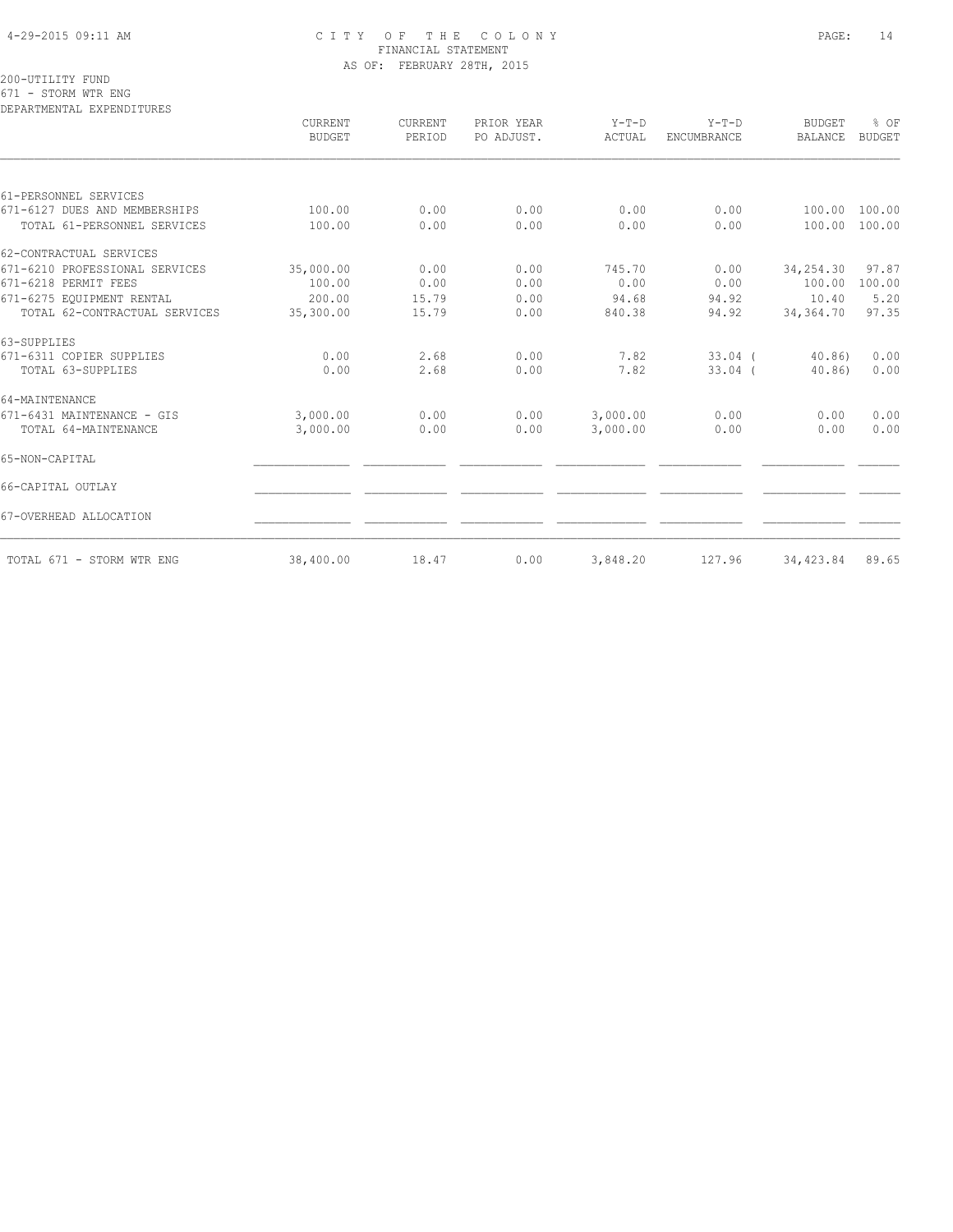#### 4-29-2015 09:11 AM C I T Y O F T H E C O L O N Y PAGE: 15 FINANCIAL STATEMENT AS OF: FEBRUARY 28TH, 2015

200-UTILITY FUND 672 - STORM WTR PUB WKS

|                                    | CURRENT<br><b>BUDGET</b> | CURRENT<br>PERIOD | PRIOR YEAR<br>PO ADJUST. | $Y-T-D$<br>ACTUAL | $Y-T-D$<br><b>ENCUMBRANCE</b> | <b>BUDGET</b><br><b>BALANCE</b> | % OF<br><b>BUDGET</b> |
|------------------------------------|--------------------------|-------------------|--------------------------|-------------------|-------------------------------|---------------------------------|-----------------------|
|                                    |                          |                   |                          |                   |                               |                                 |                       |
| 61-PERSONNEL SERVICES              |                          |                   |                          |                   |                               |                                 |                       |
| 672-6110 SALARIES                  | 64, 312.17               | 4,876.64          | 0.00                     | 27,711.50         | 0.00                          | 36,600.67                       | 56.91                 |
| 672-6111 SALARIES, OVERTIME        | 4,000.00                 | 0.00              | 0.00                     | 602.18            | 0.00                          | 3,397.82                        | 84.95                 |
| 672-6114 HOSPITALIZATION INSURANCE | 16,100.00                | 1,297.37          | 0.00                     | 6,235.90          | 0.00                          | 9,864.10                        | 61.27                 |
| 672-6115 SOCIAL SECURITY TAXES     | 5,474.45                 | 373.06            | 0.00                     | 2,148.05          | 0.00                          | 3,326.40                        | 60.76                 |
| 672-6116 WORKERS' COMPENSATION     | 4,558.00                 | 0.00              | 0.00                     | 0.00              | 0.00                          | 4,558.00                        | 100.00                |
| 672-6117 RETIREMENT CONTRIBUTIONS  | 8,601.53                 | 615.92            | 0.00                     | 3,528.27          | 0.00                          | 5,073.26                        | 58.98                 |
| 672-6125 EDUCATION AND TRAINING    | 100.00                   | 0.00              | 0.00                     | 0.00              | 0.00                          | 100.00                          | 100.00                |
| TOTAL 61-PERSONNEL SERVICES        | 103,146.15               | 7,162.99          | 0.00                     | 40,225.90         | 0.00                          | 62,920.25                       | 61.00                 |
| 62-CONTRACTUAL SERVICES            |                          |                   |                          |                   |                               |                                 |                       |
| 672-6210 PROFESSIONAL SERVICES     | 10,000.00                | 0.00              | 0.00                     | 0.00              | 0.00                          | 10,000.00                       | 100.00                |
| 672-6213 CONTRACTUAL SERVICES      | 24,000.00                | 0.00              | 0.00                     | 0.00              | 0.00                          | 24,000.00                       | 100.00                |
| 672-6236 ADVERTISING AND NOTICES   | 0.00                     | 0.00              | 0.00                     | 464.00            | 0.00(                         | 464.00)                         | 0.00                  |
| 672-6275 EQUIPMENT RENTAL          | 2,500.00                 | 0.00              | 0.00                     | 0.00              | 0.00                          | 2,500.00                        | 100.00                |
| TOTAL 62-CONTRACTUAL SERVICES      | 36,500.00                | 0.00              | 0.00                     | 464.00            | 0.00                          | 36,036.00                       | 98.73                 |
| 63-SUPPLIES                        |                          |                   |                          |                   |                               |                                 |                       |
| 64-MAINTENANCE                     |                          |                   |                          |                   |                               |                                 |                       |
| 672-6421 DRAINAGE MAINTENANCE      | 10,000.00                | 0.00              | 0.00                     | 0.00              | 0.00                          | 10,000.00                       | 100.00                |
| TOTAL 64-MAINTENANCE               | 10,000.00                | 0.00              | 0.00                     | 0.00              | 0.00                          | 10,000.00                       | 100.00                |
| 66-CAPITAL OUTLAY                  |                          |                   |                          |                   |                               |                                 |                       |
| 67-OVERHEAD ALLOCATION             |                          |                   |                          |                   |                               |                                 |                       |
| TOTAL 672 - STORM WTR PUB WKS      | 149,646.15               | 7,162.99          | 0.00                     | 40,689.90         | 0.00                          | 108,956.25                      | 72.81                 |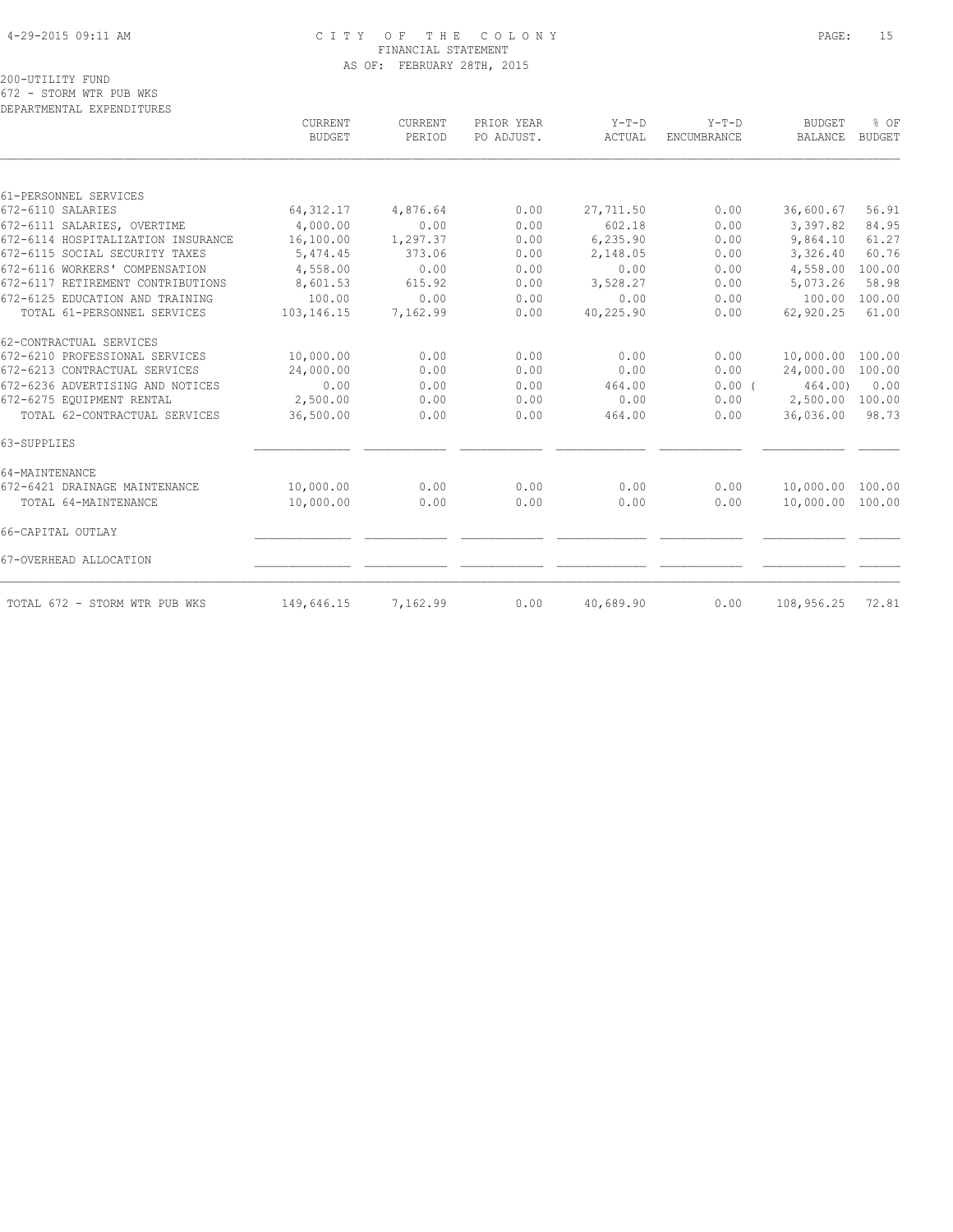#### 4-29-2015 09:11 AM C I T Y O F T H E C O L O N Y PAGE: 16 FINANCIAL STATEMENT AS OF: FEBRUARY 28TH, 2015

200-UTILITY FUND

690 - ENVIRONMENTAL

|                                    | <b>CURRENT</b><br><b>BUDGET</b> | <b>CURRENT</b><br>PERIOD | PRIOR YEAR<br>PO ADJUST. | $Y-T-D$<br>ACTUAL | $Y-T-D$<br>ENCUMBRANCE | <b>BUDGET</b><br>BALANCE | % OF<br><b>BUDGET</b> |
|------------------------------------|---------------------------------|--------------------------|--------------------------|-------------------|------------------------|--------------------------|-----------------------|
|                                    |                                 |                          |                          |                   |                        |                          |                       |
| 61-PERSONNEL SERVICES              |                                 |                          |                          |                   |                        |                          |                       |
| 690-6110 SALARIES                  | 69,091.37                       | 5,280.52                 | 0.00                     | 30,432.83         | 0.00                   | 38,658.54                | 55.95                 |
| 690-6114 HOSPITALIZATION INSURANCE | 8,050.00                        | 670.29                   | 0.00                     | 3,222.84          | 0.00                   | 4,827.16                 | 59.96                 |
| 690-6115 SOCIAL SECURITY TAXES     | 5,526.98                        | 348.22                   | 0.00                     | 2,069.47          | 0.00                   | 3,457.51                 | 62.56                 |
| 690-6116 WORKERS' COMPENSATION     | 142.00                          | 0.00                     | 0.00                     | 0.00              | 0.00                   |                          | 142.00 100.00         |
| 690-6117 RETIREMENT CONTRIBUTIONS  | 8,684.96                        | 666.92                   | 0.00                     | 3,813.03          | 0.00                   | 4,871.93                 | 56.10                 |
| 690-6125 EDUCATION AND TRAINING    | 1,000.00                        | 0.00                     | 0.00                     | 0.00              | 0.00                   | 1,000.00                 | 100.00                |
| 690-6126 TRAVEL EXPENSE            | 1,500.00                        | 0.00                     | 0.00                     | 0.00              | 0.00                   | 1,500.00                 | 100.00                |
| 690-6127 DUES AND MEMBERSHIPS      | 300.00                          | 0.00                     | 0.00                     | 0.00              | 0.00                   | 300.00                   | 100.00                |
| TOTAL 61-PERSONNEL SERVICES        | 94,295.31                       | 6,965.95                 | 0.00                     | 39,538.17         | 0.00                   | 54,757.14                | 58.07                 |
| 62-CONTRACTUAL SERVICES            |                                 |                          |                          |                   |                        |                          |                       |
| 690-6213 CONTRACTUAL SERVICES      | 43,000.00                       | 1,733.42                 | 0.00                     | 9,957.25          | 23,499.67              | 9,543.08                 | 22.19                 |
| 690-6235 PRINTING SERVICES         | 2,000.00                        | 0.00                     | 0.00                     | 22.88             | 0.00                   | 1,977.12                 | 98.86                 |
| 690-6275 EQUIPMENT RENTAL          | 700.00                          | 15.77                    | 0.00                     | 94.62             | 94.98                  | 510.40                   | 72.91                 |
| TOTAL 62-CONTRACTUAL SERVICES      | 45,700.00                       | 1,749.19                 | 0.00                     | 10,074.75         | 23,594.65              | 12,030.60                | 26.33                 |
| 63-SUPPLIES                        |                                 |                          |                          |                   |                        |                          |                       |
| 690-6310 OFFICE SUPPLIES           | 250.00                          | 0.00                     | 0.00                     | 112.50            | 0.00                   | 137.50                   | 55.00                 |
| 690-6311 COPIER SUPPLIES           | 450.00                          | 2.69                     | 0.00                     | 7.81              | 33.05                  | 409.14                   | 90.92                 |
| 690-6312 COMPUTER SUPPLIES         | 50.00                           | 0.00                     | 0.00                     | 0.00              | 0.00                   | 50.00                    | 100.00                |
| 690-6313 JANITORIAL SUPPLIES       | 200.00                          | 0.00                     | 0.00                     | 0.00              | 0.00                   | 200.00                   | 100.00                |
| 690-6314 RECYCLING SUPPLIES        | 6,000.00                        | 0.00                     | 0.00                     | 491.49            | 0.00                   | 5,508.51                 | 91.81                 |
| 690-6320 POSTAGE                   | 200.00                          | 1.19                     | 0.00                     | 5.95              | 0.00                   | 194.05                   | 97.03                 |
| 690-6322 SMALL TOOLS               | 1,000.00                        | 0.00                     | 0.00                     | 23.99             | 0.00                   | 976.01                   | 97.60                 |
| 690-6330 BOOKS AND PERIODICALS     | 200.00                          | 0.00                     | 0.00                     | 0.00              | 0.00                   | 200.00                   | 100.00                |
| 690-6331 PUBLIC EDUCATION MATERIAL | 7,000.00                        | 0.00                     | 0.00                     | 0.00              | 0.00                   | 7,000.00                 | 100.00                |
| 690-6390 MISCELLANEOUS SUPPLIES    | 2,000.00                        | 0.00                     | 0.00                     | 530.35            | 0.00                   | 1,469.65                 | 73.48                 |
| TOTAL 63-SUPPLIES                  | 17,350.00                       | 3.88                     | 0.00                     | 1,172.09          | 33.05                  | 16, 144.86               | 93.05                 |
| 64-MAINTENANCE                     |                                 |                          |                          |                   |                        |                          |                       |
| 65-NON-CAPITAL                     |                                 |                          |                          |                   |                        |                          |                       |
| 66-CAPITAL OUTLAY                  |                                 |                          |                          |                   |                        |                          |                       |
| 67-OVERHEAD ALLOCATION             |                                 |                          |                          |                   |                        |                          |                       |